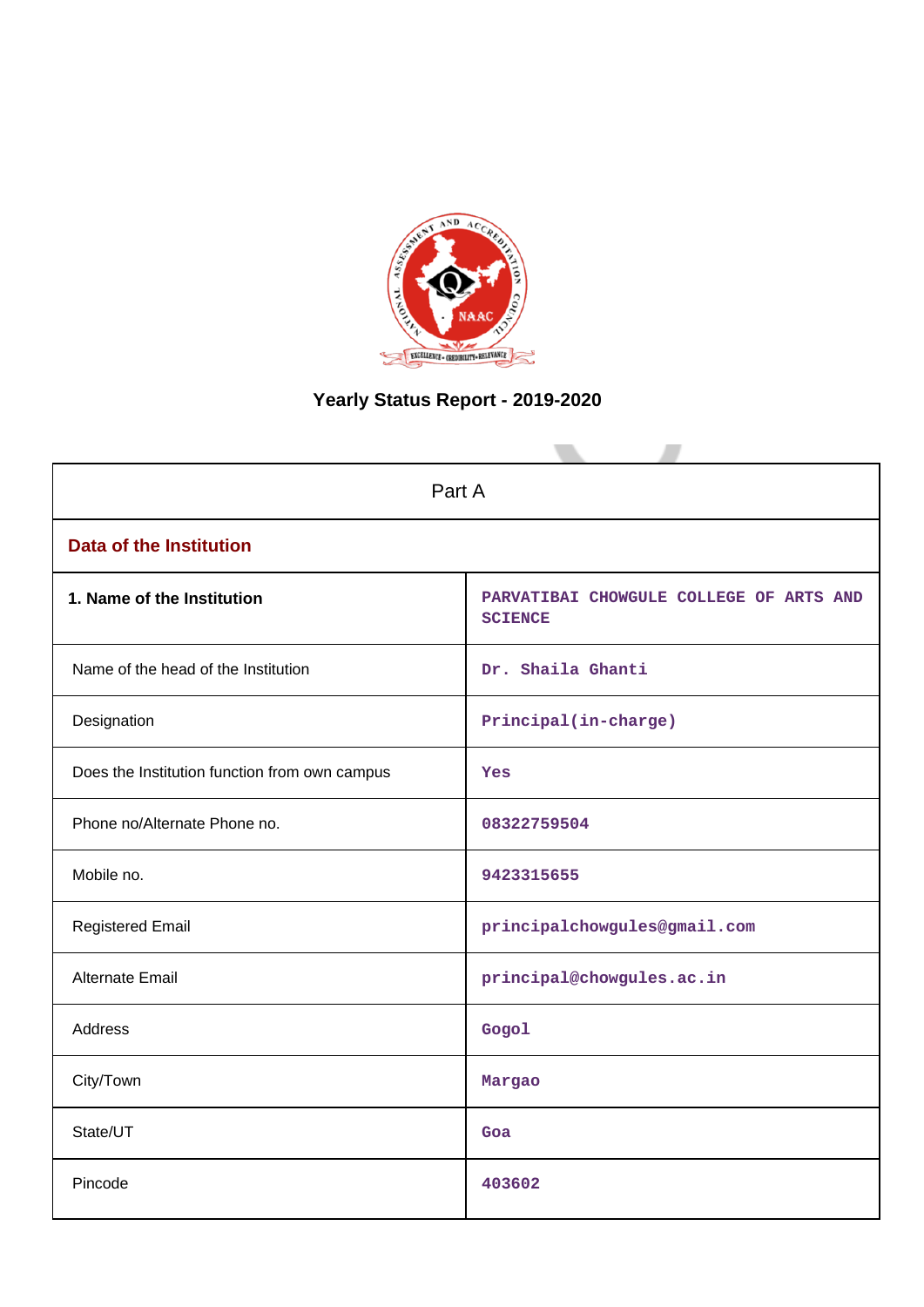| 2. Institutional Status                                                  |                                                                                                          |
|--------------------------------------------------------------------------|----------------------------------------------------------------------------------------------------------|
| Autonomous Status (Provide date of Conformant of<br>Autonomous Status)   | $19 - Jun - 2014$                                                                                        |
| Type of Institution                                                      | Co-education                                                                                             |
| Location                                                                 | Urban                                                                                                    |
| <b>Financial Status</b>                                                  | Self financed and grant-in-aid                                                                           |
| Name of the IQAC co-ordinator/Director                                   | Shri H.S.S.Nadkarni                                                                                      |
| Phone no/Alternate Phone no.                                             | 08322759504                                                                                              |
| Mobile no.                                                               | 9923686557                                                                                               |
| <b>Registered Email</b>                                                  | iqac@chowgules.ac.in                                                                                     |
| <b>Alternate Email</b>                                                   | hsn001@chowgules.ac.in                                                                                   |
| 3. Website Address                                                       |                                                                                                          |
| Web-link of the AQAR: (Previous Academic Year)                           | http://node01.chowqules.ac.in/pub/we<br>bassets/NAAC/agar2018-19/ agar report%2<br>02018-19.pdf          |
| 4. Whether Academic Calendar prepared during<br>the year                 | Yes                                                                                                      |
| if yes, whether it is uploaded in the institutional website:<br>Weblink: | http://node01.chowqules.ac.in/pub/webas<br>sets/NAAC/agar2019-20/4-academic%20cale<br>ndar%202019-20.pdf |
| <b>5. Accrediation Details</b>                                           |                                                                                                          |

| Cycle | Grade | <b>CGPA</b> | Year of      | Validity                 |                   |
|-------|-------|-------------|--------------|--------------------------|-------------------|
|       |       |             | Accrediation | Period From              | Period To         |
|       | А     | 3.29        | 2009         | $08 - \text{Mar} - 2009$ | $07 - Mar - 2014$ |
|       | А     | 3.41        | 2014         | $05 - May - 2014$        | $31 - Dec - 2020$ |

**6. Date of Establishment of IQAC 31-May-2004**

**7. Internal Quality Assurance System**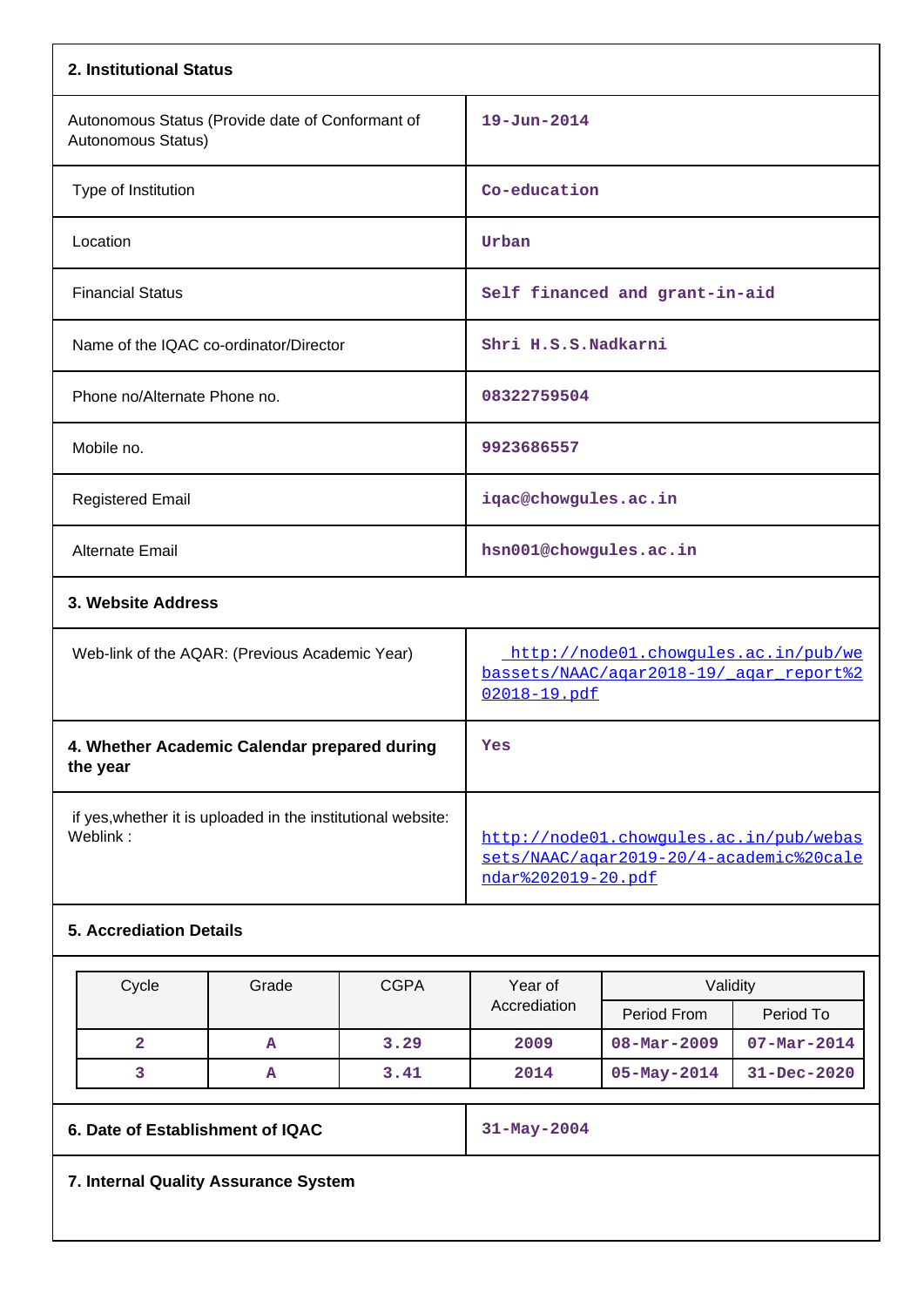| Quality initiatives by IQAC during the year for promoting quality culture                             |                                     |                                       |  |  |
|-------------------------------------------------------------------------------------------------------|-------------------------------------|---------------------------------------|--|--|
| Item /Title of the quality initiative by<br><b>IQAC</b>                                               | Date & Duration                     | Number of participants/ beneficiaries |  |  |
| Orientation on Mentoring                                                                              | $21 - Dec - 2019$<br>1              | 17                                    |  |  |
| Seminar on IPR: Its<br>relevance in academics                                                         | $14 - Dec - 2019$<br>1              | $22 \overline{)}$                     |  |  |
| Seminar on Metrics as a<br>Measure of Scholarly<br>Articles                                           | $14 - Dec - 2019$<br>1              | 21                                    |  |  |
| Workshop on Power Point<br>Presentation                                                               | $12 - Dec - 2019$<br>1              | 16                                    |  |  |
| Workshop on Research Data<br>Management for<br>Facilitating H index<br>Calculation<br>(Bibliometrics) | $14 - Nov - 2019$<br>1              | 17                                    |  |  |
| Workshop on Outcome Based<br>Education                                                                | 30-Aug-2019<br>1                    | 30                                    |  |  |
| Workshop on Build your E-<br>Portfolio                                                                | 24-Aug-2019<br>1                    | 75                                    |  |  |
| Orientation on Research<br>Methodology                                                                | $12 - Ju1 - 2019$<br>1              | 101                                   |  |  |
| Orientation Programme on<br>SEC & GEC                                                                 | $25 - Jun - 2019$<br>$\overline{2}$ | 233                                   |  |  |
| Workshop On Attainment Of<br>Course Outcomes                                                          | $21 - Jun - 2019$<br>3              | 68                                    |  |  |
|                                                                                                       | View File                           |                                       |  |  |

**8. Provide the list of Special Status conferred by Central/ State Government-UGC/CSIR/DST/DBT/ICMR/TEQIP/World Bank/CPE of UGC etc.**

| Institution/Departmen<br>t/Faculty                                           | Scheme                     | <b>Funding Agency</b>      | Year of award with<br>duration | Amount  |
|------------------------------------------------------------------------------|----------------------------|----------------------------|--------------------------------|---------|
| Parvatibai<br>Chowgule<br>College. of<br>Arts and<br>Science, Margao-<br>Goa | Autonomous<br>College      | UGC, Pune                  | 2014<br>365                    | 2592818 |
| Parvatibai<br>Chowqule<br>College of Arts<br>and Science,<br>Margao-Goa      | DBT star<br>College Scheme | DBT Star<br>College scheme | 2018<br>365                    | 2100000 |
| View File                                                                    |                            |                            |                                |         |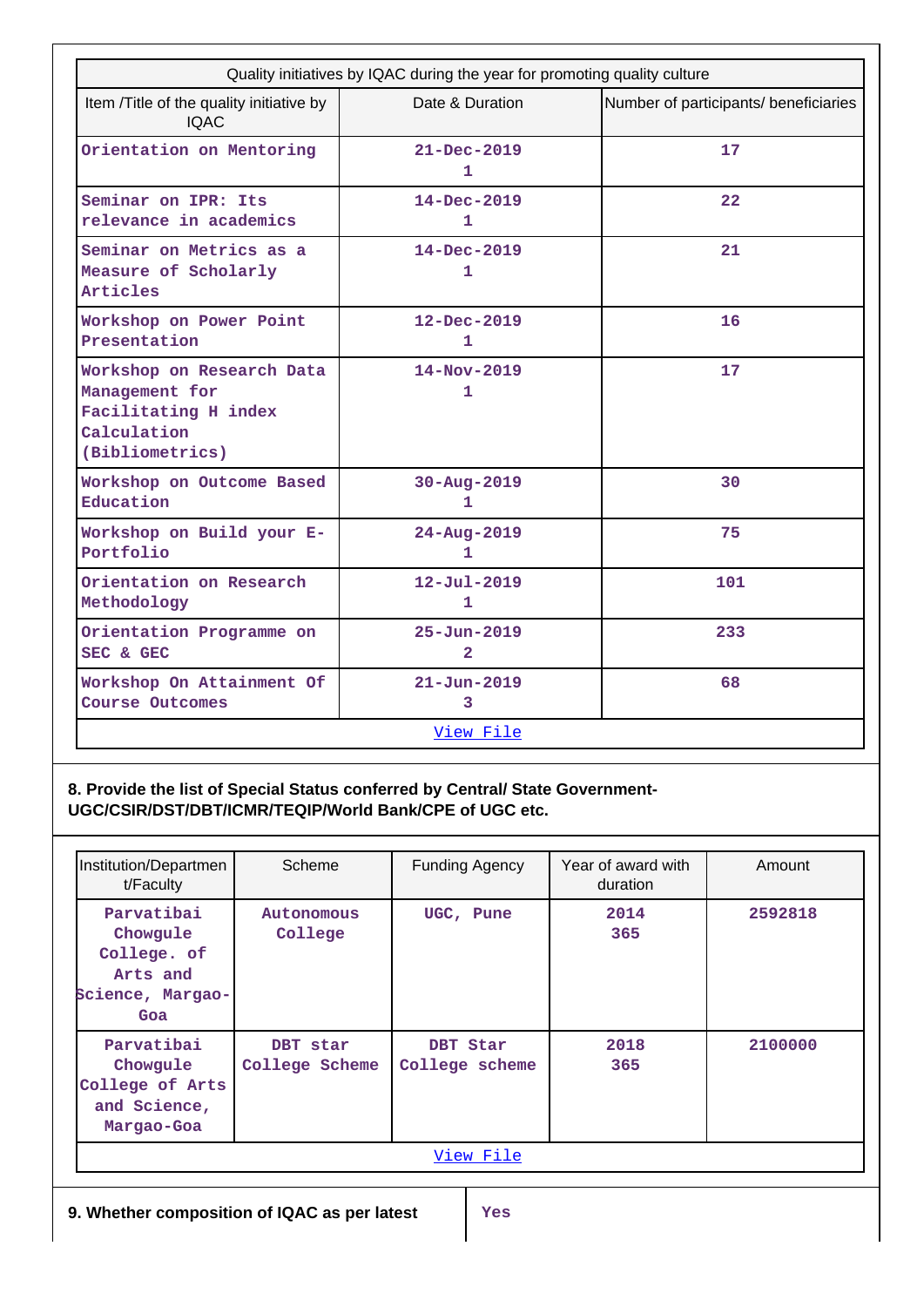| <b>NAAC</b> guidelines:                                                                                                                                              |                                                                                                                                                                                                                                                                                                                                                                                                                                               |
|----------------------------------------------------------------------------------------------------------------------------------------------------------------------|-----------------------------------------------------------------------------------------------------------------------------------------------------------------------------------------------------------------------------------------------------------------------------------------------------------------------------------------------------------------------------------------------------------------------------------------------|
| Upload latest notification of formation of IQAC                                                                                                                      | View File                                                                                                                                                                                                                                                                                                                                                                                                                                     |
| 10. Number of IQAC meetings held during the<br>year :                                                                                                                | 4                                                                                                                                                                                                                                                                                                                                                                                                                                             |
| The minutes of IQAC meeting and compliances to the<br>decisions have been uploaded on the institutional<br>website                                                   | Yes                                                                                                                                                                                                                                                                                                                                                                                                                                           |
| Upload the minutes of meeting and action taken report                                                                                                                | View File                                                                                                                                                                                                                                                                                                                                                                                                                                     |
| 11. Whether IQAC received funding from any of<br>the funding agency to support its activities<br>during the year?                                                    | <b>No</b>                                                                                                                                                                                                                                                                                                                                                                                                                                     |
| 12. Significant contributions made by IQAC during the current year(maximum five bullets)                                                                             |                                                                                                                                                                                                                                                                                                                                                                                                                                               |
| Conducted collaborative FDP on Institutional bench marking and best practises.                                                                                       |                                                                                                                                                                                                                                                                                                                                                                                                                                               |
| Conducted workshop on E-learning                                                                                                                                     |                                                                                                                                                                                                                                                                                                                                                                                                                                               |
| Preparation of LOCF documents                                                                                                                                        |                                                                                                                                                                                                                                                                                                                                                                                                                                               |
| Conducted Wellness Programme for teaching and non teaching staff                                                                                                     |                                                                                                                                                                                                                                                                                                                                                                                                                                               |
| Conducted workshops on Research and Intellectual Property Rights                                                                                                     |                                                                                                                                                                                                                                                                                                                                                                                                                                               |
| View File                                                                                                                                                            |                                                                                                                                                                                                                                                                                                                                                                                                                                               |
| 13. Plan of action chalked out by the IQAC in the beginning of the academic year towards Quality<br>Enhancement and outcome achieved by the end of the academic year |                                                                                                                                                                                                                                                                                                                                                                                                                                               |
| Plan of Action                                                                                                                                                       | Achivements/Outcomes                                                                                                                                                                                                                                                                                                                                                                                                                          |
| 7. Integrating Technology in academics<br>and administrative functioning                                                                                             | 7. All Faculty seamlessly transitioned<br>into using Technology Enabled Learning<br>during the COVID-19 pandemic by<br>incorporating online methods of<br>assessments and teaching methods,<br>facilitated by the CTL of the college.<br>The four quadrant MOOC approach was<br>adopted in the courses uploaded in the<br>LMS. A Department Management System was<br>developed wherein information<br>pertaining to Faculty (courses taught), |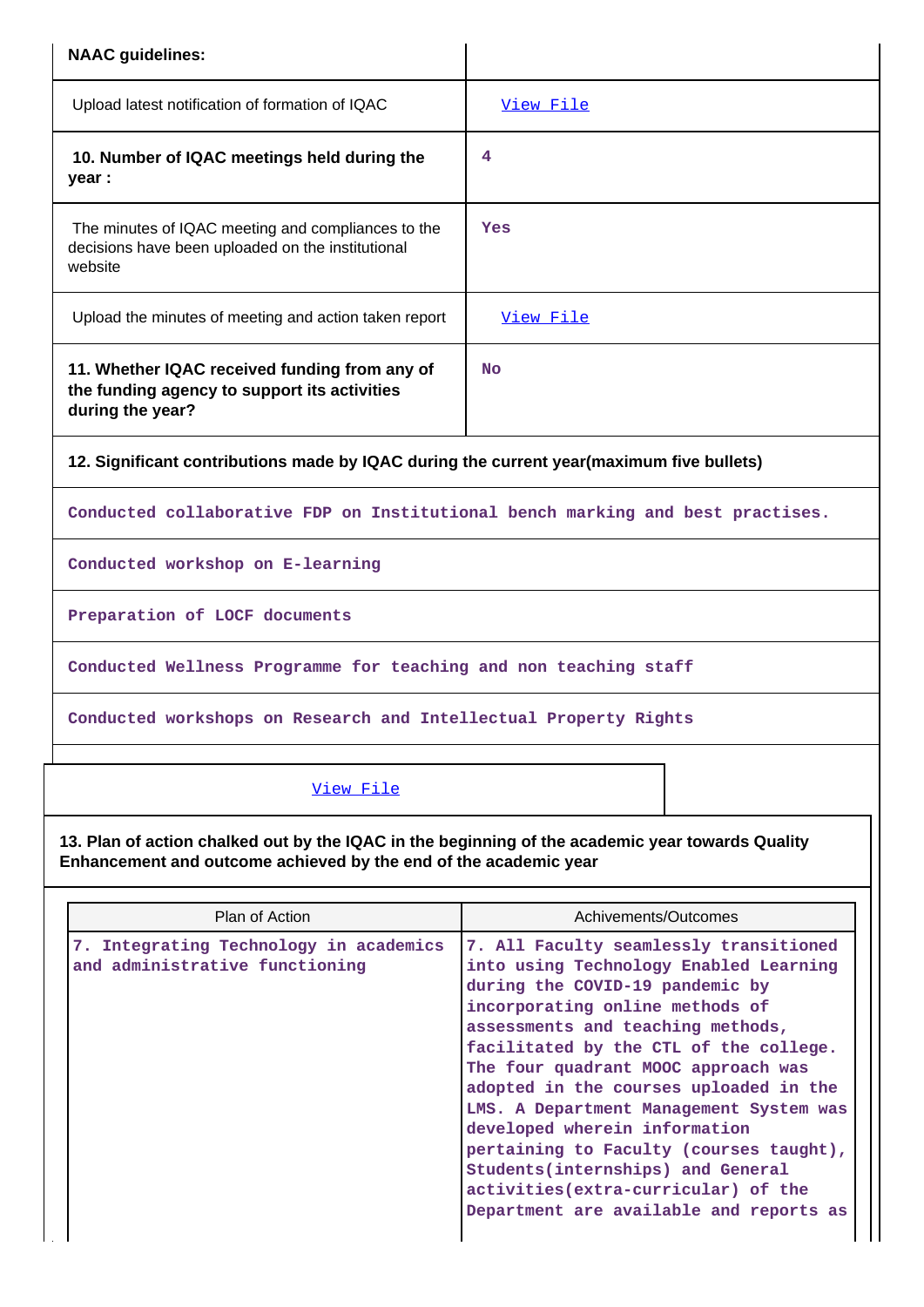|                    |                                                                                                                      | per request can be generated.                                                                                                                                                                                                                                                                                           |  |
|--------------------|----------------------------------------------------------------------------------------------------------------------|-------------------------------------------------------------------------------------------------------------------------------------------------------------------------------------------------------------------------------------------------------------------------------------------------------------------------|--|
|                    | 6. Students Club and participation                                                                                   | 6. The objectives of the students clubs<br>were streamed lined to enhance students<br>participation in various extra<br>curricular and co-curricular<br>activities. The functioning of clubs<br>was monitored through online<br>registration, creating slots in the<br>time table and scheduling of club<br>activities. |  |
|                    | 5. Streamlining Administrative and<br>financial system / procedures                                                  | 5. Policy documents related to<br>institutional ethics, financial<br>transaction and job responsibility of<br>each committee was streamlined.                                                                                                                                                                           |  |
|                    | 4. Academic and Research Enhancement of<br>faculty.                                                                  | 4. The college had the maximum number<br>of research projects as compared to<br>previous years and the number of<br>publications by the faculty also<br>increased.                                                                                                                                                      |  |
|                    | 3. Introducing social Credits and life<br>skills Programmes                                                          | 3. Social Credit system was introduced<br>for the first year students. At<br>institutional level as well as<br>departmental level various initiatives<br>were taken, beach cleanup, community<br>outreach programmes etc.                                                                                               |  |
|                    | 2. Adopting Multiple Modes of teaching<br>- learning of (Methods)                                                    | 2. The faculty members not only trained<br>in using multiple mode online and<br>offline but also implemented. Evident<br>from AAA report.                                                                                                                                                                               |  |
|                    | 1. Mapping Course Outcomes and<br>Programme Outcomes                                                                 | 1. All the departments prepared LOCF<br>documents as per UGC guidelines.                                                                                                                                                                                                                                                |  |
|                    |                                                                                                                      | View File                                                                                                                                                                                                                                                                                                               |  |
|                    | 14. Whether AQAR was placed before statutory<br>body?                                                                | Yes                                                                                                                                                                                                                                                                                                                     |  |
|                    | Name of Statutory Body                                                                                               | <b>Meeting Date</b>                                                                                                                                                                                                                                                                                                     |  |
|                    | Governing Body                                                                                                       | $04 - Jun - 2019$                                                                                                                                                                                                                                                                                                       |  |
|                    | 15. Whether NAAC/or any other accredited<br>body(s) visited IQAC or interacted with it to<br>assess the functioning? | No                                                                                                                                                                                                                                                                                                                      |  |
|                    | 16. Whether institutional data submitted to<br><b>AISHE:</b>                                                         | Yes                                                                                                                                                                                                                                                                                                                     |  |
| Year of Submission |                                                                                                                      | 2020                                                                                                                                                                                                                                                                                                                    |  |
| Date of Submission |                                                                                                                      | $05 - \text{Mar} - 2020$                                                                                                                                                                                                                                                                                                |  |
|                    |                                                                                                                      |                                                                                                                                                                                                                                                                                                                         |  |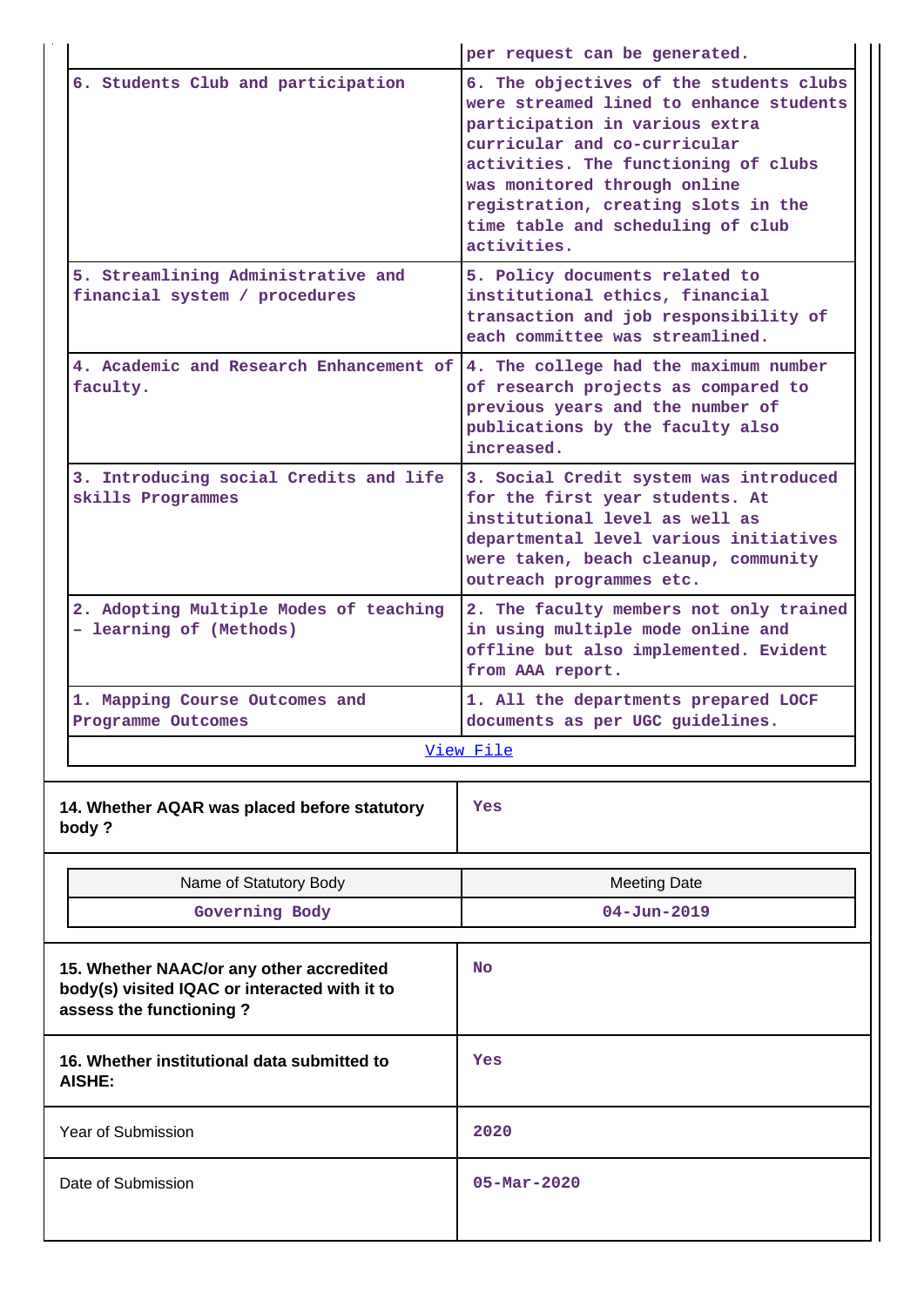| 17. Does the Institution have Management<br><b>Information System?</b>                              | Yes                                                                                                                                                                                                                                                                                                                                                                                                                                                                                                                                                                                                                                                                                                                                                                                                                                                                                                                                                                                                                                                                                                                                                                                                                                                                                                                                                                                                                                                                                                                                                                                                                                                                                                                                                                                                      |
|-----------------------------------------------------------------------------------------------------|----------------------------------------------------------------------------------------------------------------------------------------------------------------------------------------------------------------------------------------------------------------------------------------------------------------------------------------------------------------------------------------------------------------------------------------------------------------------------------------------------------------------------------------------------------------------------------------------------------------------------------------------------------------------------------------------------------------------------------------------------------------------------------------------------------------------------------------------------------------------------------------------------------------------------------------------------------------------------------------------------------------------------------------------------------------------------------------------------------------------------------------------------------------------------------------------------------------------------------------------------------------------------------------------------------------------------------------------------------------------------------------------------------------------------------------------------------------------------------------------------------------------------------------------------------------------------------------------------------------------------------------------------------------------------------------------------------------------------------------------------------------------------------------------------------|
| If yes, give a brief descripiton and a list of modules<br>currently operational (maximum 500 words) | The Institution has Intergrated<br>Information System for academic and<br>administrative processes of the<br>college. These are developed inhouse by<br>'office of Information' (OIT) and<br>Department of Computer Science. The<br>college has its own website developed<br>and maintained by the OIT. The website<br>by various features that are<br>operational. The College maintains a<br>directory of its entire staff apart<br>from having provided all with a unique<br>institution generated email ID. All<br>communications related to academic and<br>administrative activities are conveyed<br>via email. Also, all the students have<br>domain specific email IDs. This has<br>login which enables students and<br>faculty to acess the other online<br>features. In general , This information<br>system is employed towards, online<br>admissions, updating of learning<br>resources (Moodle based), booking of<br>college facilities, notifications on<br>mentoring programme and other related<br>aspects Enhancing areas of<br>Egovernance in academic and<br>administrative processes was an<br>initiative to reduce use of paper,<br>increase efficiency, analyse data, help<br>in future planning, and take effective<br>and timely decisions. Specific academic<br>modules for faculty are upload<br>attendance report online, create web<br>based resources through CLAAP or Google<br>Classroom, submit reports etc For<br>students, online admission and online<br>payment gateway, submit online<br>assignements, download students forms.<br>For the purpose of admistration,<br>principal@chowgules.ac.in, the<br>official email for all correspondanc<br>and commiunication. All notices,<br>departmental newsletter, acheivements,<br>events are displayed on the website. |

# Part B

| <b>CRITERION I – CURRICULAR ASPECTS</b>                                                 |  |  |  |  |
|-----------------------------------------------------------------------------------------|--|--|--|--|
| 1.1 - Curriculum Design and Development                                                 |  |  |  |  |
| 1.1.1 - Programmes for which syllabus revision was carried out during the Academic year |  |  |  |  |
| Programme Specialization<br>Name of Programme<br>Programme Code<br>Date of Revision     |  |  |  |  |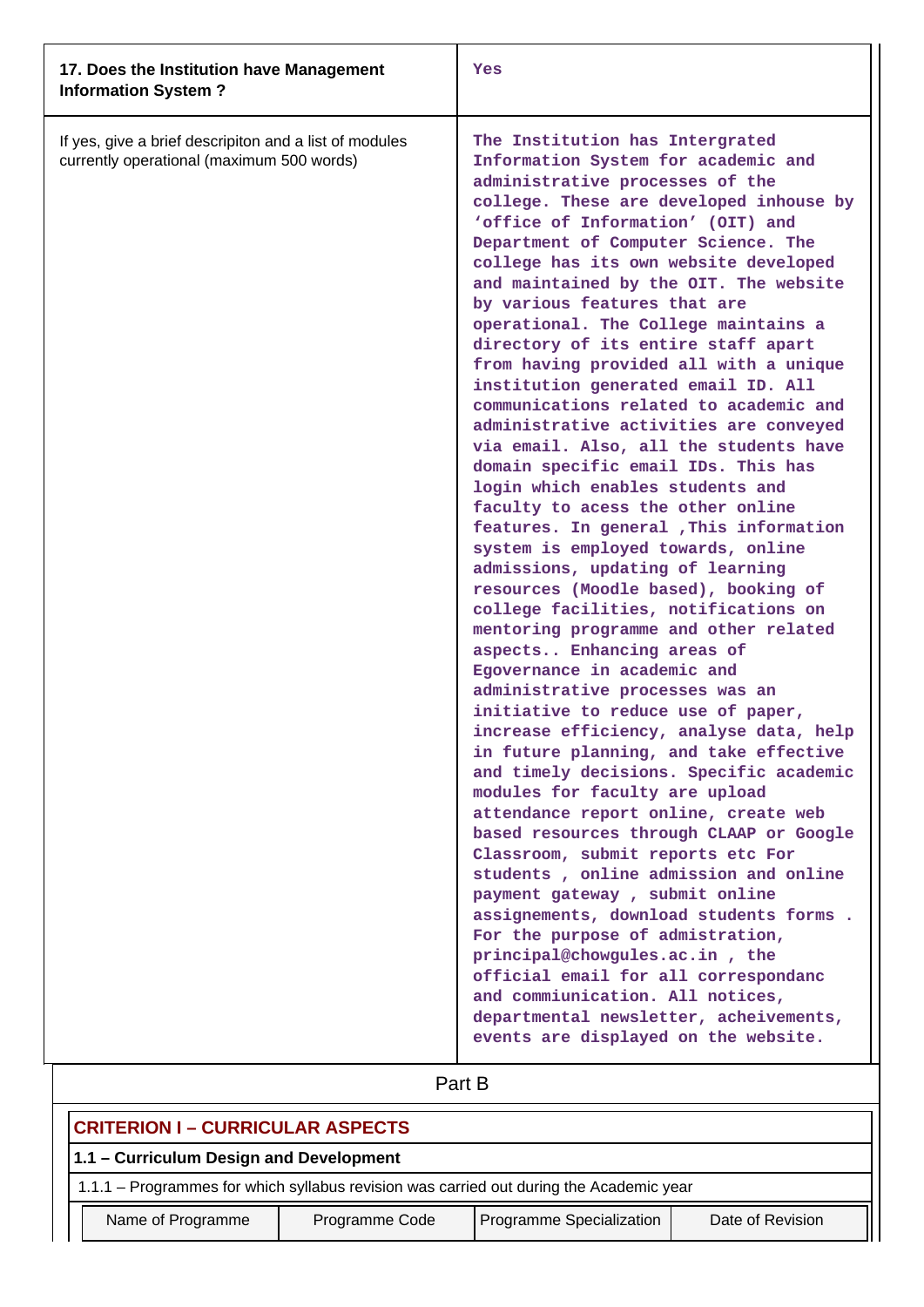| <b>PGDCA</b> | $PG-DCA$             | Computer<br>Application (PGDCA)                      | 01/02/2020 |
|--------------|----------------------|------------------------------------------------------|------------|
| <b>MA</b>    | $MA$ – $ENG$         | English                                              | 20/02/2020 |
| <b>BVoc</b>  | <b>BVoc Software</b> | Software<br>Development                              | 01/02/2020 |
| <b>BVoc</b>  | <b>BVoc.MDF</b>      | Multimedia and<br>Digital Film making-<br><b>MDF</b> | 28/02/2020 |
| <b>BVoc</b>  | <b>BVoc.VFX</b>      | 3D Media and<br>Virtual Reality-VFX                  | 28/02/2020 |
| <b>BSC</b>   | BSC. STS             | Statistics                                           | 21/02/2020 |
| <b>MSC</b>   | MSc.GIS              | Geoinformatics                                       | 16/03/2020 |
|              |                      | View File                                            |            |

 1.1.2 – Programmes/ courses focussed on employability/ entrepreneurship/ skill development during the Academic year

| Programme with<br>Code | Programme<br>Specialization | Date of Introduction | Course with Code                                                  | Date of Introduction |
|------------------------|-----------------------------|----------------------|-------------------------------------------------------------------|----------------------|
| <b>BA</b>              | English                     | 15/06/2019           | $ENG-E-3$<br>Writing for the<br>Media                             | 15/06/2019           |
| <b>BA</b>              | Sociology                   | 15/06/2019           | $SOC-IV-E.5-Te$<br>aching-<br>Learning:<br>Theory and<br>Parctice | 15/06/2019           |
| <b>BSC</b>             | Geology                     | 15/06/2019           | $GEL-VI.E -16$<br>Gemtesting and<br>Evaluation                    | 15/06/2019           |
| <b>BSC</b>             | Zoology                     | 15/06/2019           | $ZOO-TII-SE-01$<br>Waste<br>management<br>Technique               | 15/06/2019           |
| <b>BVoc</b>            | Software<br>Development     | 15/06/2019           | COM-V.SD-<br>SK14 Software<br>Testing                             | 15/06/2019           |
| <b>MA</b>              | Analytical<br>Chemistry     | 01/07/2019           | <b>CHAM-509</b><br>Modules in<br>Experimental<br>Chemistry        | 01/07/2019           |
| <b>MA</b>              | Geography                   | 01/07/2019           | PG.GEG.C1:<br>Advanced<br>Geomorphology                           | 01/07/2019           |
| <b>MSC</b>             | Geoinformatics              | 01/07/2019           | PG.MGIS.C1:<br><b>Basics of GIS</b><br>and GPS                    | 01/07/2019           |
| PG Diploma             | Geinformatics               | 01/07/2019           | PG.DGIS.C1:<br>Basics of GIS<br>and GPS                           | 01/07/2019           |
| PG Diploma             | Geinformatics               | 01/07/2019           | PG.DGIS.E5:                                                       | 01/07/2019           |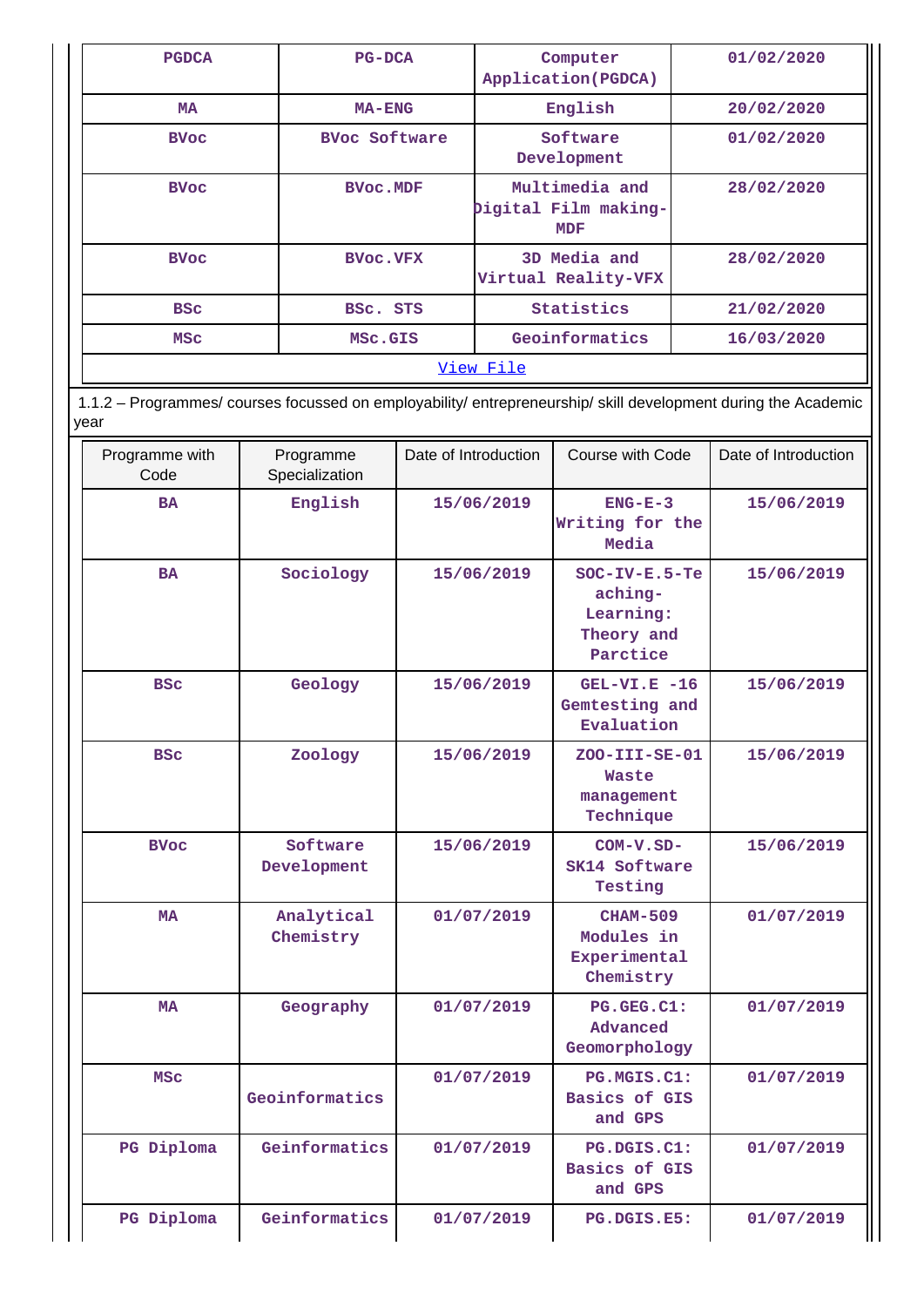|                                                                    | View File                | GIS for<br>Environmental<br>Management |  |
|--------------------------------------------------------------------|--------------------------|----------------------------------------|--|
| 1.2 - Academic Flexibility                                         |                          |                                        |  |
| 1.2.1 - New programmes/courses introduced during the Academic year |                          |                                        |  |
| Programme/Course                                                   | Programme Specialization | Dates of Introduction                  |  |
| PG Diploma                                                         | Geoinformatics           | 01/07/2019                             |  |
| <b>MA</b>                                                          | Geography                | 01/07/2019                             |  |
| <b>MSC</b>                                                         | Information Technology   | 15/06/2019                             |  |
| <b>BVoc</b>                                                        | Software Development     | 15/06/2019                             |  |
| <b>BSC</b>                                                         | Physics                  | 15/06/2019                             |  |
| <b>BSC</b>                                                         | Computer Science         | 15/06/2019                             |  |
| <b>BSC</b>                                                         | Zoology                  | 17/06/2019                             |  |
| <b>BA</b>                                                          | History                  | 02/12/2019                             |  |
| <b>BA</b>                                                          | Economics                | 14/09/2019                             |  |
| <b>BA</b>                                                          | English                  | 15/06/2019                             |  |
| View File                                                          |                          |                                        |  |

 1.2.2 – Programmes in which Choice Based Credit System (CBCS)/Elective Course System implemented at the College level during the Academic year.

| Name of programmes adopting<br><b>CBCS</b> | Programme Specialization                                                                     | Date of implementation of<br><b>CBCS/Elective Course System</b> |  |  |  |  |
|--------------------------------------------|----------------------------------------------------------------------------------------------|-----------------------------------------------------------------|--|--|--|--|
| <b>BA</b>                                  | English, French, Hindi,<br>Konkani, Marathi,<br>Portuguese                                   | 15/06/2019                                                      |  |  |  |  |
| <b>BA</b>                                  | Economics, Mathematics<br>Geography, History,<br>Philosophy, Psychology,<br>Sociology        | 15/06/2019                                                      |  |  |  |  |
| <b>BSC</b>                                 | Botany, Biotechnology,<br>Biochemistry, Zoology                                              | 15/06/2019                                                      |  |  |  |  |
| <b>BSC</b>                                 | Chemistry, Computer<br>Science, Geography,<br>Geology, Mathematics,<br>Physics               | 15/06/2019                                                      |  |  |  |  |
| <b>MA</b>                                  | English, Hindi, Applied<br>Economics, Geography,<br>Child Psycology and Child<br>Development | 01/07/2019                                                      |  |  |  |  |
| <b>MSC</b>                                 | Geoinformatics,<br>Analytical Chemistry,<br>Information Technology                           | 01/07/2019                                                      |  |  |  |  |
| PG Diploma                                 | Geoinformatics,<br>Computer Application                                                      | 01/07/2019                                                      |  |  |  |  |
| 1.3 - Curriculum Enrichment                |                                                                                              |                                                                 |  |  |  |  |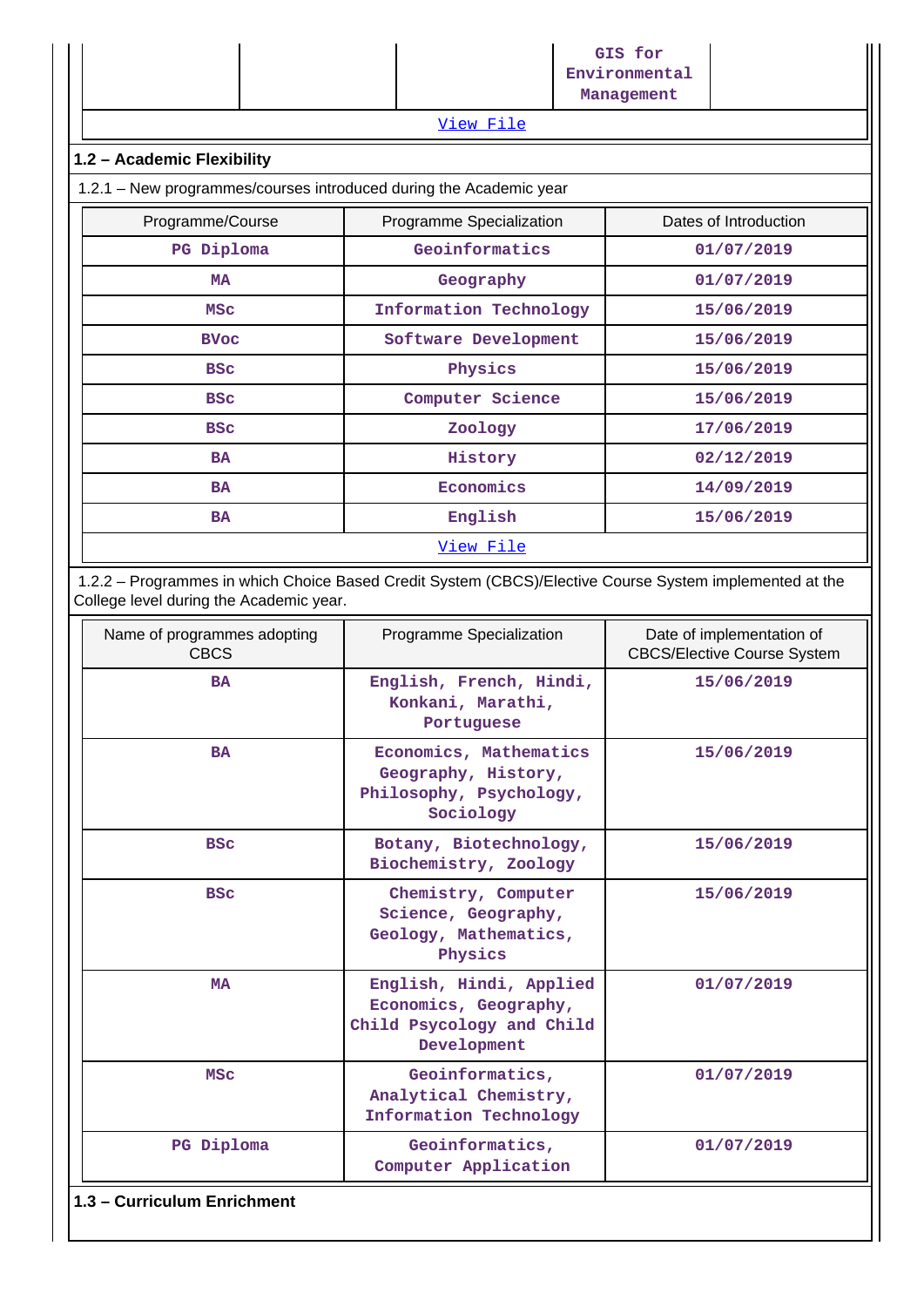|                                                                           | 1.3.1 – Value-added courses imparting transferable and life skills offered during the year                                             |                                                              |  |
|---------------------------------------------------------------------------|----------------------------------------------------------------------------------------------------------------------------------------|--------------------------------------------------------------|--|
| <b>Value Added Courses</b>                                                | Date of Introduction                                                                                                                   | Number of Students Enrolled                                  |  |
| ?????? ??????? (??????<br>????)                                           | 15/06/2019                                                                                                                             | 55                                                           |  |
| ?????? ??????                                                             | 15/06/2019                                                                                                                             | 56                                                           |  |
| Basic Konkani Learning<br>Course                                          | 15/06/2019                                                                                                                             | 3                                                            |  |
| Certificate Course in<br>Gretl (Free Software for<br>Statistical Package) | 15/06/2019                                                                                                                             | 18                                                           |  |
| Herbal Cosmetology<br>(Certificate course)                                | 15/06/2019                                                                                                                             | 32                                                           |  |
| Wildlife Monitoring<br>Techniques                                         | 15/06/2019                                                                                                                             | 32                                                           |  |
| Cyber Security                                                            | 15/06/2019                                                                                                                             | 19                                                           |  |
| Entrepreneurial<br>opportunities in<br>Fermented Food technology          | 15/06/2019                                                                                                                             | 25                                                           |  |
| Page to Stage<br>(Certificate Course)                                     | 16/01/2020                                                                                                                             | 23                                                           |  |
| Basic Intensive Level -<br>A1                                             | 15/07/2019                                                                                                                             | 32                                                           |  |
|                                                                           | View File                                                                                                                              |                                                              |  |
| 1.3.2 - Field Projects / Internships under taken during the year          |                                                                                                                                        |                                                              |  |
| Project/Programme Title                                                   | Programme Specialization                                                                                                               | No. of students enrolled for Field<br>Projects / Internships |  |
| <b>BA</b>                                                                 | French, Economics,<br>Geography, History,<br>Psychology, Sociology,                                                                    | 208                                                          |  |
|                                                                           | English, Hindi, Konkani,<br>Marathi                                                                                                    |                                                              |  |
| <b>BSC</b>                                                                | Biotechonology,<br>Biochemistry, Botany,<br>Zoology, Geography,<br>Geology, Biochemistry,<br>Physics, Computer<br>Science, Mathematics | 271                                                          |  |
|                                                                           | <u>View File</u>                                                                                                                       |                                                              |  |
| 1.4 - Feedback System                                                     |                                                                                                                                        |                                                              |  |
| 1.4.1 – Whether structured feedback received from all the stakeholders.   |                                                                                                                                        |                                                              |  |
| <b>Students</b>                                                           |                                                                                                                                        | Yes                                                          |  |
| <b>Teachers</b>                                                           |                                                                                                                                        | Yes                                                          |  |
| Employers                                                                 |                                                                                                                                        | Yes                                                          |  |
| Alumni                                                                    |                                                                                                                                        | Yes                                                          |  |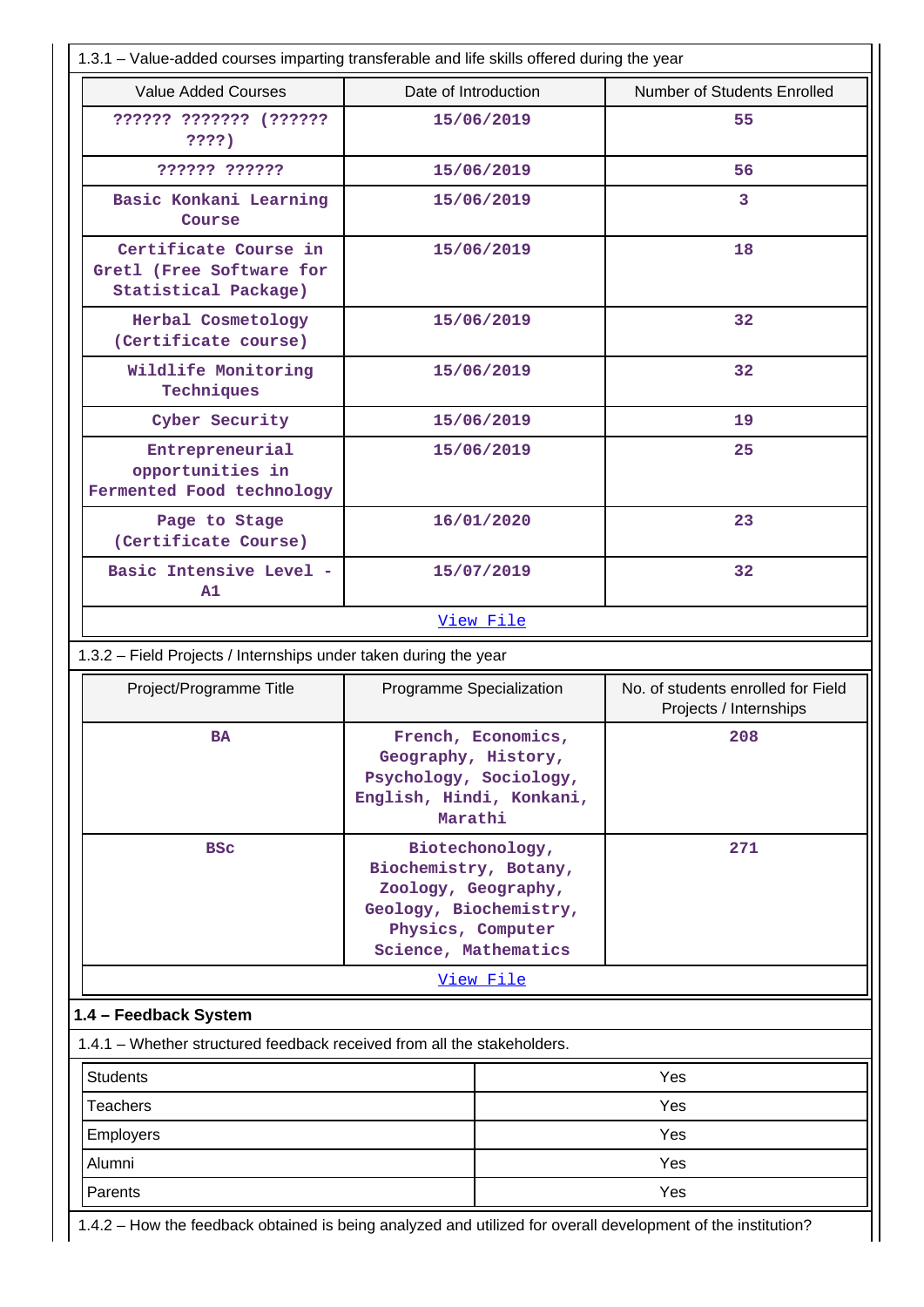#### Feedback Obtained

**1. Student Feedback: Feedback is an integral part of the teaching-learning process. The feedback from the students is given utmost importance. Feedback forms are available and filled online by the students of the respective course for the teacher who is involved in delivering the course. The feedback about the course and its execution is given under the three titles title of 'Teacher's impact on Learning' in the form provided online (see Link). This feedback is then taken up for discussion at the department level and further discussed at the year end meeting at College level (with the principal) and then the suggestions pertaining to the course is referred to Board of Studies.The B.O.S then provides with valuable suggestion on the course (design, teaching-learning, evaluation and execution) (see action taken report of B.O.S suggestion) 2. Teachers Feedback and Academic Audit: The academic audit is undertaken at the end of every academic year. The audit is objective in nature. The dean of the respective faculty i.e. Languages, Social Sciences and Sciences along with a external member undertake the audit of the courses of a given department. The audit is organized with the help of the audit form, which is to be filled by the course teacher along with the documents to support the form filled (see Link). The audit form seeks information on four aspects i.e. Course design/planning and execution, Teaching-Learning and execution, Use of ICT and Evaluation. The report of the audit is shared with the course teacher and departmental head. This is further taken up with the B.O.S if there is a need in the modification of the course syllabus, evaluation modes or teachinglearning pedagogies. The courses thus undergo change, which is finally approved by the Academic Council. The academic audit ensures accountability, transparency of the course/course teacher and instils the need for quality. The Audit also provides the course teachers feedback about the course and its execution and the need for change or modification in the Teaching-Learning-Evaluation and Syllabus design. 3. Alumni Feedback: The Alumni feedback is crucial in the curriculum design process. The alumni feedback is taken from the Alumni through a questionnaire circulated personally by the department to its alumni. The feedback from the Alumni is analysed and it provides the departments vital inputs towards incorporation of skill development related to the Curriculum. 4. Employer Feedback: The Employer feedback is taken from the Alumni through their employers through a circulation of an employer feedback Questionnaire that covers different parameters. These include Knowledge base, Leadership Skills, Asset to Organisation and Sensitivity to Social responsibilities and Moral Values. The feedback analysis helps the departments and the college to relate to the Programme Outcomes and Programme Specific Outcomes and the need to modify the Curriculum further inorder to achieve the outcomes not achieved as provided by the feedback. 5. Parents Feedback: Parents have entrusted the future of their children into our hands and thus they play a very important role in the development and enhancement of the quality of this learning experience. Feedback from parents allows the institute to evaluate its service provision and thus cater to providing excellent service towards the students. The feedback analysis process has put an increasing emphasis on the need for involvement of parents in the quality assurance of excellent education. This circulation, distribution of feedback forms and collection of filled feedback forms was done by the IQAC of the College.**

## **CRITERION II – TEACHING- LEARNING AND EVALUATION**

#### **2.1 – Student Enrolment and Profile**

| Name of the | Programme      | Number of seats | Number of            | Students Enrolled |
|-------------|----------------|-----------------|----------------------|-------------------|
| Programme   | Specialization | available       | Application received |                   |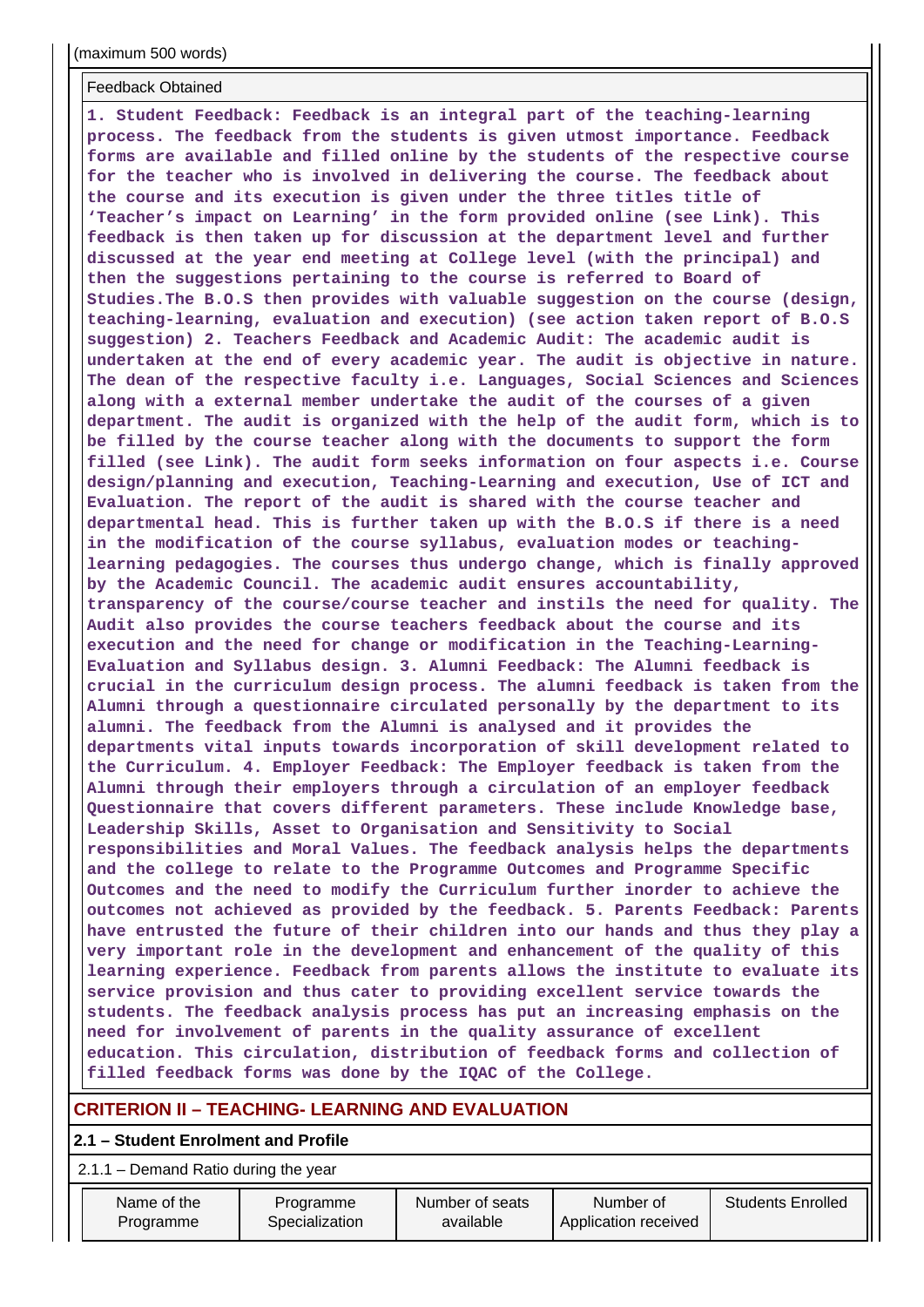| <b>BA</b>                           | Economics,<br>English,<br>French,<br>Geography,<br>History,<br>Konkani,<br>Marathi,<br>Philosophy,<br>Psychology,<br>Portuguese,<br>Sociology                    |           | 570       | 711       | 550       |
|-------------------------------------|------------------------------------------------------------------------------------------------------------------------------------------------------------------|-----------|-----------|-----------|-----------|
| <b>MSC</b>                          | Geoinformatics,<br>Analytical<br>Chemistry,<br>Information<br>Technology                                                                                         |           | 100       | 107       | 68        |
| MA                                  | Economics,<br>English,<br>Geography,<br>Hindi,<br>Psychology                                                                                                     |           | 200       | 103       | 89        |
| PG Diploma                          | Computer<br>Application<br>(PGDCA), Geo-<br>Informatics<br>$(P.G.D.G.I.S)$ ,<br>Clinical<br>Genetics & Lab<br>Tech                                               |           | 70        | 63        | 45        |
| <b>BVoc</b>                         | Multimedia-<br>Digital Film<br>Making,<br>Software<br>Development, 3D<br>Media And<br>Virtual Reality-<br><b>VFX</b>                                             |           | 210       | 120       | 100       |
| <b>BSC</b>                          | Botany,<br>Biotechnology,<br>Biochemistry,<br>Chemistry,<br>Computer<br>Science,<br>Geography,<br>Geology,<br>Mathematics,<br>Physics,<br>Statistics,<br>Zoology |           | 810       | 1226      | 829       |
|                                     |                                                                                                                                                                  |           | View File |           |           |
| 2.2 - Catering to Student Diversity |                                                                                                                                                                  |           |           |           |           |
|                                     | 2.2.1 - Student - Full time teacher ratio (current year data)                                                                                                    |           |           |           |           |
| Year                                | Number of                                                                                                                                                        | Number of | Number of | Number of | Number of |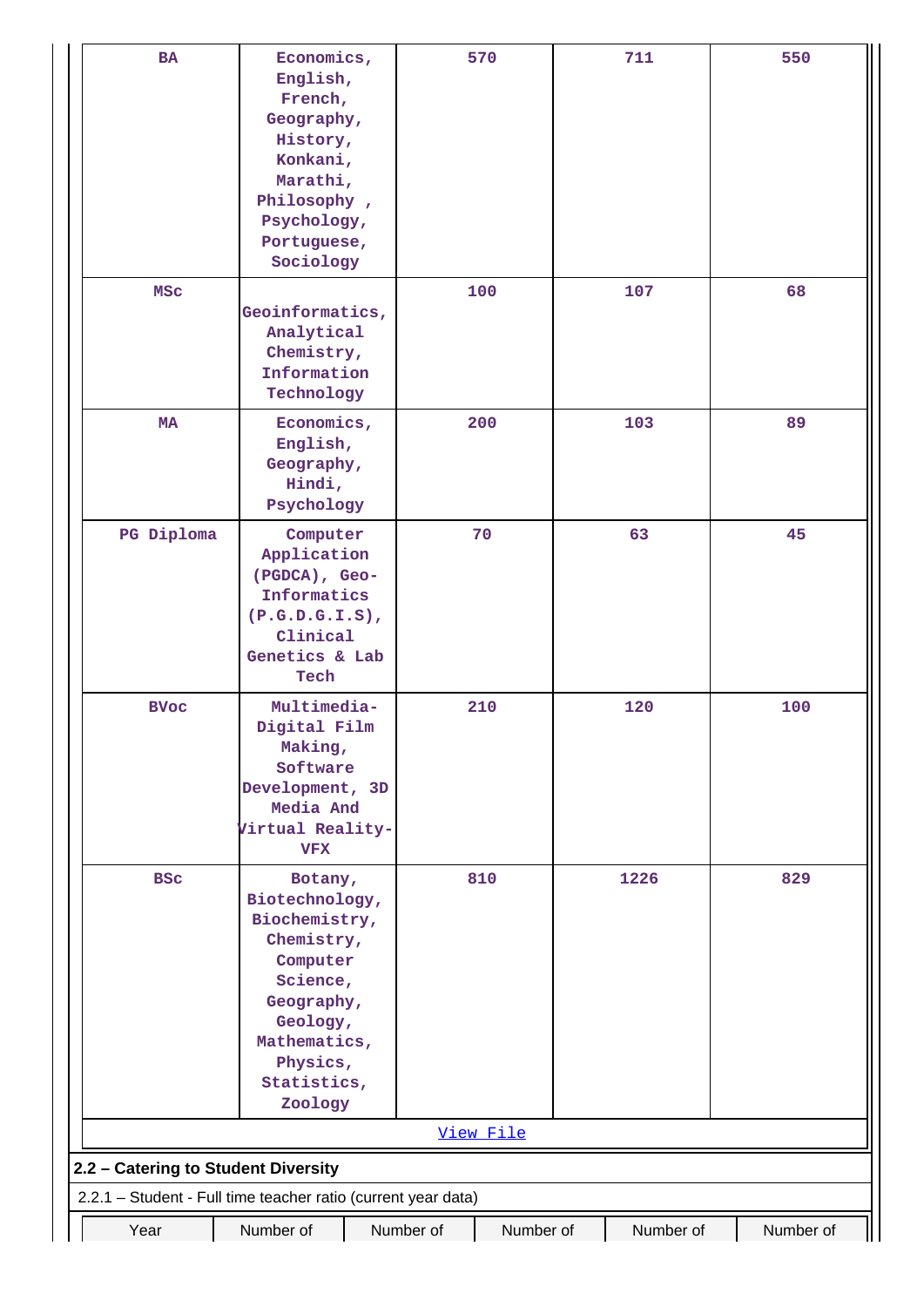|      | Istudents enrolled Istudents enrolled<br>in the institution<br>(UG) | in the institution<br>(PG) | I fulltime teachers<br>available in the<br>institution<br>teaching only UG teaching only PG<br>courses | fulltime teachers<br>available in the<br>institution<br>courses | teachers<br>teaching both UG<br>and PG courses |
|------|---------------------------------------------------------------------|----------------------------|--------------------------------------------------------------------------------------------------------|-----------------------------------------------------------------|------------------------------------------------|
| 2019 | 1479                                                                | 202                        | 71                                                                                                     |                                                                 |                                                |

## **2.3 – Teaching - Learning Process**

 2.3.1 – Percentage of teachers using ICT for effective teaching with Learning Management Systems (LMS), Elearning resources etc. (current year data)

| Number of<br>Teachers on Roll        | Number of<br>teachers using<br>ICT (LMS, e-<br>Resources) | Number of ICT<br><b>ICT Tools and</b><br>enabled<br>resources<br>available<br>Classrooms<br>46 |  | Numberof smart<br>classrooms | E-resources and<br>techniques used |
|--------------------------------------|-----------------------------------------------------------|------------------------------------------------------------------------------------------------|--|------------------------------|------------------------------------|
| 130<br>130                           |                                                           |                                                                                                |  |                              |                                    |
| View File of ICT Tools and resources |                                                           |                                                                                                |  |                              |                                    |

[View File of E-resources and techniques used](https://assessmentonline.naac.gov.in/public/Postacc/e_resource/10904_e_resource_1631098628.xlsx)

## 2.3.2 – Students mentoring system available in the institution? Give details. (maximum 500 words)

 Introduction: The college started the mentoring program in the academic year 2008-2009. It is one of the prominent student guidance facility available at the College which is also known as Staff Advisory Programme (mentoring). Mentoring of students is an integral part of our educational system it aims in providing guidance and support. Mentors play a key role in the college as they nurture students and help them remain connected and engaged, thus strengthening their performance. Mentor act as safety net on the campus to provide financial, social, academic and psychological assistance to students. Composition and Functioning: The college believes in heterogeneity where in each mentee is provided a mentor who is from different discipline (Department). Under this program, every mentor is assigned about 15 to 22 mentees under his/her guidance. There are 4 mentormentee meets during the course of each academic year. It is a platform for the mentor and mentee to build a rapport with each other. The positive dynamics of a teacher-student relationship encourages a safe and comfortable learning environment which in turn helps them to learn and grow thus, creating a safety net for the students. This role requires the mentor to establish a good rapport with the mentee to motivate and encourage him/her. The role of the mentor depends on the needs of the mentee and on the relationship he/she builds with his/her mentee. The role can be further divided into two broad areas: 1. Academics: In this role, mentor can act as a guide thus supporting and guiding the student in his/her academic progress. 2. Psycho-social: To help the mentee as a friend, motivator, coach, counselor, and advisor. Ideally, it is important for mentor to possess many skills some of the most important ones are being supportive, patient, empathetic nature and active listener in order to make a difference in mentees goals and hopes. Also, the mentoring process needs to involve the mentor and mentee to work together to reach specific goals and provide each other with sufficient feedback for the same. The mentee receives support, reassurance and discipline thus, helping to build individual mentees selfconfidence, self-esteem and social skills. The mentee also receives academic help as it provides guidance and assistance to set academic targets. Academic target is a bench mark set by the mentee to achieve optimum performance in their academic record. Thus the mentoring programme contributes to the holistic development of the students which in turn contributes to the upliftment and recognition of the college. Yearly mentor programme, calendar At the Commencement of the academic year orientation progrramme is held wherein importance of mentoring is held. Subsequently in each of the semesters two mentor –mentee meets are held. The board aspects of this meetings are discussed in the above paragraph. To conclude this act as support system and with the appointment of the two counselors by the government it has strengthen the system.

| Number of students enrolled in the<br>institution              | Number of fulltime teachers | Mentor: Mentee Ratio |  |  |  |  |  |
|----------------------------------------------------------------|-----------------------------|----------------------|--|--|--|--|--|
| 1688                                                           | 91                          | 1:19                 |  |  |  |  |  |
| 2.4 – Teacher Profile and Quality                              |                             |                      |  |  |  |  |  |
| 2.4.1 - Number of full time teachers appointed during the year |                             |                      |  |  |  |  |  |
|                                                                |                             |                      |  |  |  |  |  |

| No. of sanctioned<br>positions | No. of filled positions | Vacant positions | <b>Positions filled during</b><br>the current year | No. of faculty with<br>Ph.D |
|--------------------------------|-------------------------|------------------|----------------------------------------------------|-----------------------------|
|                                |                         |                  |                                                    |                             |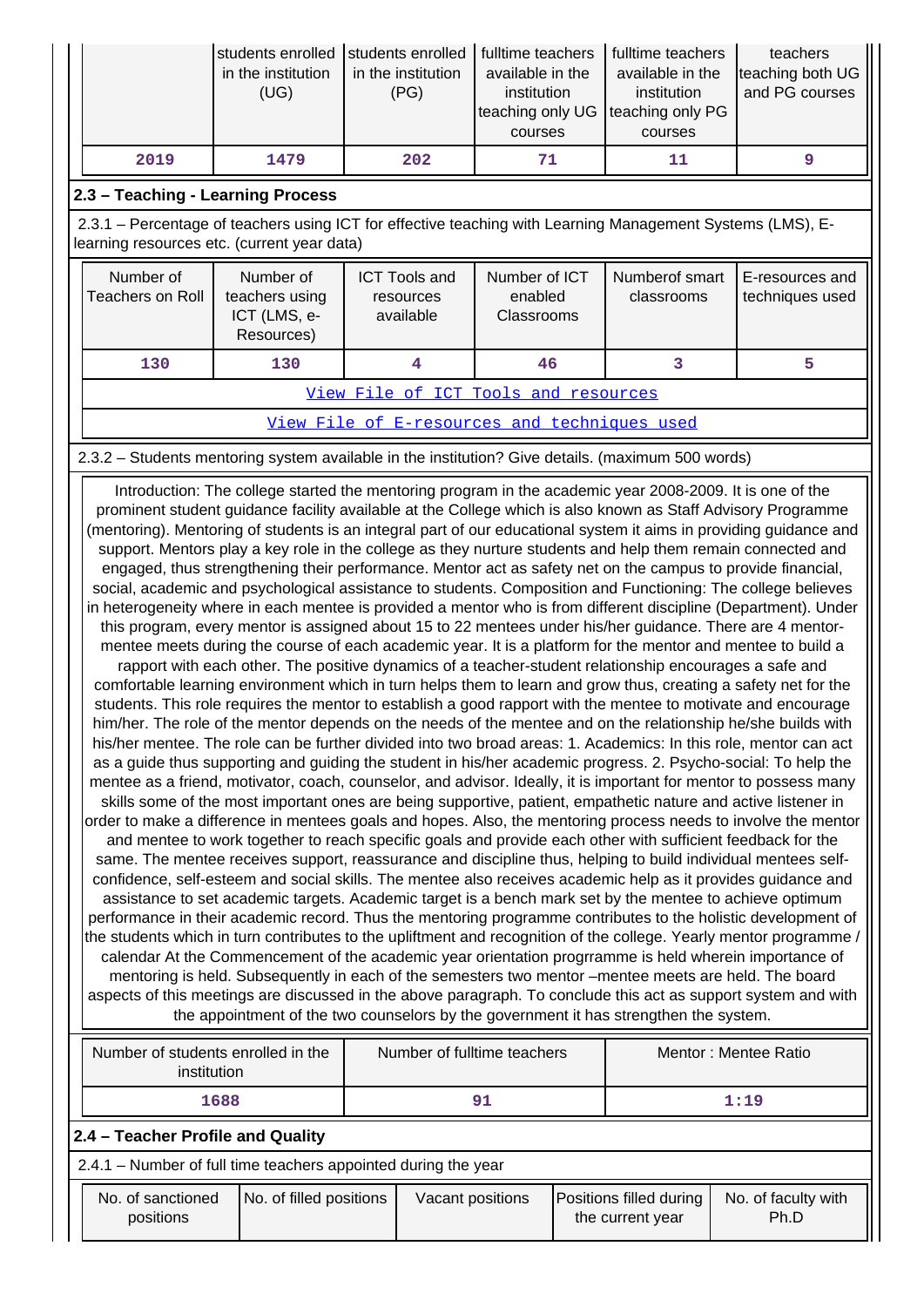| 54            |      | 54                                                                      |                                                                                                                           | Nill | 54                     |                                                                                                                                                                                                                                                                                                            | 3                                                                                                                                                                                                                                                                                                                 |                                                                                                                                                                                                                                                                                                         |
|---------------|------|-------------------------------------------------------------------------|---------------------------------------------------------------------------------------------------------------------------|------|------------------------|------------------------------------------------------------------------------------------------------------------------------------------------------------------------------------------------------------------------------------------------------------------------------------------------------------|-------------------------------------------------------------------------------------------------------------------------------------------------------------------------------------------------------------------------------------------------------------------------------------------------------------------|---------------------------------------------------------------------------------------------------------------------------------------------------------------------------------------------------------------------------------------------------------------------------------------------------------|
|               |      | International level from Government, recognised bodies during the year) |                                                                                                                           |      |                        |                                                                                                                                                                                                                                                                                                            | 2.4.2 - Honours and recognition received by teachers (received awards, recognition, fellowships at State, National,                                                                                                                                                                                               |                                                                                                                                                                                                                                                                                                         |
| Year of Award |      |                                                                         | Name of full time teachers<br>Designation<br>receiving awards from<br>state level, national level,<br>international level |      |                        |                                                                                                                                                                                                                                                                                                            | Name of the award,<br>fellowship, received from<br>Government or recognized<br>bodies                                                                                                                                                                                                                             |                                                                                                                                                                                                                                                                                                         |
|               | 2019 | Dr. Starlaine C.<br>Mascarenhas                                         |                                                                                                                           |      | Assistant<br>Professor |                                                                                                                                                                                                                                                                                                            | Awarded the<br>Doctoral degree in<br>Biotechnology for<br>her thesis entitled<br><i><b>"Environmental</b></i><br>Toxins Responsible<br>for the Development<br>of Chronic Kidney<br>Disease of Unknown<br>Etiology (CKDu) in<br>Canacona Taluka,<br>Goa from BITS<br>Pilani University<br>(Campus-BITS Pilani<br>ĸ |                                                                                                                                                                                                                                                                                                         |
|               | 2019 | Dr. Nandini Vaz<br>Fernandes                                            |                                                                                                                           |      | Associate<br>Professor | <b>Awarded first</b><br>place for her paper<br>presentation on<br>"Cytogenetic and<br>Fluorescent In-Situ<br>Hybridization<br>Evaluations in<br>Prognosis of<br>Chronic Myeloid<br>Leukemia" at the<br>National Seminar on<br>'Current Trends in<br>Identification and<br>Diagnosis'<br>organised by Govt. |                                                                                                                                                                                                                                                                                                                   |                                                                                                                                                                                                                                                                                                         |
|               | 2019 |                                                                         | Shri. Anand Masur                                                                                                         |      |                        | Associate<br>Professor                                                                                                                                                                                                                                                                                     |                                                                                                                                                                                                                                                                                                                   | Awarded<br>'Rangasanman<br>Puraskar' by the<br>Goa Government for<br>his contribution<br>towards 'Marathi<br>Theatre' at Goa<br>Kala Academy,<br>Panaji at the hands<br>of Ms. Vandana<br>Gupte, Marathi film<br>actress and Shri.<br>Govind Gaude,<br>Minister of Art and<br>Culture, Govt. of<br>Goa. |
|               | 2019 | Dr. H. C.<br>Chopdekar                                                  |                                                                                                                           |      | Associate<br>Professor |                                                                                                                                                                                                                                                                                                            | Received a 'T. M.<br>Pai Foundation                                                                                                                                                                                                                                                                               |                                                                                                                                                                                                                                                                                                         |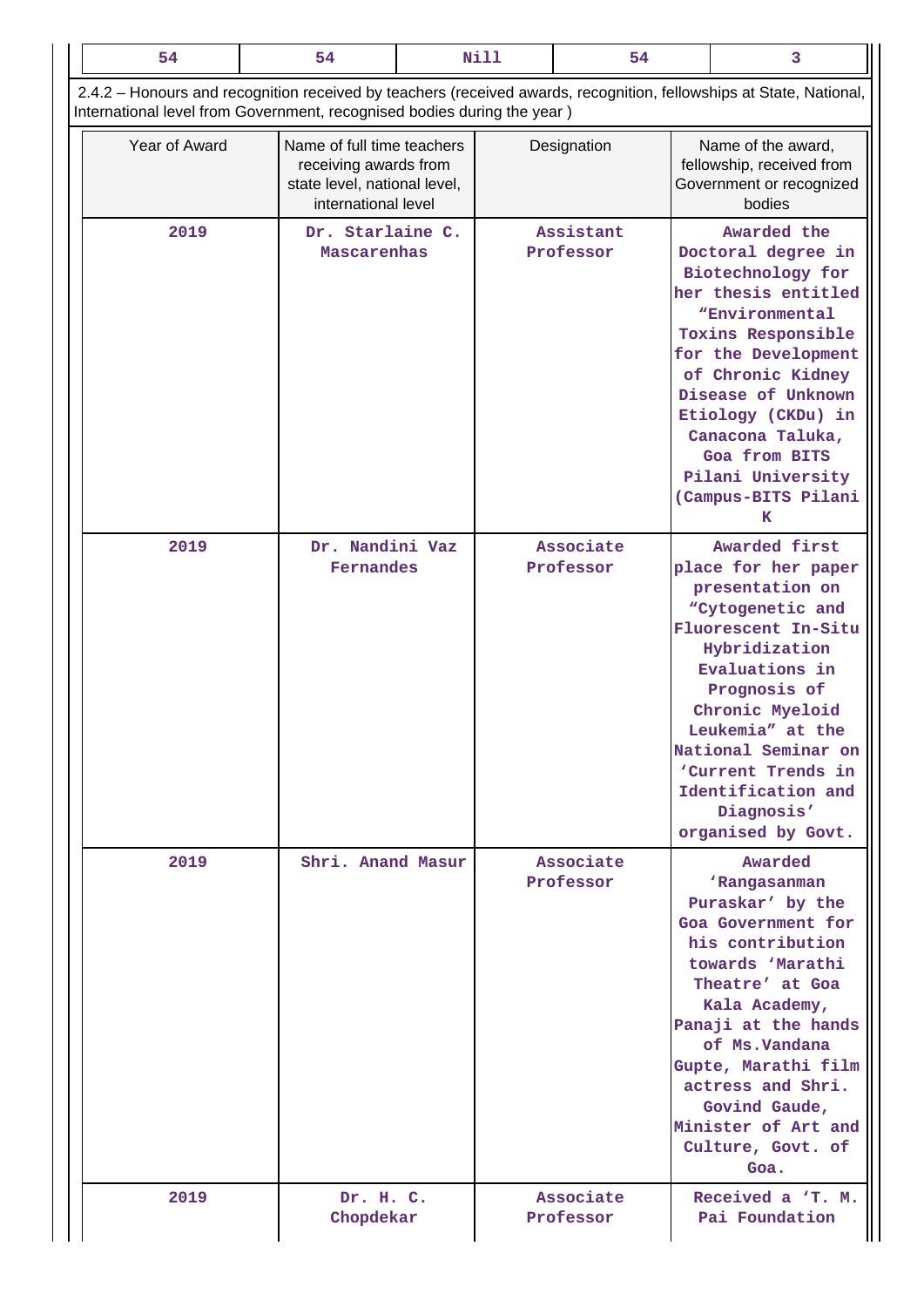|      |                        |                        | Literary Award<br>2019' a National<br>Award for his book<br>'Sahitya Dara'<br>instituted by T.M.<br>Pai Foundation,<br>Manipal, Karnataka.                                                                                                                                                                    |
|------|------------------------|------------------------|---------------------------------------------------------------------------------------------------------------------------------------------------------------------------------------------------------------------------------------------------------------------------------------------------------------|
| 2019 | Dr. Ashish M.<br>Desai | Associate<br>Professor | Awarded for the<br>Best Poster<br>Presentation on<br>"Numerically<br>Solving the<br>Schrödinger<br>Equation for a<br>Double Potential<br>Well Using Eight<br>Order Numerov<br>Method" at the<br>International<br>Conference on<br>"Functional<br>Materials and<br>Simulation<br>Techniques" jointly<br>organi |
| 2019 | Dr. Sobita<br>Kirtani  | Assistant<br>Professor | Awarded Ph.D for<br>her doctoral work<br>'A Psychological<br>Analysis of the<br>Elderly with<br>varying levels of<br>Subjective Well-<br>Being' under the<br>supervision of Dr.<br>Vijayalaxmi<br>Aminabhavi,<br>Professor of<br>Psychology, P.G.<br>Department of<br>Psychology,<br>Karnatak University      |
| 2019 | Dr. Mayuri M.<br>Naik  | Assistant<br>Professor | Awarded Ph.D.<br>degree in Chemistry<br>on 24th February<br>2020 at the hands<br>of Prof. Varun<br>Sahani, Vice-<br>Chancellor, Goa<br>University at the<br>Goa University 32nd<br>Annual Convocation<br>ceremony held at<br>Dinanath Mangeshkar<br>Kala-Mandir, Kala<br>Academy, Campal,<br>Panaji -         |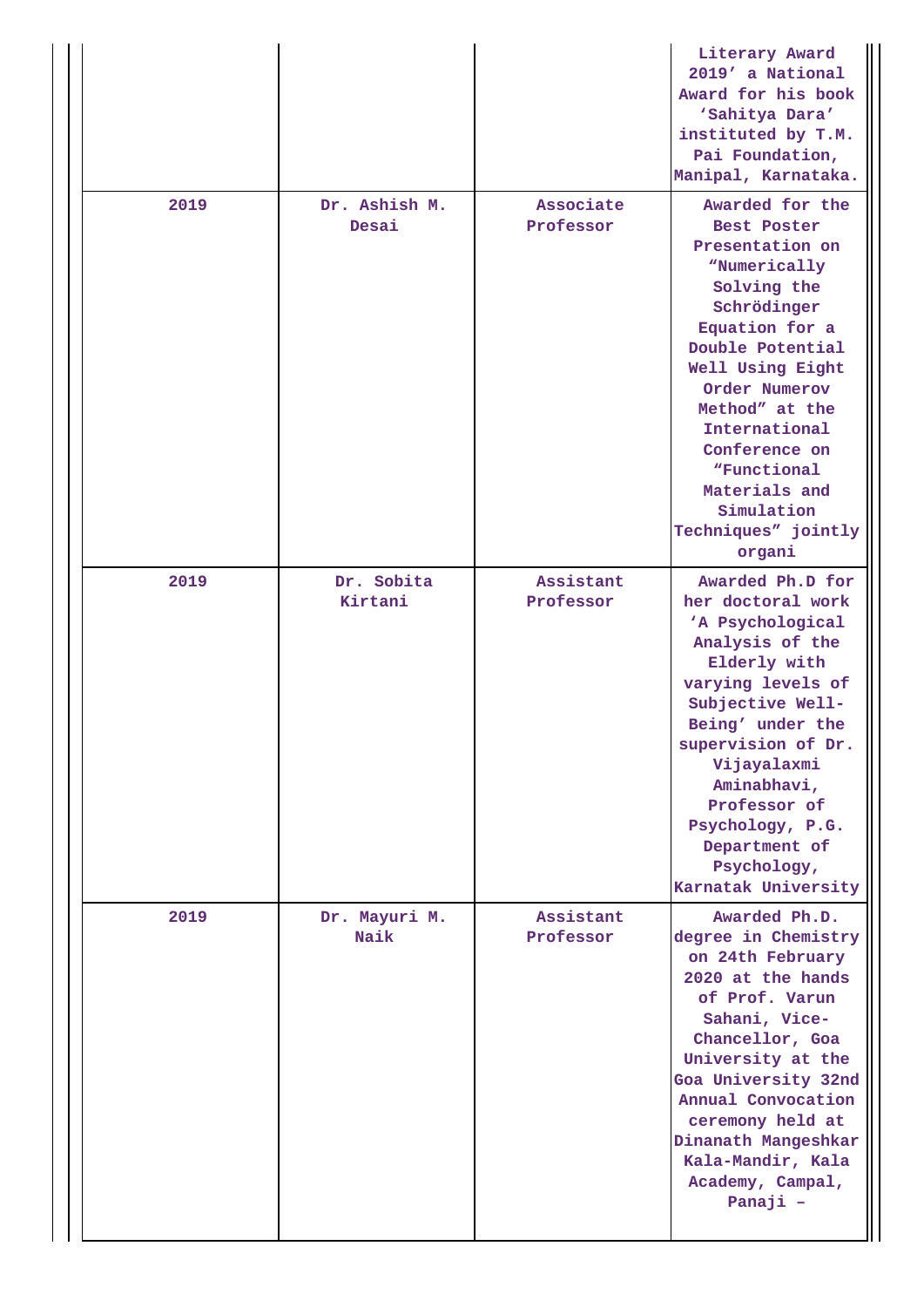| 2019                                                                                                                         | Ms. Tessa Vaz  |                              |               | Assistant<br>Professor                                         |  | Awarded first<br>place as best<br>promising idea 'BAG<br>4 LIFE', Business<br>Idea Canvasat<br>Sanskruti Bhavan,<br>Goa on December 14,<br>2019 at the<br>Conference on<br>Entrepreneurship as<br>a Social Movement                                                                                  |
|------------------------------------------------------------------------------------------------------------------------------|----------------|------------------------------|---------------|----------------------------------------------------------------|--|------------------------------------------------------------------------------------------------------------------------------------------------------------------------------------------------------------------------------------------------------------------------------------------------------|
| 2019                                                                                                                         |                | Ms. Prasanna Naik<br>Gaonkar |               | Assistant<br>Professor                                         |  | Awarded the<br>'Zoology Department<br>Gold Medal' at the<br>hands of Prof.<br>Varun Sahani, Vice<br>Chancellor of Goa<br>University, for<br>obtaining highest<br>marks in Zoology at<br>M.Sc. Examination<br>for the academic<br>year 2018-2019.                                                     |
| 2020                                                                                                                         |                | Dr. Gunaji Desai             |               | Associate<br>Professor                                         |  | Award and<br>Recognition given<br>by Office of the<br>Collector District<br>Election Officer,<br>South Goa District<br>felicitated on<br>National Electoral<br>day 2020 for the<br>recognition of work<br>rendered as Best<br>Nodal Officer for<br>South Goa District<br>for the year 2019<br>$-20.$ |
|                                                                                                                              |                |                              | View File     |                                                                |  |                                                                                                                                                                                                                                                                                                      |
| 2.5 - Evaluation Process and Reforms                                                                                         |                |                              |               |                                                                |  |                                                                                                                                                                                                                                                                                                      |
| 2.5.1 - Number of days from the date of semester-end/year-end examination till the declaration of results during<br>the year |                |                              |               |                                                                |  |                                                                                                                                                                                                                                                                                                      |
| Programme Name                                                                                                               | Programme Code | Semester/year                |               | Last date of the last<br>semester-end/year-<br>end examination |  | Date of declaration of<br>results of semester-<br>end/ year- end<br>examination                                                                                                                                                                                                                      |
| <b>BA</b>                                                                                                                    | <b>BA</b>      |                              | Odd/ 2019-20  | 06/12/2019                                                     |  | 18/12/2019                                                                                                                                                                                                                                                                                           |
| <b>BSC</b>                                                                                                                   | <b>BSC</b>     |                              | Odd/ 2019-20  | 06/12/2019                                                     |  | 30/01/2020                                                                                                                                                                                                                                                                                           |
| <b>BVoc</b>                                                                                                                  | <b>BVoc</b>    |                              | Odd / 2019-20 | 06/12/2019                                                     |  | 18/12/2019                                                                                                                                                                                                                                                                                           |
| <b>MA</b>                                                                                                                    | <b>MA</b>      |                              | Odd / 2019-20 | 13/11/2019                                                     |  | 11/02/2020                                                                                                                                                                                                                                                                                           |
| MSC                                                                                                                          | MSC            |                              | Odd/ 2019-20  | 13/11/2019                                                     |  | 11/02/2020                                                                                                                                                                                                                                                                                           |
| PG Diploma                                                                                                                   | PGD            |                              | Odd/ 2019-20  | 13/11/2019                                                     |  | 11/02/2020                                                                                                                                                                                                                                                                                           |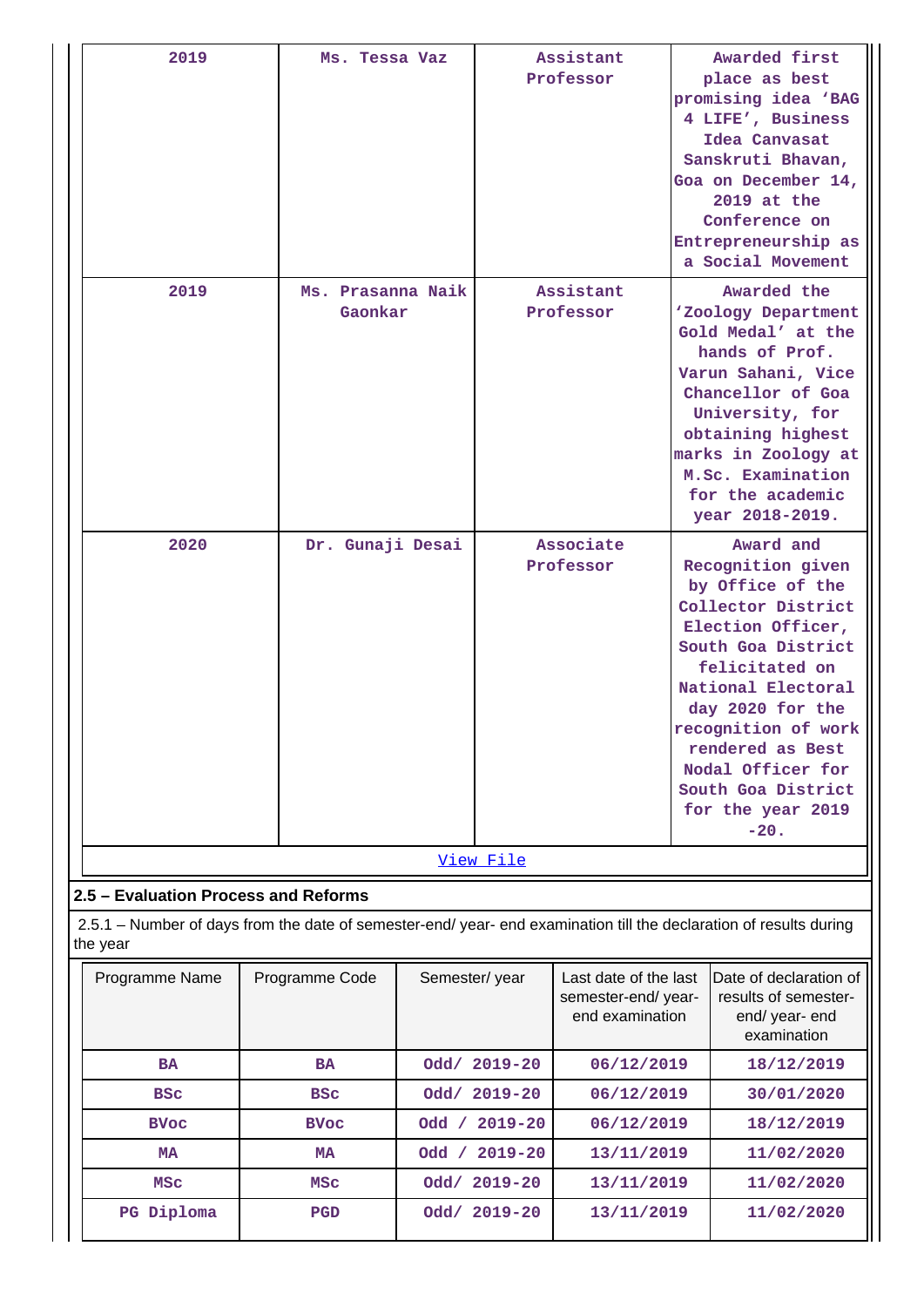| <b>BA</b>                        | <b>BA</b>                                                                                                                                                                                              |                                                                                                                                                                    | Even/2019-20       |                                                                                                                                       | 20/08/2020 | 30/09/2020      |
|----------------------------------|--------------------------------------------------------------------------------------------------------------------------------------------------------------------------------------------------------|--------------------------------------------------------------------------------------------------------------------------------------------------------------------|--------------------|---------------------------------------------------------------------------------------------------------------------------------------|------------|-----------------|
| <b>BSC</b>                       | <b>BSC</b>                                                                                                                                                                                             |                                                                                                                                                                    | Even/2019-20       |                                                                                                                                       | 20/08/2020 | 10/10/2020      |
| <b>BVoc</b>                      | <b>BVoc</b>                                                                                                                                                                                            |                                                                                                                                                                    | Even/2019-20       |                                                                                                                                       | 12/08/2020 | 06/11/2020      |
| <b>MA</b>                        | <b>MA</b>                                                                                                                                                                                              |                                                                                                                                                                    | Even/2019-20       |                                                                                                                                       | 07/09/2020 | 23/11/2020      |
|                                  |                                                                                                                                                                                                        |                                                                                                                                                                    | View File          |                                                                                                                                       |            |                 |
| the examinations during the year | 2.5.2 - Average percentage of Student complaints/grievances about evaluation against total number appeared in                                                                                          |                                                                                                                                                                    |                    |                                                                                                                                       |            |                 |
|                                  | Number of complaints or grievances<br>about evaluation                                                                                                                                                 | Total number of students appeared                                                                                                                                  | in the examination |                                                                                                                                       |            | Percentage      |
|                                  | 84                                                                                                                                                                                                     |                                                                                                                                                                    | 1960               |                                                                                                                                       |            | 4.28            |
|                                  | 2.6 - Student Performance and Learning Outcomes                                                                                                                                                        |                                                                                                                                                                    |                    |                                                                                                                                       |            |                 |
|                                  | 2.6.1 - Program outcomes, program specific outcomes and course outcomes for all programs offered by the<br>institution are stated and displayed in website of the institution (to provide the weblink) |                                                                                                                                                                    |                    |                                                                                                                                       |            |                 |
|                                  | http://node01.chowqules.ac.in/pub/webassets/NAAC/agar2019-20/2.6.1-2019-20-PO-                                                                                                                         |                                                                                                                                                                    | PSO-CO.pdf         |                                                                                                                                       |            |                 |
|                                  | 2.6.2 - Pass percentage of students                                                                                                                                                                    |                                                                                                                                                                    |                    |                                                                                                                                       |            |                 |
| Programme<br>Code                | Programme<br>Name                                                                                                                                                                                      | Programme<br>Specialization                                                                                                                                        |                    | Number of<br>Number of<br>students passed<br>students<br>appeared in the<br>in final year<br>final year<br>examination<br>examination |            | Pass Percentage |
| <b>BA</b>                        | <b>BA</b>                                                                                                                                                                                              | Economics,<br>English,<br>French,<br>Geography,<br>History,<br>Konkani,<br>Marathi,<br>Philosophy,<br>Psychology,<br>Portuguese,<br>Sociology                      | 154                |                                                                                                                                       | 113        | 73.38           |
| <b>BSC</b>                       | <b>BSC</b>                                                                                                                                                                                             | Botany, Bi<br>otechnology,<br>Biochemistry<br>, Chemistry,<br>Computer<br>Science,<br>Geography,<br>Geology,<br>Mathematics,<br>Physics,<br>Statistics,<br>Zoology | 267                |                                                                                                                                       | 218        | 81.65           |
| <b>BVoc</b>                      | <b>BVoc</b>                                                                                                                                                                                            | Multimedia-<br>Digital Film<br>Making,<br>Software<br>Development,<br>3D Media And                                                                                 | 13                 | 8                                                                                                                                     |            | 61.54           |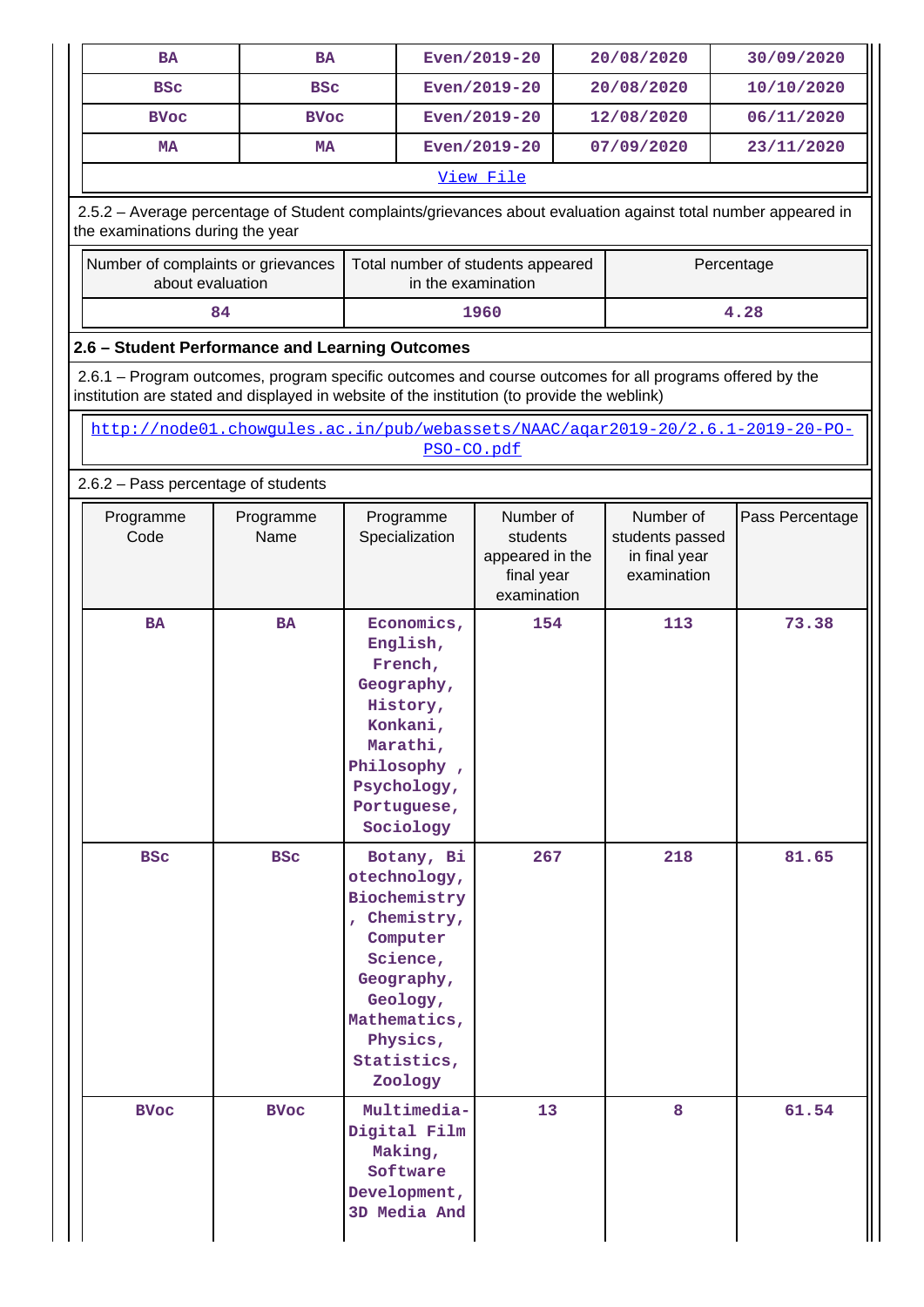|                                                                                                                                              |                                                  | Virtual<br>Reality-VFX                                                                                                 |                                                   |                                                                                                            |                                                                              |  |  |  |  |
|----------------------------------------------------------------------------------------------------------------------------------------------|--------------------------------------------------|------------------------------------------------------------------------------------------------------------------------|---------------------------------------------------|------------------------------------------------------------------------------------------------------------|------------------------------------------------------------------------------|--|--|--|--|
| <b>PGD</b><br>PG Diploma                                                                                                                     |                                                  | 36<br>Computer<br>Application<br>(PGDCA), Geo-<br>Informatics<br>(P.G.D.G.I.S<br>), Clinical<br>Genetics &<br>Lab Tech |                                                   | 35                                                                                                         | 97.22                                                                        |  |  |  |  |
| $_{\rm PG}$<br><b>MA</b>                                                                                                                     |                                                  | Economics,<br>English,<br>Geography,<br>Hindi,<br>Psychology                                                           | 48                                                | 44                                                                                                         | 91.66                                                                        |  |  |  |  |
| $_{\rm PG}$<br><b>MSC</b>                                                                                                                    |                                                  | Geoinforma<br>tics,<br>Analytical<br>Chemistry,<br>Information<br>Technology                                           | 26<br>25                                          |                                                                                                            | 96.15                                                                        |  |  |  |  |
| View File                                                                                                                                    |                                                  |                                                                                                                        |                                                   |                                                                                                            |                                                                              |  |  |  |  |
| 2.7 - Student Satisfaction Survey                                                                                                            |                                                  |                                                                                                                        |                                                   |                                                                                                            |                                                                              |  |  |  |  |
| questionnaire) (results and details be provided as weblink)                                                                                  |                                                  |                                                                                                                        |                                                   | 2.7.1 - Student Satisfaction Survey (SSS) on overall institutional performance (Institution may design the |                                                                              |  |  |  |  |
|                                                                                                                                              |                                                  |                                                                                                                        |                                                   | tudents%20Satisfaction%20Survey%20Report%20dtd.%2010th%20Feb.pdf                                           | http://node01.chowgules.ac.in/pub/webassets/NAAC/agar2019-20/2.7.1-2019-20-S |  |  |  |  |
| <b>CRITERION III - RESEARCH, INNOVATIONS AND EXTENSION</b>                                                                                   |                                                  |                                                                                                                        |                                                   |                                                                                                            |                                                                              |  |  |  |  |
| 3.1 - Promotion of Research and Facilities                                                                                                   |                                                  |                                                                                                                        |                                                   |                                                                                                            |                                                                              |  |  |  |  |
| 3.1.1 - The institution provides seed money to its teachers for research                                                                     |                                                  |                                                                                                                        |                                                   |                                                                                                            |                                                                              |  |  |  |  |
|                                                                                                                                              |                                                  |                                                                                                                        | Yes                                               |                                                                                                            |                                                                              |  |  |  |  |
|                                                                                                                                              |                                                  | Name of the teacher getting seed money                                                                                 |                                                   |                                                                                                            |                                                                              |  |  |  |  |
| R.Kanchana, Hashma Mujawar, Vallanka Dias, Ashweta A. Fondekar, Bhavya G.<br>Bhat, Sarah Mesquita, Supriya N Prabhu Khorjuvenkar, Ananya Das |                                                  |                                                                                                                        |                                                   |                                                                                                            |                                                                              |  |  |  |  |
|                                                                                                                                              |                                                  |                                                                                                                        | View File                                         |                                                                                                            |                                                                              |  |  |  |  |
|                                                                                                                                              |                                                  |                                                                                                                        |                                                   | 3.1.2 - Teachers awarded National/International fellowship for advanced studies/ research during the year  |                                                                              |  |  |  |  |
| <b>Type</b>                                                                                                                                  | Name of the teacher<br>awarded the<br>fellowship | Name of the award                                                                                                      |                                                   | Date of award                                                                                              | Awarding agency                                                              |  |  |  |  |
| National<br>Sangeeta G.<br>Sankhalkar                                                                                                        |                                                  |                                                                                                                        | Visiting<br>03/02/2020<br>scientist<br>Fellowship |                                                                                                            | Indian<br>National<br>Science<br>Academy, Govt.<br>of India New<br>Delhi     |  |  |  |  |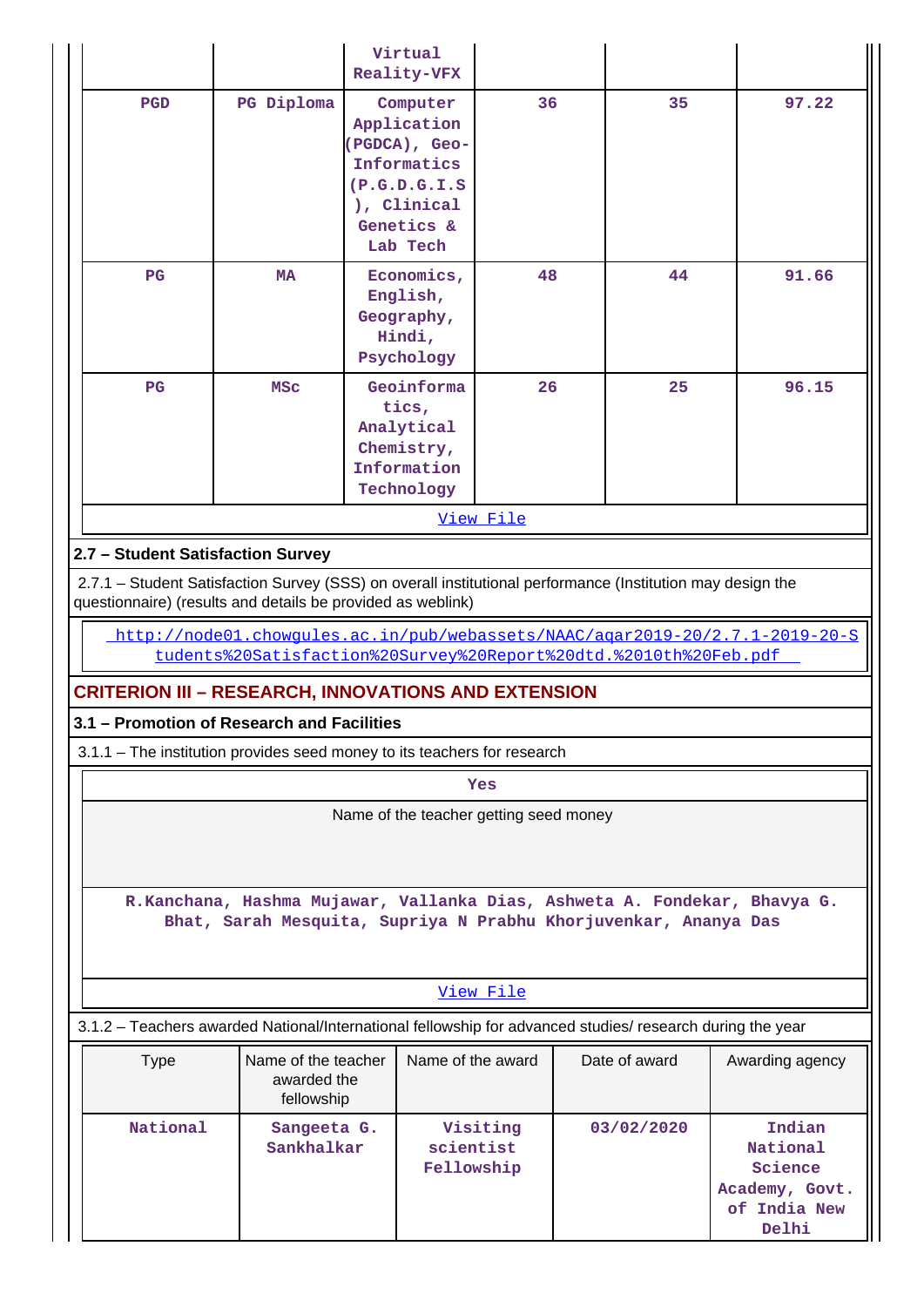| International                                                                                                                | Rahul P. S.                                                                                            | Summer<br>Fellowship                                                        | 10/04/2019                | <b>COTE Cluster</b><br>of Excellence,<br>University of<br>Bordeaux,<br>France |  |  |  |  |  |  |
|------------------------------------------------------------------------------------------------------------------------------|--------------------------------------------------------------------------------------------------------|-----------------------------------------------------------------------------|---------------------------|-------------------------------------------------------------------------------|--|--|--|--|--|--|
| International                                                                                                                | Rahul P. S.                                                                                            | Summer<br>Fellowship                                                        | 27/02/2020                | University of<br>Heidelberg,<br>Germany                                       |  |  |  |  |  |  |
|                                                                                                                              |                                                                                                        | View File                                                                   |                           |                                                                               |  |  |  |  |  |  |
| 3.2 - Resource Mobilization for Research                                                                                     |                                                                                                        |                                                                             |                           |                                                                               |  |  |  |  |  |  |
|                                                                                                                              | 3.2.1 - Research funds sanctioned and received from various agencies, industry and other organisations |                                                                             |                           |                                                                               |  |  |  |  |  |  |
| Nature of the Project                                                                                                        | Duration                                                                                               | Name of the funding<br>agency                                               | Total grant<br>sanctioned | Amount received<br>during the year                                            |  |  |  |  |  |  |
| Major<br>Projects                                                                                                            | 1095                                                                                                   | Indian<br>Council of<br>Social Science<br>Research<br>(ICSSR), New<br>Delhi | 8                         | 3.2                                                                           |  |  |  |  |  |  |
| Major<br>Projects                                                                                                            | 1095                                                                                                   | SERB, New<br>Delhi                                                          | 19.2                      | 2.24                                                                          |  |  |  |  |  |  |
| Minor<br>Projects                                                                                                            | 730                                                                                                    | DHE-DST-SPS,<br>Govt. of Goa                                                | $\overline{2}$            | 0.5                                                                           |  |  |  |  |  |  |
| Minor<br>Projects                                                                                                            | 1095                                                                                                   | <b>DST</b>                                                                  | 3.2                       | 3.2                                                                           |  |  |  |  |  |  |
| Minor<br>Projects                                                                                                            | 730                                                                                                    | <b>DST</b>                                                                  | 3                         | 3                                                                             |  |  |  |  |  |  |
| Minor<br>Projects                                                                                                            | 730                                                                                                    | <b>DHE</b>                                                                  | 4.3                       | 3.23                                                                          |  |  |  |  |  |  |
| Industry<br>sponsored<br>Projects                                                                                            | 730                                                                                                    | Goa Forest<br>Department,<br>Govt. of Goa                                   | 2.92                      | 1.18                                                                          |  |  |  |  |  |  |
| Any Other<br>(Specify)                                                                                                       | 1095                                                                                                   | DBT- Minstry<br>of science and<br>Technology,<br>Govt. of India             | 123                       | 21                                                                            |  |  |  |  |  |  |
| Any Other<br>(Specify)                                                                                                       | 365                                                                                                    | DST-MHRD-<br><b>COESME</b>                                                  | 1.94                      | 1.94                                                                          |  |  |  |  |  |  |
| Minor<br>Projects                                                                                                            | 1095                                                                                                   | DHE-DST                                                                     | 5                         | 2.2                                                                           |  |  |  |  |  |  |
|                                                                                                                              |                                                                                                        | View File                                                                   |                           |                                                                               |  |  |  |  |  |  |
| 3.2.2 - Number of ongoing research projects per teacher funded by government and non-government agencies<br>during the years |                                                                                                        |                                                                             |                           |                                                                               |  |  |  |  |  |  |
| 0.33                                                                                                                         |                                                                                                        |                                                                             |                           |                                                                               |  |  |  |  |  |  |

**3.3 – Innovation Ecosystem**

 3.3.1 – Workshops/Seminars Conducted on Intellectual Property Rights (IPR) and Industry-Academia Innovative practices during the year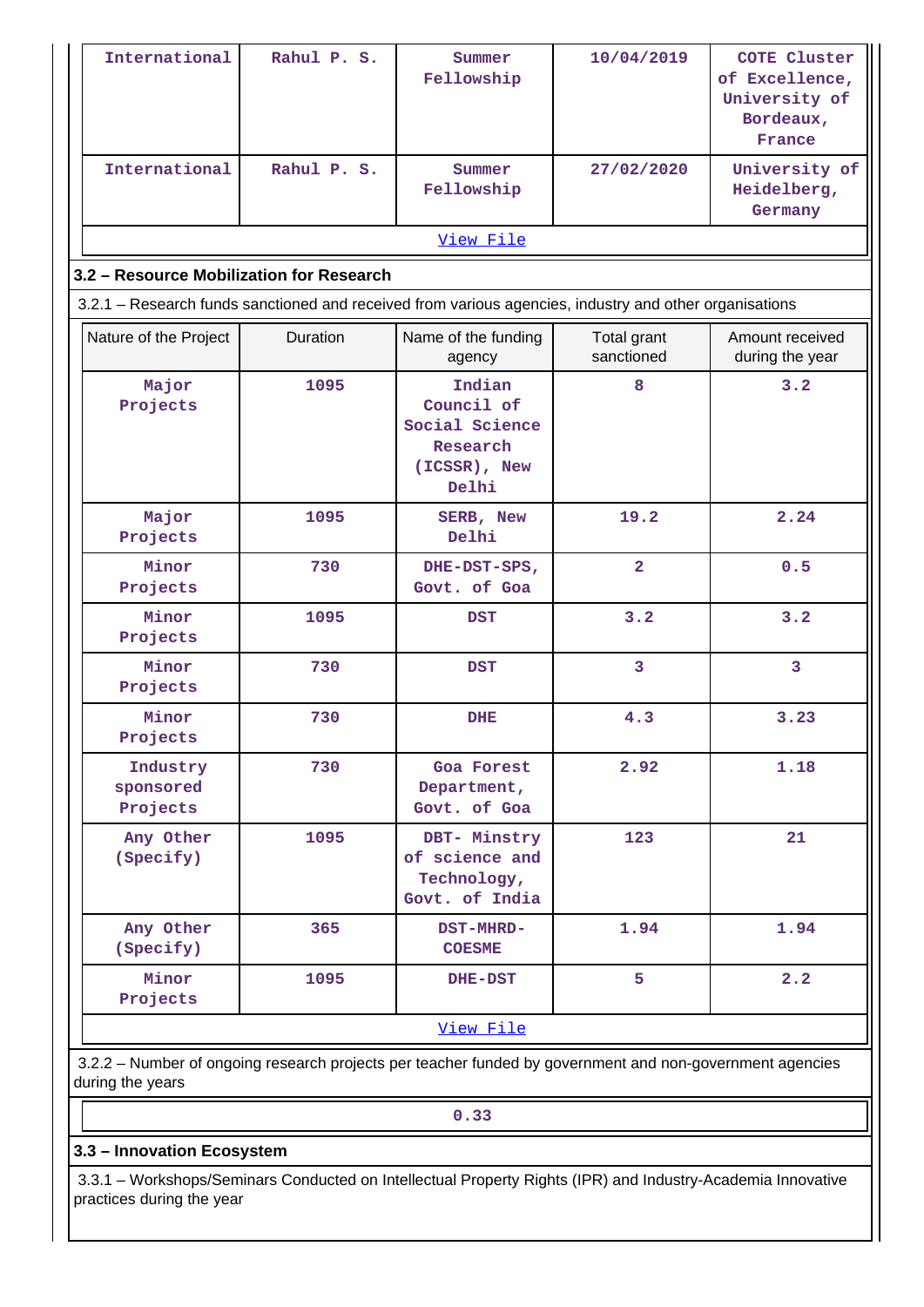| Title of workshop/seminar                                                                                                        | Name of the Dept.                        | Date       |
|----------------------------------------------------------------------------------------------------------------------------------|------------------------------------------|------------|
| IPR: Seminar on IPR:<br>It's Relevance in<br>Academics for Zoologists                                                            | Zoology                                  | 24/01/2020 |
| IPR: talk on "IPR: Its<br>relevance in academics<br>for Computer Science"                                                        | Computer Science                         | 24/01/2020 |
| IPR: talk on "IPR: Its<br>Relevance in academics<br>for Physics"                                                                 | Physics                                  | 27/01/2020 |
| IPR: a talk on "IPR:<br>Its Relevance in<br>academics for History"                                                               | History                                  | 28/01/2020 |
| IA: Women in Gandhian<br>Satyagraha                                                                                              | Sociology                                | 01/02/2020 |
| ESD-Students Seminar<br>Cum Exhibition on<br>"Presentations of<br>internships"                                                   | College                                  | 11/02/2020 |
| IA: Automated Software<br>Testing using Selenium<br>jmeter in association<br>with Module Lead,<br>Persistent Systems Ltd,<br>Goa | Computer Science                         | 22/02/2020 |
| IA: SpringFramework<br>Ms. Shruti P. Software<br>Engineer - from<br>Persistent Systems from<br>Verna Goa                         | Computer Science                         | 28/08/2019 |
| IA: Workshop on Herbal<br>Cosmetology                                                                                            | Botany                                   | 28/08/2019 |
| IA: React Js<br>Mr. SedrickPires Software<br>Developer from Numadic,<br>Panaji                                                   | Computer Science                         | 30/08/2019 |
| IA: Data Visualization<br>Statistical Computing<br>using R                                                                       | Computer Science                         | 30/08/2019 |
| IA: Workshop on<br>"College Extracurricular<br>Activity Policy and<br>Procedures"                                                | Extra Curricular<br>activities committee | 30/08/2019 |
| IA: Workshop on<br>"Mushroom cultivation" as<br>part of the General<br>Elective Course (GEC)                                     | Biotechnology                            | 31/08/2019 |
| IA: Guest lecture on<br>'Framing 'Technology and<br>Society': From Colonial<br>to Digital India'                                 | Sociology                                | 23/09/2019 |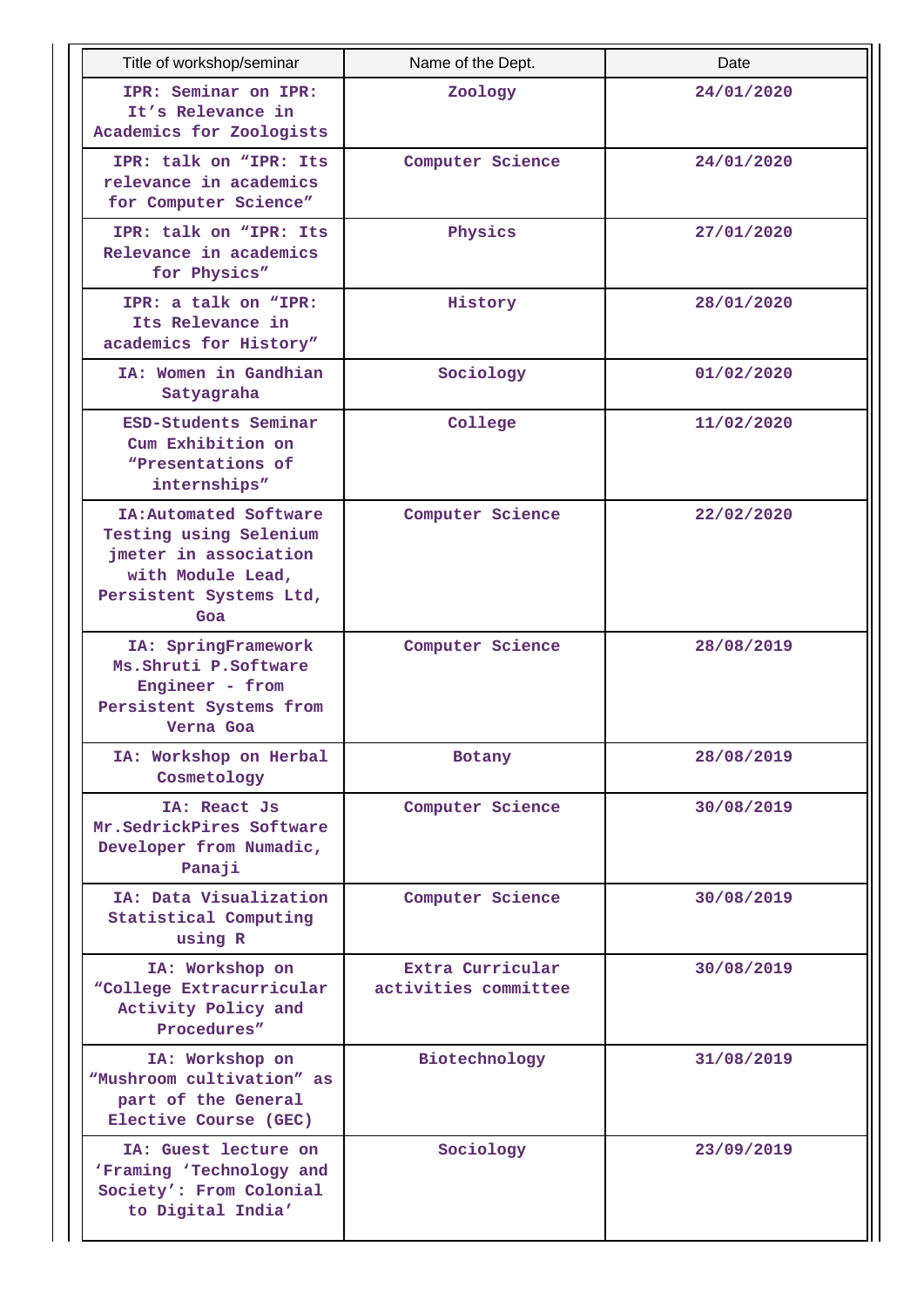| IA: Workshop on<br>"Academia-Industry<br>Linkage"                                                                                                                                                                     | College           | 04/10/2019 |
|-----------------------------------------------------------------------------------------------------------------------------------------------------------------------------------------------------------------------|-------------------|------------|
| IA -Wild life state<br>level quiz in association<br>with Goa Forest Dept.<br>Govt. of Goa.                                                                                                                            | Zoology           | 05/10/2019 |
| IA: My Career through<br>Sociology'                                                                                                                                                                                   | Sociology         | 14/08/2019 |
| ESD-Workshop on 'Build<br>your E-Portfolio'                                                                                                                                                                           | life Science-Dean | 24/08/2019 |
| IA: TechWeek 2019                                                                                                                                                                                                     | Computer Science  | 26/08/2019 |
| IA: Data Visualization<br>Statistical Computing<br>using R                                                                                                                                                            | Computer Science  | 10/10/2019 |
| IPR- Seminar on<br>Research Data Management'<br>for facilitating H Index<br>calculation<br>(Bibliometrics]                                                                                                            | College-IQAC      | 14/11/2019 |
| IA- Certificate Course<br>in 'Wildlife Monitoring<br>Technique' funded by<br>Directorate of Higher<br>Education, Govt. of Goa.                                                                                        | Zoology           | 05/12/2019 |
| RM-A Training Programme<br>on 'GPS - Basics Field<br>Applications' organized<br>under DBT Star College<br>Scheme for the students<br>of Skill Enhancement<br>Course on Participatory<br>Rapid Appraisal<br>Techniques | Geography         | 12/07/2019 |
| IA: Workshop on<br>'Kitchen Gardening'                                                                                                                                                                                | Botany            | 12/11/2019 |
| ESD-Talk on "How To<br>Learn and Remember<br>Periodic Table"                                                                                                                                                          | Chemistry         | 13/12/2019 |
| IPR- Seminar on Metrics<br>as a Measure of Scholarly<br>Articles                                                                                                                                                      | College-IQAC      | 14/12/2019 |
| IPR: Seminar on IPR:<br>It's Relevance in<br>Academics"                                                                                                                                                               | College-IQAC      | 14/12/2019 |
| IA: Workshop on 'Field-<br>based Training- On Site<br>Use of Current Meter, and<br>Field Testers to Test<br>Water' (under DBT star<br>college scheme)                                                                 | Geography         | 16/12/2019 |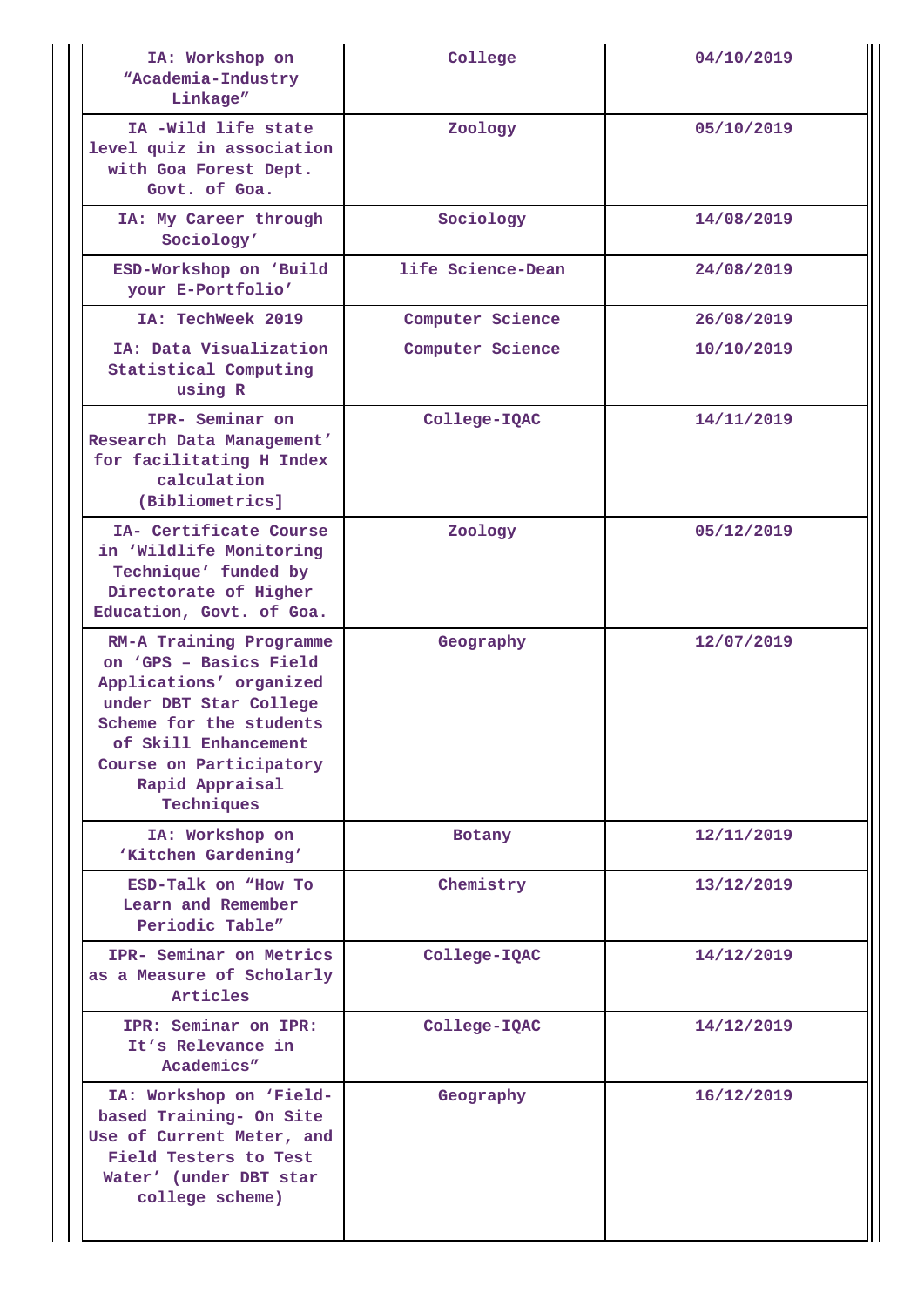| IA: Workshop on "Hands<br>on Training in Water and<br>Soil Testing - Water and<br>Soil Testing Lab<br>Techniques" (under DBT<br>star college scheme)                                                                                                | Geography                                    | 17/12/2019 |
|-----------------------------------------------------------------------------------------------------------------------------------------------------------------------------------------------------------------------------------------------------|----------------------------------------------|------------|
| IA: Workshop on<br>"Academic Writing and<br>Integrity"                                                                                                                                                                                              | College-IQAC                                 | 07/01/2020 |
| IA: Training Programme<br>on Developing soft<br>skills, resume writing<br>and fundamentals of<br>facing an interview                                                                                                                                | Career Personal<br><b>Counselling Centre</b> | 09/01/2020 |
| IA: Workshop on<br>"Attainment of Courses<br>Outcomes"                                                                                                                                                                                              | College                                      | 21/06/2019 |
| ESD-soft Skills:<br>Critical thinking,<br>lateral thinking, Problem<br>based learning                                                                                                                                                               | Zoology                                      | 21/06/2019 |
| IA-Training Programme<br>on 'GPS - Basics Field<br>Applications' organized<br>under DBT Star College<br>Scheme for the students<br>of Skill Enhancement<br>Course on Participatory<br>Rapid Appraisal<br>Techniques and SYBSc<br>Geography students | Geography                                    | 12/07/2019 |
| RM- Orientation on<br>Research Methodology                                                                                                                                                                                                          | Life Science-Dean                            | 12/07/2019 |
| IA- Mangroves of Goa in<br>Troubled water-<br>Mitigation Stratergies<br>(in association with MSI)                                                                                                                                                   | Zoology                                      | 26/08/2019 |
| IA-Life sans mangrove                                                                                                                                                                                                                               | Zoology                                      | 26/07/2019 |
| IA: Workshop on "Coastal<br>Regulation Zone (CRZ) cum<br>Poster Position on CRZ"                                                                                                                                                                    | Geology                                      | 06/08/2019 |
| IA: Birdwatching in Goa-<br>Lecture Series in<br>Collaboration with Goa<br><b>Forest Department</b>                                                                                                                                                 | Zoology                                      | 09/08/2019 |
| IA: Workshop on Human<br>Rights                                                                                                                                                                                                                     | Sociology                                    | 09/08/2019 |
| IA: Birding in western<br>ghats-lecture series on<br>wildlife in association<br>with Goa Forest Dept.<br>Govt. of Goa                                                                                                                               | Zoology                                      | 09/08/2019 |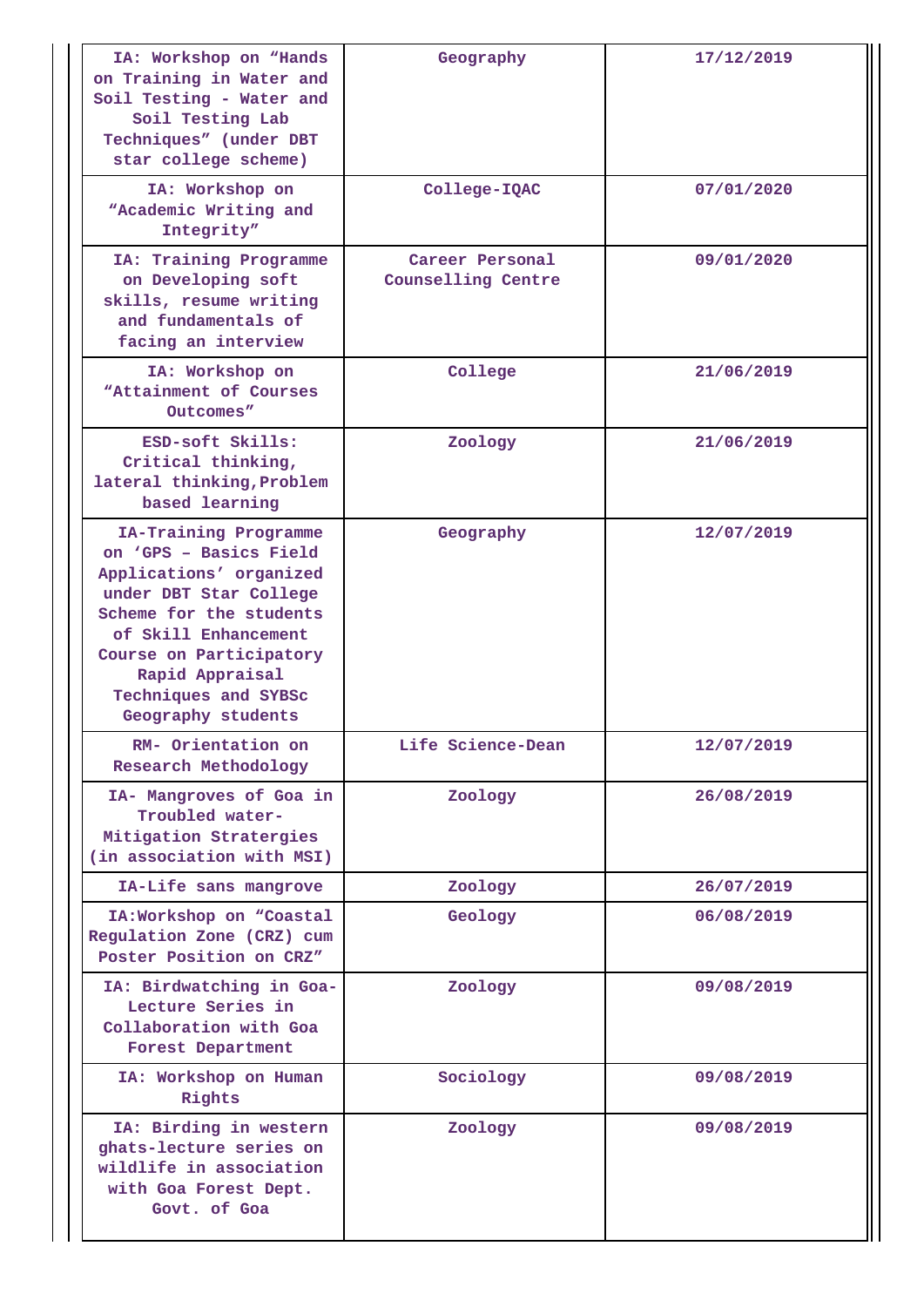| IA: Workshop on<br>Mushroom Cultivation                                                                                                    | Biotchnology                              | 31/08/2019 |
|--------------------------------------------------------------------------------------------------------------------------------------------|-------------------------------------------|------------|
| IA: Training programme<br>on International English<br>Language Testing System<br>(IELTS) by Ms. Sumbul<br>Kahan from Study Plus,<br>Mumbai | Career Personal<br>Counselling Centre     | 27/01/2020 |
| Basic Training in GIS<br>organized under DBT Star<br>College Scheme                                                                        | Geography                                 | 10/01/2020 |
| ESD-Product Development<br>Phases - Story Telling-<br>Innovators in Campus                                                                 | College-IIC                               | 10/01/2020 |
| IA : workshop on<br>"Design Thinking"                                                                                                      | College-IIC                               | 11/01/2020 |
| IPR: Intellectual<br>property rights: It's<br>relevance in academics<br>for Psychology                                                     | Psychology                                | 14/01/2020 |
| IA: Seminar on<br>"Innovation/Social<br>Innovation<br>Entrepreneurship"                                                                    | College-IIC                               | 16/01/2020 |
| IPR: Seminar on IPR:<br>It's Relevance in<br>Academics for<br>Biotechnology"                                                               | Biotechnology                             | 16/01/2020 |
| IPR: talk on 'IPR: its<br>Relevance in Academics<br>for Chemistry'                                                                         | Chemistry                                 | 16/01/2020 |
| IPR: Seminar on IPR:<br>It's Relevance in<br>Academics for<br>Biochemistry"                                                                | Biochemistry                              | 23/01/2020 |
| IA: workshop on "Time<br>Management"                                                                                                       | College-Career<br><b>Couseling Center</b> | 23/01/2020 |
| IPR: Workshop on<br>"Plagiarism and<br>Assignment Writing"                                                                                 | IQAC and Writing center                   | 23/01/2020 |
| National Seminar on<br>'Landscapes Evolution and<br>Transformation' organized<br>under the DBT Star<br>College Scheme.                     | Geography                                 | 23/01/2020 |
| IA: Workshop on<br>"Automated Software<br>Testing using Selenium<br>and Jmeter"                                                            | Computer Science                          | 22/02/2020 |
| IA: Short-term training<br>course on Entrepreneurial<br>Opportunities in                                                                   | Biotechnology                             | 24/02/2020 |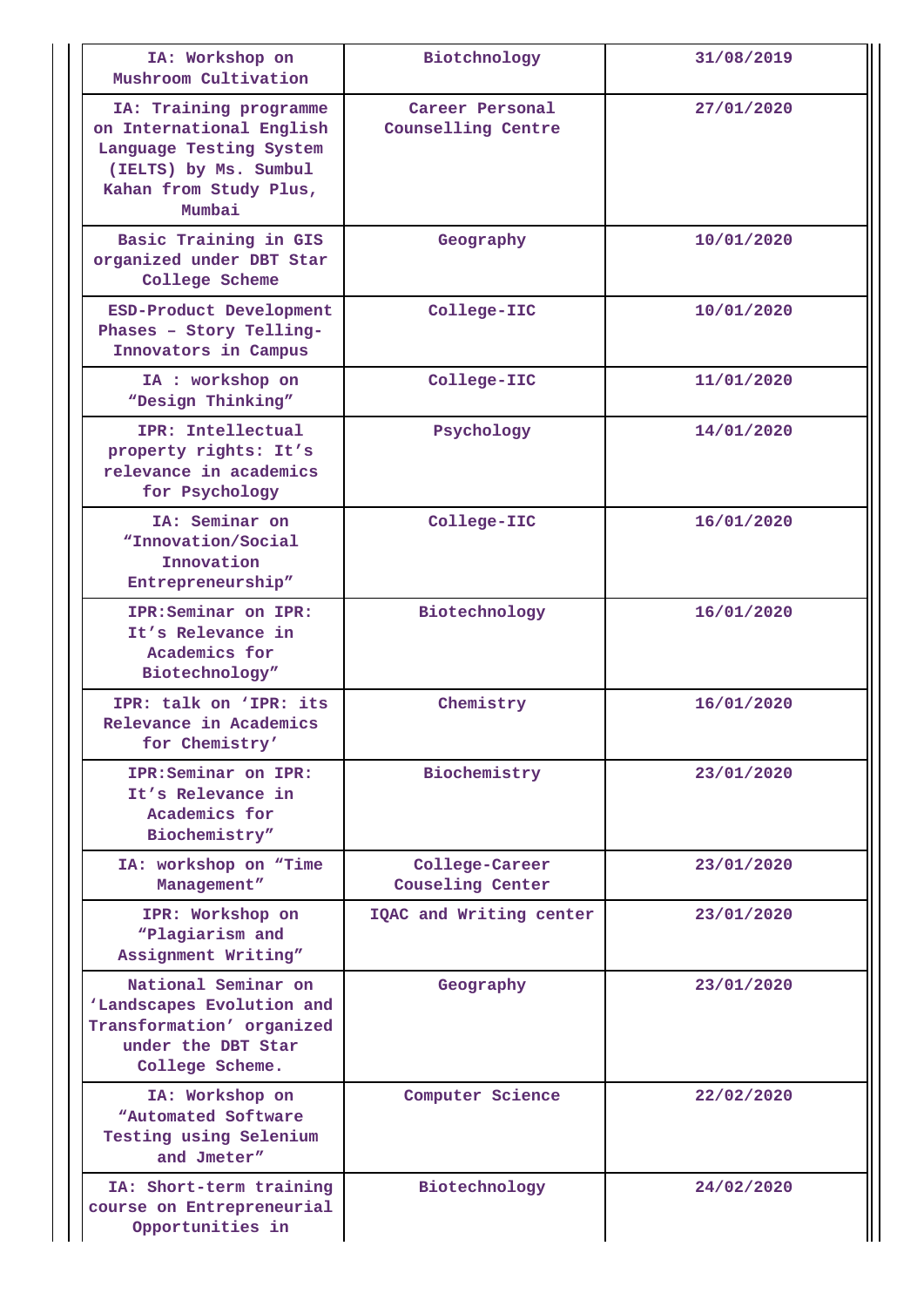| Fermentation Food<br>Technology                                                                                       |                                       |            |
|-----------------------------------------------------------------------------------------------------------------------|---------------------------------------|------------|
| Workshop on Mobile GIS<br>Epicollect 5 conducted<br>under DBT Star College<br>Scheme for the students<br>of Geography | Geography                             | 17/02/2020 |
| IA- National Seminar on<br>Prof. D.B.Wagh Memorial<br>lecture series                                                  | Mathematics                           | 17/02/2020 |
| ESD- Session on<br>Artificial Intelligence                                                                            | College-DBT Star                      | 24/02/2020 |
| RM-Research Paper<br>Presentation Competition<br>under DBT Star College<br>Scheme                                     | College-DBT Star                      | 25/02/2020 |
| ESD- SCI-FAIR - Know<br>your concepts                                                                                 | College-DBT Star                      | 26/02/2020 |
| IPR- Short-term<br>training course on<br>Entrepreneurial<br>Opportunities in<br>Fermentation Food<br>Technology       | Biotechnonology and<br>Biochemistry   | 25/02/2020 |
| RM- Workshop on<br>'Research Based<br>Pedagogical Tools                                                               | Zoology Geography                     | 05/03/2020 |
| IPR- How to Plan for<br>Start-up and Legal<br>Ethical Steps                                                           | College-IIC                           | 05/03/2020 |
| IPR-Hangout with<br>Successful Start-ups                                                                              | College-IIC                           | 07/03/2020 |
| IPR- Innovation, IPR<br>Entrepreneurship and<br>Startup"                                                              | College-IIC                           | 28/04/2020 |
| IA: Webinar on<br>Economics                                                                                           | Economics                             | 30/06/2020 |
| ESD- Workshop on<br>'Creating Videos using<br>OBS'                                                                    | College                               | 08/07/2020 |
| IA: Webinar on Career<br>Progression with<br>Psychology                                                               | Career Personal<br>Counselling Centre | 28/08/2020 |
| IA: Seminar on 'Avenues<br>Available to Join the<br>Indian Air Force'                                                 | NCC Unit                              | 23/08/2020 |
| ESD-Webinar on Career<br>Progression with<br>Psychology                                                               | Psychology                            | 23/08/2020 |
| IA: National Workshop<br>on 'Scientoons' on theme                                                                     | Biotechnology                         | 12/02/2020 |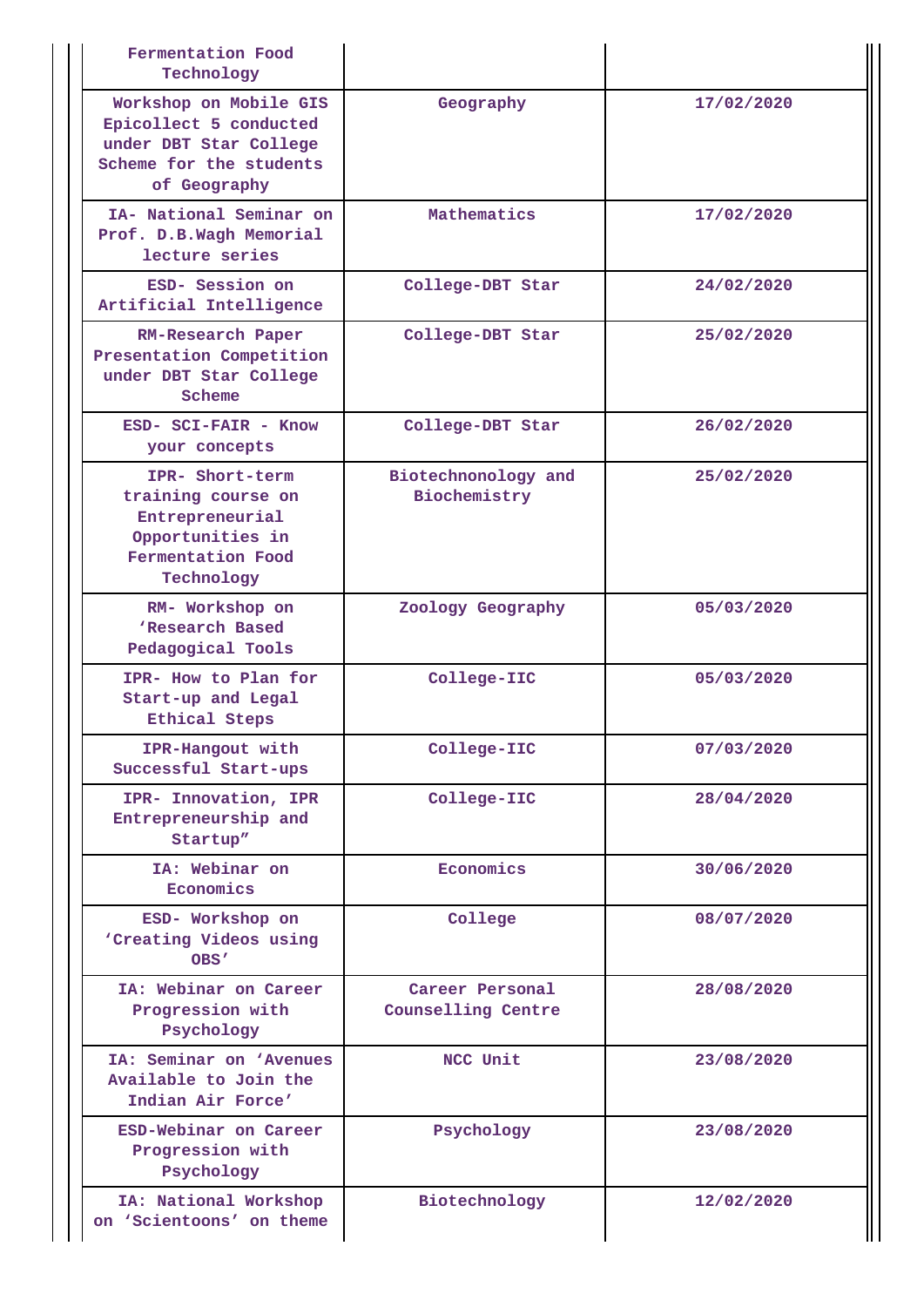| 'Clean India'                                                                                                                                                                        |                                                                                                                                                                                                                                  |                                                                                                                                                                                      |            |                                            |  |  |  |  |  |  |
|--------------------------------------------------------------------------------------------------------------------------------------------------------------------------------------|----------------------------------------------------------------------------------------------------------------------------------------------------------------------------------------------------------------------------------|--------------------------------------------------------------------------------------------------------------------------------------------------------------------------------------|------------|--------------------------------------------|--|--|--|--|--|--|
|                                                                                                                                                                                      |                                                                                                                                                                                                                                  | View File                                                                                                                                                                            |            |                                            |  |  |  |  |  |  |
| 3.3.2 - Awards for Innovation won by Institution/Teachers/Research scholars/Students during the year                                                                                 |                                                                                                                                                                                                                                  |                                                                                                                                                                                      |            |                                            |  |  |  |  |  |  |
| Title of the innovation                                                                                                                                                              | Name of Awardee<br>Date of award<br>Awarding Agency<br>Category                                                                                                                                                                  |                                                                                                                                                                                      |            |                                            |  |  |  |  |  |  |
| <b>KALPAK</b><br>Innovative<br>project:<br><b>Efficacy</b> of<br>Microbial<br>Consortium on<br>Composting of<br>Organic<br>Material                                                  | Ms. Valanca<br>Fernandes and<br>Ms. Elrica<br>Coutinho,<br>tudents of<br>TYBSc Zoology,<br>guided by Dr.<br>Nandini Vaz Fer<br>nandes (Faculty<br>member)                                                                        | Innovative<br>project<br>Competition by<br>Directorate of<br>higher<br>Education,<br>Govt. of Goa                                                                                    | 26/02/2020 | State level                                |  |  |  |  |  |  |
| $Idea/prot$ -<br>'Disposal of<br>Sanitary Pads<br>and Diapers in<br>scientific<br>manner' at 'Goa<br>Waste<br>Management Hack Karekar and Ms.<br>athon' (Innovati<br>on Competition) | Students: Ms.<br>Valanca<br>Fernandes, Ms.<br>Elrica<br>Coutinho, Ms.<br>Prapti Nayak,<br>Ms. Akshaya<br>Simona<br>Fernandes,<br>students of<br>TYBSc Zoology,<br>Guided by Dr.<br>Nandini Vaz Fer<br>nandes (Faculty<br>member) | Goa State<br>Innovation<br>Council                                                                                                                                                   | 18/02/2020 | <b>State level</b>                         |  |  |  |  |  |  |
| <b>Best</b><br>promising idea<br>award -<br>'Fazenda de<br>Peixe' (Business<br>idea canvas,<br>Innovation<br>Competition)                                                            | Mr. Abhiraj<br>Singh<br>Bhatt (Student)                                                                                                                                                                                          | 18th<br>international E<br>ntrepreneurship<br>Forum (IEF)<br>conference on E<br>ntrepreneurship<br>in association<br>with<br>Directorate of<br>Higher<br>Education,<br>Govt. of Goa. | 18/12/2019 | State level                                |  |  |  |  |  |  |
| Noesis, a<br>national level<br>tech event                                                                                                                                            | Students:<br>Team won 6<br>categories out<br>of nine and<br>were declared<br>winners                                                                                                                                             | Rosary<br>College of Arts<br>and Commerce,<br>Navelim                                                                                                                                | 07/12/2019 | National<br>level                          |  |  |  |  |  |  |
| GIS based<br>approach -<br>Essential<br>Services Supply<br>during disaster                                                                                                           | Faculty<br>members: Prof.<br>Nandkumar<br>Sawant Mr.<br>Deepak Kumbar<br>Mr. Venkatesh                                                                                                                                           | <b>GDP</b><br>Foundation                                                                                                                                                             | 08/06/2020 | Smart<br>Disaster<br>Manangement<br>System |  |  |  |  |  |  |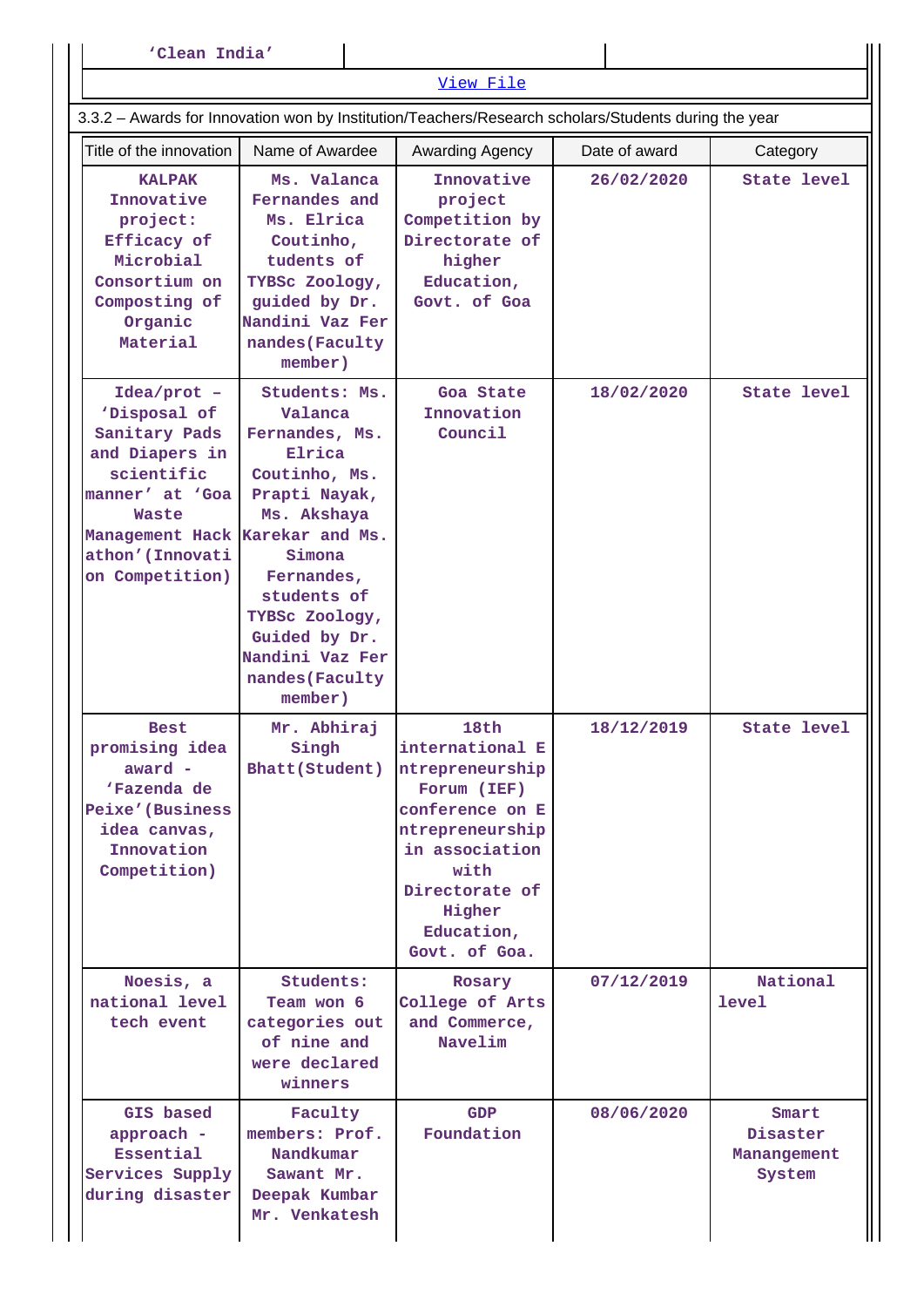|                                                                                                                                                            | Prabhugoankar<br>Mr. Castor<br>Godhino   |                                             |              |                                                                                                                                                                                      |                |                         |                                   |                         |
|------------------------------------------------------------------------------------------------------------------------------------------------------------|------------------------------------------|---------------------------------------------|--------------|--------------------------------------------------------------------------------------------------------------------------------------------------------------------------------------|----------------|-------------------------|-----------------------------------|-------------------------|
| <b>Best</b><br>promising idea<br>award - $VBAG$ 4<br>LIFE' (Business<br>idea canvas,<br>Innovation<br>Competition)                                         |                                          | Faculty<br>members: Ms.<br><b>Tessa Vaz</b> |              | 18th<br>international E<br>ntrepreneurship<br>Forum (IEF)<br>conference on E<br>ntrepreneurship<br>in association<br>with<br>Directorate of<br>Higher<br>Education,<br>Govt. of Goa. |                | 18/12/2019              |                                   | State level             |
|                                                                                                                                                            |                                          |                                             |              | View File                                                                                                                                                                            |                |                         |                                   |                         |
| 3.3.3 - No. of Incubation centre created, start-ups incubated on campus during the year                                                                    |                                          |                                             |              |                                                                                                                                                                                      |                |                         |                                   |                         |
| Incubation<br>Center                                                                                                                                       | Name                                     |                                             | Sponsered By | Name of the<br>Start-up                                                                                                                                                              |                | Nature of Start-<br>up  |                                   | Date of<br>Commencement |
| Nil                                                                                                                                                        | Nil                                      |                                             | N11          | Nil                                                                                                                                                                                  |                |                         | Nil                               | 15/06/2019              |
|                                                                                                                                                            |                                          |                                             |              | View File                                                                                                                                                                            |                |                         |                                   |                         |
| 3.4 - Research Publications and Awards                                                                                                                     |                                          |                                             |              |                                                                                                                                                                                      |                |                         |                                   |                         |
|                                                                                                                                                            | $3.4.1$ – Ph. Ds awarded during the year |                                             |              |                                                                                                                                                                                      |                |                         |                                   |                         |
|                                                                                                                                                            | Name of the Department                   |                                             |              |                                                                                                                                                                                      |                | Number of PhD's Awarded |                                   |                         |
|                                                                                                                                                            | Biotechnology                            |                                             |              |                                                                                                                                                                                      |                |                         | 1                                 |                         |
|                                                                                                                                                            | Chemistry                                |                                             |              |                                                                                                                                                                                      |                |                         | 1                                 |                         |
| 3.4.2 - Research Publications in the Journals notified on UGC website during the year                                                                      |                                          |                                             |              |                                                                                                                                                                                      |                |                         |                                   |                         |
| <b>Type</b>                                                                                                                                                |                                          | Department                                  |              | Number of Publication                                                                                                                                                                |                |                         | Average Impact Factor (if<br>any) |                         |
| International                                                                                                                                              |                                          | Geography                                   |              | 1                                                                                                                                                                                    |                | 1.25                    |                                   |                         |
| National                                                                                                                                                   |                                          | Geography                                   |              | 3                                                                                                                                                                                    |                | 0                       |                                   |                         |
| International                                                                                                                                              |                                          | Zoology                                     |              | 3                                                                                                                                                                                    |                | 1.25                    |                                   |                         |
| International                                                                                                                                              |                                          | Biotechnology                               |              | 1                                                                                                                                                                                    |                |                         | 3.78                              |                         |
| International                                                                                                                                              |                                          | Biotechnology                               |              |                                                                                                                                                                                      | $\mathbf{2}$   |                         | $\mathbf{0}$                      |                         |
| International                                                                                                                                              |                                          | Chemistry                                   |              |                                                                                                                                                                                      | $\overline{2}$ |                         |                                   | 2.02                    |
| International                                                                                                                                              |                                          | Physics                                     |              |                                                                                                                                                                                      | 1              |                         |                                   | 2.15                    |
| National                                                                                                                                                   |                                          | Konkani                                     |              | 1                                                                                                                                                                                    |                |                         | 0                                 |                         |
| National                                                                                                                                                   |                                          | Hindi                                       |              |                                                                                                                                                                                      | 1              |                         |                                   | $\mathbf 0$             |
|                                                                                                                                                            |                                          |                                             |              | View File                                                                                                                                                                            |                |                         |                                   |                         |
| 3.4.3 - Books and Chapters in edited Volumes / Books published, and papers in National/International Conference<br>Proceedings per Teacher during the year |                                          |                                             |              |                                                                                                                                                                                      |                |                         |                                   |                         |
|                                                                                                                                                            | Department                               |                                             |              |                                                                                                                                                                                      |                | Number of Publication   |                                   |                         |
|                                                                                                                                                            | Konkani                                  |                                             |              |                                                                                                                                                                                      |                |                         | 2                                 |                         |
| Computer Science                                                                                                                                           |                                          |                                             | 1            |                                                                                                                                                                                      |                |                         |                                   |                         |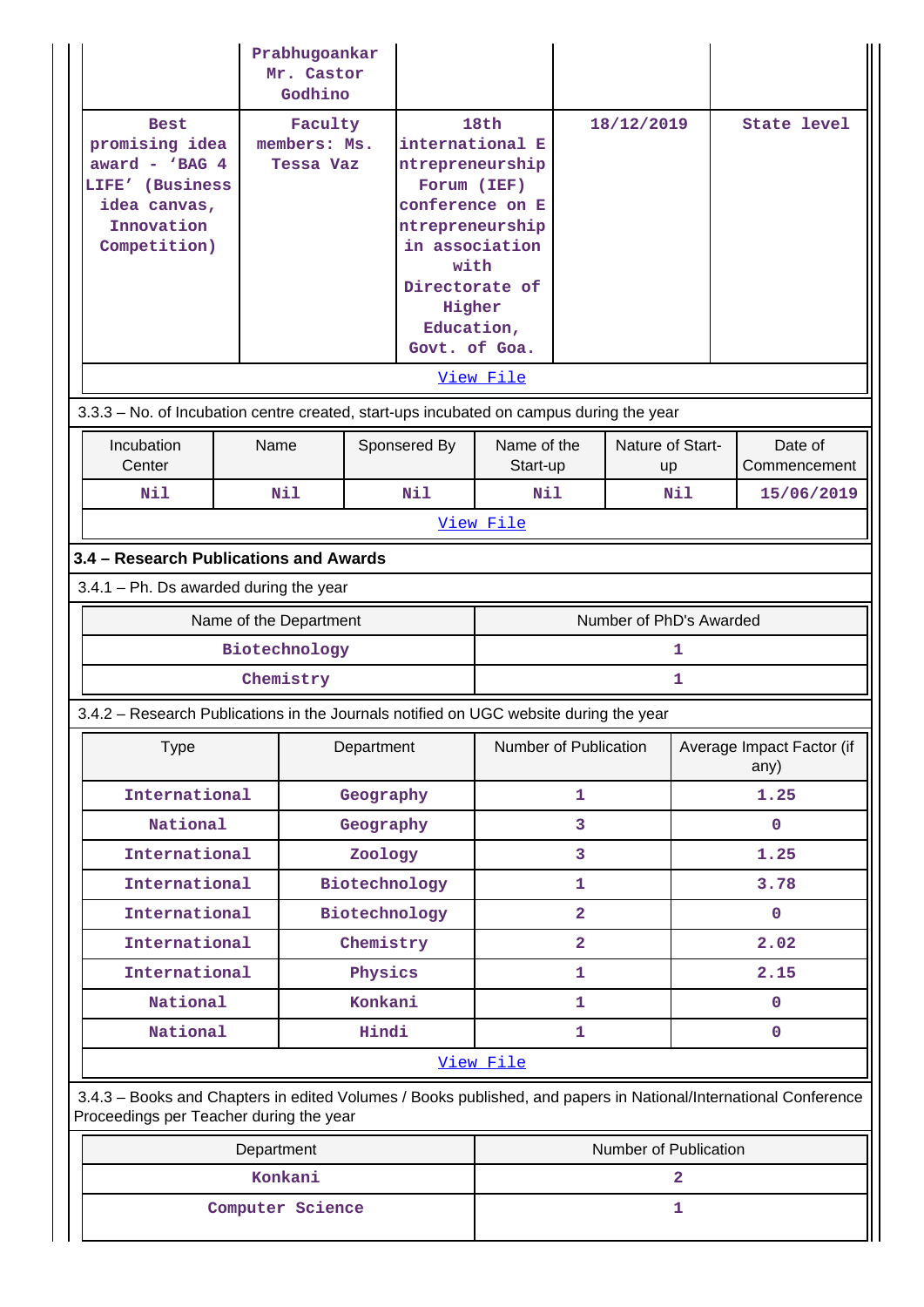| Physics                                                                                                                                                               |                                                     |                                                                                                                      | 1                      |                         |                       |  |                                                                                                                                                                                                                                                                                                                  |                                                      |
|-----------------------------------------------------------------------------------------------------------------------------------------------------------------------|-----------------------------------------------------|----------------------------------------------------------------------------------------------------------------------|------------------------|-------------------------|-----------------------|--|------------------------------------------------------------------------------------------------------------------------------------------------------------------------------------------------------------------------------------------------------------------------------------------------------------------|------------------------------------------------------|
|                                                                                                                                                                       | Biotechnology                                       |                                                                                                                      |                        | $\overline{\mathbf{2}}$ |                       |  |                                                                                                                                                                                                                                                                                                                  |                                                      |
|                                                                                                                                                                       | Hindi                                               |                                                                                                                      |                        | 1                       |                       |  |                                                                                                                                                                                                                                                                                                                  |                                                      |
|                                                                                                                                                                       | Geography                                           |                                                                                                                      |                        |                         |                       |  | 3                                                                                                                                                                                                                                                                                                                |                                                      |
|                                                                                                                                                                       | Marathi                                             |                                                                                                                      |                        |                         |                       |  | $\overline{\mathbf{2}}$                                                                                                                                                                                                                                                                                          |                                                      |
|                                                                                                                                                                       | Psychology                                          |                                                                                                                      |                        |                         |                       |  | $\overline{2}$                                                                                                                                                                                                                                                                                                   |                                                      |
|                                                                                                                                                                       |                                                     |                                                                                                                      |                        | View File               |                       |  |                                                                                                                                                                                                                                                                                                                  |                                                      |
| 3.4.4 - Patents published/awarded during the year                                                                                                                     |                                                     |                                                                                                                      |                        |                         |                       |  |                                                                                                                                                                                                                                                                                                                  |                                                      |
| <b>Patent Details</b>                                                                                                                                                 |                                                     | Patent status                                                                                                        |                        |                         | <b>Patent Number</b>  |  |                                                                                                                                                                                                                                                                                                                  | Date of Award                                        |
| <b>Nil</b>                                                                                                                                                            |                                                     | <b>Nill</b>                                                                                                          |                        |                         | 0                     |  |                                                                                                                                                                                                                                                                                                                  | 15/06/2019                                           |
|                                                                                                                                                                       |                                                     |                                                                                                                      |                        | View File               |                       |  |                                                                                                                                                                                                                                                                                                                  |                                                      |
| 3.4.5 - Bibliometrics of the publications during the last academic year based on average citation index in Scopus/<br>Web of Science or PubMed/ Indian Citation Index |                                                     |                                                                                                                      |                        |                         |                       |  |                                                                                                                                                                                                                                                                                                                  |                                                      |
| Title of the<br>Paper                                                                                                                                                 | Name of<br>Author                                   | Title of journal                                                                                                     | Year of<br>publication |                         | <b>Citation Index</b> |  | Institutional<br>affiliation as<br>mentioned in<br>the publication                                                                                                                                                                                                                                               | Number of<br>citations<br>excluding self<br>citation |
| <b>BIOGENESIS</b><br>OF SILVER<br><b>NANOPARTIC</b><br><b>LES FROM</b><br><b>AGRO-WASTE</b>                                                                           | <b>KANCHANA</b><br>$R_{I}$<br><b>FERNANDES</b><br>A | Asian<br>Journal of<br>Pharmaceut<br>ical and<br>Clinical<br>Research                                                |                        | 2019                    | $\mathbf 0$           |  | Department<br>of Biotech<br>nology,<br>Goa Univer<br>sity, Goa,<br>India.                                                                                                                                                                                                                                        | Nill                                                 |
| Institut<br>ional<br>Strategies<br>for Making<br>Graduates<br>More<br>Employable<br>- Case<br>Study                                                                   | Sawant<br>NN<br>Fernandes<br>N <sub>V</sub>         | <b>Internat</b><br>ional<br>Journal of<br>Educationa<br>1 Science<br>$241(1-3)$<br>$34 - 42$<br>(Taylor)<br>Francis) |                        | 2019                    | $\overline{2}$        |  | Department<br>of<br>Geography<br>and<br>Research<br>Center,<br>Parvatibai<br>Chowgule<br>College of<br>Arts and<br>Science (A<br>utonomous)<br>, Gogol<br>403 602,<br>Margao<br>Goa, India<br>2.<br>Department<br>of<br>Zoology,<br>Parvatibai<br>Chowgule<br>College of<br>Arts and<br>Science (A<br>utonomous) | $\overline{\mathbf{2}}$                              |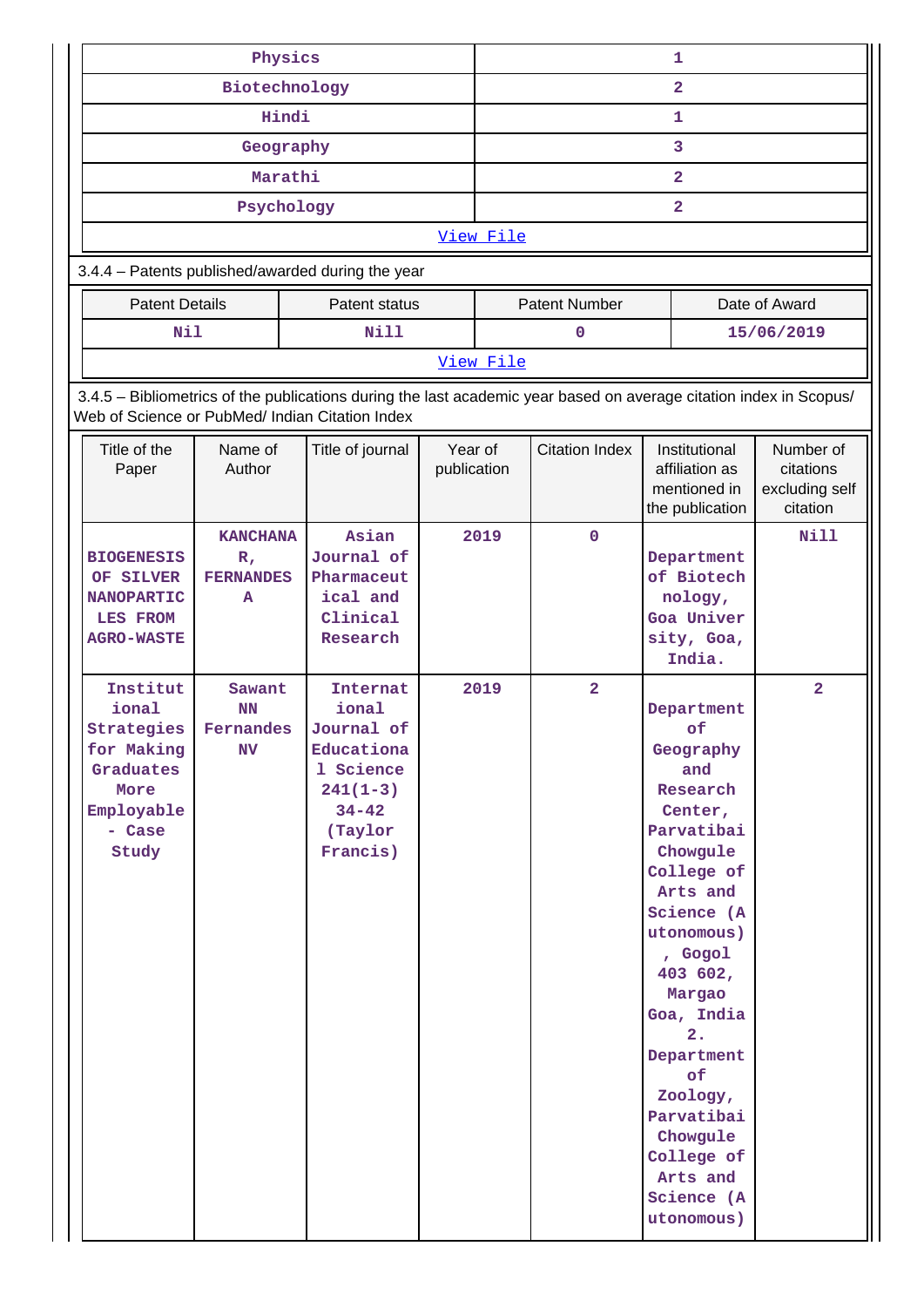| Bioaccum<br>ulation of<br>heavy<br>metals<br>from<br>mining<br>effluents<br>in the<br>tissues of<br>Puntius<br>narayani.                                                                                                                                                           | Fernandes<br>N <sub>V</sub>                                                                         | Journal<br>of Human<br>Ecology                                          | 2019 | $\mathbf{1}$ | Department<br>of.<br>Zoology,<br>Parvatibai<br>Chowgule<br>College of<br>Arts<br>Science (A<br>utonomous)<br>, Gogol,<br>Goa, India        | $\mathbf{1}$ |
|------------------------------------------------------------------------------------------------------------------------------------------------------------------------------------------------------------------------------------------------------------------------------------|-----------------------------------------------------------------------------------------------------|-------------------------------------------------------------------------|------|--------------|--------------------------------------------------------------------------------------------------------------------------------------------|--------------|
| A compar<br>ative<br>study on<br>Dragonfly<br>diversity<br>on a<br>plateau<br>and agro<br>ecosystem<br>in<br>Goa, India                                                                                                                                                            | Dsouza A<br>Pai I K                                                                                 | Journal<br>of<br>threatened<br>taxa                                     | 2019 | $\mathbf{1}$ | Parvatibai<br>Chowgule<br>College of<br>Arts and<br>Science, G<br>-logo<br>Margao,<br>Goa<br>403602,<br>India.                             | 1            |
| Micropla<br>stics in<br>ballast<br>water as<br>an<br>emerging<br>source and<br>vector for<br>harmful<br>chemicals,<br>antibiotic<br>s, metals,<br>bacterial<br>pathogens<br>and HAB<br>species: A<br>potential<br>risk to<br>the marine<br>environmen<br>t and<br>human<br>health. | Naik RK,<br>Naik MM,<br>DCosta PM<br>and $\prime$<br>Shaikh F                                       | Marine<br>Pollution<br>Bulletin                                         | 2019 | $\mathbf{0}$ | Department<br>of Biotech<br>nology,<br>Parvatibai<br>Chowgule<br>College of<br>Arts and<br>Science,<br>Margao,<br>Goa,<br>403601,<br>India | <b>Nill</b>  |
| $W_{A}$<br>Efficient<br>Route to 2<br>-Arylimida<br>$zo[1,2-a]p$<br>yridines<br>and<br>Zolimidine<br>Using<br>Automated                                                                                                                                                            | Das D,<br>Simple and Bhutia ZT,<br>Panjikar<br>PC <sub>1</sub><br>Chatterjee<br>A and<br>Banerjee M | Journal<br>of Heteroc<br>yclic<br>Chemistry<br>(Wiley Pub<br>lications) | 2020 | $\mathbf{0}$ | Pravatibai<br>Chowgule<br>College of<br>Arts and<br>Science (A<br>utonomus),<br>Margao,<br>Goa, India                                      | <b>Nill</b>  |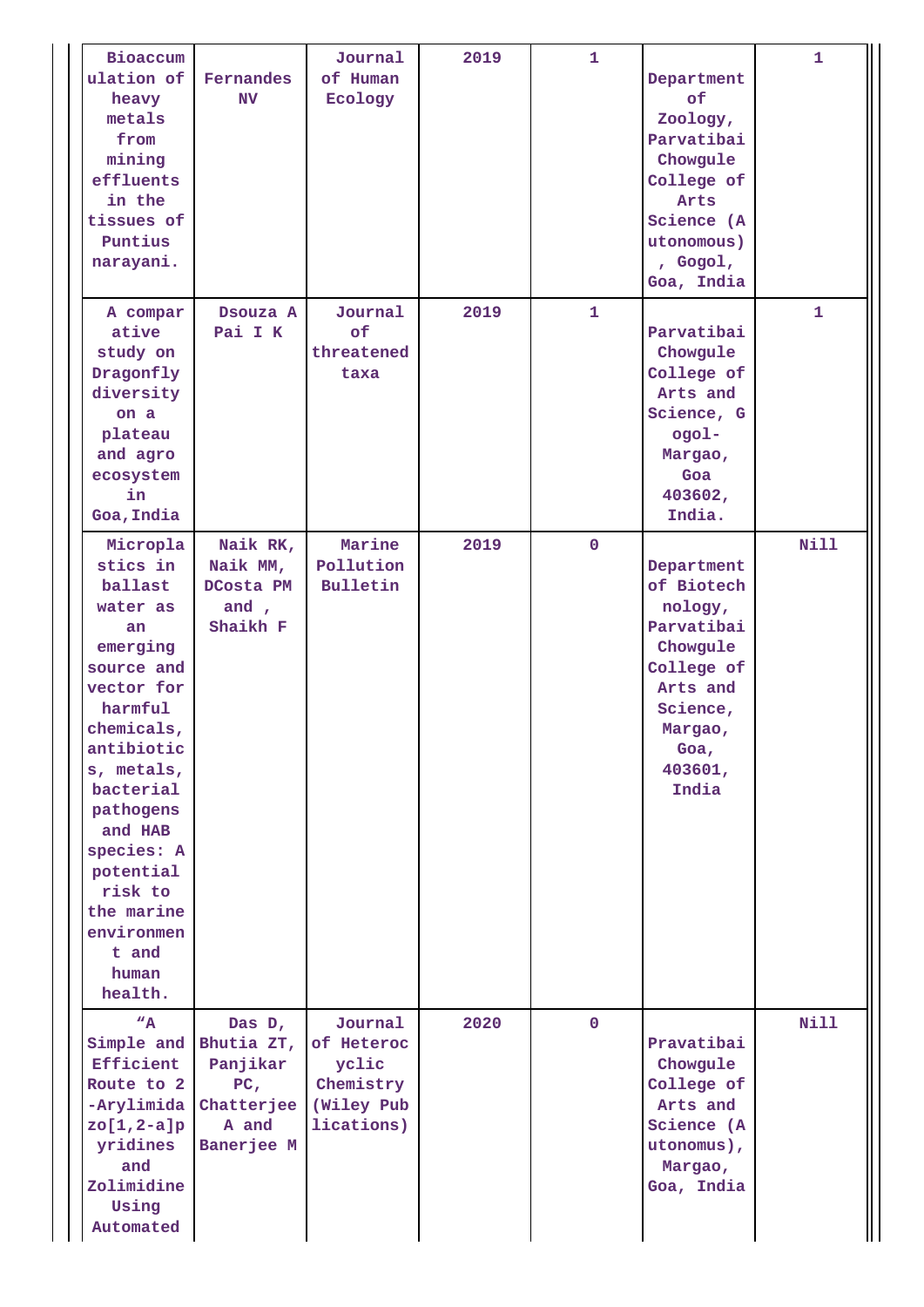| Grindstone<br>Chemistry"                                                                                                                                                                                                           |                                                                                     |                          |                        |                |                                                                                                                                    |                                                                                                                                    |
|------------------------------------------------------------------------------------------------------------------------------------------------------------------------------------------------------------------------------------|-------------------------------------------------------------------------------------|--------------------------|------------------------|----------------|------------------------------------------------------------------------------------------------------------------------------------|------------------------------------------------------------------------------------------------------------------------------------|
| "Iodine<br>Promoted<br>Efficient<br>Synthesis<br>of 2-Aryli<br>midazo[1,2]<br>-?]pyridin<br>es in<br><b>Aqueous</b><br>Media: A c<br>omparative<br>study<br>between<br>Micellar<br>Catalysis<br>and an "On-<br>Water"<br>Platform" | Bhutia<br>ZT,<br>Panjikar<br>PC, Iyer<br>$S_I$<br>Chatterjee<br>A and<br>Banerjee M | <b>ACS</b><br>Omega 2020 | 2020                   | $\mathbf{1}$   | Pravatibai<br>Chowgule<br>College of<br>Arts and<br>Science (A<br>utonomus),<br>Margao,<br>Goa, India                              | 1.                                                                                                                                 |
| A new<br>modified<br>Morse<br>potential<br>function<br>for<br>diatomic<br>molecules                                                                                                                                                | Desai,<br>AM <sub>r</sub><br>Mesquita<br>N, and<br>Fernandes<br>v                   | Physica<br>Scripta       | 2020                   | 4              | Department<br>of<br>Physics,<br>Parvatibai<br>Chowgule<br>College of<br>Arts and<br>Science,<br>Margao,<br>Goa<br>403602,<br>India | 4                                                                                                                                  |
|                                                                                                                                                                                                                                    |                                                                                     |                          | View File              |                |                                                                                                                                    |                                                                                                                                    |
| 3.4.6 - h-Index of the Institutional Publications during the year. (based on Scopus/ Web of science)                                                                                                                               |                                                                                     |                          |                        |                |                                                                                                                                    |                                                                                                                                    |
| Title of the<br>Paper                                                                                                                                                                                                              | Name of<br>Author                                                                   | Title of journal         | Year of<br>publication | h-index        | Number of<br>citations<br>excluding self<br>citation                                                                               | Institutional<br>affiliation as<br>mentioned in<br>the publication                                                                 |
| A new<br>modified<br>Morse<br>potential<br>function<br>for<br>diatomic<br>molecules                                                                                                                                                | Desai,<br>AM,<br>Mesquita<br>N, and<br>Fernandes<br>v                               | Physica<br>Scripta       | 2020                   | $\overline{4}$ | $\overline{\mathbf{4}}$                                                                                                            | Department<br>of<br>Physics,<br>Parvatibai<br>Chowgule<br>College of<br>Arts and<br>Science,<br>Margao,<br>Goa<br>403602,<br>India |
| "Iodine<br>Promoted<br>Efficient                                                                                                                                                                                                   | Bhutia<br>ZT,<br>Panjikar                                                           | <b>ACS</b><br>Omega 2020 | 2020                   | $\mathbf{1}$   | $\mathbf{1}$                                                                                                                       | Pravatibai<br>Chowgule                                                                                                             |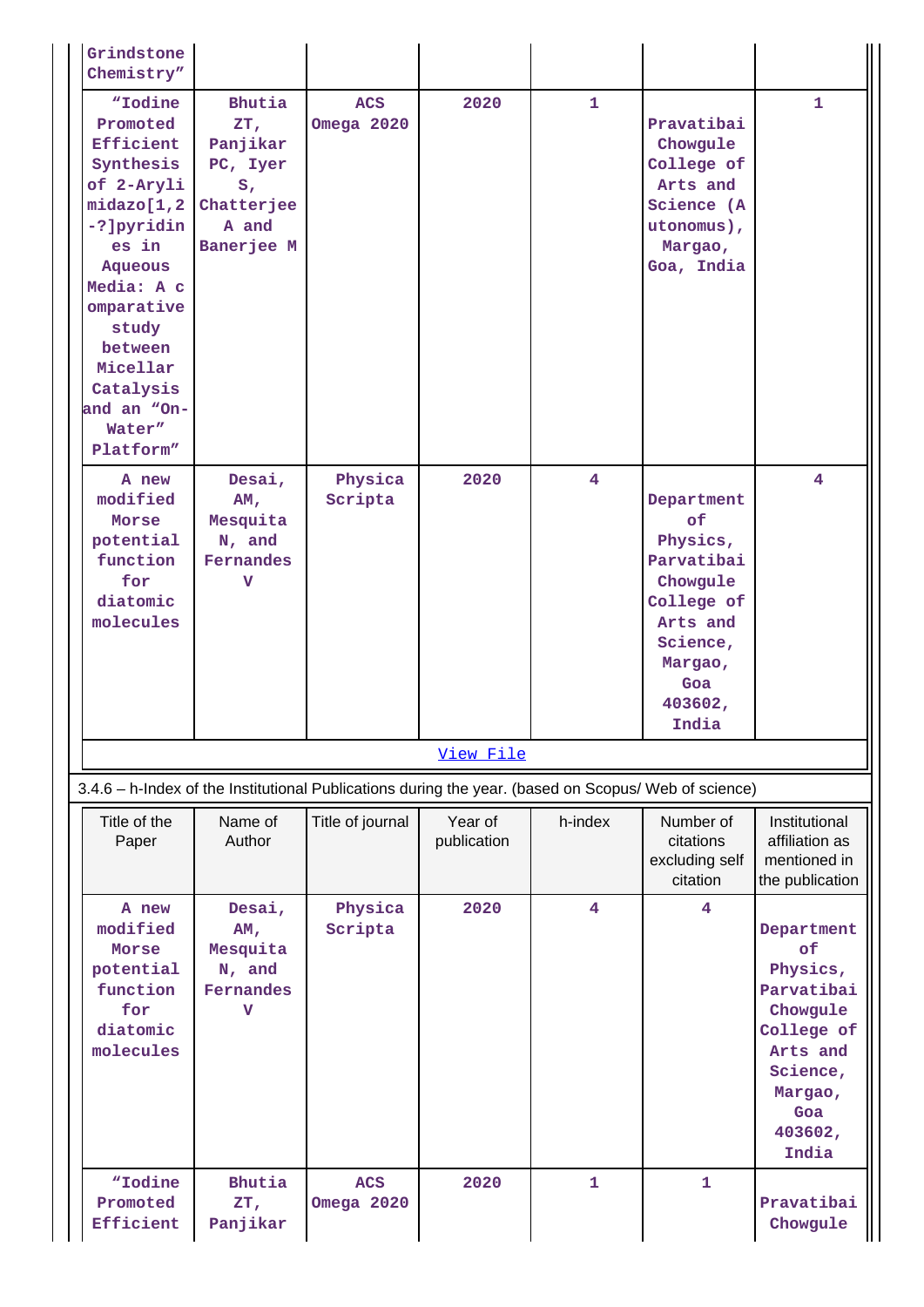| Synthesis<br>of 2-Aryli<br>midazo[1,2]<br>-?]pyridin<br>es in<br><b>Aqueous</b><br>Media: A c<br>omparative<br>study<br>between<br>Micellar<br>Catalysis<br>and an "On-<br>Water"<br>Platform"                                                                                     | PC, Iyer<br>$S_{I}$<br>Chatterjee<br>A and<br>Banerjee M                                 |                                                                         |      |             |              | College of<br>Arts and<br>Science (A<br>utonomus),<br>Margao,<br>Goa, India                                                                |
|------------------------------------------------------------------------------------------------------------------------------------------------------------------------------------------------------------------------------------------------------------------------------------|------------------------------------------------------------------------------------------|-------------------------------------------------------------------------|------|-------------|--------------|--------------------------------------------------------------------------------------------------------------------------------------------|
| "A"<br>Simple and<br>Efficient<br>Route to 2<br>-Arylimida<br>$zo[1,2-a]p$<br>yridines<br>and<br>Zolimidine<br>Using<br>Automated<br>Grindstone<br>Chemistry"                                                                                                                      | Das D,<br>Bhutia ZT,<br>Panjikar<br>PC <sub>r</sub><br>Chatterjee<br>A and<br>Banerjee M | Journal<br>of Heteroc<br>yclic<br>Chemistry<br>(Wiley Pub<br>lications) | 2020 | 1           | Nill         | Pravatibai<br>Chowgule<br>College of<br>Arts and<br>Science (A<br>utonomus),<br>Margao,<br>Goa, India                                      |
| Micropla<br>stics in<br>ballast<br>water as<br>an<br>emerging<br>source and<br>vector for<br>harmful<br>chemicals,<br>antibiotic<br>s, metals,<br>bacterial<br>pathogens<br>and HAB<br>species: A<br>potential<br>risk to<br>the marine<br>environmen<br>t and<br>human<br>health. | Naik RK,<br>Naik MM,<br>DCosta PM<br>and,<br>Shaikh F                                    | Marine<br>Pollution<br>Bulletin                                         | 2019 | <b>Nill</b> | <b>Nill</b>  | Department<br>of Biotech<br>nology,<br>Parvatibai<br>Chowgule<br>College of<br>Arts and<br>Science,<br>Margao,<br>Goa,<br>403601,<br>India |
| A compar<br>ative<br>study on<br>Dragonfly<br>diversity<br>on a                                                                                                                                                                                                                    | Dsouza A<br>Pai I K                                                                      | Journal<br>of<br>threatened<br>taxa                                     | 2019 | <b>Nill</b> | $\mathbf{1}$ | Parvatibai<br>Chowgule<br>College of<br>Arts and<br>Science, G                                                                             |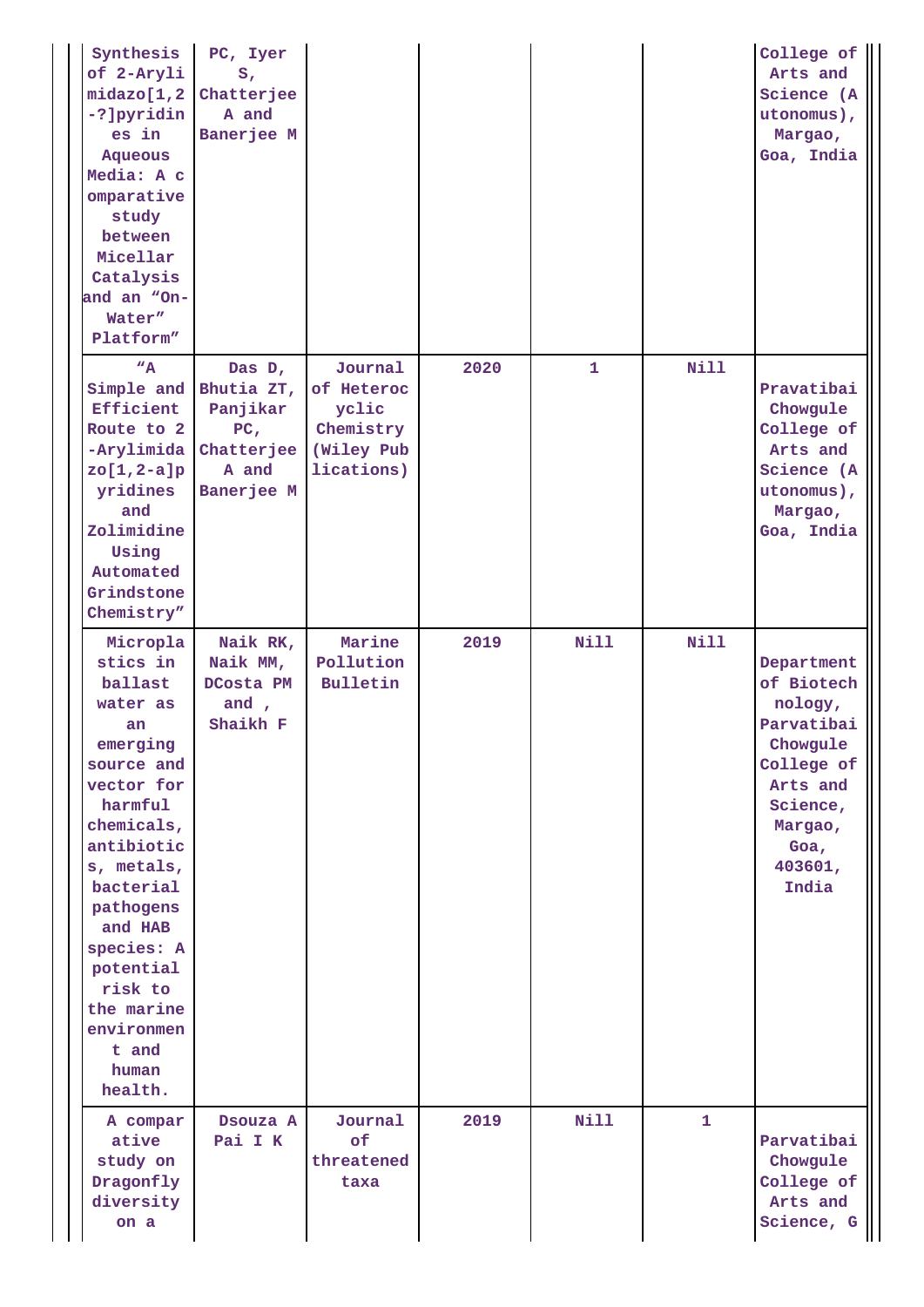| plateau<br>and agro<br>ecosystem<br>in<br>Goa, India                                                                                                          |  |                                                              |                                                                                                              |  |           |  |                         |                |  | ogol-<br>Margao,<br>Goa<br>403602,<br>India.                                                                                                                                                                                                                                                                  |
|---------------------------------------------------------------------------------------------------------------------------------------------------------------|--|--------------------------------------------------------------|--------------------------------------------------------------------------------------------------------------|--|-----------|--|-------------------------|----------------|--|---------------------------------------------------------------------------------------------------------------------------------------------------------------------------------------------------------------------------------------------------------------------------------------------------------------|
| Bioaccum<br>ulation of<br>heavy<br>metals<br>from<br>mining<br>effluents<br>in the<br>tissues of<br>Puntius<br>narayani.                                      |  | Fernandes<br><b>NV</b>                                       | Journal<br>of Human<br>Ecology                                                                               |  | 2019      |  | $\overline{2}$          | $\mathbf{1}$   |  | Department<br><b>of</b><br>Zoology,<br>Parvatibai<br>Chowgule<br>College of<br>Arts<br>Science (A<br>utonomous)<br>, Gogol,<br>Goa, India                                                                                                                                                                     |
| Institut<br>ional<br>Strategies<br>for Making<br>Graduates<br>More<br>Employable<br>- Case<br>Study                                                           |  | Sawant<br>NN<br>Fernandes<br><b>NV</b>                       | Internat<br>ional<br>Journal of<br>Educationa<br>1 Science<br>$241(1-3)$<br>$34 - 42$<br>(Taylor<br>Francis) |  | 2019      |  | $\overline{\mathbf{3}}$ | $\overline{2}$ |  | Department<br>of<br>Geography<br>and<br>Research<br>Center,<br>Parvatibai<br>Chowgule<br>College of<br>Arts and<br>Science (A<br>utonomous)<br>, Gogol<br>403 602,<br>Margao<br>Goa, India<br>2.<br>Department<br>of<br>Zoology,<br>Parvatibai<br>Chowgule<br>College of<br>Arts and<br>Science<br>(Autonomou |
| <b>BIOGENESIS</b><br>OF SILVER<br><b>NANOPARTIC</b><br><b>LES FROM</b><br><b>AGRO-WASTE</b>                                                                   |  | <b>KANCHANA</b><br>$\mathbf{R}_{I}$<br><b>FERNANDES</b><br>A | Asian<br>Journal of<br>Pharmaceut<br>ical and<br>Clinical<br>Research                                        |  | 2019      |  | $\mathbf{1}$            | Nill           |  | Department<br>of Biotech<br>nology,<br>Goa Univer<br>sity, Goa,<br>India.                                                                                                                                                                                                                                     |
|                                                                                                                                                               |  |                                                              |                                                                                                              |  | View File |  |                         |                |  |                                                                                                                                                                                                                                                                                                               |
|                                                                                                                                                               |  |                                                              |                                                                                                              |  |           |  |                         |                |  |                                                                                                                                                                                                                                                                                                               |
| 3.4.7 - Faculty participation in Seminars/Conferences and Symposia during the year<br>Number of Faculty<br>International<br>National<br><b>State</b><br>Local |  |                                                              |                                                                                                              |  |           |  |                         |                |  |                                                                                                                                                                                                                                                                                                               |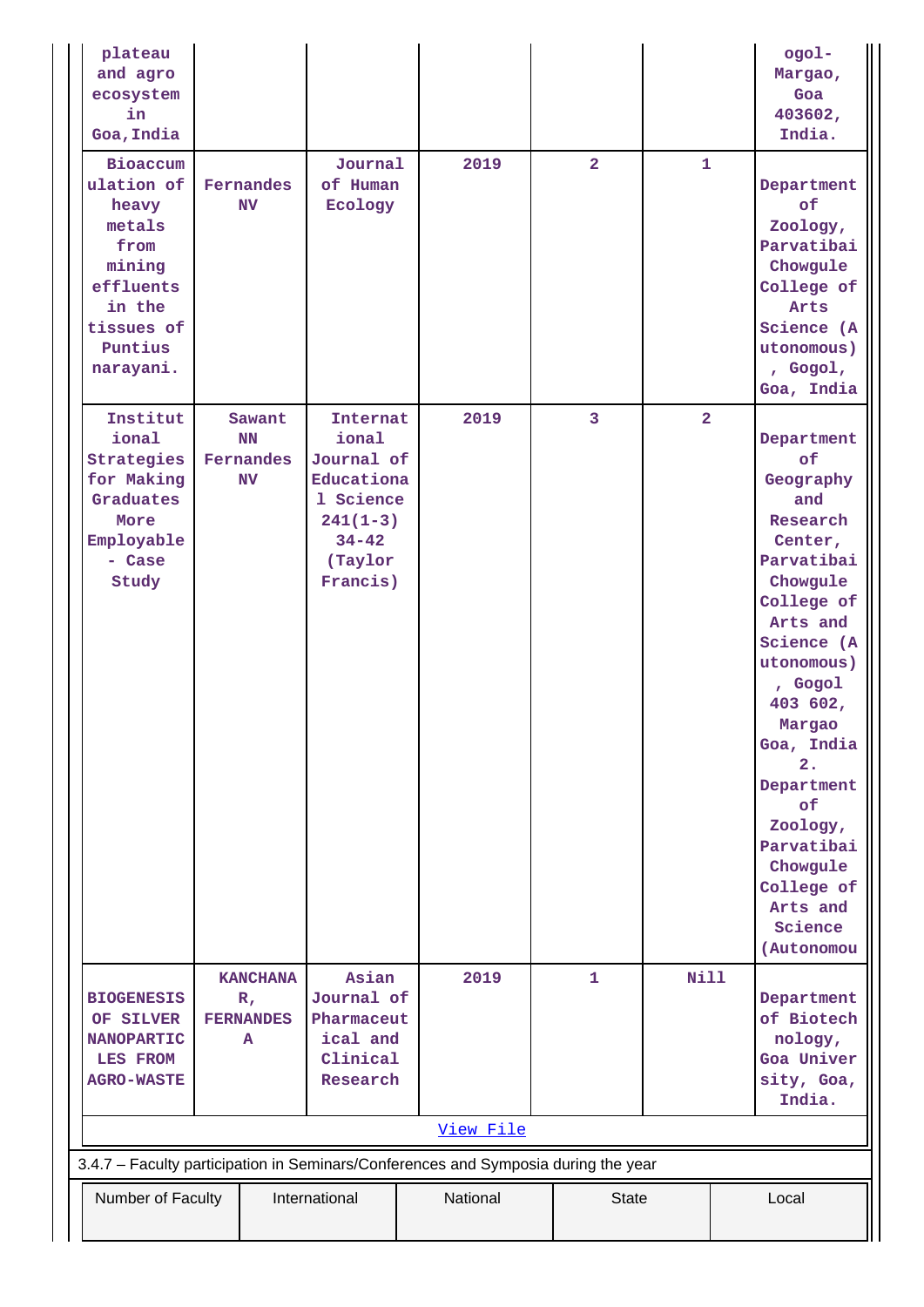| Attended/Semi<br>nars/Workshops                                                                                                                                                                                 | 32                                                                                                                                                                                           |  | 125                                                                           | 58                                                                                                                                                  |                                         | 14           |
|-----------------------------------------------------------------------------------------------------------------------------------------------------------------------------------------------------------------|----------------------------------------------------------------------------------------------------------------------------------------------------------------------------------------------|--|-------------------------------------------------------------------------------|-----------------------------------------------------------------------------------------------------------------------------------------------------|-----------------------------------------|--------------|
| Presented<br>papers                                                                                                                                                                                             | 8                                                                                                                                                                                            |  | 17                                                                            | Nill                                                                                                                                                |                                         | N111         |
| Resource<br>persons                                                                                                                                                                                             | 1                                                                                                                                                                                            |  | 17                                                                            | 24                                                                                                                                                  |                                         | 18           |
|                                                                                                                                                                                                                 |                                                                                                                                                                                              |  | View File                                                                     |                                                                                                                                                     |                                         |              |
| 3.5 - Consultancy                                                                                                                                                                                               |                                                                                                                                                                                              |  |                                                                               |                                                                                                                                                     |                                         |              |
| 3.5.1 - Revenue generated from Consultancy during the year                                                                                                                                                      |                                                                                                                                                                                              |  |                                                                               |                                                                                                                                                     |                                         |              |
| Name of the Consultan(s)<br>department                                                                                                                                                                          | Name of consultancy<br>project                                                                                                                                                               |  |                                                                               | Consulting/Sponsoring<br>Agency                                                                                                                     | Revenue generated<br>(amount in rupees) |              |
| Mr. Malcolm<br>Alfonso, Geology                                                                                                                                                                                 | Consultancy<br>provided to<br>villagers along<br>coastal belt<br>w.r.t.CRZ (Non-<br>profitable)<br>Community outreach<br>programme in<br>association with<br>Rainbow Warriors,<br><b>NGO</b> |  |                                                                               | Rainbow Warriors<br>(NGO)                                                                                                                           |                                         | 0            |
| Department of<br>Geography Research<br>Center                                                                                                                                                                   | Kolhapur Oxygen<br><b>CRYOTIMES E-</b><br>Newsletter                                                                                                                                         |  | Kolhapur Oxygen<br>Acetylene Pvt. Ltd.                                        |                                                                                                                                                     | 20000                                   |              |
| Botany,<br>Geography, Zoology                                                                                                                                                                                   | Peoples<br>Biodiversity<br>register(PBR),<br>Curtorim                                                                                                                                        |  | Curtorim<br>Biodiversity<br>Management<br>Committee                           |                                                                                                                                                     |                                         | 45000        |
| Botany                                                                                                                                                                                                          | Medicinal plant<br>cultivation, Raia                                                                                                                                                         |  | GSREPL, Raia<br>$(2018 - 2021)$                                               |                                                                                                                                                     |                                         | 0            |
| Dr. Nandkumar<br>Sawant                                                                                                                                                                                         | Preparation of<br>PBR (People's<br>Biodiversity<br>Register) for the<br>villages of<br>Molcornem, Xeldem,<br>Avedem, Bhatti,<br>Ugem, Barcem,<br>Morpila, Cavrem and<br>Benaulim             |  | Goa State<br><b>Biodiversity Board</b><br>(GSBB), Saligao,<br>Goa (2019-2021) |                                                                                                                                                     |                                         | $\mathbf{0}$ |
| Dr. Nandkumar<br>Sawant<br>(Chairperson), Team<br>members Dr. Nandini<br>Vaz Fernandes Ms.<br>Madhu Balekai Dr.<br>Uma Masur Ms.<br>Amisha Shirodkar<br>Ms. Rupali Tamuly<br>Ms. Mahalaxmi<br>Badiger Dr. Golda | Economic Revival<br>Plan for Eight<br>Villages.                                                                                                                                              |  |                                                                               | Directorate of<br><b>Higher Education</b><br>and Goa Institute<br>of Public<br>Administration and<br>Rural Development<br>(GIPARD), Govt. of<br>Goa |                                         | $\mathbf{0}$ |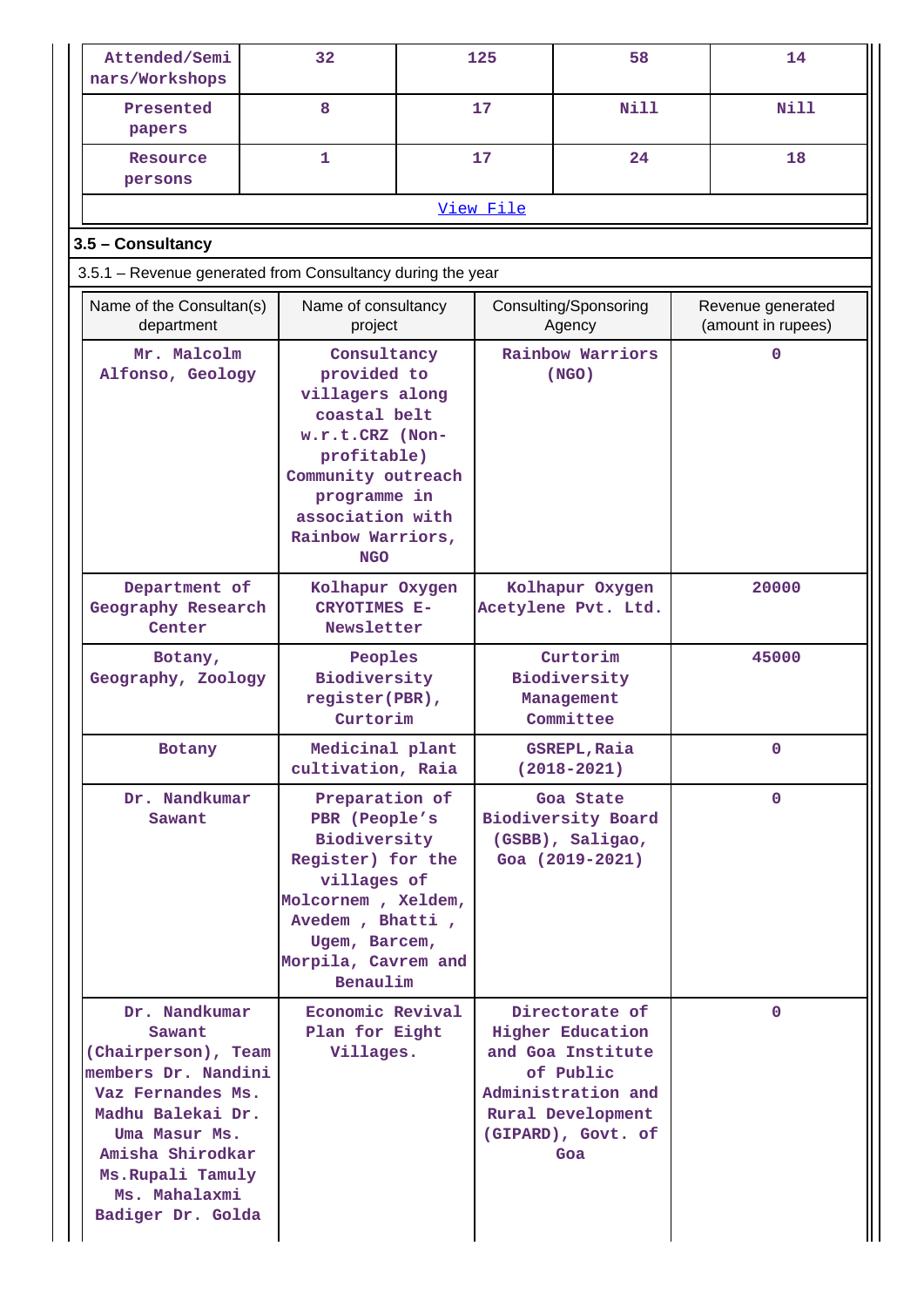| Vaz Ms. Anushka<br>Fernandes. Dr.<br>SachinMoreas Ms.<br>Vanessa Colaco. Dr.<br>San                                                                                                                                            |  |                                                                                                                                                                             |                              |                                                          |                                         |                                                          |              |
|--------------------------------------------------------------------------------------------------------------------------------------------------------------------------------------------------------------------------------|--|-----------------------------------------------------------------------------------------------------------------------------------------------------------------------------|------------------------------|----------------------------------------------------------|-----------------------------------------|----------------------------------------------------------|--------------|
| Dr. Nandini Vaz<br>Fernandes, Zoology                                                                                                                                                                                          |  | Summer Training                                                                                                                                                             |                              |                                                          | Students                                | 52500                                                    |              |
|                                                                                                                                                                                                                                |  |                                                                                                                                                                             |                              | View File                                                |                                         |                                                          |              |
| 3.5.2 – Revenue generated from Corporate Training by the institution during the year                                                                                                                                           |  |                                                                                                                                                                             |                              |                                                          |                                         |                                                          |              |
| Name of the<br>Consultan(s)<br>department                                                                                                                                                                                      |  | Title of the<br>programme                                                                                                                                                   | Agency seeking /<br>training |                                                          | Revenue generated<br>(amount in rupees) | Number of trainees                                       |              |
| Nil                                                                                                                                                                                                                            |  | Nil                                                                                                                                                                         |                              | Nil                                                      | $\mathbf 0$                             |                                                          | $\mathbf{0}$ |
|                                                                                                                                                                                                                                |  |                                                                                                                                                                             |                              | View File                                                |                                         |                                                          |              |
| 3.6 - Extension Activities                                                                                                                                                                                                     |  |                                                                                                                                                                             |                              |                                                          |                                         |                                                          |              |
| 3.6.1 – Number of extension and outreach programmes conducted in collaboration with industry, community and<br>Non- Government Organisations through NSS/NCC/Red cross/Youth Red Cross (YRC) etc., during the year             |  |                                                                                                                                                                             |                              |                                                          |                                         |                                                          |              |
| Title of the activities                                                                                                                                                                                                        |  | Organising unit/agency/<br>collaborating agency                                                                                                                             |                              | Number of teachers<br>participated in such<br>activities |                                         | Number of students<br>participated in such<br>activities |              |
| Community<br>outreach programme<br>in association with<br>Abhijith<br>Prabhudesai,<br>Rainbow Warriors,<br>NGO in field data<br>collection and<br>mapping of the<br>coastalfeatures for<br>Coastal Zone<br>Management and Plan |  | <b>Rainbow Warriors</b>                                                                                                                                                     |                              |                                                          | 1                                       |                                                          | 30           |
| Socio-economic<br>agricultural<br>revival of<br>Betalbatim Village                                                                                                                                                             |  | Department of<br>Geology with<br>Betalbatim<br>Panchayat                                                                                                                    |                              | $\mathbf{1}$                                             |                                         | 35                                                       |              |
| Providing<br>Course                                                                                                                                                                                                            |  | Dillasa Centre<br>Palliative care and for Palliative care<br>empowering students and Indian Medical<br>through certificate   Association-Ponda,<br>Pallium India,<br>Indian |                              | $\mathbf{1}$                                             |                                         | 40                                                       |              |
| Colva Beach Clean<br>up                                                                                                                                                                                                        |  | Kamfar<br>environmental<br>solutions                                                                                                                                        |                              |                                                          | 1                                       | 76                                                       |              |
| Medicinal Plants<br>Exhibition cum<br>guest lecture                                                                                                                                                                            |  | Deparment of<br>Botany/ DBT funded<br>/Medicinal plants<br>from- Goa State<br>Medicinal Plants<br>Board, Goa Forest                                                         |                              |                                                          | 4                                       |                                                          | 68           |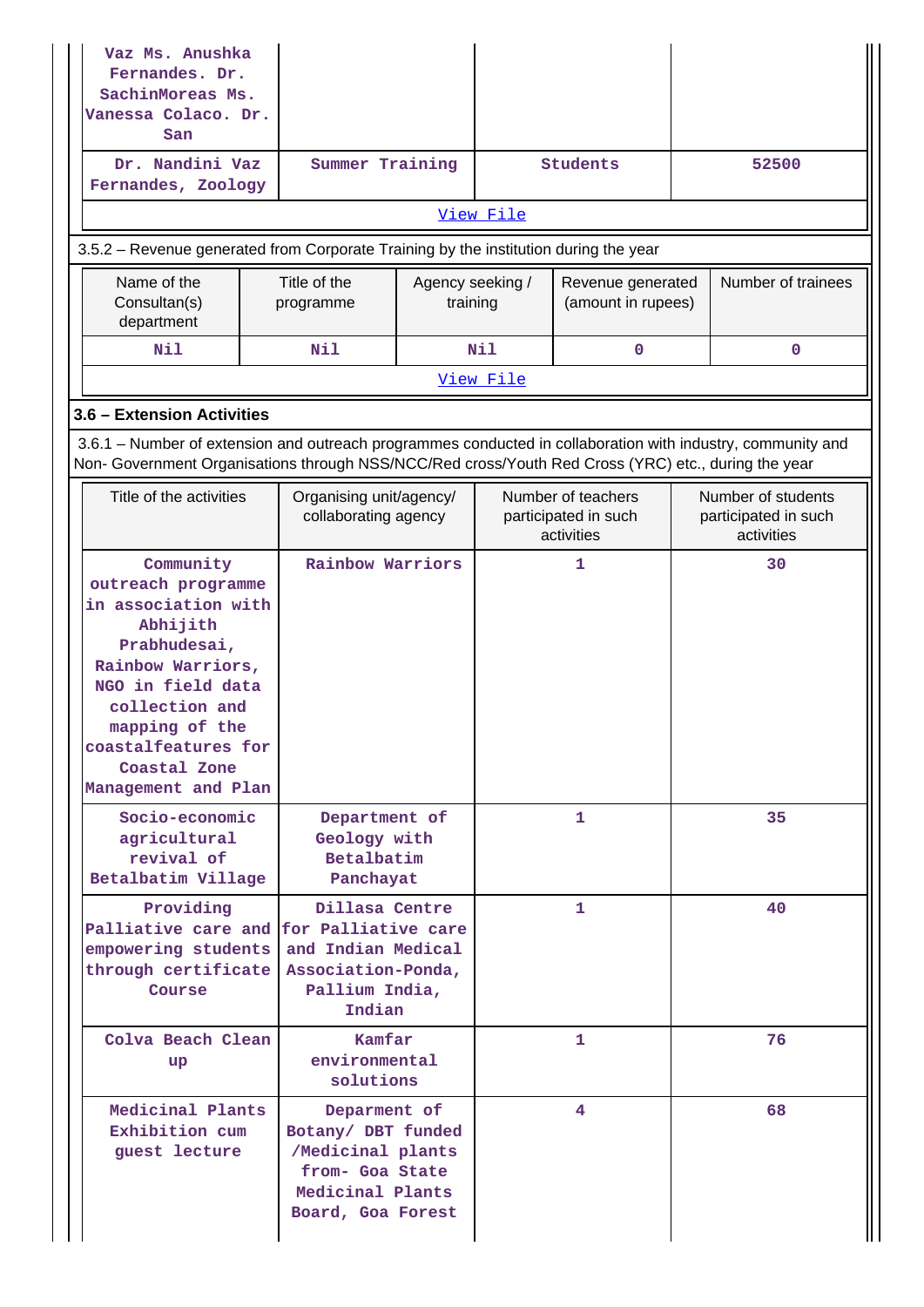|                                                                                                                                                             |                                                                                                                                                                                                                                          | Department                                                                                                                                   |                                                                                |                                        |
|-------------------------------------------------------------------------------------------------------------------------------------------------------------|------------------------------------------------------------------------------------------------------------------------------------------------------------------------------------------------------------------------------------------|----------------------------------------------------------------------------------------------------------------------------------------------|--------------------------------------------------------------------------------|----------------------------------------|
|                                                                                                                                                             | CAI-Software<br>Tools designed for<br>children with<br>Autism and/or<br>mental retardation                                                                                                                                               | Keshay Seva<br>Sadhana School for<br>special children,<br>Bicholim                                                                           | 1                                                                              | 20                                     |
|                                                                                                                                                             | Tree Plantation                                                                                                                                                                                                                          | NSS unit                                                                                                                                     | 4                                                                              | 25                                     |
|                                                                                                                                                             | National Road<br>Safety Week 2020:<br>Road safety rally                                                                                                                                                                                  | NSS unit                                                                                                                                     | 4                                                                              | 129                                    |
|                                                                                                                                                             | <b>Blood Donation</b><br>Camps                                                                                                                                                                                                           | NSS unit in<br>association with<br>Indian Red Cross<br>Society, Salcete<br>Branch and Goa<br>Medical College<br>blood bank,<br>Bambolim, Goa | 4                                                                              | 112                                    |
| Methods of waste<br>Department of<br>Zoology with Local<br>treatment and<br>importance of<br>Community<br>practicing waste<br>segregation and<br>management |                                                                                                                                                                                                                                          | 4                                                                                                                                            | 5                                                                              |                                        |
|                                                                                                                                                             |                                                                                                                                                                                                                                          |                                                                                                                                              | View File                                                                      |                                        |
|                                                                                                                                                             |                                                                                                                                                                                                                                          | 3.6.2 - Awards and recognition received for extension activities from Government and other recognized bodies                                 |                                                                                |                                        |
|                                                                                                                                                             | during the year                                                                                                                                                                                                                          |                                                                                                                                              |                                                                                |                                        |
|                                                                                                                                                             | Name of the activity                                                                                                                                                                                                                     | Award/Recognition                                                                                                                            | <b>Awarding Bodies</b>                                                         | Number of students<br><b>Benefited</b> |
|                                                                                                                                                             | Community<br>outreach programme<br>in association with<br>Abhijith<br>Prabhudesai,<br>Rainbow Warriors,<br>NGO in field data<br>collection and<br>mapping of the<br>coastalfeatures for<br>Coastal Zone<br>Management and Plan<br>(CZMP) | Recognition<br>(Awarded<br>Certificates)                                                                                                     | Rainbow Warriors<br>(NGO)                                                      | 30                                     |
|                                                                                                                                                             | National<br>Electoral day 2020                                                                                                                                                                                                           | Best Nodal<br>Officer for South<br>Goa District for<br>the year $2019 - 20$                                                                  | Office of the<br>Collector District<br>Election Officer,<br>South Goa District | Nill                                   |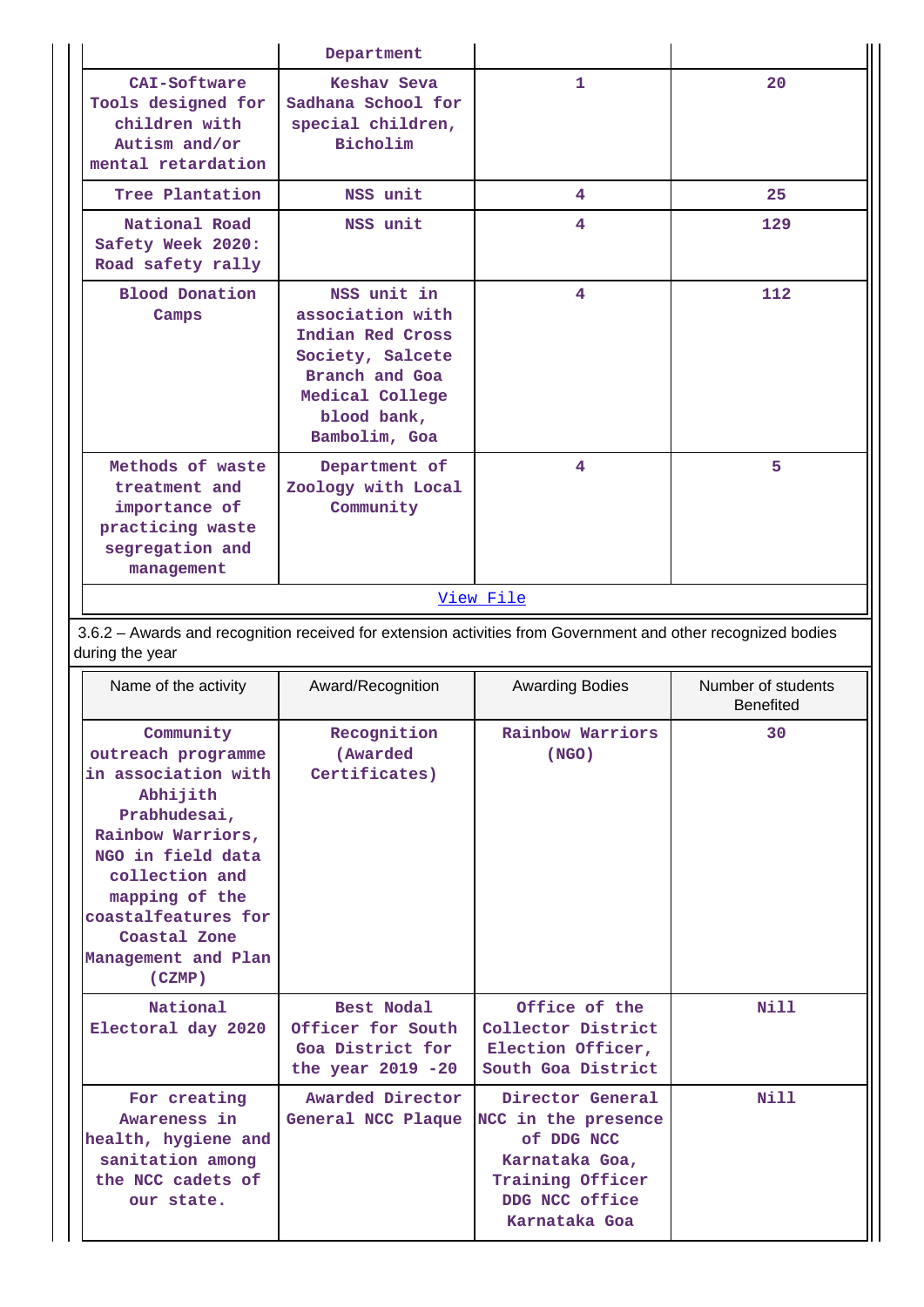| National<br>Conference- Best<br>Research Paper                       | Dr. Nandini Vaz<br>Fernandes, Awarded<br>First Place - Best<br>Research paper                                                                                                                                                               | Govt. College<br>Khandola in<br>collaboration with<br>Directorate of<br>Higher Education,<br>Govt. of Goa                              | Nill           |
|----------------------------------------------------------------------|---------------------------------------------------------------------------------------------------------------------------------------------------------------------------------------------------------------------------------------------|----------------------------------------------------------------------------------------------------------------------------------------|----------------|
| Inter Collegiate<br>event Inspirus                                   | Students of<br>department of<br>Computer Science<br>won the Second<br>place.                                                                                                                                                                | Don Bosco college<br>of engineering,<br>Fatorda, Goa                                                                                   | 16             |
| Noesis, a<br>national level tech<br>event                            | Team won 6<br>categories out of<br>nine and were<br>declared winners.                                                                                                                                                                       | Rosary College of<br>Arts and Commerce,<br>Navelim                                                                                     | 10             |
| <b>KALPAK:</b><br>Innovative TYBSc<br>project Competition            | Team of two<br>students s. Elrika<br>and Ms. Valanka,<br>guided by Dr.<br>Nandini Vaz<br>Fernandes wer<br>selected as Best<br>Innovative Project<br>. Title Efficacy of<br>Microbial<br>Consortium on<br>Composting of<br>Organic Material. | Directorate of<br>higher Education,<br>Govt. of Goa                                                                                    | 5              |
| Goa Waste<br>Management<br>Hackathon<br>(Innovation)<br>Competition) | Team of two<br>students Ms. Elrika<br>and Ms. Valanka,<br>guided by Dr.<br>Nandini Vaz<br>Fernandes selected<br>for $Idea/prot$ -<br>'Disposal of<br>Sanitary Pads and<br>Diapers in<br>scientific manner'.                                 | Goa State<br>Innovation Council                                                                                                        | $\overline{2}$ |
| Conference on<br>'Entrepreneurship<br>as a Social<br>Movement'       | Abhiraj Singh<br>Bhatt awarded Best<br>promising idea<br>award - 'Fazenda de<br>Peixe'(Business<br>idea canvas,<br>Innovation<br>Competition).                                                                                              | International<br>Entrepreneurship<br>Forum $(IEF)$ ,<br>Directorate of<br>Higher Education,<br>Govt. of Goa and<br>Banglanatak dot com | 1              |
| International<br>Conference- Best<br>Research Paper                  | Dr. Ashish Desai.<br>Awarded First Place<br>- Best Research<br>paper                                                                                                                                                                        | Chandigarh<br>University,<br>University of<br>Mauritius,<br>Mauritius and<br>Concordia<br>University, Canada<br>View File              | Nill           |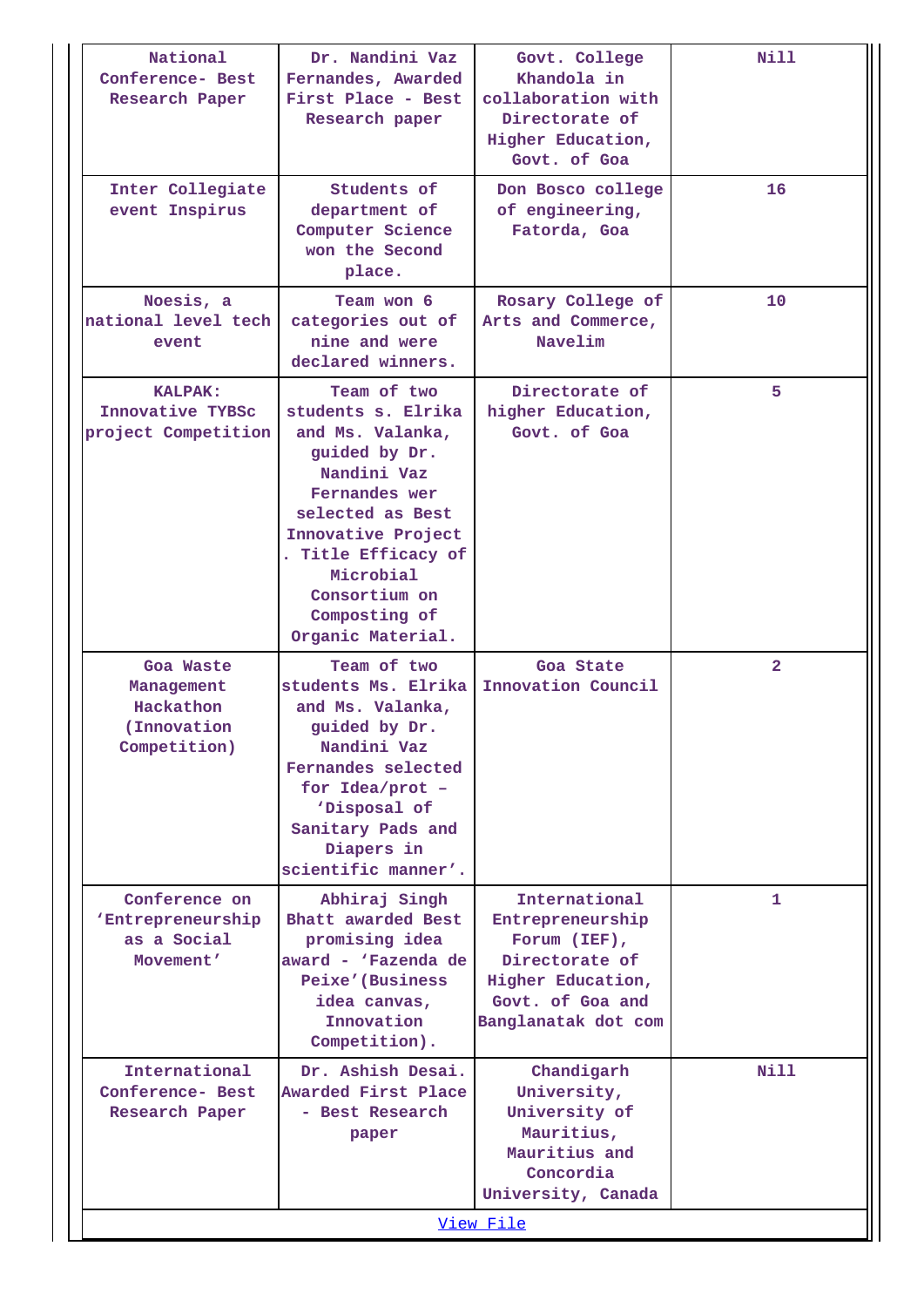| 3.6.3 - Students participating in extension activities with Government Organisations, Non-Government<br>Organisations and programmes such as Swachh Bharat, Aids Awareness, Gender Issue, etc. during the year |                                                                   |                                                                                                                                                                                                                                           |                                                         |                                                         |  |  |  |
|----------------------------------------------------------------------------------------------------------------------------------------------------------------------------------------------------------------|-------------------------------------------------------------------|-------------------------------------------------------------------------------------------------------------------------------------------------------------------------------------------------------------------------------------------|---------------------------------------------------------|---------------------------------------------------------|--|--|--|
| Name of the scheme                                                                                                                                                                                             | Organising unit/Agen<br>cy/collaborating<br>agency                | Name of the activity                                                                                                                                                                                                                      | Number of teachers<br>participated in such<br>activites | Number of students<br>participated in such<br>activites |  |  |  |
| Green<br>initiative -<br>Environment<br>Protection<br><b>Awareness</b><br>program                                                                                                                              | NGO 'Rainbow<br>Warriors'                                         | Students of<br>Geology<br>collected field<br>data and mapped<br>coastal<br>features for<br>preparing the<br>map on Coastal<br>Zone Management<br>and Plan (CZMP)<br>which was<br>submitted to<br>the Government<br>of<br>Goa. (2019-2020) | $\mathbf{1}$                                            | 30                                                      |  |  |  |
| <b>Gender Issues</b>                                                                                                                                                                                           | Department of<br>History                                          | Street play:<br>'Satyamev<br>Jayate', on the<br>theme of<br>liberty,<br>equality,<br>justice and<br>highlighted<br>issues of<br>gender<br>sensitisation,<br>justice,<br>equality and<br>freedom of<br>expression.                         | 3                                                       | 25                                                      |  |  |  |
| Swachh Bharat                                                                                                                                                                                                  | NCC Infantry<br>Wing Unit of<br>Parvatibai<br>Chowgule<br>College | Maha<br>Swacchata<br>Pakhwada cum<br>Mega Pollution<br>Awareness<br>Pakhwada an<br>orientation and<br>awareness<br>program                                                                                                                | 1                                                       | 25                                                      |  |  |  |
| Swachh Bharat                                                                                                                                                                                                  | NCC Infantry<br>Wing Unit of<br>Parvatibai<br>Chowgule<br>College | awareness<br>programs on<br>health,<br>hygiene,<br>sanitation and<br>waste<br>management for<br>the<br>Municipality<br>Workers,<br>Elected<br>Panchayat                                                                                   | $\mathbf{1}$                                            | 25                                                      |  |  |  |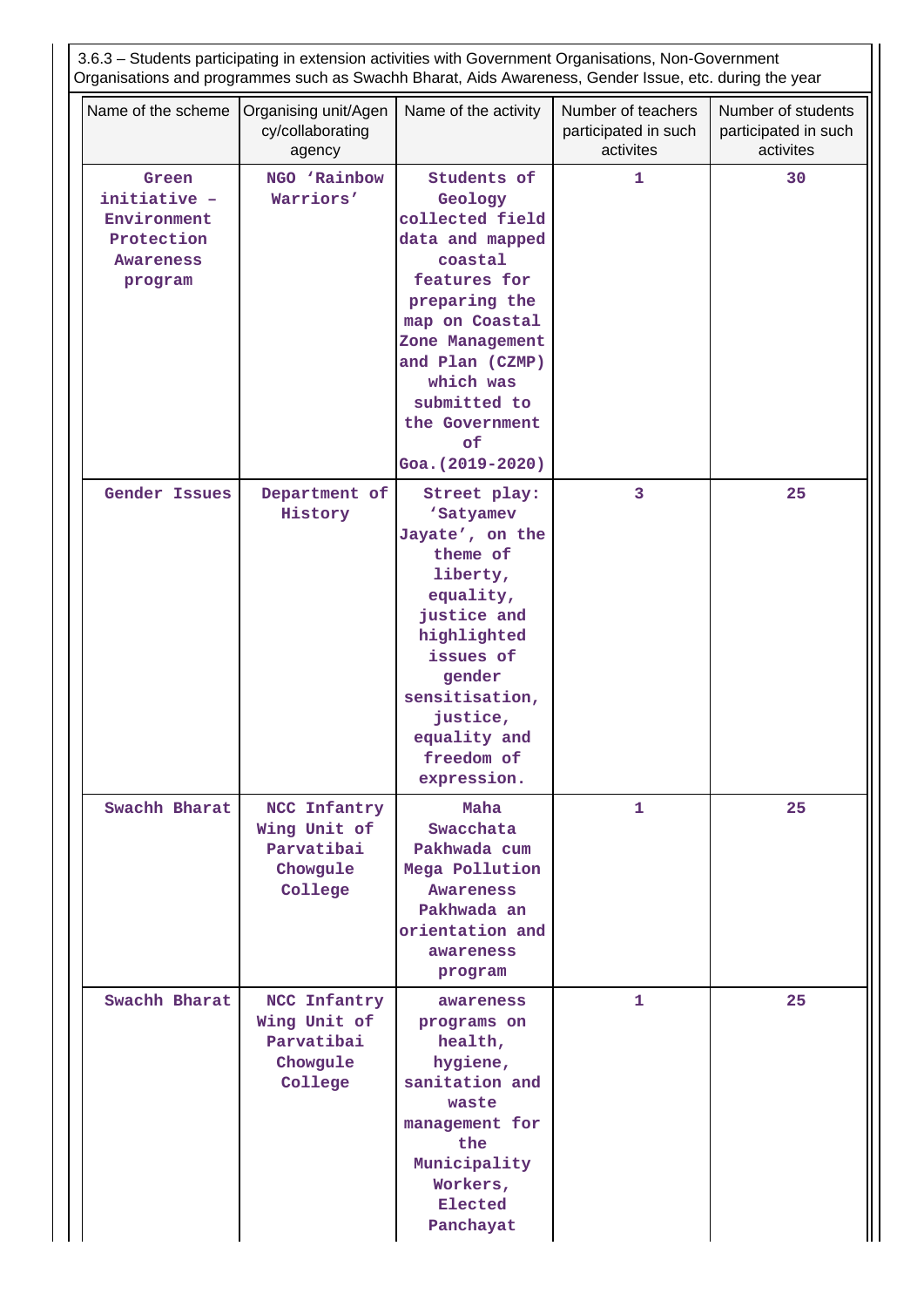|                                                                                                                                     |                                                              |                            | Members and<br>Teachers at<br>various levels                                                                        |                                                             |          |
|-------------------------------------------------------------------------------------------------------------------------------------|--------------------------------------------------------------|----------------------------|---------------------------------------------------------------------------------------------------------------------|-------------------------------------------------------------|----------|
| Green<br>initiative -<br>Environment<br>Protection<br>Awareness<br>program                                                          | NSS unit                                                     |                            | "SHRAMDAAN"<br>to commemorate<br>150th birth<br>anniversary of<br>Mahatma Gandhi                                    | 4                                                           | 310      |
| Green<br>initiative -<br>Environment<br>Protection<br><b>Awareness</b><br>program                                                   | Department of<br>Zoology -<br>College campus                 |                            | Labeling<br>waste-bins for<br>enable<br>segregation of<br>waste                                                     | 4                                                           | 47       |
| Gender Issue-<br>Poshan Maah                                                                                                        | NSS unit                                                     |                            | Awareness<br>Talk on<br>Nutrition by<br>Dr. Aduja Naik,<br>Assistant<br>Professor,<br>Department of<br>Biochemistry | 4                                                           | 113      |
| Green<br>initiative -<br>Environment<br>Protection<br>Awareness<br>program                                                          | College -<br>Monthly<br>Activity                             |                            | Beach<br>1<br>Cleaning                                                                                              |                                                             | 77       |
| Scientific<br>temper                                                                                                                | Under DBT<br>Star College<br>Scheme                          | Megafest -<br>Competition' | Science<br><b>'Research</b><br>Presentation                                                                         | 10                                                          | 294      |
| Green<br>initiative                                                                                                                 | World<br>Mangrove Day<br>Celebration<br>(Lecture)<br>series) |                            | Industry-<br>academia<br>lectures                                                                                   | 6                                                           | 121      |
|                                                                                                                                     |                                                              |                            | View File                                                                                                           |                                                             |          |
| 3.7 - Collaborations<br>3.7.1 - Number of Collaborative activities for research, faculty exchange, student exchange during the year |                                                              |                            |                                                                                                                     |                                                             |          |
| Nature of activity                                                                                                                  | Participant                                                  |                            |                                                                                                                     | Source of financial support                                 | Duration |
| Academic -<br>Cultural Exchange<br>Programme                                                                                        | 10                                                           |                            |                                                                                                                     | self funded                                                 | 14       |
| Academic -<br>Cultural Exchange<br>Programme                                                                                        | 14                                                           |                            |                                                                                                                     | self funded                                                 | 14       |
| University of De<br>La Reunion, France                                                                                              | 1                                                            |                            |                                                                                                                     | University of De<br>La Reunion Reunion<br>Erasmas Programme | 4        |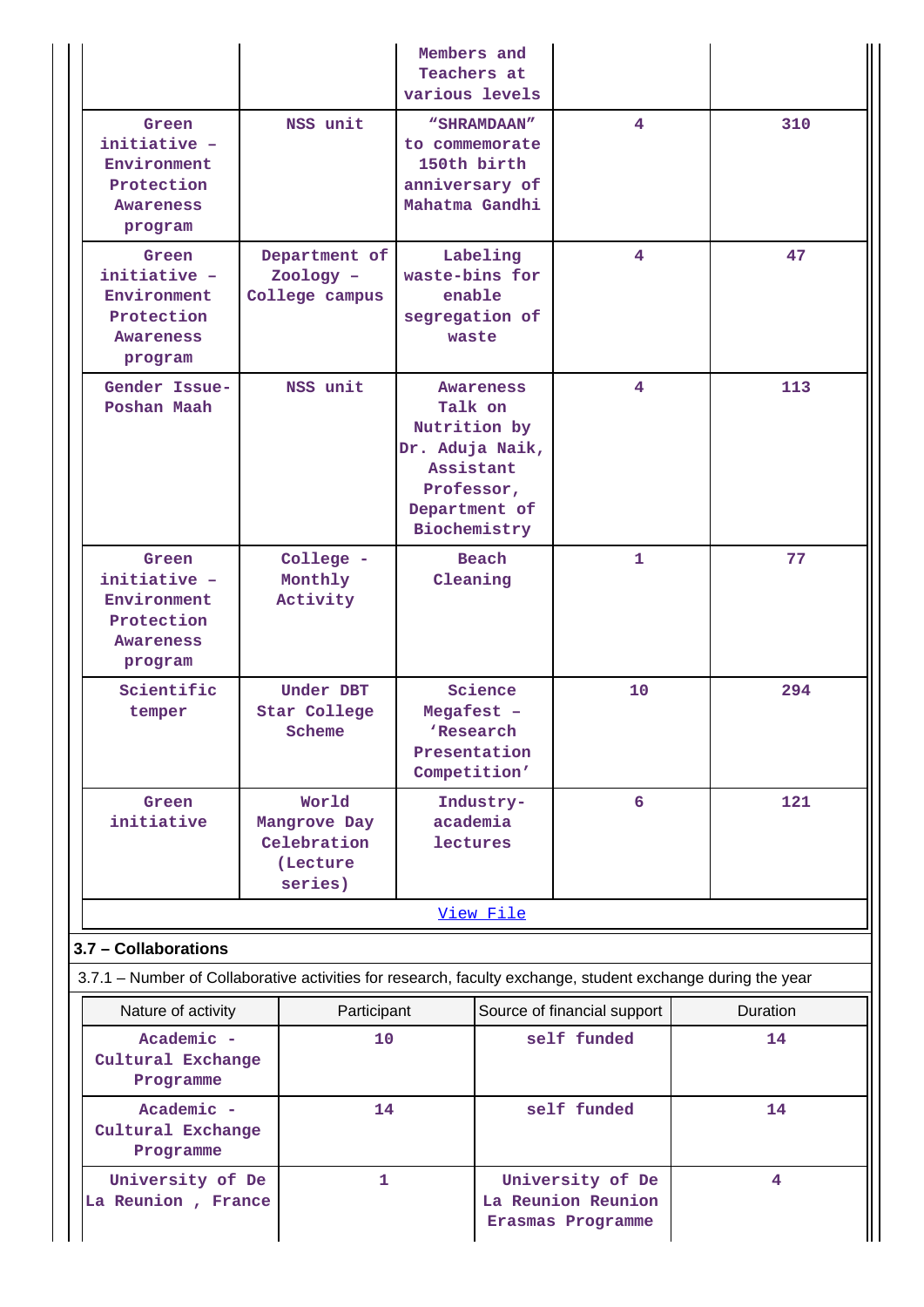|                                                       |           | under European<br>Union                             |              |  |  |  |  |
|-------------------------------------------------------|-----------|-----------------------------------------------------|--------------|--|--|--|--|
| Student -<br>Academic Exchange<br>Programme:          | 3         | self funded                                         | 365          |  |  |  |  |
| Industry-academia<br>MoU/Linkage<br>Activities        | 130       | Institutional                                       | 4            |  |  |  |  |
| Industry-academia<br>MoU/Linkage<br>Activities        | 25        | Institutional                                       | 4            |  |  |  |  |
| Industry-academia<br>MoU/Linkage<br>Activities        | 120       | Institutional                                       | $\mathbf{1}$ |  |  |  |  |
| Industry-academia<br>MoU/Linkage<br>Activities        | 120       | Institutional                                       | $\mathbf{1}$ |  |  |  |  |
| Industry-academia<br>MoU/Linkage<br><b>Activities</b> | 70        | Goa Forest<br>Department, Govt.<br>of Goa           | $\mathbf{1}$ |  |  |  |  |
| Industry-academia<br>MoU/Linkage<br>Activities        | 68        | Directorate of<br>Higher education,<br>Govt. of Goa | 8            |  |  |  |  |
|                                                       | View File |                                                     |              |  |  |  |  |

 3.7.2 – Linkages with institutions/industries for internship, on-the- job training, project work, sharing of research facilities etc. during the year

| Nature of linkage      | Title of the<br>linkage   | Name of the<br>partnering<br>institution/<br>industry<br>/research lab<br>with contact<br>details | <b>Duration From</b> | <b>Duration To</b> | Participant    |
|------------------------|---------------------------|---------------------------------------------------------------------------------------------------|----------------------|--------------------|----------------|
| <b>MOU</b>             | $MOU$ $(I-A$<br>lectures) | Mangrove<br>society of<br>India                                                                   | 09/08/2019           | 09/08/2019         | 130            |
| MOU                    | Guest<br>Lectures         | Lal<br>Bahadur<br>Shastri<br>College,<br>Satara,<br>Maharashtra                                   | 26/07/2019           | 30/07/2019         | 120            |
| On-the Job-<br>Trainig | Internship                | Satyam<br>Chemicals,<br>Nessai-Goa                                                                | 11/11/2019           | 12/12/2019         | $\overline{a}$ |
| On-the Job-<br>Trainig | Internship                | National<br>Center for<br>Polar Ocean<br>Research<br>$(NEPOR)$ ,<br><b>Vasco</b>                  | 18/11/2019           | 17/12/2019         | $\overline{2}$ |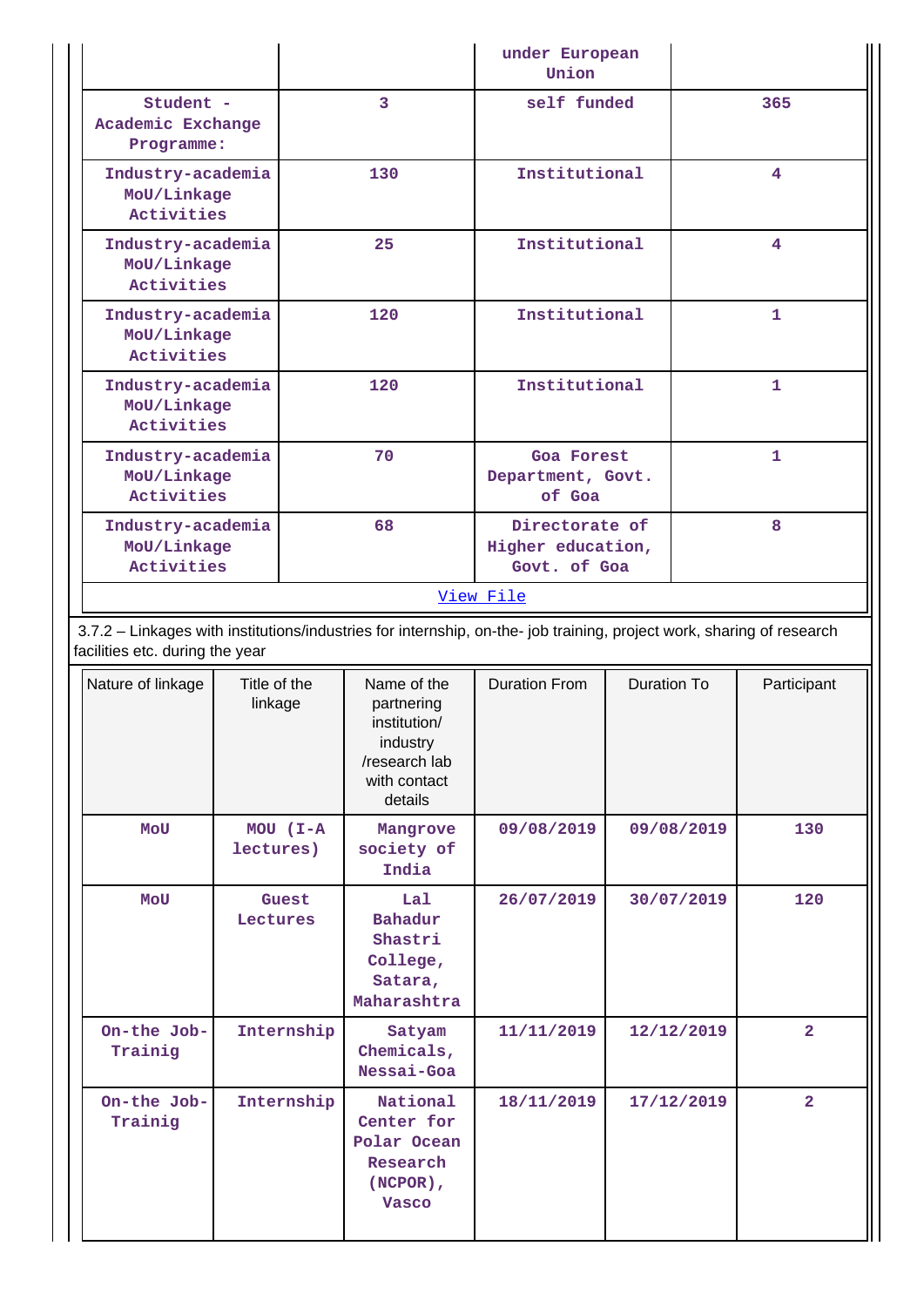| I-Resource<br>person        | Goa DST<br>Sponsored<br>National<br>Workshop on<br>Scientoonics<br>on the theme<br>of Clean<br>India                                                                                              |                 | Central<br>Drug<br>Research<br>Institute,<br>Lucknow<br>Govt. Physio<br>therapy<br>College<br>Jamnagar,<br>Gujarat | 12/02/2020                                                                                                             |  | 13/02/2020 | 50                                                        |
|-----------------------------|---------------------------------------------------------------------------------------------------------------------------------------------------------------------------------------------------|-----------------|--------------------------------------------------------------------------------------------------------------------|------------------------------------------------------------------------------------------------------------------------|--|------------|-----------------------------------------------------------|
| I-Resource<br>person        | 2019                                                                                                                                                                                              | <b>Techweek</b> | Persistent<br>Systems,<br>Verna                                                                                    | 28/08/2019                                                                                                             |  | 29/08/2019 | 110                                                       |
| Lecture<br>series           | Series on "T<br>hermodynamic<br>s and<br>Statistical<br>Thermodynami<br>CS''                                                                                                                      | Lecture         | K.K.Birla<br>Institute of<br>Science<br>Technology-<br>Pilani, Goa<br>Campus, Zuar<br>inagar, Goa                  | 31/01/2020                                                                                                             |  | 01/02/2020 | 70                                                        |
| Lecture<br>series           | Plant<br>Animal<br>Interaction<br>in the<br>Context of<br>Pollination                                                                                                                             |                 | Goa<br>University<br>and Goa Bird<br>Conservation<br>Network<br>(GBCN)                                             | 13/03/2020                                                                                                             |  | 13/03/2020 | 17                                                        |
| Industrial<br>Visit         | to safety<br>training<br>center                                                                                                                                                                   | <b>Exposure</b> | Oil and<br>Natural Gas<br>Corporation<br>$(ONGC)$ ,<br>Betul - Goa                                                 | 24/07/2019                                                                                                             |  | 24/07/2019 | 20                                                        |
| Guest<br>lecture            | for<br>Geologists<br>in India                                                                                                                                                                     | Avenues         | Atomic<br>Mineral<br>Directorate<br>for<br>Exploration<br>and Research<br>$(AMD)$ ,<br>Hyderabad                   | 23/07/2019                                                                                                             |  | 23/07/2019 | 66                                                        |
|                             |                                                                                                                                                                                                   |                 |                                                                                                                    | View File                                                                                                              |  |            |                                                           |
| houses etc. during the year |                                                                                                                                                                                                   |                 |                                                                                                                    | 3.7.3 - MoUs signed with institutions of national, international importance, other institutions, industries, corporate |  |            |                                                           |
| Organisation                |                                                                                                                                                                                                   |                 | Date of MoU signed                                                                                                 | Purpose/Activities                                                                                                     |  |            | Number of<br>students/teachers<br>participated under MoUs |
| <b>NIL</b>                  |                                                                                                                                                                                                   |                 | <b>Nill</b>                                                                                                        | <b>NIL</b>                                                                                                             |  |            | <b>Nill</b>                                               |
|                             |                                                                                                                                                                                                   |                 |                                                                                                                    | View File                                                                                                              |  |            |                                                           |
| 4.1 - Physical Facilities   |                                                                                                                                                                                                   |                 |                                                                                                                    | <b>CRITERION IV - INFRASTRUCTURE AND LEARNING RESOURCES</b>                                                            |  |            |                                                           |
|                             |                                                                                                                                                                                                   |                 |                                                                                                                    |                                                                                                                        |  |            |                                                           |
|                             | 4.1.1 - Budget allocation, excluding salary for infrastructure augmentation during the year<br>Budget allocated for infrastructure augmentation<br>Budget utilized for infrastructure development |                 |                                                                                                                    |                                                                                                                        |  |            |                                                           |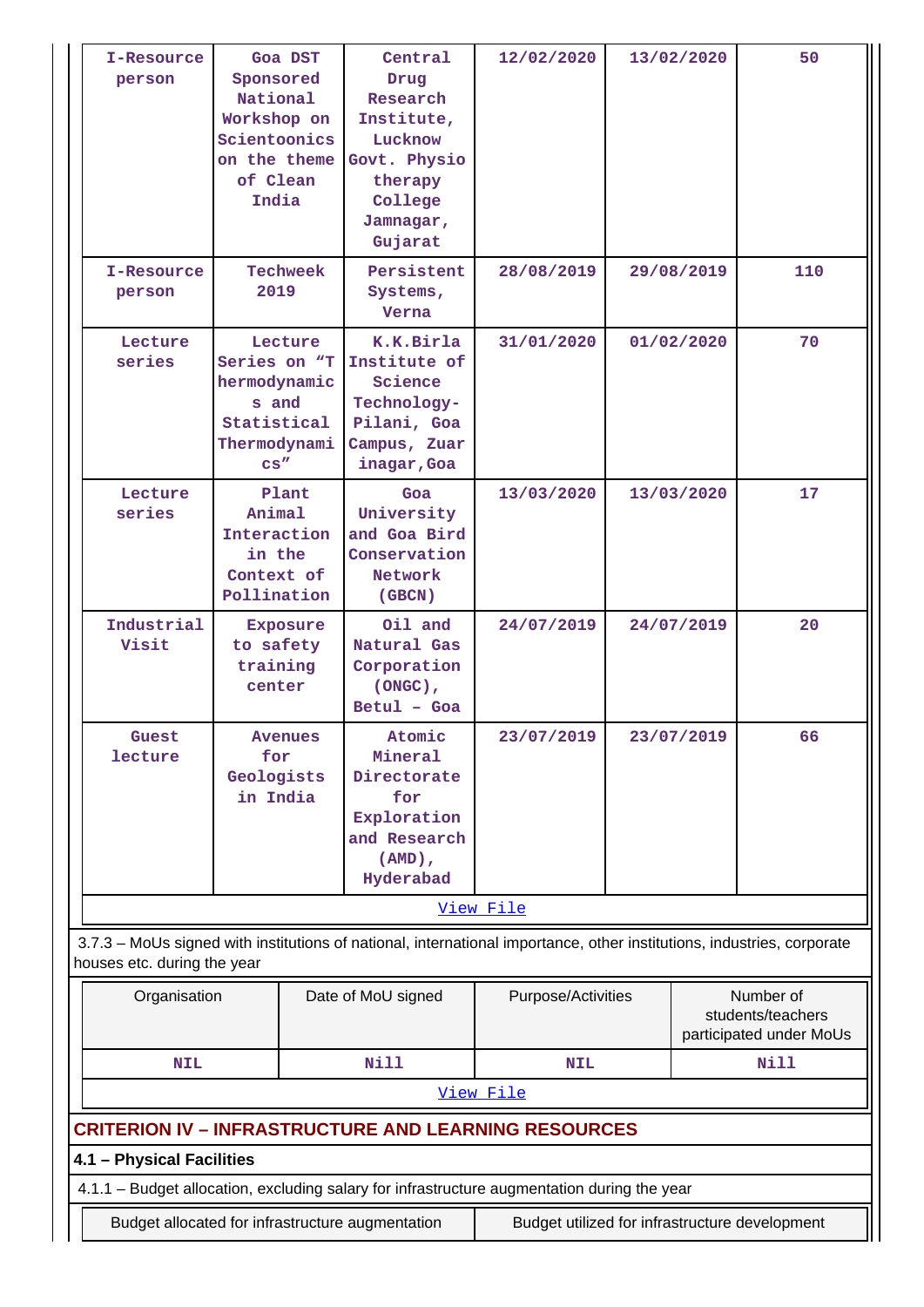| 104.44                               |       |                                                                                                |  | 91.7                           |             |             |             |
|--------------------------------------|-------|------------------------------------------------------------------------------------------------|--|--------------------------------|-------------|-------------|-------------|
|                                      |       | 4.1.2 - Details of augmentation in infrastructure facilities during the year                   |  |                                |             |             |             |
| <b>Facilities</b>                    |       |                                                                                                |  | <b>Existing or Newly Added</b> |             |             |             |
|                                      |       | Campus Area                                                                                    |  |                                |             | Existing    |             |
|                                      |       | Class rooms                                                                                    |  |                                |             | Existing    |             |
|                                      |       | Laboratories                                                                                   |  |                                |             | Existing    |             |
|                                      |       | Seminar Halls                                                                                  |  |                                |             | Existing    |             |
|                                      |       | Classrooms with LCD facilities                                                                 |  |                                |             | Existing    |             |
|                                      |       | Classrooms with Wi-Fi OR LAN                                                                   |  |                                |             | Existing    |             |
|                                      |       | Seminar halls with ICT facilities                                                              |  |                                |             | Existing    |             |
|                                      |       | Video Centre                                                                                   |  |                                |             | Existing    |             |
|                                      |       | Value of the equipment purchased<br>during the year (rs. in lakhs)                             |  |                                |             | Existing    |             |
|                                      |       | Number of important equipments<br>purchased (Greater than 1-0 lakh)<br>during the current year |  |                                |             | Existing    |             |
|                                      |       | Value of the equipment purchased                                                               |  |                                |             | Newly Added |             |
|                                      |       | during the year (rs. in lakhs)                                                                 |  |                                |             |             |             |
|                                      |       | Number of important equipments<br>purchased (Greater than 1-0 lakh)<br>during the current year |  | Newly Added                    |             |             |             |
|                                      |       |                                                                                                |  | View File                      |             |             |             |
| 4.2 - Library as a Learning Resource |       |                                                                                                |  |                                |             |             |             |
|                                      |       | 4.2.1 - Library is automated {Integrated Library Management System (ILMS)}                     |  |                                |             |             |             |
| Name of the ILMS                     |       | Nature of automation (fully                                                                    |  | Year of automation<br>Version  |             |             |             |
| software                             |       | or patially)                                                                                   |  |                                |             |             |             |
| <b>Bioblotech</b>                    |       | Fully                                                                                          |  |                                | Latest 2020 | 1992        |             |
| 4.2.2 - Library Services             |       |                                                                                                |  |                                |             |             |             |
| Library<br>Service Type              |       | Existing                                                                                       |  | Total<br>Newly Added           |             |             |             |
| Text<br><b>Books</b>                 | 36402 | 2466928                                                                                        |  | 728                            | 501346      | 37130       | 2968274     |
| Reference<br><b>Books</b>            | 10697 | 1125000                                                                                        |  | 3                              | 8272        | 10700       | 1133272     |
| e-Books                              | 53000 | <b>Nill</b>                                                                                    |  | 44000                          | Nill        | 97000       | <b>Nill</b> |
| Journals                             | 247   | 605689                                                                                         |  | 22                             | 48203       | 269         | 653892      |
| $e-$<br>Journals                     | 5     | 15000                                                                                          |  | <b>Nill</b>                    | Nill        | 5           | 15000       |
| Digital<br>Database                  | 100   | Nill                                                                                           |  | <b>Nill</b>                    | Nill        | 100         | Nill        |
| CD &<br>Video                        | 566   | 100000                                                                                         |  | 10                             | Nill        | 576         | 100000      |
|                                      |       |                                                                                                |  | View File                      |             |             |             |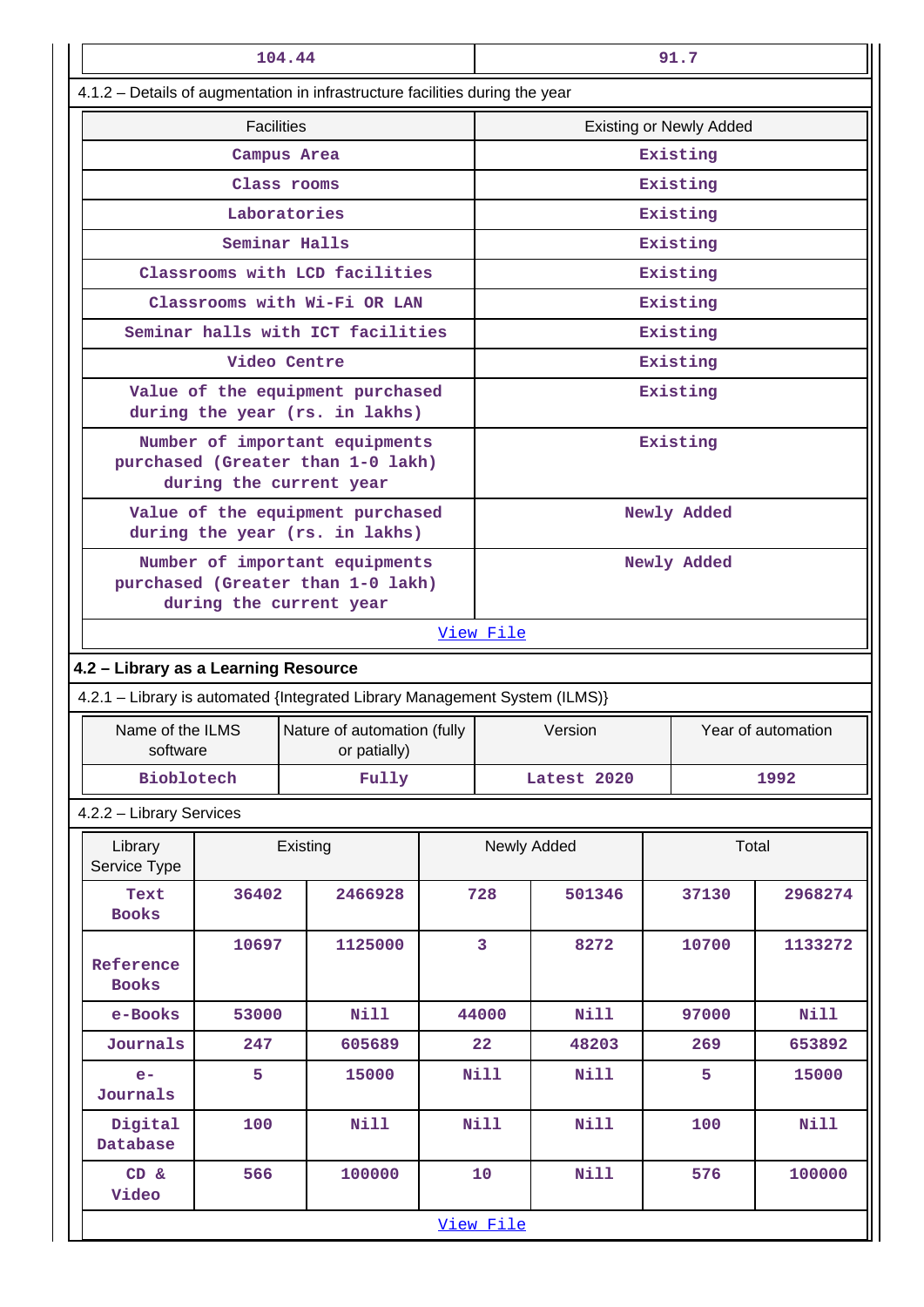4.2.3 – E-content developed by teachers such as: e-PG- Pathshala, CEC (under e-PG- Pathshala CEC (Under Graduate) SWAYAM other MOOCs platform NPTEL/NMEICT/any other Government initiatives & institutional (Learning Management System (LMS) etc

| Name of the Teacher           | Name of the Module               | Platform on which module<br>is developed | Date of launching e-<br>content |  |  |  |
|-------------------------------|----------------------------------|------------------------------------------|---------------------------------|--|--|--|
| Sachin Savio<br><b>Moraes</b> | Introducing<br>Sociology         | Google Classroom                         | 20/06/2019                      |  |  |  |
| Shaila Ghanti                 | Digital Logic<br>Design          | Google Classroom                         | 15/06/2019                      |  |  |  |
| Amar Naik                     | Mathematical<br>Foundation I     | Google Classroom                         | 04/07/2019                      |  |  |  |
| R.Kanchana                    | <b>Biostatistics</b>             | Google Classroom                         | 06/06/2020                      |  |  |  |
| Rupali Tamuly                 | Principles of<br>Economics       | Google Classroom                         | 17/07/2019                      |  |  |  |
| Jenny Gladys<br>Silveira      | Stereochemistry-<br>Topicity     | Google Classroom<br>and CLAAP            | 30/10/2019                      |  |  |  |
| Ashwini<br>Korgaonkar         | Topics in<br>Inorganic Chemistry | CLAAP and Google<br>Classroom            | 28/08/2019                      |  |  |  |
| Harish S S<br>Nadkarni        | Structural<br>Geology            | Google Classroom                         | 24/03/2020                      |  |  |  |
| Alka Gawas                    | Vishesh Adhyayan<br>Hindi Kahani | Google Classroom                         | 20/04/2020                      |  |  |  |
| Trupti Fal Dessai             | Rasvichar ani<br>Samikshavichar  | Google Classroom                         | 15/04/2020                      |  |  |  |
| View File                     |                                  |                                          |                                 |  |  |  |

## **4.3 – IT Infrastructure**

## 4.3.1 – Technology Upgradation (overall)

| Type         | <b>Total Co</b><br>mputers | Computer<br>Lab | Internet | <b>Browsing</b><br>centers | Computer<br>Centers | Office | Departme<br>nts | Available<br><b>Bandwidt</b><br>h (MBPS/<br>GBPS) | <b>Others</b> |
|--------------|----------------------------|-----------------|----------|----------------------------|---------------------|--------|-----------------|---------------------------------------------------|---------------|
| Existin<br>g | 213                        | 150             | 213      | 20                         | 5                   | 23     | 15              | 124                                               | 213           |
| Added        | 7                          | 7               | 7        | $\mathbf 0$                | 0                   | 0      | $\mathbf 0$     | $\mathbf 0$                                       | 57            |
| Total        | 220                        | 157             | 220      | 20                         | 5                   | 23     | 15              | 124                                               | 220           |

4.3.2 – Bandwidth available of internet connection in the Institution (Leased line)

## **120 MBPS/ GBPS**

## 4.3.3 – Facility for e-content

| Name of the e-content development facility | Provide the link of the videos and media centre and<br>recording facility                                                           |
|--------------------------------------------|-------------------------------------------------------------------------------------------------------------------------------------|
| Tiger Studio and AV Room                   | http://node01.chowgules.ac.in/pub/webas<br>sets/NAAC/agar2018-19/4.3.3.%20-%20Medi<br>a%20Center%20&%20Recording%20Facility.m<br>p4 |

**4.4 – Maintenance of Campus Infrastructure**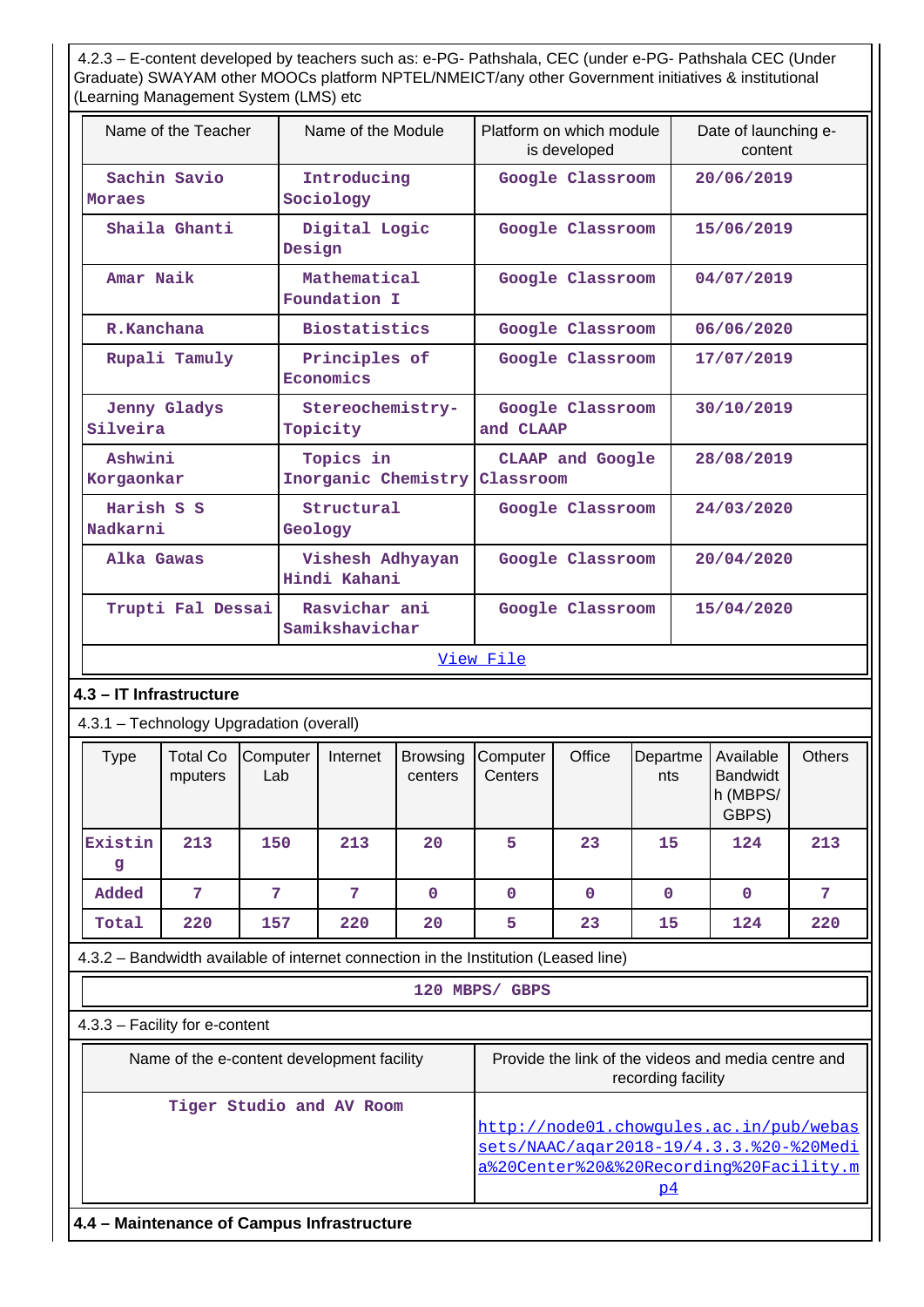4.4.1 – Expenditure incurred on maintenance of physical facilities and academic support facilities, excluding salary component, during the year

| Assigned Budget on<br>academic facilities | Expenditure incurred on<br>maintenance of academic<br>facilities | Assigned budget on<br>physical facilities | Expenditure incurredon<br>maintenance of physical<br>facilites |  |
|-------------------------------------------|------------------------------------------------------------------|-------------------------------------------|----------------------------------------------------------------|--|
| 97.02                                     | 64.12                                                            | 181.08                                    | 145.9                                                          |  |

 4.4.2 – Procedures and policies for maintaining and utilizing physical, academic and support facilities - laboratory, library, sports complex, computers, classrooms etc. (maximum 500 words) (information to be available in institutional Website)

 **Utilization of Physical/Academic/Support Facilities: Adequate infrastructure is one of the key requirements for any institution to provide quality education. The college management is very supportive to develop the infrastructure as and when required. Classrooms and Laboratories: The College has adequate number of spacious and well ventilated classrooms equipped with ICT facilities. College Timetable Management Committee prepares the timetable for the entire college including allotment of classrooms. Subsequently, the concerned department prepares the practical timetable for the Lab. Few Laboratories are being used for research purpose too. There are two auditoriums with capacity of 150 and 90 participants, one Audio Visual Room and a model Classroom. All these facilities have to be booked online through the college website. Maintenance of Physical/Academic/Support Facilities: The college aims at maintaining the campus infrastructure in a pro-active manner. Major works are always budgeted and approved by the management whereas the minor maintenance is carried out by the college with the help of the estate office of the college. The college have set up committees like tender committee and purchase committee to follow the procedures and guidelines as per the pattern of assistance given by various agencies (government and non-government) The college has, designated maintenance office (Estate Department) for overseeing the maintenance and civil works, under the guidance of the College Management and Administration, Finance Committee, Tender/Purchase committee. a. Minor Maintenance process such as electrical, ACs, LCD Projectors, gas pipe lines for Labs. Carpentry, Plumbing, Repairing civil work is done by getting quotations from different parties, scrutinised by Tender/Purchase committee. b. Major Maintenance process such as civil, plumbing, carpentry, electrical work is done by budgeting, taking financial approval from Finance Committee and executing by the Estate Department.. c. The Laboratory equipments are maintained by the concerned department by budgeting and getting approval from the principal every year. Under Autonomy, as per the UGC guidelines, the college constituted the Finance Committee. a. Principal requests all the Heads of the Department to prepare the Departmental Annual Budget proposal for each Academic Year. At the end of every Academic Year, during the regular departmental meeting with Principal, the Head of the Department present the statement of expenditure of the current Academic Year and budget proposal for the next Academic Year. b. After healthy discussion and justified changes, Principal accepts the proposal to be submitted to the Finance Committee of the College. c. Monthly budget review meetings are conducted to monitor the utilisation of the allotted funds. d. Finance Committee prepares the General Expenditure Budget for the Development and Maintenance of the Infrastructure of the College. e. Major heads of the budget undergoes the following procedure: - The items/work to be purchased / carried-out is advertised for inviting tenders in the local Newspapers and in the college website. - Vendors are invited on the day of opening the tenders. The tender committee opens the tenders in presence of the vendors. The vendors are allowed to go through all the tenders received. - Comparative statements prepared and the purchase committee prepares with justification, the purchase/work order. Sub Committees: a. Tender Committee and Purchase Committee b. Finance Committee**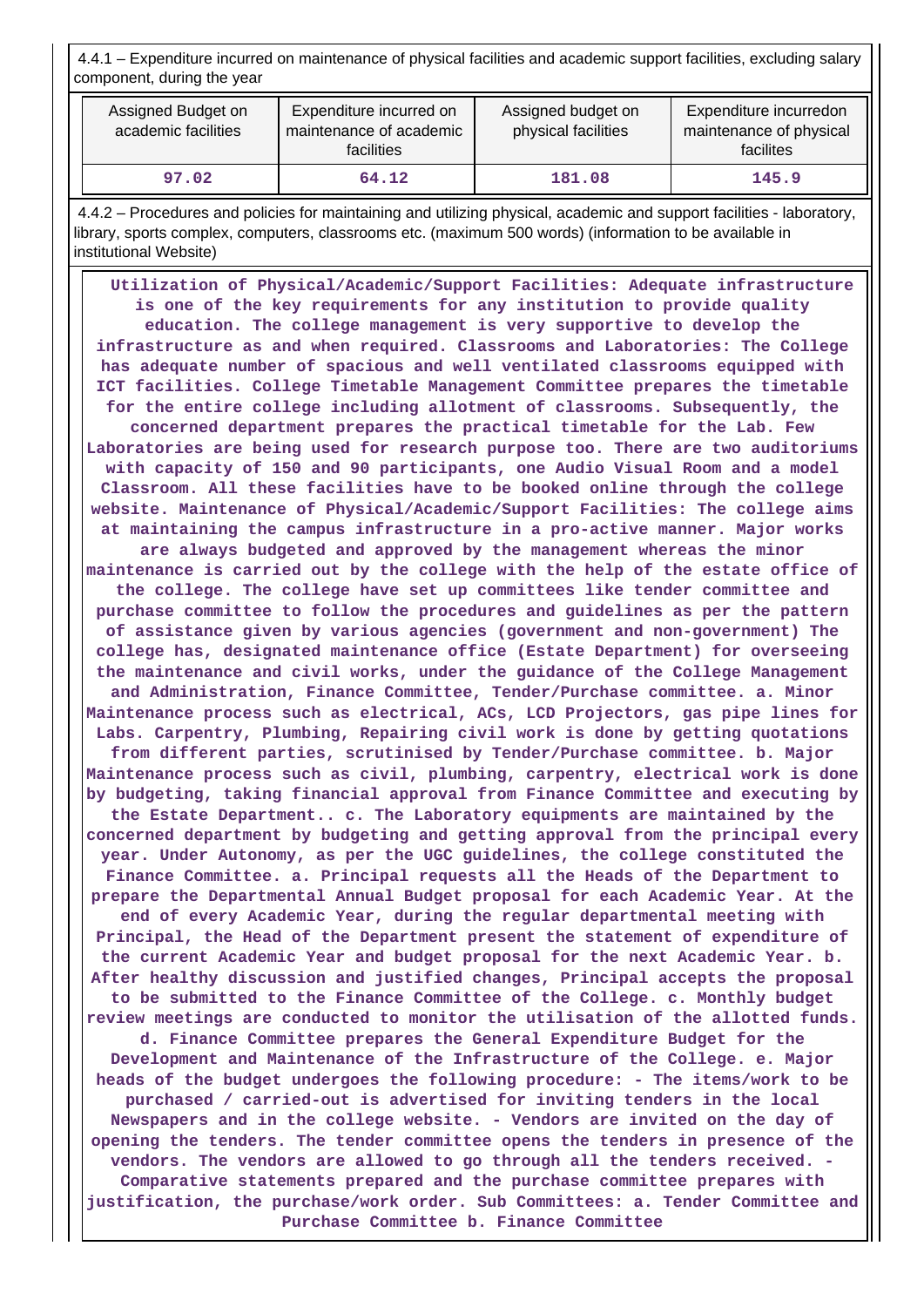# **CRITERION V – STUDENT SUPPORT AND PROGRESSION**

## **5.1 – Student Support**

## 5.1.1 – Scholarships and Financial Support

|                                         | Name/Title of the scheme                            | Number of students | Amount in Rupees |
|-----------------------------------------|-----------------------------------------------------|--------------------|------------------|
| Financial Support<br>from institution   | Students aid<br>fund, Principal<br>Contingency fund | 2                  | 4500             |
| Financial Support<br>from Other Sources |                                                     |                    |                  |
| a) National                             | Nill                                                | Nill               | Nill             |
| b) International                        | Nill                                                | Nill               | Nill             |

#### [View File](https://assessmentonline.naac.gov.in/public/Postacc/Scholarships/10904_Scholarships_1627450907.xlsx)

 5.1.2 – Number of capability enhancement and development schemes such as Soft skill development, Remedial coaching, Language lab, Bridge courses, Yoga, Meditation, Personal Counselling and Mentoring etc.,

| Name of the capability<br>enhancement scheme                                               | Date of implemetation | Number of students<br>enrolled | Agencies involved                                                         |
|--------------------------------------------------------------------------------------------|-----------------------|--------------------------------|---------------------------------------------------------------------------|
| Critical<br>Thinking, Lateral<br>Thinking, Problem<br><b>Based Learning</b><br>Orientation | 25/06/2019            | 30                             | Department Of<br>Zoology                                                  |
| Portuguese<br>Language Course<br><b>Basic Intensive</b><br>$Level - A1$                    | 15/07/2019            | 32 <sub>2</sub>                | Dept Of<br>Portuguese,                                                    |
| Seminar Of The<br>Topic Of Coastal<br><b>Regulation Zones</b>                              | 06/08/2019            | 60                             | DBT Star College<br>Scheme                                                |
| Physics Subject<br>Talk -II-Dr.<br>Santosh Kumar Das                                       | 31/08/2019            | 35                             | School Of<br>Physical Sciences,<br>Indian Institute Of<br>Technology, Goa |
| Framing<br>'Technology And<br>Society'                                                     | 23/09/2019            | 105                            | D.D.Konsambi<br>Chair-Goa<br>University                                   |
| Certificate<br>Course On Wildlife<br>Monitoring<br>Techniques                              | 05/12/2019            | 32                             | Directorate<br>Higher Of<br>Education, Goa                                |
| Physics Subject<br>Talk II - By Prof.<br>Vijay Singh                                       | 23/12/2019            | 64                             | Homi Bhabha<br>Centre For<br>Excellence In Basic<br>Sciences, Mumbai.     |
| Women In Gandhian<br>Satyagraha                                                            | 01/02/2020            | 85                             | Nana Shrigaonkar<br>$Chair-Goa$<br>Univeristy                             |
| Physics Subject                                                                            | 06/02/2020            | 65                             | Indian Institute                                                          |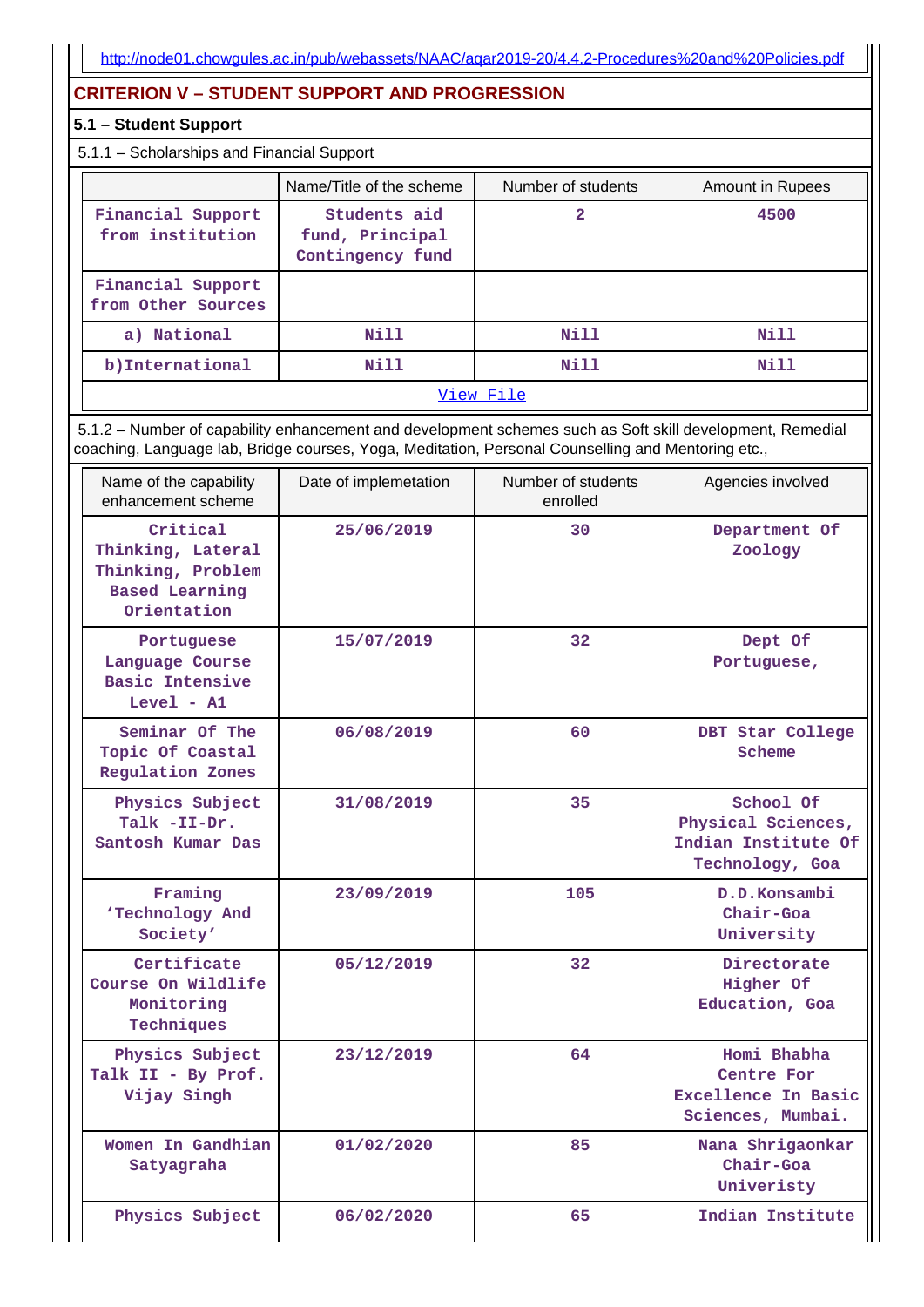| Talk IV- By Dr.<br>Sudipta Kanungo                                                                                |                                                                                                           |                                                                      |                                                                             |                                                              |  | Of Technology, Goa            |
|-------------------------------------------------------------------------------------------------------------------|-----------------------------------------------------------------------------------------------------------|----------------------------------------------------------------------|-----------------------------------------------------------------------------|--------------------------------------------------------------|--|-------------------------------|
| Short-Term<br>Training Course On<br>The Entrepreneurial<br>Opportunities In<br>Fermentation Food<br>Technology 24 |                                                                                                           | 24/02/2020                                                           | 25                                                                          |                                                              |  | DHE, Goa                      |
|                                                                                                                   |                                                                                                           |                                                                      | View File                                                                   |                                                              |  |                               |
| institution during the year                                                                                       | 5.1.3 - Students benefited by guidance for competitive examinations and career counselling offered by the |                                                                      |                                                                             |                                                              |  |                               |
| Year                                                                                                              | Name of the<br>scheme                                                                                     | Number of<br>benefited<br>students for<br>competitive<br>examination | Number of<br>benefited<br>students by<br>career<br>counseling<br>activities | Number of<br>students who<br>have passedin<br>the comp. exam |  | Number of<br>studentsp placed |
| 2020                                                                                                              | <b>BSC</b><br>Zoology<br>Competitive<br>Exam/career<br>guidance                                           | 55                                                                   | 1                                                                           | 9                                                            |  | $\mathbf{1}$                  |
| 2019                                                                                                              | My Career<br>through<br>Sociology:<br>Panel<br>Discussion                                                 | <b>Nill</b>                                                          | 67                                                                          | <b>Nill</b>                                                  |  | <b>Nill</b>                   |
| 2019                                                                                                              | Economics<br>Career<br>Guidance                                                                           | <b>Nill</b>                                                          | 38                                                                          | <b>Nill</b>                                                  |  | <b>Nill</b>                   |
| 2019                                                                                                              | Computer<br>Science<br>Career<br>Guidance<br>with Mr.<br>Mahesh Matha                                     | Nill                                                                 | 19                                                                          | Nill                                                         |  | Nill                          |
| 2020                                                                                                              | Psychology<br>Career Talk<br>$\mathbf{1}$                                                                 | Nill                                                                 | 80                                                                          | <b>Nill</b>                                                  |  | <b>Nill</b>                   |
| 2020                                                                                                              | Psychology<br>Career Talk<br>$\overline{2}$                                                               | <b>Nill</b>                                                          | 80                                                                          | <b>Nill</b>                                                  |  | Nill                          |
| 2019                                                                                                              | Future<br>Connect with<br>Summedhh<br>Bilgi                                                               | Nill                                                                 | 11                                                                          | <b>Nill</b>                                                  |  | <b>Nill</b>                   |
| 2020                                                                                                              | Career<br>Guidance for<br>Geologists<br>with Mr.<br>Akshay<br>Kelkar                                      | <b>Nill</b>                                                          | 52                                                                          | <b>Nill</b>                                                  |  | <b>Nill</b>                   |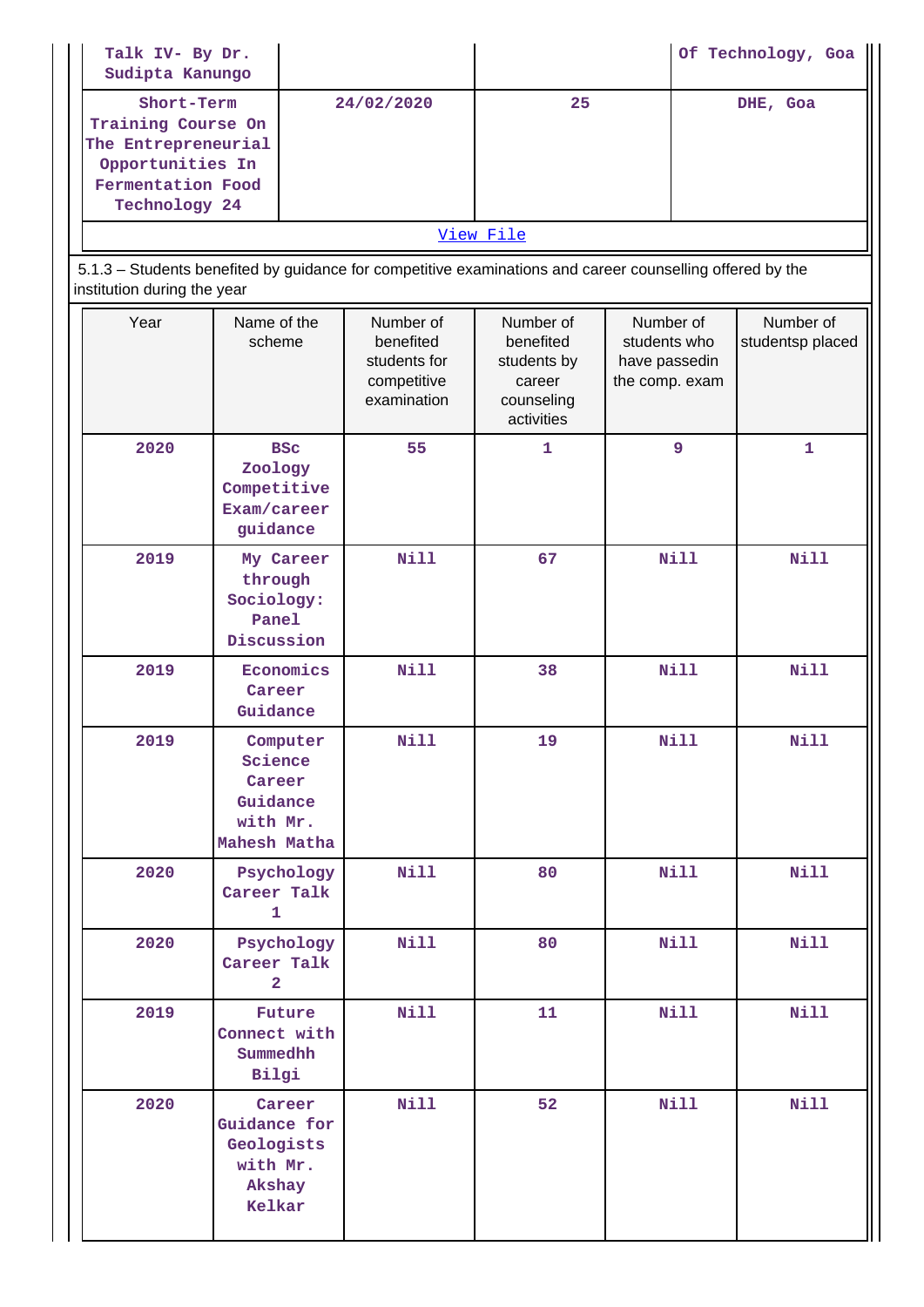| 2020<br>2020                                                                                                                                                   | Geology<br>Career<br>Guidance<br>talk by<br>Kiran Sawant<br>Alumni and<br>proprietor<br>of Dip<br>Direction | <b>Nill</b><br>$\overline{3}$ | 120<br><b>Nill</b>                                                                                                                                                                                                                                                                                                                     | Nill<br>3                                      | <b>Nill</b><br>3             |  |
|----------------------------------------------------------------------------------------------------------------------------------------------------------------|-------------------------------------------------------------------------------------------------------------|-------------------------------|----------------------------------------------------------------------------------------------------------------------------------------------------------------------------------------------------------------------------------------------------------------------------------------------------------------------------------------|------------------------------------------------|------------------------------|--|
|                                                                                                                                                                | Competitive<br>exam<br>Guidance (GU-<br>ART)                                                                |                               |                                                                                                                                                                                                                                                                                                                                        |                                                |                              |  |
|                                                                                                                                                                |                                                                                                             |                               | View File                                                                                                                                                                                                                                                                                                                              |                                                |                              |  |
| 5.1.4 - Institutional mechanism for transparency, timely redressal of student grievances, Prevention of sexual<br>harassment and ragging cases during the year |                                                                                                             |                               |                                                                                                                                                                                                                                                                                                                                        |                                                |                              |  |
| Total grievances received                                                                                                                                      |                                                                                                             |                               | Number of grievances redressed                                                                                                                                                                                                                                                                                                         | Avg. number of days for grievance<br>redressal |                              |  |
|                                                                                                                                                                | 6                                                                                                           |                               | 6                                                                                                                                                                                                                                                                                                                                      |                                                | 40                           |  |
| 5.2 - Student Progression                                                                                                                                      |                                                                                                             |                               |                                                                                                                                                                                                                                                                                                                                        |                                                |                              |  |
| 5.2.1 - Details of campus placement during the year                                                                                                            |                                                                                                             |                               |                                                                                                                                                                                                                                                                                                                                        |                                                |                              |  |
|                                                                                                                                                                | On campus                                                                                                   |                               |                                                                                                                                                                                                                                                                                                                                        | Off campus                                     |                              |  |
| Nameof<br>organizations<br>visited                                                                                                                             | Number of<br>students<br>participated                                                                       | Number of<br>stduents placed  | Nameof<br>organizations<br>visited                                                                                                                                                                                                                                                                                                     | Number of<br>students<br>participated          | Number of<br>stduents placed |  |
| <b>NA</b>                                                                                                                                                      | <b>Nill</b>                                                                                                 | <b>Nill</b>                   | Greenbull<br>Cloud<br>Solutions<br>Pvt Ltd, Mar<br>gao, Ctrlsave<br>Pvt<br>Ltd, Garrison<br>Engineer<br>Gomantak,<br>Dstudios, Dip<br>Direction<br>Company, Food<br>By Kilo Busi<br>ness, Montana<br>Bakery,<br>Adaan Décor,<br>Simplilearn,<br>Easy Buy<br>Shopping<br>Mart, Rotary<br>Of<br>Club, Health<br>Center etc.<br>View File | 60                                             | 60                           |  |
| 5.2.2 - Student progression to higher education in percentage during the year                                                                                  |                                                                                                             |                               |                                                                                                                                                                                                                                                                                                                                        |                                                |                              |  |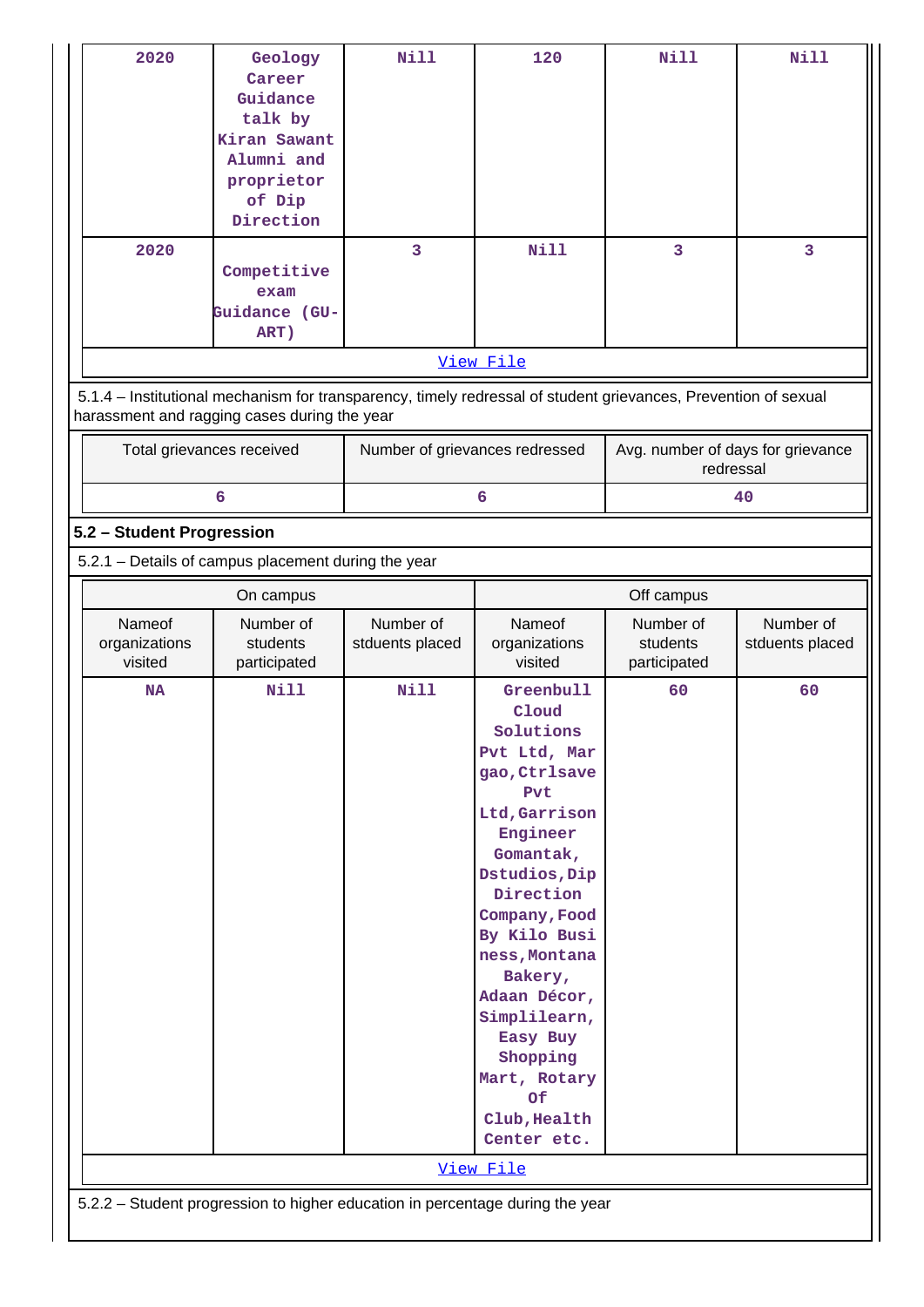| Year                                                                                             | Number of<br>students<br>enrolling into<br>higher education | Programme<br>graduated from | Depratment<br>graduated from            | Name of<br>institution joined                                                    | Name of<br>programme<br>admitted to             |  |
|--------------------------------------------------------------------------------------------------|-------------------------------------------------------------|-----------------------------|-----------------------------------------|----------------------------------------------------------------------------------|-------------------------------------------------|--|
| 2020                                                                                             | 1                                                           | Bachelor's<br>of Arts       | B.A.<br>Marathi                         | Savitibai<br>Phule Pune<br>University                                            | MA Marathi                                      |  |
| 2020                                                                                             | $\mathbf 1$                                                 | Bachelor's<br>of Arts       | B.A. Hindi                              | <b>CSMU</b><br>Chatrapatti<br>Shivaji<br>Maharaj<br>University<br>Mumbai         | <b>PG- Mass</b><br>Media commun<br>ication -MMC |  |
| 2020                                                                                             | $\mathbf{1}$                                                | Bachelor's<br>of Arts       | B.A.<br>Economics                       | St<br>Joseph's<br>College<br>Autonomous<br>Bangalore                             | <b>MA</b><br>Economics                          |  |
| 2020                                                                                             | $\mathbf 1$                                                 | Bachelor's<br>of Science    | B.Sc.<br>Zoology                        | St. Thomas<br>College<br>Kerala                                                  | Msc in<br>Zoology                               |  |
| 2020                                                                                             | $\mathbf 1$                                                 | Bachelor's<br>of Science    | B.Sc.<br>Geology                        | Central<br>University<br>of Karnataka                                            | PG, Earth<br>Science                            |  |
| 2020                                                                                             | $\mathbf{1}$                                                | Bachelor's<br>of Science    | B.Sc.<br>Physics                        | I.I.T<br>Ahmedabad                                                               | MSc in<br>Physics                               |  |
| 2020                                                                                             | $\overline{3}$                                              | Bachelor's<br>of Science    | B.Sc.<br>Computer<br>Science            | Manipal<br>Academy of<br>Higher<br>Education,<br>Udupi,<br>Karnataka             | M.Sc in<br><b>Business</b><br>Analytics         |  |
| 2020                                                                                             | $\mathbf{1}$                                                | Bachelor's<br>of Science    | B.Sc.<br>Chemistry                      | Govt.<br>College of<br>Arts,<br>Science &<br>Commerce, Kh<br>andola, Marce<br>la | M.Sc.<br>Chemistry                              |  |
| 2020                                                                                             | $\mathbf 1$                                                 | Bachelor's<br>of Science    | <b>B.Sc. Biot</b><br>echnology          | Fergusson<br>College,<br>Pune                                                    | M.Sc. Biot<br>echnology                         |  |
| 2020                                                                                             | $\mathbf{1}$                                                | Bachelor's<br>of Science    | B.Sc.<br>Geography                      | Sahyadri<br>College of<br>Education,<br>Pune                                     | M.ed                                            |  |
| 5.2.3 - Students qualifying in state/ national/ international level examinations during the year |                                                             |                             | View File                               |                                                                                  |                                                 |  |
| (eg:NET/SET/SLET/GATE/GMAT/CAT/GRE/TOFEL/Civil Services/State Government Services)               |                                                             |                             |                                         |                                                                                  |                                                 |  |
|                                                                                                  | Items                                                       |                             | Number of students selected/ qualifying |                                                                                  |                                                 |  |
|                                                                                                  | NET                                                         |                             | 1                                       |                                                                                  |                                                 |  |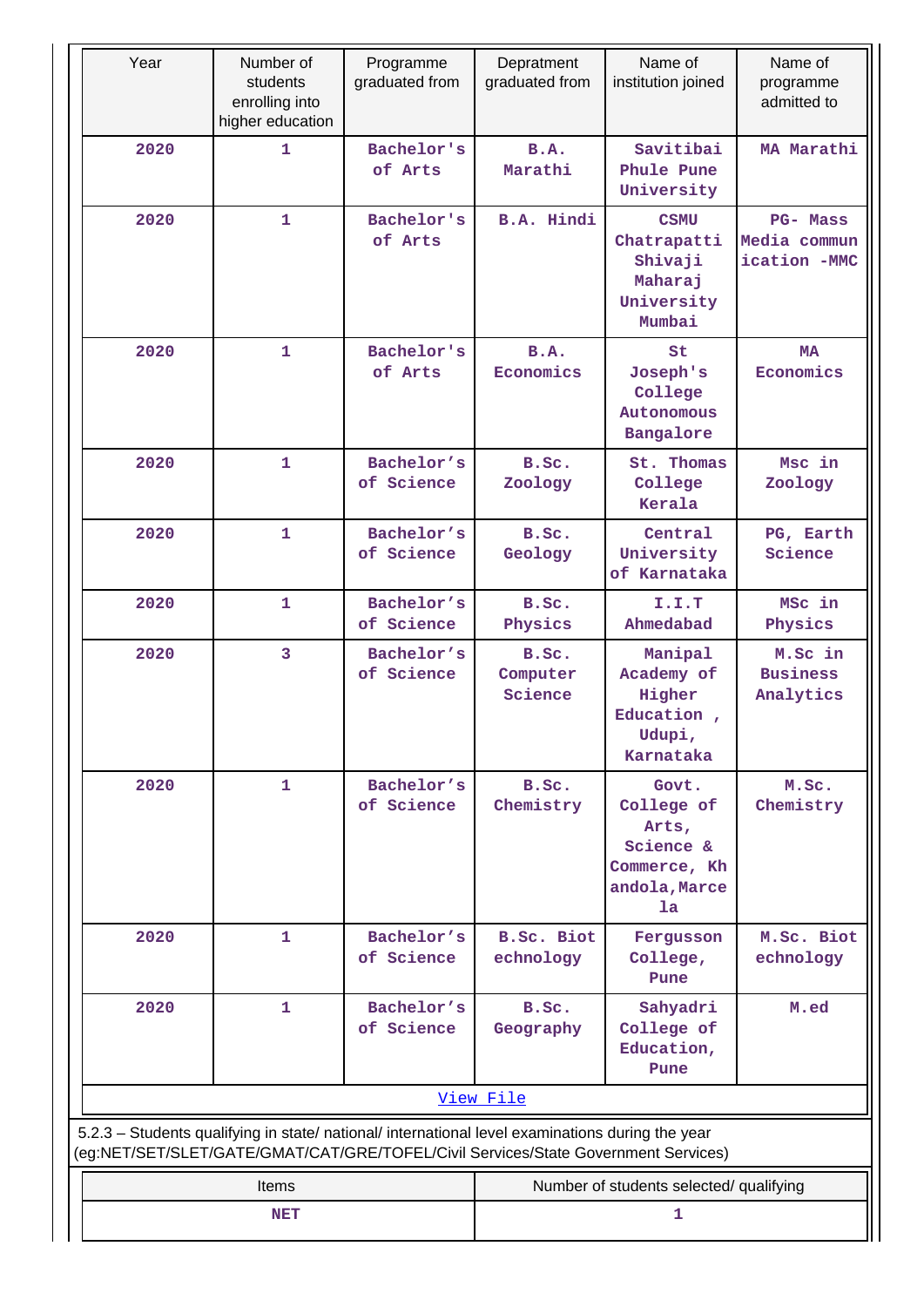| <b>SET</b>                                                                                                                                                                     |                                                   | 5                |                        |  |  |  |  |
|--------------------------------------------------------------------------------------------------------------------------------------------------------------------------------|---------------------------------------------------|------------------|------------------------|--|--|--|--|
| <b>TOFEL</b>                                                                                                                                                                   |                                                   | 3                |                        |  |  |  |  |
| Any Other                                                                                                                                                                      |                                                   |                  | 66                     |  |  |  |  |
|                                                                                                                                                                                |                                                   | <u>View File</u> |                        |  |  |  |  |
| 5.2.4 – Sports and cultural activities / competitions organised at the institution level during the year                                                                       |                                                   |                  |                        |  |  |  |  |
| Activity                                                                                                                                                                       | Level                                             |                  | Number of Participants |  |  |  |  |
| Tathastu 2019                                                                                                                                                                  | National Level Inter<br>Collegiate Sporting Event |                  | 2700                   |  |  |  |  |
| Pegasus XII (2020)<br>Intercollegiate Literary<br>Festival (21 Events Over<br>2 Days)                                                                                          | National/State                                    |                  | 118                    |  |  |  |  |
|                                                                                                                                                                                |                                                   | <u>View File</u> |                        |  |  |  |  |
|                                                                                                                                                                                | 5.3 - Student Participation and Activities        |                  |                        |  |  |  |  |
| 5.3.1 – Number of awards/medals for outstanding performance in sports/cultural activities at national/international<br>level (award for a team event should be counted as one) |                                                   |                  |                        |  |  |  |  |

| Year | Name of the<br>award/medal | National/<br>Internaional | Number of<br>awards for<br><b>Sports</b> | Number of<br>awards for<br>Cultural | Student ID<br>number | Name of the<br>student               |
|------|----------------------------|---------------------------|------------------------------------------|-------------------------------------|----------------------|--------------------------------------|
| 2020 | Silver<br>Medal            | National                  | 1                                        | Nill                                | AU180054             | Gramopad<br>hye Saachi<br>Ajay       |
| 2020 | <b>Bronze</b><br>medal     | National                  | 1                                        | <b>Nill</b>                         | AU180067             | Shet<br>Narvekar<br>Kiran<br>Gurudas |
|      |                            |                           | View File                                |                                     |                      |                                      |

 5.3.2 – Activity of Student Council & representation of students on academic & administrative bodies/committees of the institution (maximum 500 words)

 **The students' and sports council of college are elected in accordance with the rules and guidelines of Goa University. The college conducts elections in the month of July and the newly elected council undertakes its responsibilities after the inauguration of students council every year. This year the election process started on August 21st and the council inauguration took place on August 27th 2019. The aims objectives of the college students' and sports council are (a) To promote mutual contact, a democratic outlook and a spirit of oneness among the students. (b) To promote the social, cultural and intellectual development of the students of the college. (c) To promote consciousness among the students of the events taking place around them with a view to better equipping them as responsible and educated citizens and to build up a healthy students' movement. (d) To promote among the students, sense of service to the people and duty towards the state. (e) To promote harmonious relations among all sections of the college community, and inculcate scientific temper amongst the student community. (f) To meet, discuss and make suggestions to the college authorities on matters concerning common interest of the students. (g) To create awareness about eco-conservation and environment. The functions of college student's council are (a) Organise Literary, Social Cultural functions i.e., organising debates, lectures, seminars, study circles, essay competitions, dramatic contests, college entertainments, publications of magazines, bulletins of wall newspapers, and such other functions. (b) Social**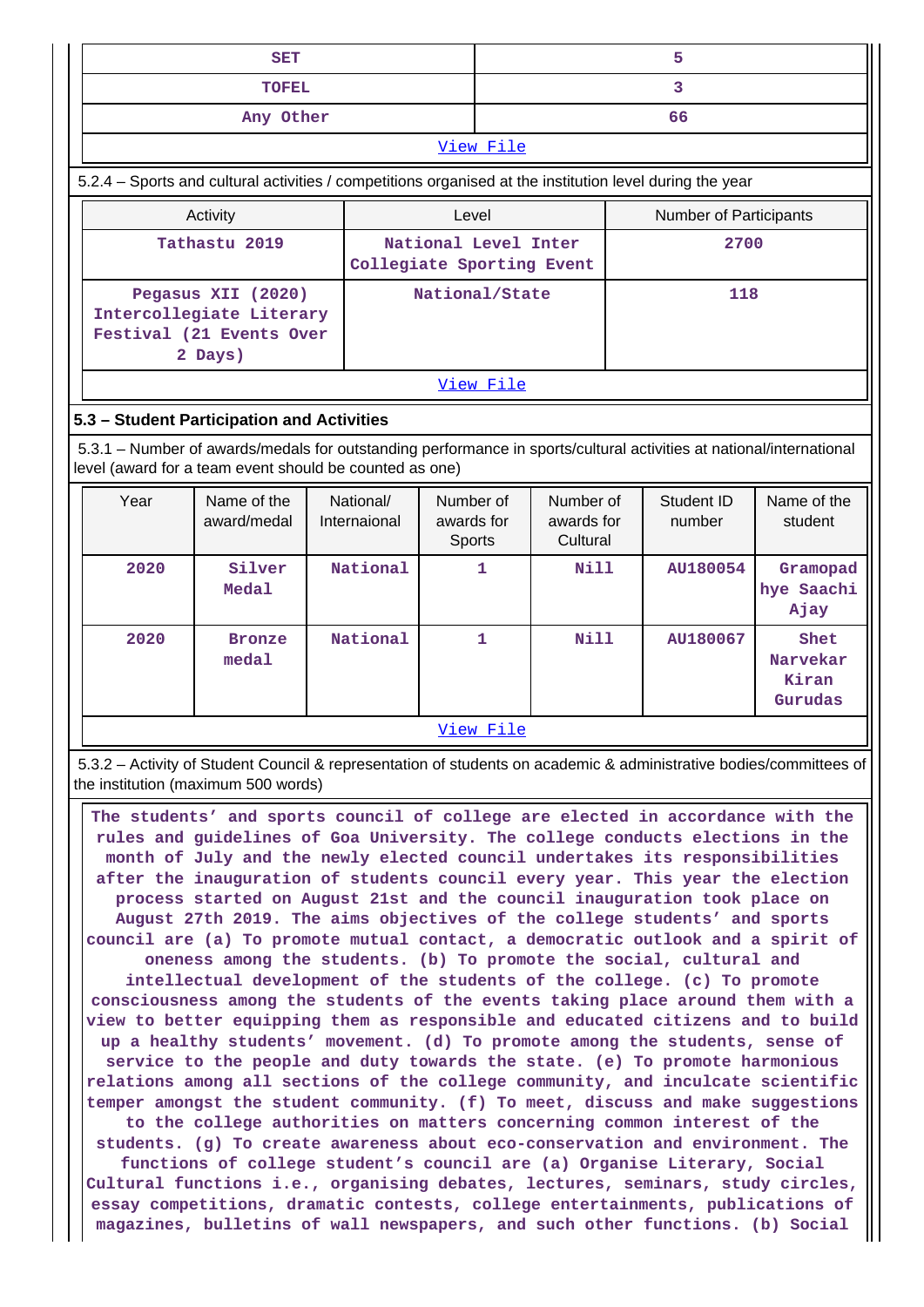**Service Functions leading to making students better citizens by carrying out social relief-programmes in a flood or drought or any other natural calamity, organising blood donation camps, organising and running co-operatives etc. and such related functions. (c) To help weaker sections of the student Community by organising book banks, poor students fund to provide lump sum grant or scholarships. This also entails collection of funds from outside sources to have more resources for the purpose. (d) To assist, supervise various Art, Cultural, Literary, Social Outreach, Life Skills, Sports and Healthy lifestyle Clubs governed by students. Chowgule College students and sports council organise a variety of events, both at the Intra-college as well as the intercollegiate level. The events for the students of the college are Literary Festival, Social Outreach festival, Art, culture and Music Festival, Voice of Chowgules, Chowrang (College annual gathering), Cultural day, Fun Week, Teachers Day, Tiger Sports Fiesta, Fitness test, Body evaluation test, Walkathon, Marathon, Plogging, Campus Run and Tower Run. The inter-collegiate festivals are Tathastu and Tiger Olympics. Chairman and/or General Secretary are nominated as members of college Gender Champion committee, Internal Complaint Committee, College Anti Ragging and Disciplinary Committee and College Extracurricular Activity Committee. Apart from the above the general member body of the Students Council are active as General Secretaries in various Clubs (Sports and Cultural). This is an outcome of the decentralization and Non-evaluative Credit policy as administered in the college. The positive outcome of the above is seen in the robust all-round development in all the students as independent decision-making is not only relegated to a handful of students, but is the privilege of a larger student body.**

### **5.4 – Alumni Engagement**

5.4.1 – Whether the institution has registered Alumni Association?

 **Yes**

 **Alumni play a significant role. The alumni act as ambassadors to brand the college. Alumni have been actively involved in giving academic feedbacks as members of Board of Studies of the autonomous college, supporting students financially, voluntary activities as resource persons for workshops and guest lectures. During the last academic year, the department of Computer Science, Psychology, Sociology and Botany invited their ex-students as resource persons to deliver guest lectures / to talk on career guidance. Alumni also shared their experiences to enhance employability skills of students and also develop academia-industry linkages. The College has a link on our college website where alumni register. The college has an Alumni Newsletter named Alumni Connect has been initiated to help to strengthen the connection that alumni have to their institution.Photographs of the activities and archive photos are also posted on this link. Alumni Association has been registered and there have been proper bylaws formulated for smooth functioning of the alumni chapter.**

5.4.2 – No. of registered Alumni:

**1058** 

5.4.3 – Alumni contribution during the year (in Rupees) :

**225000** 

5.4.4 – Meetings/activities organized by Alumni Association :

 **S.No. DEPARTMENT ACTIVITY 1. Computer Science Guest lecture 2. Psychology Guest lecture 3. Botany Guest lecture 4. Sociology Guest lecture 5. English Alumni Connect - Career Talk 6. Geology Career Talk to Higher Secondary Students**

**CRITERION VI – GOVERNANCE, LEADERSHIP AND MANAGEMENT**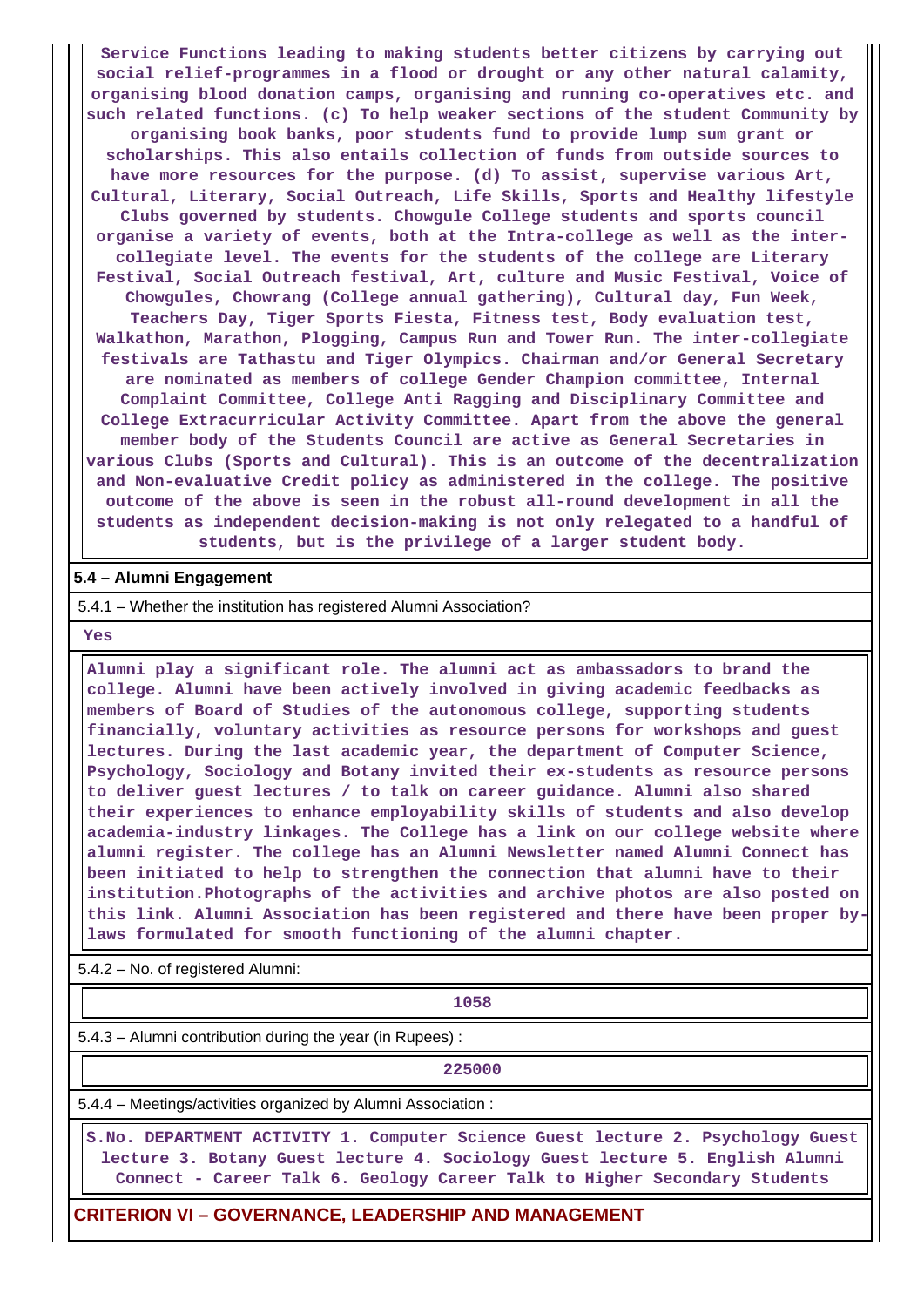## **6.1 – Institutional Vision and Leadership**

 6.1.1 – Mention two practices of decentralization and participative management during the last year (maximum 500 words)

 **a. Social Credits: During the academic year 2019-20, one of the initiatives undertaken was introduction of "social credit" under the non-evaluative unit of the curriculum. The Objective of this initiative was to make students aware and sensitive to social and environmental issues at the local level. Under these Non –evaluative credits, every student to earn 2 credits (60 hours) as social credits. To accommodate these in the time table, the post lunch period of every Tuesday is reserved for the students to take up some initiative. Such Credits could be earned by a student for taking up an activity on campus or off campus.The activities could be covered under the banner of NSS, NCC or under those designed by a department. Further, it was also undertaken by collaborating with external agencies i.e. Kamfar environmental solutions, Dilasha Palliative Care Centre (Ponda), Provedria (Margao).The prominent activities under the social credit initiatives were Colva Beach Cleaning drive, making of cloth and paper bags, Imparting of skills in the children of the marginalised local community through activities, campus cleaning , Participation in awareness drives , etc. Some of the issues and challenges faced were difficulty in Coordination, Awareness and enthusiasm amongst the students and creation of spectrum of activities by the college. b. Multiple use of E Learning for teaching learning The college has been at the forefront of using technology in teaching –learning and evaluation. Apart from the college adopting e learning platforms : CLAAP ( MOODLE) and Google classroom by all the faculty, the faculty deans and departments in collaboration with the Centre for teaching –Learning, organised regular in-house training and interactive sessions for the college faculty.The objective was to upgrade E-content and OER, Online Transaction – The New Normal, Blended Learning – Boosting Student Engagement, Teaching Methodologies and E-assessment, Multimedia Editing S/W, Eportfolio method etc The focus has been Transitioning to online Instruction (from face to face classroom): towards creating Learner- Centric Environment. All this has helped the college for the smooth transition from classroom teaching to on line teaching, especially during this Pandemic COVID 2019 situations.The college was able to successfully conduct online classes and also semester End Examination and continuous assessment .**

6.1.2 – Does the institution have a Management Information System (MIS)?

## **Partial**

## **6.2 – Strategy Development and Deployment**

6.2.1 – Quality improvement strategies adopted by the institution for each of the following (with in 100 words each):

| <b>Strategy Type</b>   | Details                                                                                                                                                                                                                                                                                                                                                                                                                                                                                                     |
|------------------------|-------------------------------------------------------------------------------------------------------------------------------------------------------------------------------------------------------------------------------------------------------------------------------------------------------------------------------------------------------------------------------------------------------------------------------------------------------------------------------------------------------------|
| Curriculum Development | All the departments conduct meetings<br>of their respective Board of Studies.<br>Stress is laid in reviewing and<br>upgrading the prescribed courses,<br>keeping in mind the current day<br>requirements. As the BOS is composed of<br>members from varying sections, the<br>inputs provided are highly valuable.<br>During this academic year, all The<br>departments adopted LOCF (learning<br>Outcome based Curriculum Framework) as<br>proposed by the University Grant<br>Commission. All the academic |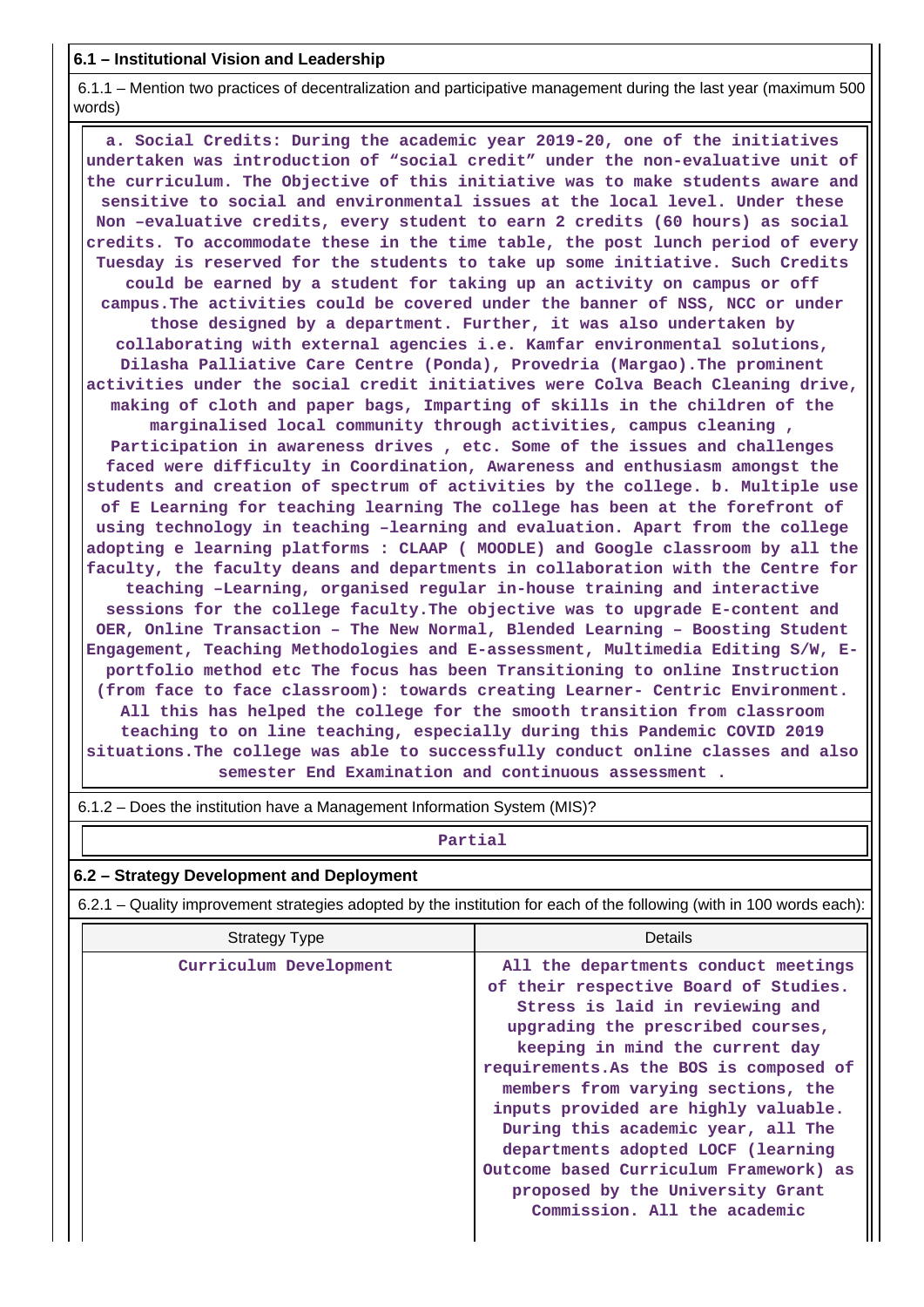|                            | evaluation. As a first step, mapping of<br>Course Outcomes and Programme Outcomes<br>has been initiated.                                                                                                                                                                                                                                                                                                                                                                                                                                                                                                                                                                                                                                                                                                                                                                                                                                                                                                                                                                                                                                                                                                                                                                                                                                                                                                                                                             |
|----------------------------|----------------------------------------------------------------------------------------------------------------------------------------------------------------------------------------------------------------------------------------------------------------------------------------------------------------------------------------------------------------------------------------------------------------------------------------------------------------------------------------------------------------------------------------------------------------------------------------------------------------------------------------------------------------------------------------------------------------------------------------------------------------------------------------------------------------------------------------------------------------------------------------------------------------------------------------------------------------------------------------------------------------------------------------------------------------------------------------------------------------------------------------------------------------------------------------------------------------------------------------------------------------------------------------------------------------------------------------------------------------------------------------------------------------------------------------------------------------------|
| Teaching and Learning      | There is a constant effort to<br>encourage faculty members to employ<br>multiple methods of teaching learning.<br>Accordingly, workshops and hands on<br>training programmes were organised.<br>Portfolio method, Field-based learning<br>Project based learning and Research<br>Based Pedagogy teaching were few new<br>methods adopted by the faculty.                                                                                                                                                                                                                                                                                                                                                                                                                                                                                                                                                                                                                                                                                                                                                                                                                                                                                                                                                                                                                                                                                                             |
| Examination and Evaluation | In the examination system adopted by<br>the college, each individual course<br>teacher enjoys the freedom to adopt any<br>of the methods of evaluating the<br>respective students from amongst: 1.<br>Continuous Assessment (C.A.) only 2.<br>Continuous Assessment with Mid-Term<br>Test and a Sem End Examination (SEE) 3.<br>Continuous Assessment and Sem End<br>Examination 4. Continuous Assessment<br>and submission of a portfolio. The<br>entire process though is monitored by<br>the examination cell headed by the<br>Controller of Examination (COE), which<br>prepares a schedule and conducts the<br>SEE. The Choice of mode for continuous<br>assessment is exercised by individual<br>teachers, who notify the schedule and<br>the mode of assessment to their<br>respective students in advance. The<br>question papers that are set for the<br>SEE are regulated and checked by the<br>examination Cell. Care is taken, on<br>instructions from the cell to provide<br>equal weightage to every module /unit<br>of the prescribed syllabus in a course<br>and a declaration to that effect i.e.<br>invited from the concerned teacher.<br>From two of the manuscripts provided by<br>a teacher one is chosen at random for<br>an examination. As an innovation an<br>opportunity of a retake of the<br>examination is made available to<br>unsuccessful students within a month<br>from the declaration of results of the<br>regular examination. |
| Research and Development   | There is a constant perseverance to<br>augment and promote research amongst<br>faculty members and students. During<br>this academic year, the research<br>committee and IQAC undertook multiple<br>initiatives to further promotion of                                                                                                                                                                                                                                                                                                                                                                                                                                                                                                                                                                                                                                                                                                                                                                                                                                                                                                                                                                                                                                                                                                                                                                                                                              |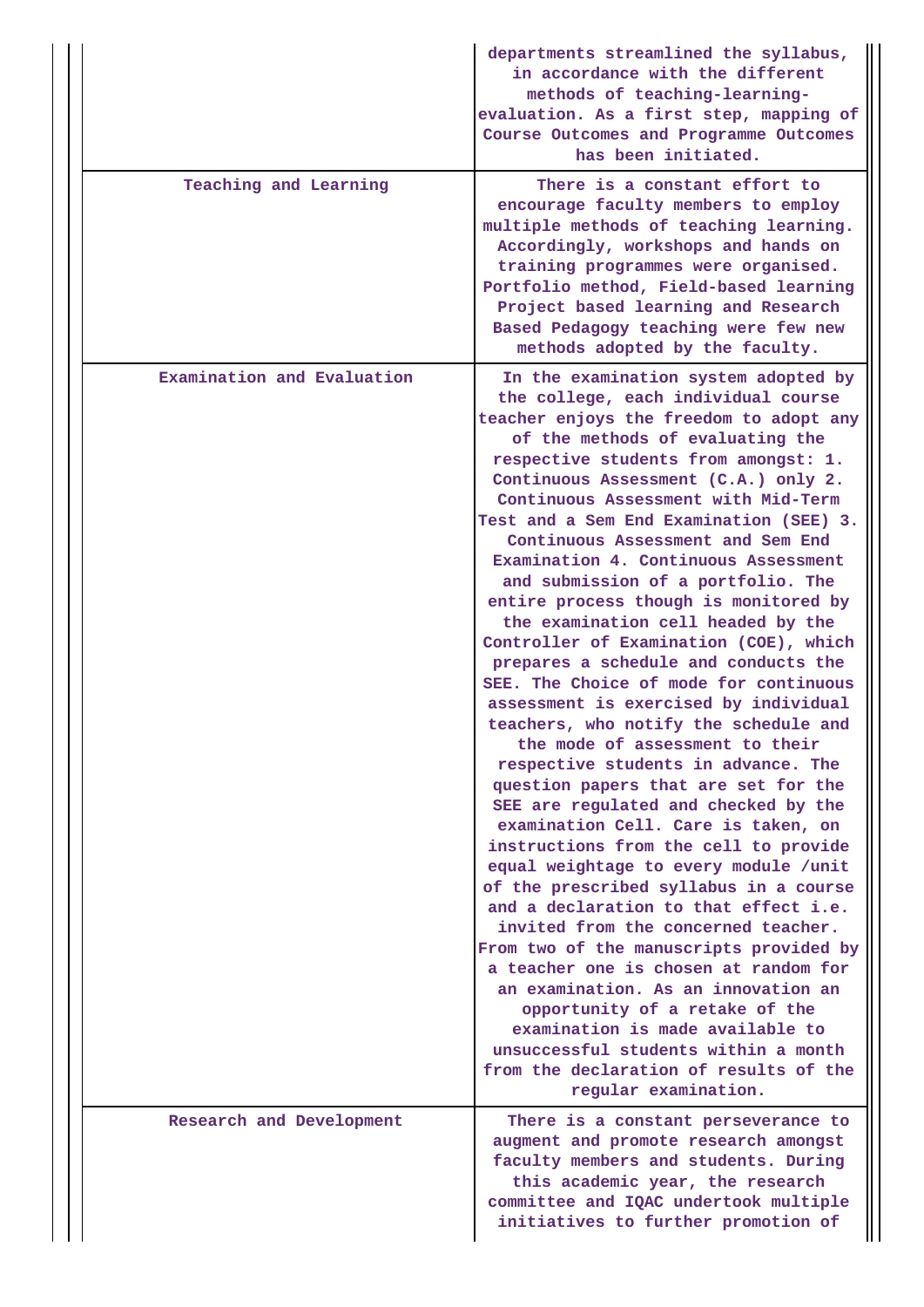|                                                               | research in the institution. Workshops<br>and seminars were conducted on 'Funding<br>bodies for availing research grants', '<br>Research Data management - ORCID<br>registration etc. Various research<br>related documents and research policies<br>were re formulated in accordance to the<br>UGC guidelines .An Ethical Policy was<br>drafted and committee was formulated to<br>process and approve all research<br>project proposal and to ensure<br>protocols of research ethics are<br>followed by the faculty and students.                                                                                                                                                                                        |
|---------------------------------------------------------------|----------------------------------------------------------------------------------------------------------------------------------------------------------------------------------------------------------------------------------------------------------------------------------------------------------------------------------------------------------------------------------------------------------------------------------------------------------------------------------------------------------------------------------------------------------------------------------------------------------------------------------------------------------------------------------------------------------------------------|
| Library, ICT and Physical<br>Infrastructure / Instrumentation | The college prepares estimate budget<br>of financial requirement for the<br>maintenance and upgradation of the<br>Library, ICT and physical<br>infrastructure / instrumentation. This<br>budget is presented to the management<br>by the principal for the approval.<br>Accordingly, works are undertaken as<br>per the budget allocation. Annual stock<br>checking was undertaken. Audits both<br>internal and External was undertaken.<br>Internal Audit of the infrastructure<br>was carried and accordingly documented<br>as per the government audit service<br>books of all the staff members are<br>Specifically followed SR197, pay bill<br>register, GAR15 under receipt and<br>payment rules 1997, Govt. Of Goa. |
| Human Resource Management                                     | The recruitment process is governed<br>by UGC and state government<br>regulations. The selection process is<br>attuned towards recruiting competent<br>and committed faculty. For effective<br>management of the Human Resource,<br>committees are formulated and<br>responsibilities of each of the<br>committee was streamlined.                                                                                                                                                                                                                                                                                                                                                                                         |
| Industry Interaction / Collaboration                          | Office of internship was established<br>to facilitate students with their<br>internship Programme . The Internship<br>office laisoned with various industries<br>for the same. Many departments had<br>academia - industry talks and lecture<br>series.                                                                                                                                                                                                                                                                                                                                                                                                                                                                    |
| Admission of Students                                         | The College has an online admission<br>system. Students apply for various<br>courses to the college portal<br>www.chowgules.ac.in/admission based on<br>the number of seats for various<br>programmes merit list is prepared and<br>counselling session is conducted by the<br>faculty of every departments. The<br>college and few departments also                                                                                                                                                                                                                                                                                                                                                                       |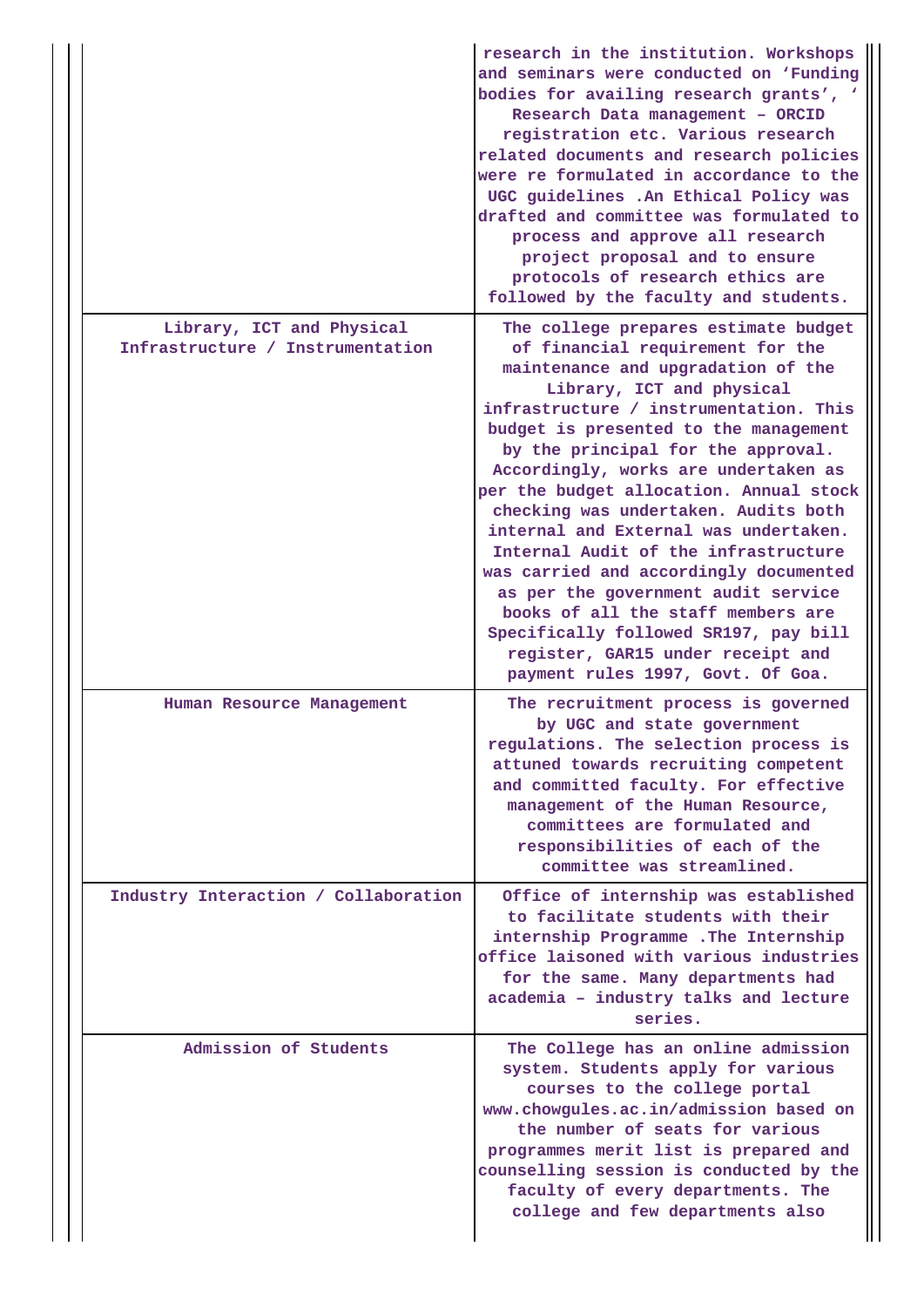| conducted open seminars for the parents<br>and prospective students to know about<br>the various courses and college |
|----------------------------------------------------------------------------------------------------------------------|
| infrastructure to facilitate better                                                                                  |
| admission process. After the admission                                                                               |
| in accordance to the UGC quidelines the                                                                              |
| college conducts orientation /                                                                                       |
| induction programmes for all newly                                                                                   |
| joined students to orient them about                                                                                 |
| the course structure, modes of                                                                                       |
| examination, students support services                                                                               |
| etc. are explained. Lastly, as a part                                                                                |
| of safety net mentoring programme is                                                                                 |
| held.                                                                                                                |

| 6.2.2 – Implementation of e-governance in areas of operations: |                                                                                                                                                                                                                                                                                                                                                                                                                                                                                                                                                                                                                                                                                                                                                                                                                                                                                                                                                                                                                                                                                 |  |  |  |
|----------------------------------------------------------------|---------------------------------------------------------------------------------------------------------------------------------------------------------------------------------------------------------------------------------------------------------------------------------------------------------------------------------------------------------------------------------------------------------------------------------------------------------------------------------------------------------------------------------------------------------------------------------------------------------------------------------------------------------------------------------------------------------------------------------------------------------------------------------------------------------------------------------------------------------------------------------------------------------------------------------------------------------------------------------------------------------------------------------------------------------------------------------|--|--|--|
| E-governace area                                               | Details                                                                                                                                                                                                                                                                                                                                                                                                                                                                                                                                                                                                                                                                                                                                                                                                                                                                                                                                                                                                                                                                         |  |  |  |
| Planning and Development                                       | 1. All reports are submitted online<br>which helps in documentation. 2.<br>Applications for any course are<br>received online that helps in scrutiny<br>and interviews of the Human Resource<br>requirements. 3. Library System 4. ICT<br>5. Computerization of data 6. Training<br>programme 7. Registration 8. Admissions<br>9. Examination 10. Result processing<br>11. Teaching 12. Strategy and policies                                                                                                                                                                                                                                                                                                                                                                                                                                                                                                                                                                                                                                                                   |  |  |  |
| Administration                                                 | For the purpose of administration,<br>the college uses domain specific email<br>id principal@chowgules.ac.in for all<br>communication. For various<br>administrative works there is a<br>specific email for all Committees such<br>asiqac@chowgules.ac.infor communication<br>within the college and to concerned<br>offices. The teachers and students have<br>domain specific email id for all<br>communication. The college has<br>biometric attendance for teaching and<br>non teaching staff. All students and<br>staff have a I-card printed in-house.<br>Printer Evolis Dualys is used for<br>printing cards. E-media Designer card<br>software is used in printing the cards.<br>Online facility for booking of college<br>facility like auditorium, seminar hall,<br>quad etc. Helps in better<br>administration of office. Teachers<br>login through the login portal 2019<br>enable teacher to update the teachers<br>profile, attendance entry, check the<br>class schedules, upload their<br>news/activities/newsletters, view<br>mentor - mentee performance etc. |  |  |  |
| Finance and Accounts                                           | - The college uses tally and PFMS<br>software for all the financial<br>transactions. - Tally: Payrolls and                                                                                                                                                                                                                                                                                                                                                                                                                                                                                                                                                                                                                                                                                                                                                                                                                                                                                                                                                                      |  |  |  |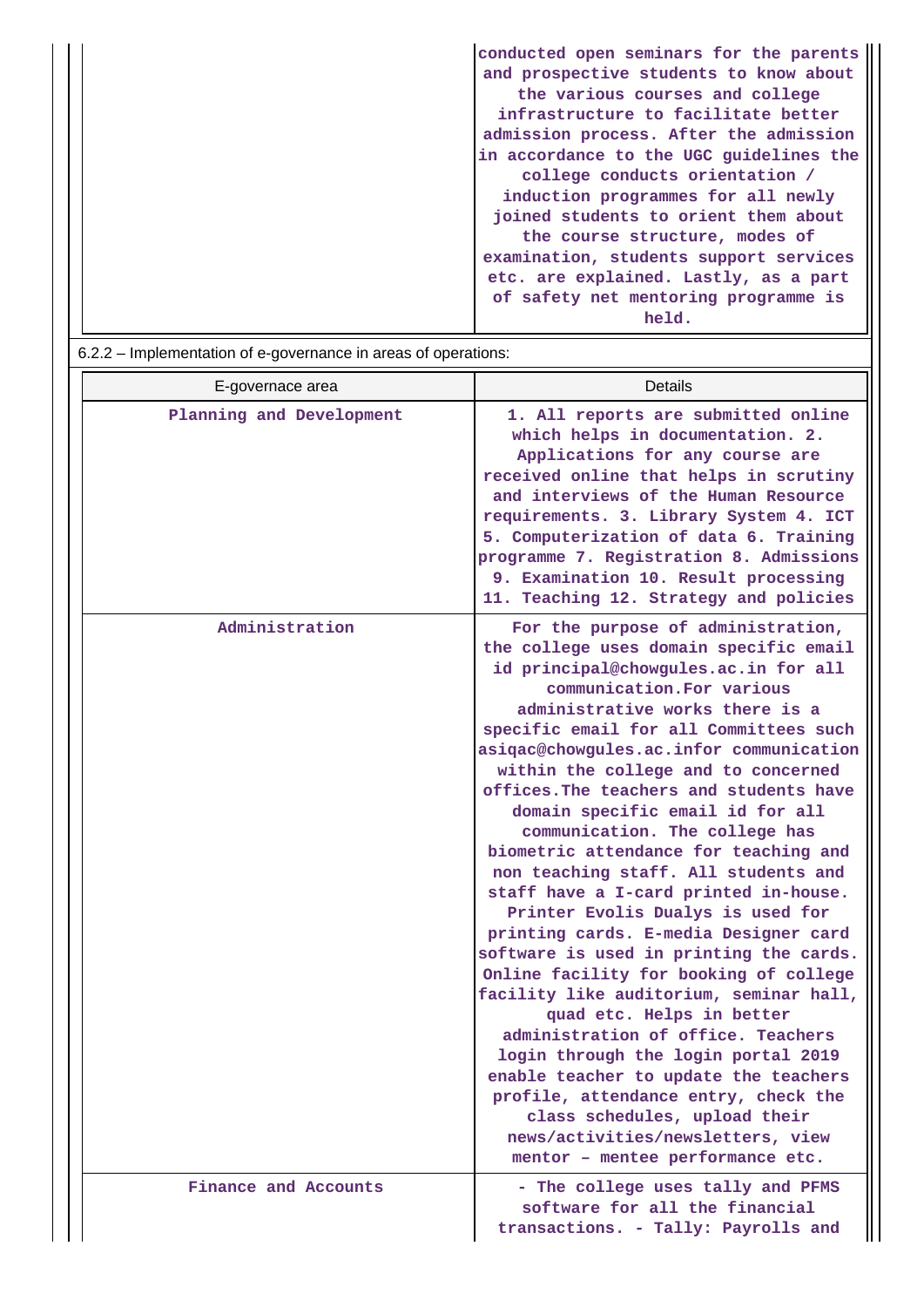|                               | accountings. - PFMS: Vendor<br>transactions.                                                                                                                                                                                                                                                                                                                                                                                                                                                                                                                                              |
|-------------------------------|-------------------------------------------------------------------------------------------------------------------------------------------------------------------------------------------------------------------------------------------------------------------------------------------------------------------------------------------------------------------------------------------------------------------------------------------------------------------------------------------------------------------------------------------------------------------------------------------|
| Student Admission and Support | - Online admissions - Gateway<br>payments - Online Feedback of teachers<br>Assessment - Online Student Survey -<br>LMS - learning Management system<br>(Chowgules Learning Anytime Any Place<br>(CLAAP) and Google classroom) - Online<br>booking for the facilities like booking<br>of auditorium, futsal court etc -<br>Online registration for students<br>activity and sport club membership.                                                                                                                                                                                         |
| Examination                   | - Online Internal assessment -<br>problem based, assignment writing,<br>Multi Choice Questions (MCQ), The<br>schedule of examinations with a detail<br>time table is made available to the<br>students on the college website well in<br>advance. - On assessing the answer<br>books/ assignments / portfolios the<br>teacher concerned has to upload the<br>marks scored by students using the<br>software used by the college. The<br>results are then generated, analysed<br>and are declared on the website. -<br>College has developed an inhouse<br>software for result processing. |

# **6.3 – Faculty Empowerment Strategies**

 6.3.1 – Teachers provided with financial support to attend conferences / workshops and towards membership fee of professional bodies during the year

| Year | Name of Teacher     | Name of conference/<br>workshop attended<br>for which financial<br>support provided                | Name of the<br>professional body for<br>which membership<br>fee is provided | Amount of support |
|------|---------------------|----------------------------------------------------------------------------------------------------|-----------------------------------------------------------------------------|-------------------|
| 2019 | Madhavi<br>Motankar | World<br>Congress on<br>Biotechnolgy<br><b>Health Care</b><br>Summit- 2019<br>held at<br>Bangalore | <b>NA</b>                                                                   | 6985              |
| 2019 | R.Kanchana          | workshop on<br>Green Audit                                                                         | <b>NA</b>                                                                   | 4280              |
| 2019 | Bhavya Bhat         | workshop on<br>Basic Molecular<br>Biology<br>Laboratory<br>Tools<br>Techniques                     | <b>NA</b>                                                                   | 4500              |
| 2019 | Sarah<br>Mesquita   | workshop on<br>Basic Molecular<br>Biology<br>Laboratory<br>Tools                                   | <b>NA</b>                                                                   | 4500              |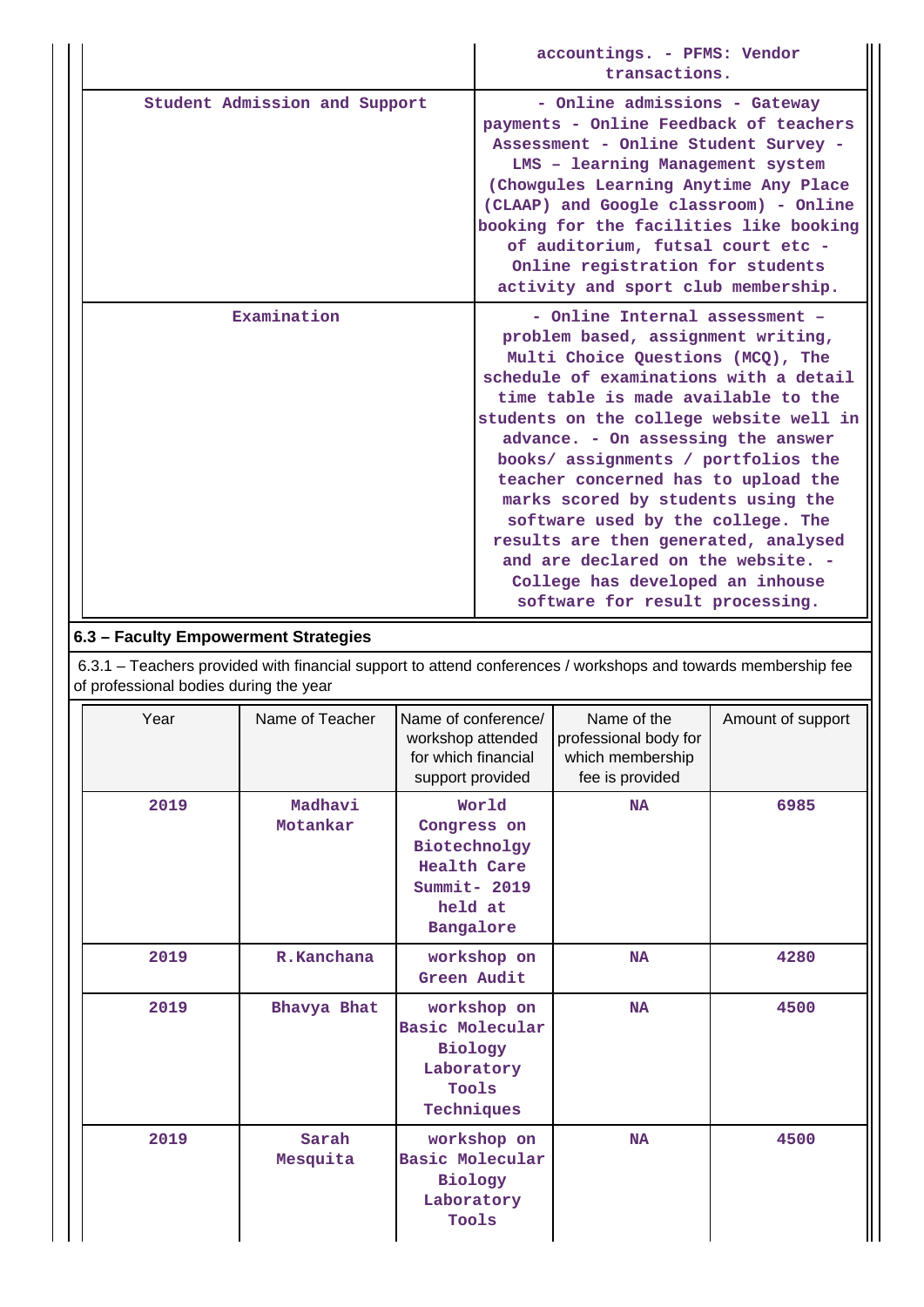|           |                                                                                             |                                                                                                   | Techniques                                                                                                    |            |                                                  |  |                                                      |
|-----------|---------------------------------------------------------------------------------------------|---------------------------------------------------------------------------------------------------|---------------------------------------------------------------------------------------------------------------|------------|--------------------------------------------------|--|------------------------------------------------------|
| 2019      |                                                                                             | Supriya N<br>Prabhu<br>Khor juvenkar                                                              | workshop on<br>Basic Molecular<br>Biology<br>Laboratory<br>Tools<br>Techniques                                | <b>NA</b>  |                                                  |  | 4500                                                 |
| 2019      |                                                                                             | Shaila Ghanti                                                                                     | workshop on<br><b>NAAC</b><br>Accrediation at<br>Dhempe College                                               | <b>NA</b>  |                                                  |  | 600                                                  |
| 2019      |                                                                                             | V. C.<br><b>Kumaresh</b>                                                                          | workshop on<br><b>NAAC</b><br>Accrediation at<br>Dhempe College                                               | <b>NA</b>  |                                                  |  | 600                                                  |
| 2020      |                                                                                             | Sangeeta<br>Sankhalkar                                                                            | UGC - SAP<br>National<br>Seminar                                                                              | <b>NA</b>  |                                                  |  | 2000                                                 |
| 2020      |                                                                                             | Nandkumar N.<br>Sawant                                                                            | National<br>conference AICP<br>2020                                                                           | <b>NA</b>  |                                                  |  | 14000                                                |
| 2020      |                                                                                             | Yatin Dessai                                                                                      | National<br>Conference<br>Frontiers in<br>Medicinal<br>Chemistry<br>Nanotechnology                            | <b>NA</b>  |                                                  |  | 2200                                                 |
| View File |                                                                                             |                                                                                                   |                                                                                                               |            |                                                  |  |                                                      |
|           | teaching and non teaching staff during the year                                             |                                                                                                   | 6.3.2 - Number of professional development / administrative training programmes organized by the Colleges for |            |                                                  |  |                                                      |
| Year      | Title of the<br>professional<br>development<br>programme<br>organised for<br>teaching staff | Title of the<br>administrative<br>training<br>programme<br>organised for<br>non-teaching<br>staff | From date                                                                                                     | To Date    | Number of<br>participants<br>(Teaching<br>staff) |  | Number of<br>participants<br>(non-teaching<br>staff) |
| 2019      | NA                                                                                          | Workshop<br>on "Skill<br>Enhancemen<br>t24                                                        | 24/06/2019                                                                                                    | 29/12/2020 | <b>Nill</b>                                      |  | $6\overline{6}$                                      |
| 2019      | Workshop<br><b>On</b><br>Attainment<br>Of Course<br>Outcomes                                | <b>NA</b>                                                                                         | 21/06/2019                                                                                                    | 21/06/2019 | 68                                               |  | Nill                                                 |
| 2019      | Workshop<br>on Outcome<br><b>Based</b><br>Education                                         | <b>NA</b>                                                                                         | 30/08/2019                                                                                                    | 30/08/2019 | 30                                               |  | Nill                                                 |
| 2019      | Workshop<br>on                                                                              | <b>NA</b>                                                                                         | 14/11/2019                                                                                                    | 14/11/2019 | 17                                               |  | <b>Nill</b>                                          |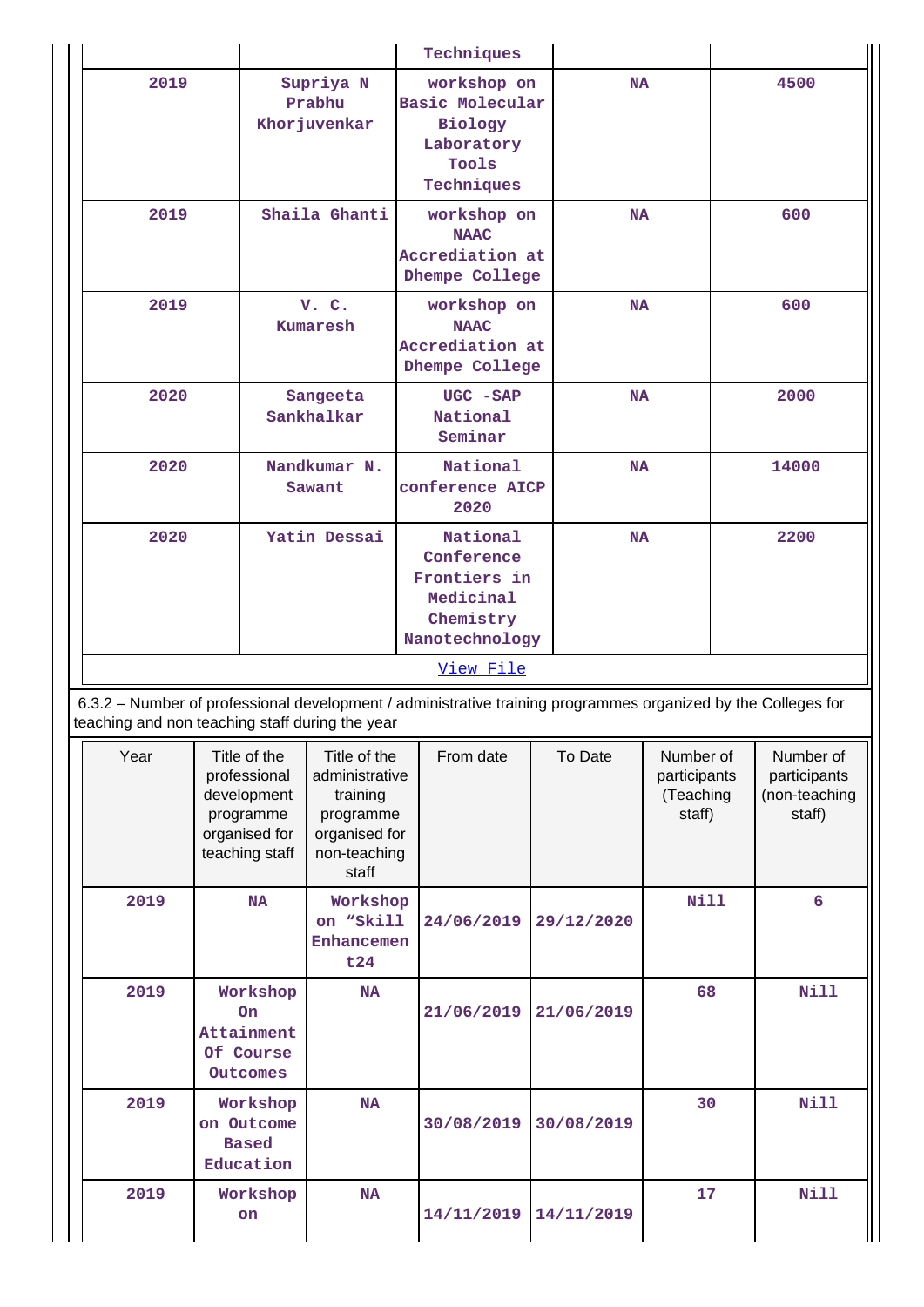|                                                                      | Research<br>Data<br>Management<br>for Facili<br>tating H<br>index Calc<br>ulation (B<br>ibliometri<br>$\mathbf{cs}$ ) |                                            |                                                                                                                                                                                            |            |             |    |             |
|----------------------------------------------------------------------|-----------------------------------------------------------------------------------------------------------------------|--------------------------------------------|--------------------------------------------------------------------------------------------------------------------------------------------------------------------------------------------|------------|-------------|----|-------------|
| 2019                                                                 | Workshop<br>on Power<br>Point Pres<br>entation                                                                        | <b>NA</b>                                  | 12/12/2019                                                                                                                                                                                 | 12/12/2019 | 16          |    | Nill        |
| 2019                                                                 | Seminar<br>on Metrics<br>as a<br>Measure of<br>Scholarly<br>Articles                                                  | <b>NA</b>                                  | 14/12/2019                                                                                                                                                                                 | 14/12/2019 | 21          |    | Nill        |
| 2019                                                                 | Seminar<br>on IPR:<br>Its<br>relevance<br>in<br>academics                                                             | <b>NA</b>                                  | 14/12/2019                                                                                                                                                                                 | 14/12/2019 | 22          |    | <b>Nill</b> |
| 2020                                                                 | Talk on<br>IPR: Its<br>relevance<br>in<br>academics<br>by Ganesh<br>Hingmare                                          | <b>NA</b>                                  | 11/02/2020                                                                                                                                                                                 | 11/02/2020 |             | 24 | Nill        |
| 2020                                                                 | Workshop<br>on<br>'Research<br><b>Based Peda</b><br>gogical<br>Tools'                                                 | <b>NA</b>                                  | 05/03/2020                                                                                                                                                                                 | 07/03/2020 |             | 59 | Nill        |
| 2020                                                                 | <b>NA</b>                                                                                                             | Hands on<br>training<br>on Google<br>Forms | 17/08/2020                                                                                                                                                                                 | 17/08/2020 | <b>Nill</b> |    | 5           |
|                                                                      |                                                                                                                       |                                            | View File                                                                                                                                                                                  |            |             |    |             |
|                                                                      |                                                                                                                       |                                            | 6.3.3 - No. of teachers attending professional development programmes, viz., Orientation Programme, Refresher<br>Course, Short Term Course, Faculty Development Programmes during the year |            |             |    |             |
| Title of the<br>professional<br>development<br>programme             |                                                                                                                       | Number of teachers<br>who attended         | From Date                                                                                                                                                                                  |            | To date     |    | Duration    |
| Rehresher<br>Course in<br>Teaching on<br>Clinmate<br>Changes: AGuide |                                                                                                                       | $\mathbf{1}$                               | 01/09/2019                                                                                                                                                                                 |            | 09/02/2020  |    | 162         |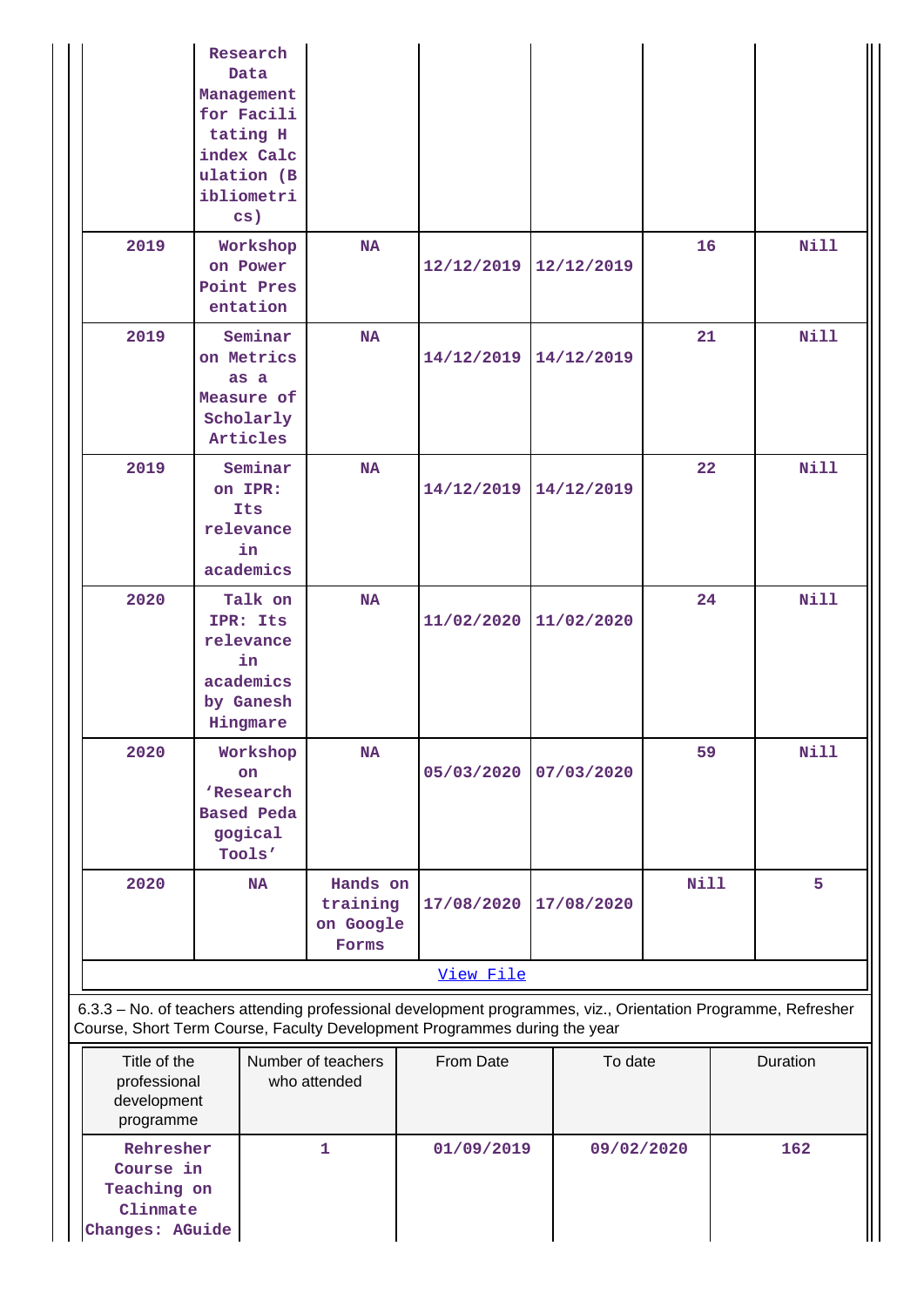| for teacher of<br>all Disciplines                                                                                                                 |                |            |            |                |  |
|---------------------------------------------------------------------------------------------------------------------------------------------------|----------------|------------|------------|----------------|--|
| Refresher<br>course on<br>online Guru<br>Dakshata<br>faculty<br>Induction<br>Programme                                                            | $\mathbf{1}$   | 27/07/2020 | 25/08/2020 | 30             |  |
| Orientation<br>Programme                                                                                                                          | $\mathbf{1}$   | 30/07/2019 | 26/08/2019 | 28             |  |
| online course<br>- "Basics in<br>Chromatography                                                                                                   | $\mathbf{1}$   | 07/05/2020 | 16/05/2020 | 10             |  |
| Completed<br>online course<br>on Remote<br>Sensing GIS<br>Technology and<br>Applications<br>for University<br>Teachers<br>Government<br>Officials | $\mathbf{1}$   | 13/06/2020 | 01/07/2020 | 25             |  |
| Copernicus<br>MOOC, March-May<br>2020                                                                                                             | $\mathbf{1}$   | 09/03/2020 | 28/05/2020 | 80             |  |
| Faculty<br>Induction<br>Programme (FIP)<br>in Life<br>Sciences                                                                                    | $\mathbf{1}$   | 30/10/2019 | 23/11/2019 | 25             |  |
| International<br>FDP on Research<br>methods and<br>analytical<br>techniques                                                                       | 1              | 17/06/2020 | 23/12/2020 | $7\phantom{.}$ |  |
| E- training<br>on Micropalaeon<br>tology and C-14<br>Dating                                                                                       | 2 <sup>1</sup> | 21/07/2020 | 31/07/2020 | 10             |  |
| One Week<br>Online<br>International<br>Faculty<br>Development<br>Program on<br>Innovations in<br>Drug Delivery<br>Systems                         | 1              | 31/05/2020 | 05/06/2020 | 6              |  |
|                                                                                                                                                   |                | View File  |            |                |  |
| 6.3.4 - Faculty and Staff recruitment (no. for permanent recruitment):                                                                            |                |            |            |                |  |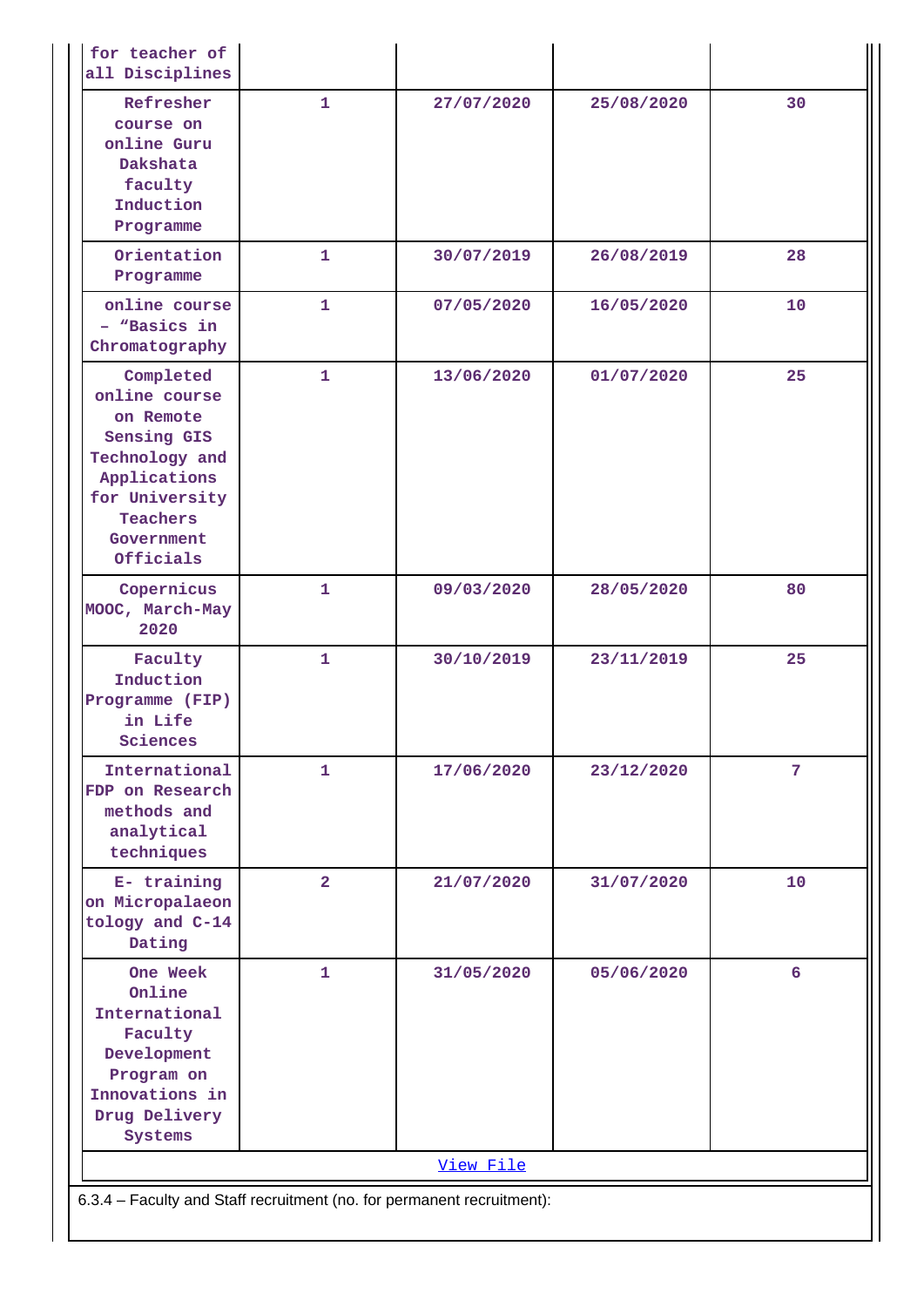|           | Teaching  | Non-teaching |           |
|-----------|-----------|--------------|-----------|
| Permanent | Full Time | Permanent    | Full Time |
| 49        |           | 43           | 85        |

## 6.3.5 – Welfare schemes for

| Teaching                                                                                                                                                                                                         | Non-teaching                                                                                                                                                                                               | <b>Students</b>                                                                                                                                                                                |
|------------------------------------------------------------------------------------------------------------------------------------------------------------------------------------------------------------------|------------------------------------------------------------------------------------------------------------------------------------------------------------------------------------------------------------|------------------------------------------------------------------------------------------------------------------------------------------------------------------------------------------------|
| Group insurance scheme,<br>Loan facility through<br>Madgaon School Complex,<br>Child care leave,<br>Concession for fitness<br>centre and physiotherapy<br>on the campus. Freedom to<br>use infrastructure beyond | Group insurance scheme,<br>Loan facility through<br>Madgaon School Complex,<br>Reimbursement medical and<br>tution fees, Child care<br>leave, Concession for<br>fitness centre and<br>physiotherapy on the | Principal's aid fund,<br>CAUSE, student's aid<br>fund, scholarships<br>instituted by alumni/<br>philanthropists,<br>grievance cell, club<br>system, concessional fees<br>at fitness centre and |
| college hours and<br>vacations, Counselling<br>centre.                                                                                                                                                           | campus, Counselling<br>centre.                                                                                                                                                                             | physiotherapy,<br>Counselling centre.                                                                                                                                                          |

#### **6.4 – Financial Management and Resource Mobilization**

6.4.1 – Institution conducts internal and external financial audits regularly (with in 100 words each)

 **Institution conducts internal external audits regularly. Institutional audit is done by Internal Auditors appointed by Management being a Chartered Accountant firm . They scrutinize the accounts books maintained by the college with necessary vouchers. Audited statements are prepared as per the requirement of the Government Granting agencies, as per the accounting standards applicable to Society and as per other tax laws. Internal auditor see that all the applicable tax is paid to the Govt in time . Based on their observations they prepare a report and submit the same to the management and the college. Queries raised during internal audit are replied on day to day basis. In case replies are not given during the day the same are replied at a later date. There are no outstanding audit observations for last internal audit. External audit is done by audit staff from Govt. Granting agencies to see that college is following the guidelines laid down in pattern of assistance, staffing pattern and other government financial rules. During the various documents and books of accounts are verified like appointment letters, govt approvals, approved pay fixations , procedure followed in purchase Vouchers with all supportings , service books, Salary acquaintance register, bank books, ledgers etc. Queries are replied on the next day. After the audit , report is given to the college stating the recoveries if any to be made from the grants payable to the college with a time limit to reply with the observation. We have replied to all the queries for the last govt audit held in the college in August 2012 and the final recovery amount is already deducted from the grants paid to the college. So far there are no outstanding audit replies.**

 6.4.2 – Funds / Grants received from management, non-government bodies, individuals, philanthropies during the year(not covered in Criterion III)

| Name of the non government<br>funding agencies /individuals                                                                                                                   | Funds/ Grnats received in Rs. | Purpose                                                                                                                                             |
|-------------------------------------------------------------------------------------------------------------------------------------------------------------------------------|-------------------------------|-----------------------------------------------------------------------------------------------------------------------------------------------------|
| Blue Cross Laboratories<br>Pvt. Ltd., Nanu<br>Industries, Laxmi Civil<br>Engg. Services Pvt. Ltd.,<br>Madams Choice, AJs, Ulhas<br>Jewellers, Shruti<br>Ventures, Raikar Sons | 267300                        | Scholarship for<br>deserving weak students,<br>events like Tathastu<br>2019-2020, Shakepeare<br>Festival, Cosfest<br>Pegasus, and Mindkraft<br>2020 |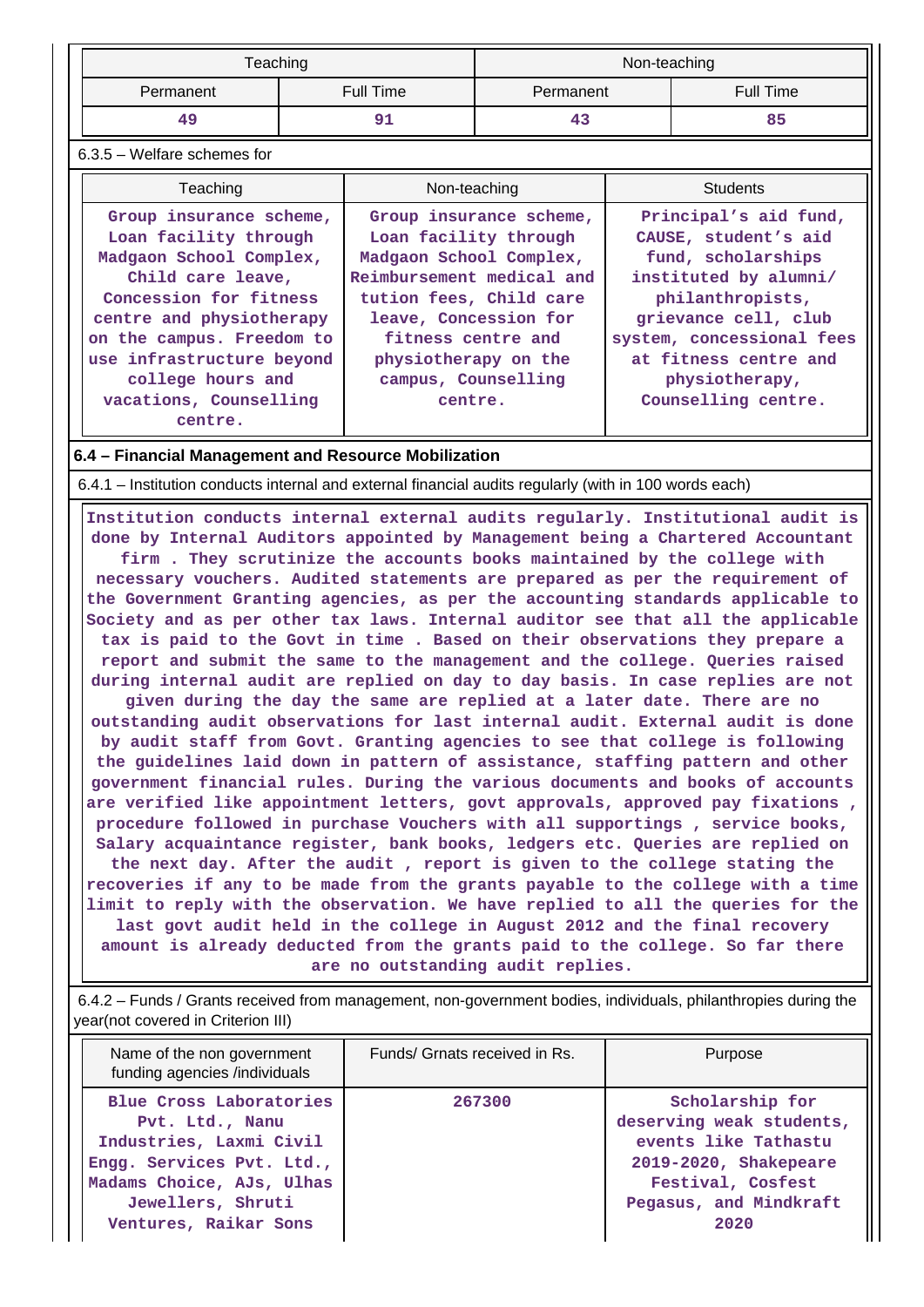[View File](https://assessmentonline.naac.gov.in/public/Postacc/Funds_or_Grants/10904_Funds_or_Grants_1626248478.xlsx)

6.4.3 – Total corpus fund generated

### **No Data Entered/Not Applicable !!!**

#### **6.5 – Internal Quality Assurance System**

6.5.1 – Whether Academic and Administrative Audit (AAA) has been done?

| Audit Type     | External |        | Internal |                          |  |
|----------------|----------|--------|----------|--------------------------|--|
|                | Yes/No   | Agency | Yes/No   | Authority                |  |
| Academic       | No       | Nill   | Yes      | Academic<br><b>Deans</b> |  |
| Administrative | No       | Nill   | No       | Nill                     |  |

6.5.2 – Activities and support from the Parent – Teacher Association (at least three)

**NA** 

6.5.3 – Development programmes for support staff (at least three)

 **1. Six-Day Skill Enhancement Workshop for Laboratory Assistants Organized by the Directorate of Higher Education, Government of Goa In collaboration with Dhempe College of Arts Science, Miramar, Goa 24th – 29th June 2019. 2. A Certificate Course in "Computerized Accounting in Higher Educational Institutions" was conducted for the Clerical Staff of the college from 16th October 2019 to 10th November, 2019. Mr.Ramu P. Pagi, Faculty from the Department of Economics was the Resource Person for the same. The objective of the course was to acquire knowledge of principles and framework of accounting in higher education institutions and develop skills in the practice of accounting using software applications. A total of 09 clerical staff attended the same. 3. Wellness programme for teaching and non teaching staff.**

6.5.4 – Post Accreditation initiative(s) (mention at least three)

 **1. Autonomy and introduction of choice based credit system. 2. Reforms in teaching learning and Evaluation. 3. Collaboration with International institutions.**

6.5.5 – Internal Quality Assurance System Details

| a) Submission of Data for AISHE portal | Yes |
|----------------------------------------|-----|
| b) Participation in NIRF               | Yes |
| c)ISO certification                    | No  |
| d)NBA or any other quality audit       | No  |

6.5.6 – Number of Quality Initiatives undertaken during the year

| Year | Name of quality<br>initiative by IQAC  | Date of<br>conducting IQAC | <b>Duration From</b> | Duration To | Number of<br>participants |
|------|----------------------------------------|----------------------------|----------------------|-------------|---------------------------|
| 2019 | Orientation<br>Programme on<br>SEC GEC | 25/06/2019                 | 25/06/2019           | 27/06/2019  | 233                       |
| 2019 | Workshop<br>0n                         | 21/06/2019                 | 21/06/2019           | 22/07/2019  | 68                        |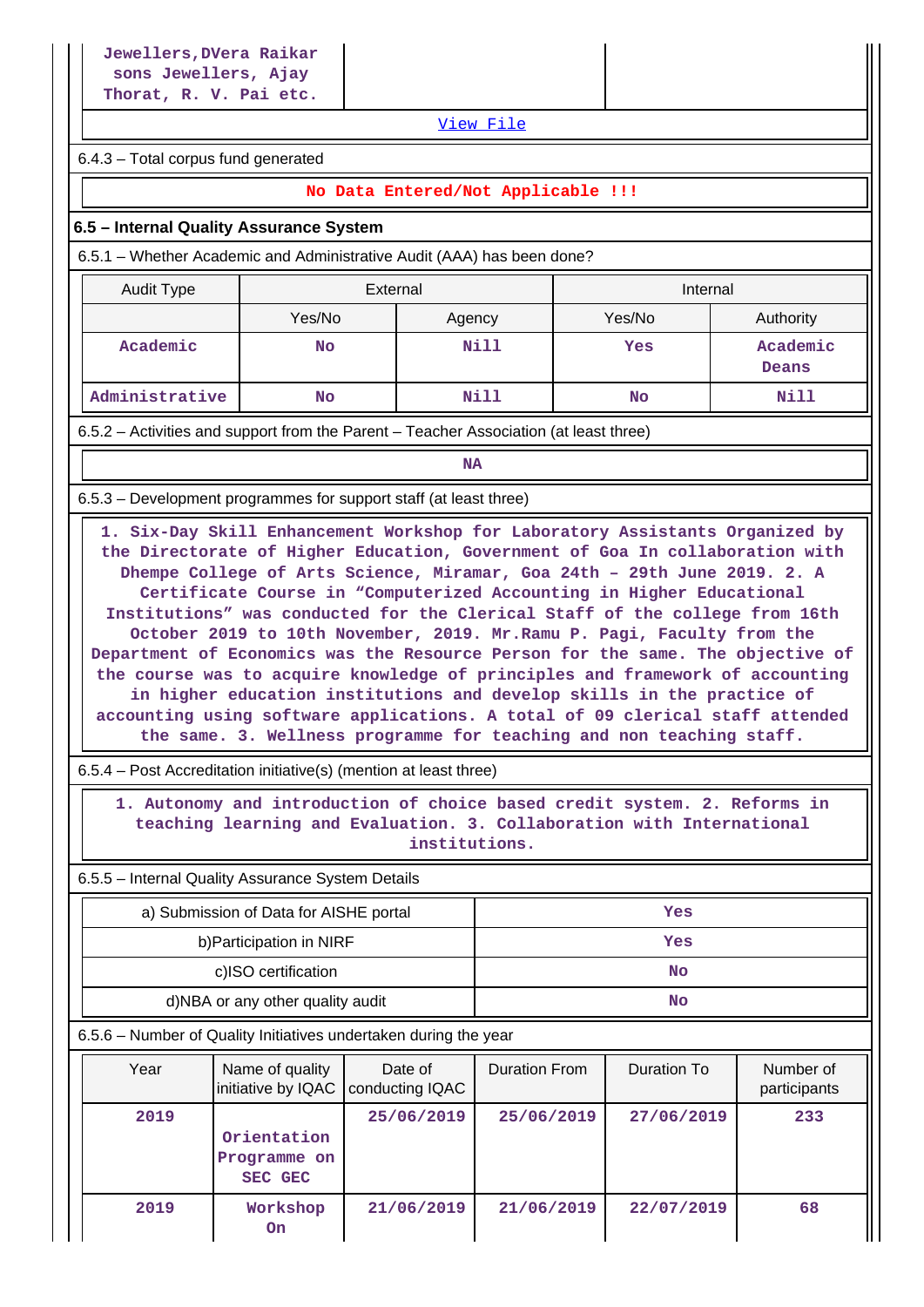|                                                                | Attainment<br>Of Course<br>Outcomes                                                                                               |            |            |                        |                 |
|----------------------------------------------------------------|-----------------------------------------------------------------------------------------------------------------------------------|------------|------------|------------------------|-----------------|
| 2019                                                           | Orientation<br>on Research<br>Methodology                                                                                         | 12/07/2019 | 12/07/2019 | 12/07/2019             | 101             |
| 2019                                                           | Workshop<br>on Build<br>your E-<br>Portfolio                                                                                      | 24/08/2019 | 24/08/2019 | 24/08/2019             | 75              |
| 2019                                                           | Workshop<br>on Outcome<br><b>Based</b><br>Education                                                                               | 30/08/2019 | 30/08/2019 | 30/08/2019             | 30              |
| 2019                                                           | Workshop<br>on Research<br>Data<br>Management<br>for<br>Facilitating<br>H index<br>Calculation<br>(Bibliometri<br>$\mathbf{cs}$ ) | 14/11/2019 | 14/11/2019 | 14/11/2019             | 17              |
| 2020                                                           | Workshop<br>on Academic<br>Writing and<br>Integrity                                                                               | 07/01/2020 | 07/01/2020 | 07/01/2020             | 12 <sup>2</sup> |
| 2020                                                           | Workshop<br>for<br>Certificate<br>course on<br>Palliative<br>Care                                                                 | 10/01/2020 | 10/01/2020 | 10/01/2020             | 34              |
| 2020                                                           | Orientation<br><b>on</b><br>Counselling                                                                                           | 10/01/2020 | 10/01/2020 | 10/01/2020             | 282             |
| 2020                                                           | Prerna<br>Diwas                                                                                                                   | 27/02/2020 | 27/02/2020 | 28/02/2020             | 1021            |
|                                                                |                                                                                                                                   |            | View File  |                        |                 |
| <b>CRITERION VII - INSTITUTIONAL VALUES AND BEST PRACTICES</b> |                                                                                                                                   |            |            |                        |                 |
| 7.1 - Institutional Values and Social Responsibilities         |                                                                                                                                   |            |            |                        |                 |
| year)                                                          | 7.1.1 - Gender Equity (Number of gender equity promotion programmes organized by the institution during the                       |            |            |                        |                 |
| Title of the<br>programme                                      | Period from                                                                                                                       | Period To  |            | Number of Participants |                 |
|                                                                |                                                                                                                                   |            |            | Female                 | Male            |

 **11/07/2019 11/07/2019 33 22**

 **World Population Day:**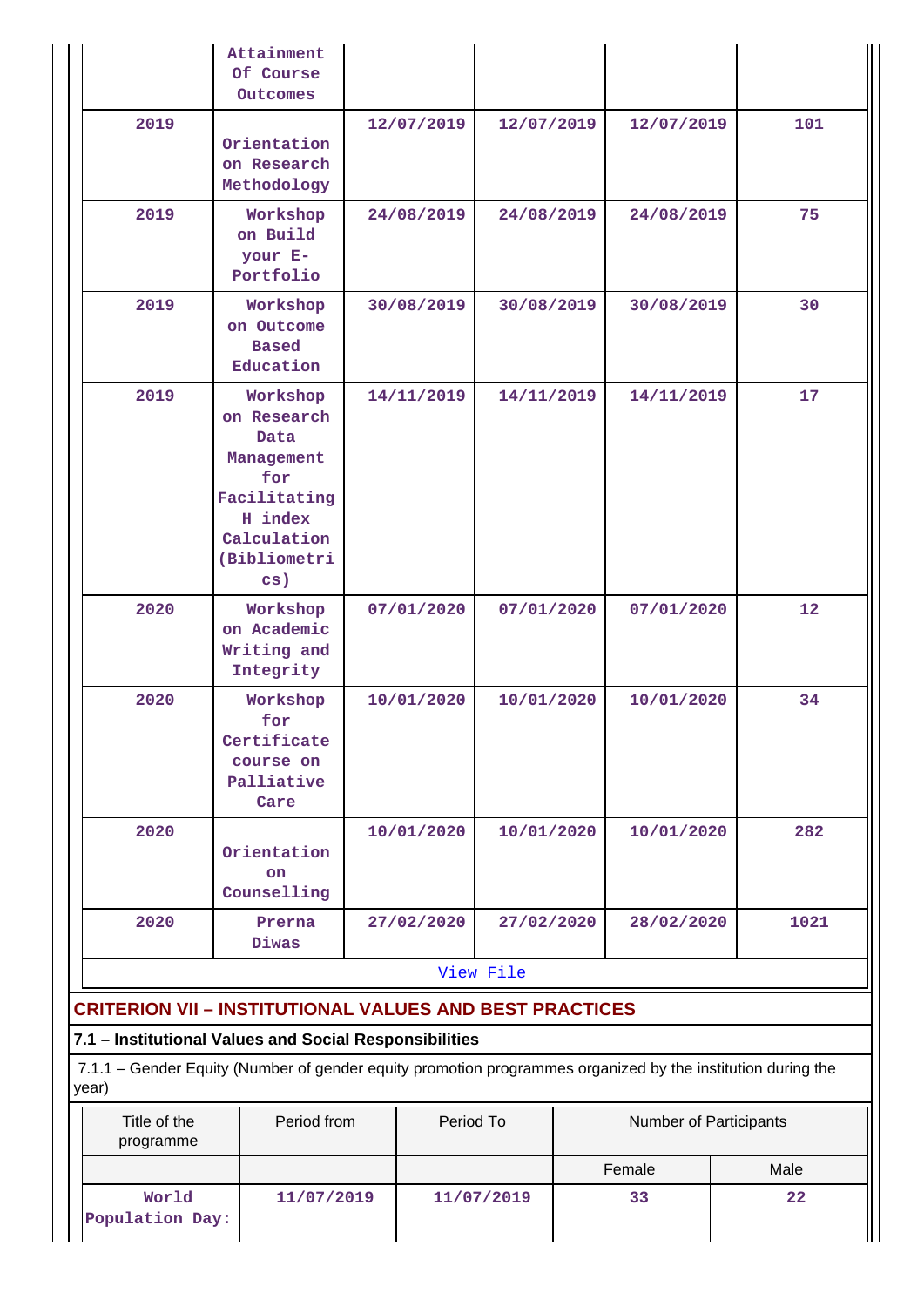| Theme on<br>'Reproductive<br>health and<br>gender<br>equality' by<br>Dr. Ruchika<br>Vernekar.                                                                                                                     |            |            |    |                 |  |  |  |
|-------------------------------------------------------------------------------------------------------------------------------------------------------------------------------------------------------------------|------------|------------|----|-----------------|--|--|--|
| Talk on<br>'Women in<br>Gandhian<br>Satyagraha' by<br>Prof. Vidhya<br>Shah                                                                                                                                        | 01/02/2020 | 01/02/2020 | 70 | 15              |  |  |  |
| Menstrual<br>Hygiene<br>Programme in<br>the Tribal<br>Village of<br>Marle                                                                                                                                         | 07/03/2020 | 08/03/2020 | 60 | 6               |  |  |  |
| A Talk on<br>"Women in Goa:<br>Turning<br>Challenges in<br>to.<br>Opportunities".                                                                                                                                 | 08/03/2020 | 08/03/2020 | 16 | <b>Nill</b>     |  |  |  |
| International<br>Women's Day:<br>Awareness talk<br>on PCOS and<br>Menopause by<br>Dr. Sawani<br>Hegde Surlakar<br>a Gynaecologist                                                                                 | 09/03/2020 | 09/03/2020 | 69 | 12 <sup>2</sup> |  |  |  |
| International<br>Women's Day:<br>Poster Making<br>Competition                                                                                                                                                     | 09/03/2020 | 09/03/2020 | 23 | 4               |  |  |  |
| Street play:<br>'Satyamev<br>Jayate', on the<br>theme of<br>liberty,<br>equality,<br>justice and<br>highlighted<br>issues of<br>gender<br>sensitisation,<br>justice,<br>equality and<br>freedom of<br>expression. | 26/01/2020 | 26/01/2020 | 9  | 8               |  |  |  |
| 7.1.2 - Environmental Consciousness and Sustainability/Alternate Energy initiatives such as:                                                                                                                      |            |            |    |                 |  |  |  |
| Percentage of power requirement of the University met by the renewable energy sources                                                                                                                             |            |            |    |                 |  |  |  |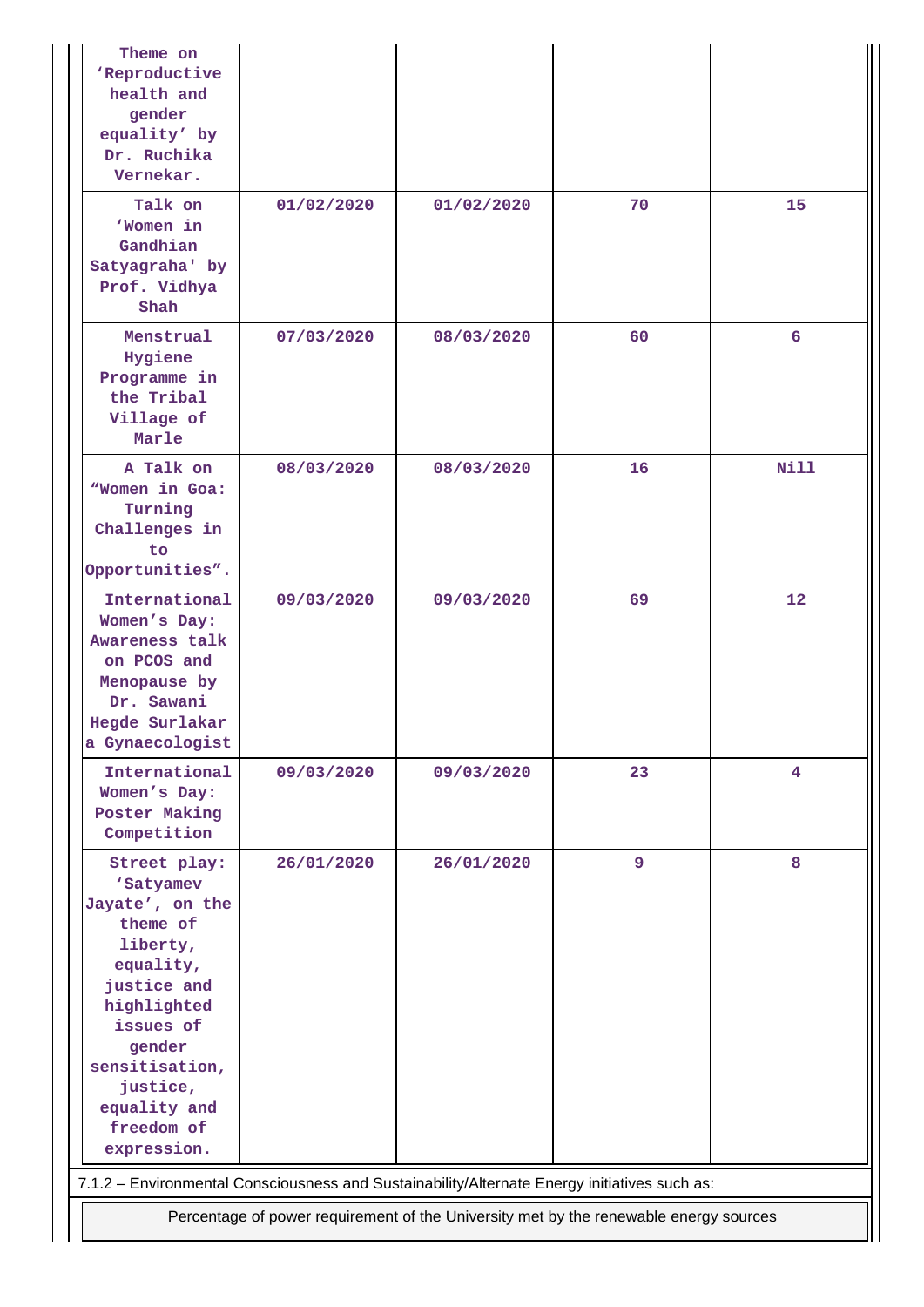**Energy Management initiatives • As per the recommendation of Green audit report 2018-19, The sanctioned load is reduced to 300 KVA to save Rs 37,500/- per month i.e. Rs 4.5 lakhs/year. • Installation of 9 solar panels - The solar panels were installed in December 2019 of capacity 330 KW with consumption of 2.75 KW. No storage facility available. Connectivity is given to block 'D' of the campus. Reduction of Rs. 3,146/- per month of the current bill has been noticed. • Installation of six solar powered LED street lights in the college campus. • Replacement of tube lights with LED bulbs. - Saving of Rs. 36,000 per month has been noticed after replacing the tube lights to LED lights in the campus. • College energy consumption is being regularly tracked during working hours by Estate manager and his team. • Conducting save energy awareness programs for students and staff. • CRT monitors being replaced with LCD/LED monitors • Save energy, labels/messages are put in strategic locations which are one of the most cost effective tools for improving energy efficiency of appliances/equipment.**

| 7.1.3 – Differently abled (Divyangjan) friendliness |        |                         |  |  |  |  |  |
|-----------------------------------------------------|--------|-------------------------|--|--|--|--|--|
| Item facilities                                     | Yes/No | Number of beneficiaries |  |  |  |  |  |
| Physical facilities                                 | Yes    | Nill                    |  |  |  |  |  |
| Ramp/Rails                                          | Yes    | Nill                    |  |  |  |  |  |
| <b>Braille</b><br>Software/facilities               | Yes    | Nill                    |  |  |  |  |  |
| Scribes for examination                             | Yes    |                         |  |  |  |  |  |
| Any other similar<br>facility                       | Yes    |                         |  |  |  |  |  |

7.1.4 – Inclusion and Situatedness

| Year | Number of<br>initiatives to<br>address<br>locational<br>advantages<br>and disadva<br>ntages | Number of<br>initiatives<br>taken to<br>engage with<br>and<br>contribute to<br>local<br>community | Date           | Duration     | Name of<br>initiative              | <b>Issues</b><br>addressed                                                                                                  | Number of<br>participating<br>students<br>and staff |
|------|---------------------------------------------------------------------------------------------|---------------------------------------------------------------------------------------------------|----------------|--------------|------------------------------------|-----------------------------------------------------------------------------------------------------------------------------|-----------------------------------------------------|
| 2019 | <b>Nill</b>                                                                                 | $\mathbf{1}$                                                                                      | 30/06/2<br>019 | $\mathbf{1}$ | Colva<br>Beach<br>Cleanup<br>drive | To<br>clean the<br>beach and<br>create<br>awareness<br>among the<br><b>local</b><br>community<br>on waste<br>managemen<br>t | 80                                                  |
| 2019 | <b>Nill</b>                                                                                 | $\mathbf{1}$                                                                                      | 28/08/2<br>019 | $\mathbf{1}$ | Colva<br>Beach<br>Cleanup<br>drive | collected<br>nearly<br>600 kilos<br>of<br>garbage                                                                           | 80                                                  |
| 2019 | <b>Nill</b>                                                                                 | $\mathbf{1}$                                                                                      | 10/10/2<br>019 | $\mathbf{1}$ | Field<br>data coll                 | Submitted                                                                                                                   | 31                                                  |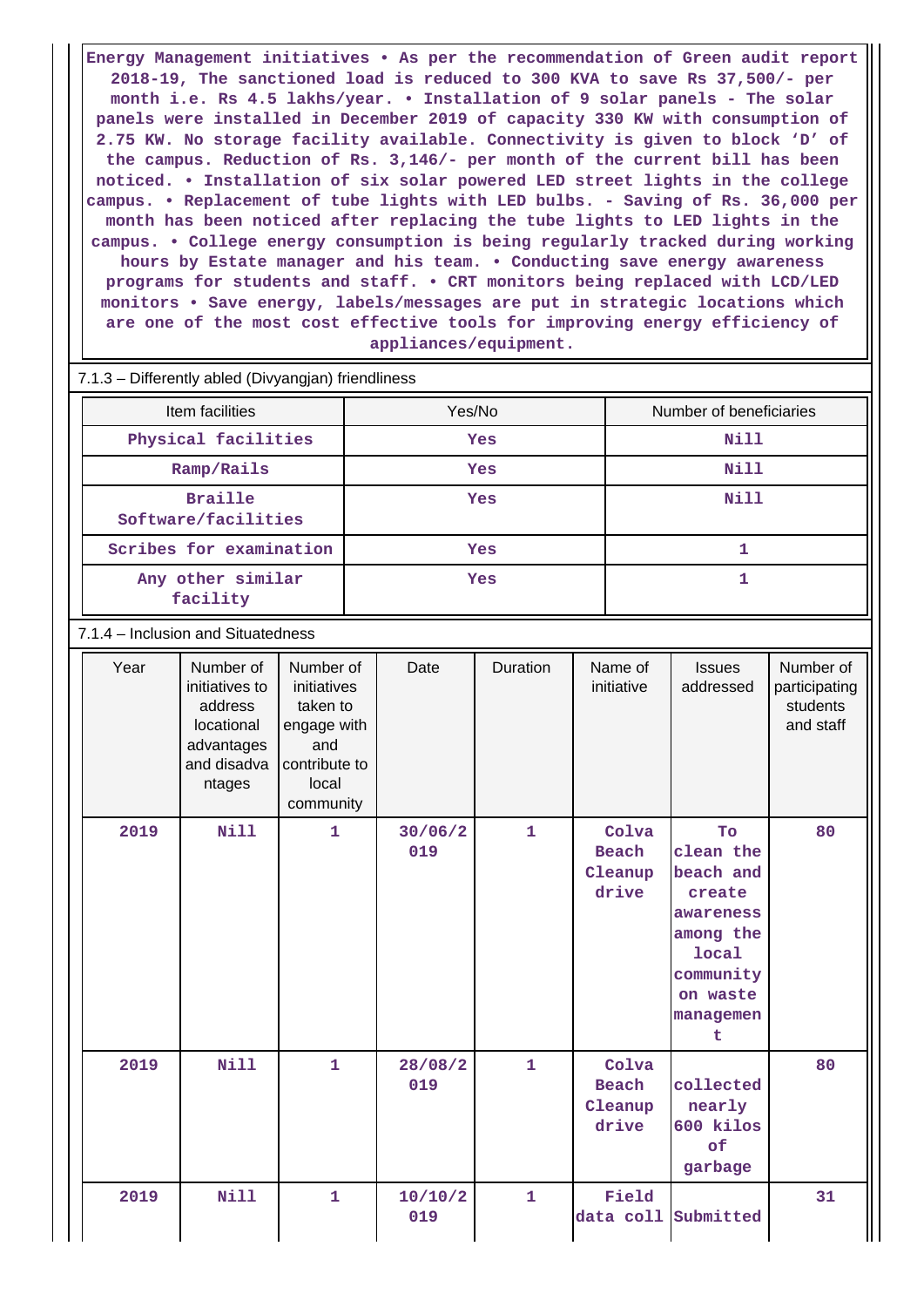| 2019<br><b>Nill</b><br>16/08/2<br>$\mathbf{1}$<br>Monitor<br>$\overline{3}$<br>$\mathbf{1}$<br>Mop Up<br>019<br>Day (MUD)<br>ing<br>Deworming<br>at<br>various<br>of<br>schools<br>children<br>in associ in Anganw<br>adis,<br>ation<br>with the<br>Schools<br>health<br>and<br>officers Higher Se<br>of 'Urban condaries<br>health<br>Centre'<br>Margao<br>Goa.<br><b>Nill</b><br>2019<br>$\mathbf{1}$<br>07/06/2<br>$\mathbf{1}$<br>Study<br>13<br>$\mathbf{A}$<br>of<br>019<br>proposal<br>Economic<br>under<br>revival<br>'Revenue<br>plan for<br>Generatin<br>selected<br>g Sector'<br>villages<br>(RGS) for<br>Panchayat Village p<br>s in<br>anchayats<br>Salcete<br>taluka.<br>2020<br><b>Nill</b><br>$\mathbf{1}$<br>$\mathbf{1}$<br>11/06/2<br>Maha<br>1<br>020<br>Swacchata Swacchata<br>Pakhwada<br>cum Mega<br>Pollution<br><b>Awareness</b><br>Pakhwada<br>an orient<br>ation and<br>awareness<br>program<br>View File |  |  | ection<br>cating<br>the<br>coastal<br>features<br>on the<br>Coastal<br>Zone Mana overnment<br>gement<br>Plan in a<br>ssociatio<br>n with<br><b>NGO</b><br>Rainbow<br>Warriors | a<br>and demar corrected<br>version<br>of the<br>Coastal<br>Zone Mana<br>gement<br>Plan to G<br>of Goa. |  |
|--------------------------------------------------------------------------------------------------------------------------------------------------------------------------------------------------------------------------------------------------------------------------------------------------------------------------------------------------------------------------------------------------------------------------------------------------------------------------------------------------------------------------------------------------------------------------------------------------------------------------------------------------------------------------------------------------------------------------------------------------------------------------------------------------------------------------------------------------------------------------------------------------------------------------------------|--|--|-------------------------------------------------------------------------------------------------------------------------------------------------------------------------------|---------------------------------------------------------------------------------------------------------|--|
|                                                                                                                                                                                                                                                                                                                                                                                                                                                                                                                                                                                                                                                                                                                                                                                                                                                                                                                                      |  |  |                                                                                                                                                                               |                                                                                                         |  |
|                                                                                                                                                                                                                                                                                                                                                                                                                                                                                                                                                                                                                                                                                                                                                                                                                                                                                                                                      |  |  |                                                                                                                                                                               |                                                                                                         |  |
|                                                                                                                                                                                                                                                                                                                                                                                                                                                                                                                                                                                                                                                                                                                                                                                                                                                                                                                                      |  |  |                                                                                                                                                                               |                                                                                                         |  |
|                                                                                                                                                                                                                                                                                                                                                                                                                                                                                                                                                                                                                                                                                                                                                                                                                                                                                                                                      |  |  |                                                                                                                                                                               |                                                                                                         |  |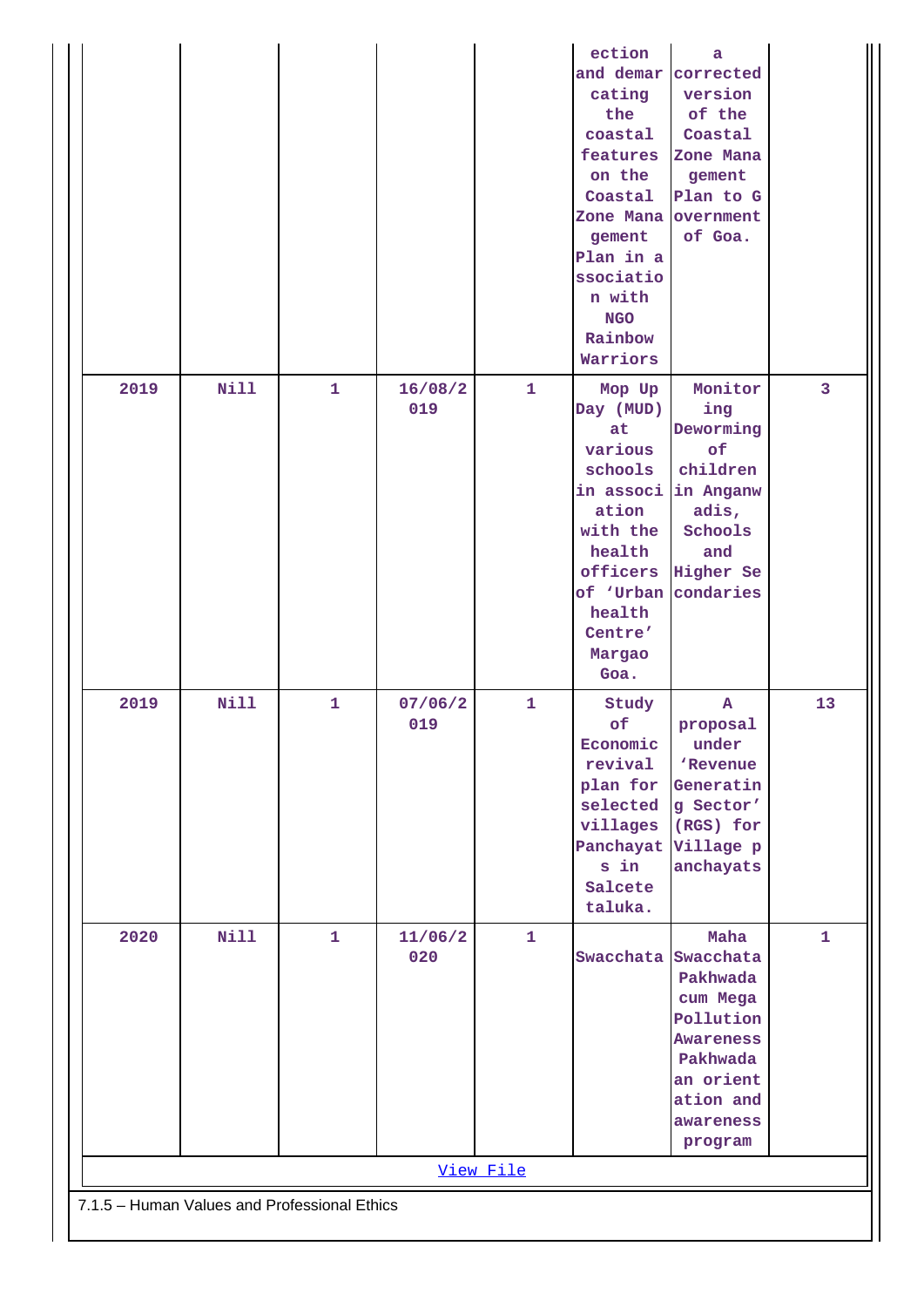| <b>Title</b>                                                                                     | Date of publication                                                                                                                                                                                                                                                                                                                                                                                                                                                                                                                                                                                                           |                    |                         | Follow up(max 100 words)                                                                                                                                                                                                                                                                                                                                                                                                                                                                                                                                                           |
|--------------------------------------------------------------------------------------------------|-------------------------------------------------------------------------------------------------------------------------------------------------------------------------------------------------------------------------------------------------------------------------------------------------------------------------------------------------------------------------------------------------------------------------------------------------------------------------------------------------------------------------------------------------------------------------------------------------------------------------------|--------------------|-------------------------|------------------------------------------------------------------------------------------------------------------------------------------------------------------------------------------------------------------------------------------------------------------------------------------------------------------------------------------------------------------------------------------------------------------------------------------------------------------------------------------------------------------------------------------------------------------------------------|
| Code of conduct<br>(handbooks)                                                                   |                                                                                                                                                                                                                                                                                                                                                                                                                                                                                                                                                                                                                               | 20/07/2020         |                         | At the time of<br>admission, each student<br>must sign a statement<br>accepting the Code by<br>giving an undertaking.<br>The college conducts<br>induction program for the<br>students to orient them<br>about the rules,<br>regulations and<br>facilities available on<br>the campus for students.<br>If there is a case<br>against a student for a<br>possible breach of code<br>of conduct, then the<br>respective committee will<br>recommend a suitable<br>disciplinary action<br>violation and accordingly<br>suggest the action to be<br>taken against the said<br>student. |
| <b>Standard Operating</b><br>Procedure on Preventive<br>Measure to contain spread<br>of COVID-19 | 17/08/2020<br>wearing mask and thermal<br>scanning of all<br>individuals is done by<br>the security staff while<br>entering the campus.<br>Physical distancing norm<br>of 6 feet between<br>individuals is being<br>maintained at all places<br>within the campus. Foot<br>operated sanitizer stand<br>are also installed in all<br>the buildings. The<br>college emphasise on<br>having Aarogya Setu app<br>on mobile phones.<br>Meetings are being<br>conducted online wherever<br>possible to avoid large<br>gathering. Common areas<br>and toilets are being<br>disinfected periodically<br>by the housekeeping<br>staff. |                    | Verifying the ID cards, |                                                                                                                                                                                                                                                                                                                                                                                                                                                                                                                                                                                    |
| 7.1.6 - Activities conducted for promotion of universal Values and Ethics                        |                                                                                                                                                                                                                                                                                                                                                                                                                                                                                                                                                                                                                               |                    |                         |                                                                                                                                                                                                                                                                                                                                                                                                                                                                                                                                                                                    |
| Activity                                                                                         | <b>Duration From</b>                                                                                                                                                                                                                                                                                                                                                                                                                                                                                                                                                                                                          | <b>Duration To</b> |                         | Number of participants                                                                                                                                                                                                                                                                                                                                                                                                                                                                                                                                                             |
| Maha Swacchata                                                                                   | 11/06/2019                                                                                                                                                                                                                                                                                                                                                                                                                                                                                                                                                                                                                    | 11/06/2019         |                         | 27                                                                                                                                                                                                                                                                                                                                                                                                                                                                                                                                                                                 |

**Pakhwada cum Mega Pollution Awareness Pakhwada an**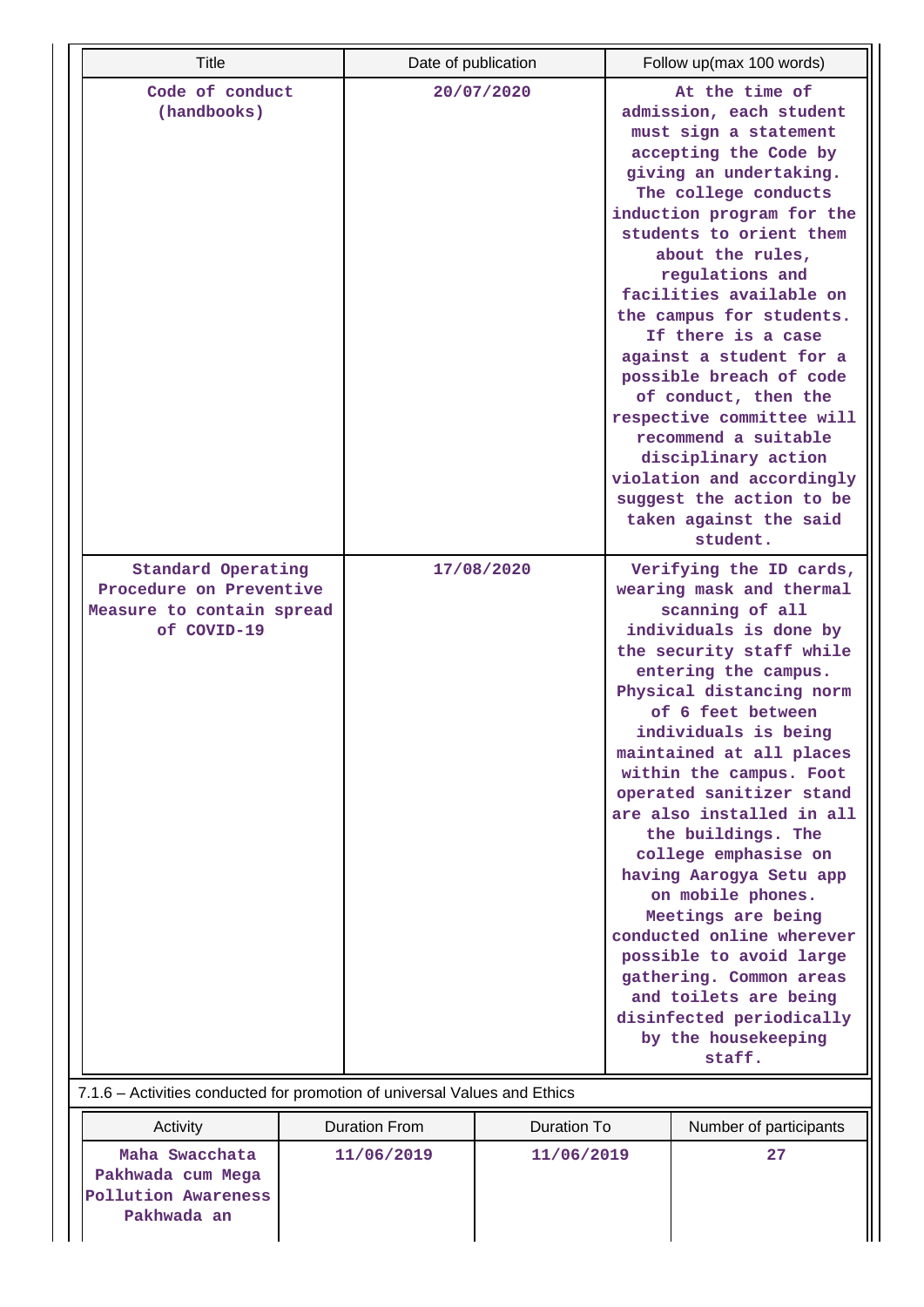| orientation and<br>awareness program                                                                                                                                                                                 |            |            |     |
|----------------------------------------------------------------------------------------------------------------------------------------------------------------------------------------------------------------------|------------|------------|-----|
| Kargil Vijay<br><b>Diwas</b>                                                                                                                                                                                         | 26/06/2019 | 26/06/2019 | 50  |
| World population<br>day                                                                                                                                                                                              | 11/07/2019 | 11/07/2019 | 55  |
| Awareness<br>programme on 'No<br>Single Use Plastic'<br>(No SUP)                                                                                                                                                     | 13/07/2019 | 13/07/2019 | 50  |
| Workshop on<br>'Human Rights'                                                                                                                                                                                        | 09/08/2019 | 09/08/2019 | 38  |
| 'Asmitai Dis' on<br>the occasion of the<br>historic Opinion<br>Poll Day: A quiz<br>competition on the<br>theme 'Goan<br>history,<br>literature, culture<br>and heritage'                                             | 16/01/2020 | 16/01/2020 | 6   |
| Republic Day -<br>street play on<br>liberty, equality,<br>justice and the<br>role of media in a<br>democracy and a<br>speech on 'Freedom<br>of Speech and<br>Expression',<br>enshrined in the<br>Indian Constitution | 26/01/2020 | 26/01/2020 | 361 |
| Talk on 'Women in<br>Gandhian Satyagraha<br>by Prof. Vidhya<br>Shah under<br>Directorate of<br>Visiting Research<br>Professor<br>Programme, Nana<br>Shirgoankar Chair<br>in Indian Music of<br>Goa University        | 01/02/2020 | 01/02/2020 | 85  |
| Created two<br>different posters<br>on COVID 19<br>awareness on<br>Symptoms<br>Maintaining hygiene<br>Govt. website<br>details for updates<br>on Covid 19 Dos and<br>Donts and this was<br>distributed to<br>various | 16/03/2020 | 18/03/2020 | 3   |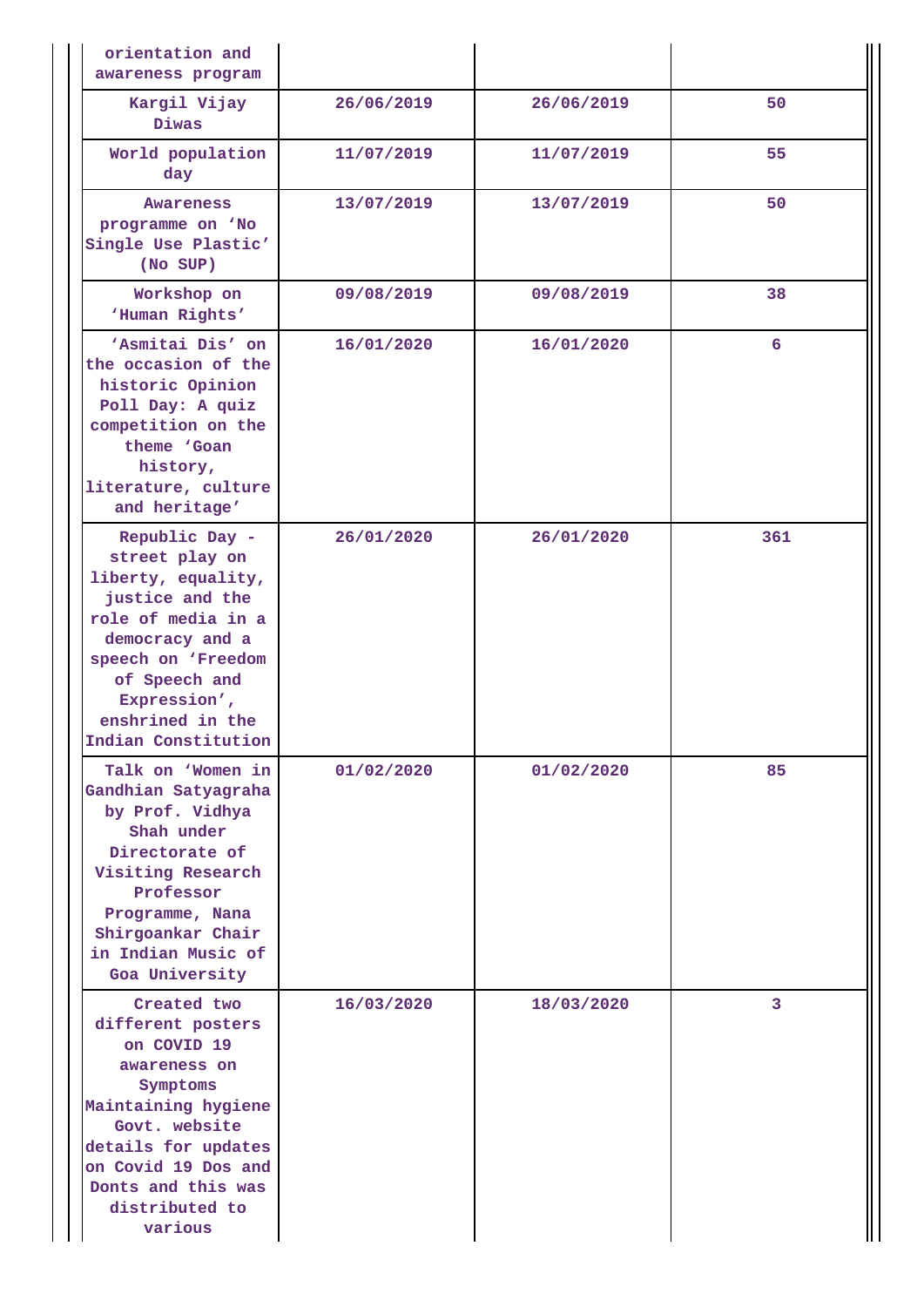| stakeholders.                                                                          |            |            |    |
|----------------------------------------------------------------------------------------|------------|------------|----|
| World Environment  <br>Day: 'Poster making<br>event' on the theme<br>"Time for Nature" | 05/06/2020 | 05/06/2020 | 26 |
|                                                                                        | -- -       |            |    |

#### [View File](https://assessmentonline.naac.gov.in/public/Postacc/promotion_activities/10904_promotion_activities_1626324125.xlsx)

#### 7.1.7 – Initiatives taken by the institution to make the campus eco-friendly (at least five)

 **1. Our College has been granted Rs. 5000 /- under the Green initiative for organizing green campus and community related activities for the academic year 2019-20 by the DHE under National Green Corps when our college faculty members (Nandini Vaz Fernandes, Madhu Balekai, Amisha Pednekar and Divyarani Rivonkar) attended the 'Eco Training Workshop' under the aegis of 'National Green Corps, held on 30th September, 2019 at Ravindra Bhavan, Margao Goa. 2. Following Awareness /Workshop/talks were conducted by various departments of the college for their students: a. Awareness Initiative under DBT Star College scheme Save Energy Save Water: Poster s were prepared and put in offices, departmental lab, staff room, washrooms and other establishments. Written message was 'Save Energy and Save Water'. b. An awareness programme on 'No Single Use Plastic (No SUP)' was organized by the Department of Botany of our College in association with Arannya Environment Research Organization (AERO) on 13th July 2019 in the College Auditorium. Resource person was Mr. Vignesh Shinde, content designer and outreach person of Arannya ERO was the speaker. He emphasized on how we need to reduce the use of plastic especially single use plastic. c. Two days Workshop on Kitchen Gardening was organized by Department of Botany for their students on 11th 12th December 2019 wherein resource persons were from the industry line iei. Dr. Thangam, Principal Scientist (Vegetable Science), ICAR Ms. Maneesha S.R., Scientist (Fruit Science), ICAR Mr. Viplav Prabhugaonkar, Entrepreneur, GHK Sprouting Dreams Ms. Bhagyashree Shaikh, Co-founder of EASE ECO Goa Ms. Richa Dessai, Block Technology Manager, Department of Agriculture, Government of Goa. d. Awareness On Sewage Disposal And Medical Waste Management dtd. 12-10-2019: The students used posters to create awareness on Sewage disposal and medical waste management. Different methods of waste segregation were explained to the college students. They also informed as to how waste can be segregated at home, as proper segregation is the best way to manage waste. e. Awareness On Importance Of Vermicomposting dtd. 27-09-2019: The students used posters to explain the importance of vermicomposting. The aim was to educate students on the process and techniques of vermicomposting. They encouraged other students to practice it, as vermicomposting not only helps in eliminating waste but also produces compost that can be used as an organic fertilizer. 3. Labeling Waste-Bins For Enable Segregation Of Waste dtd. 18-10-2019: All student of the SEC course labelled the waste-bins on the campus. The bins were labelled to enable waste segregation on the campus. The bins were labelled for segregation of food waste, plastic, tetra packs, paper, leaf litter and metal.**

## **7.2 – Best Practices**

#### 7.2.1 – Describe at least two institutional best practices

 **BEST PRACTICE I: 1. Title of the Practice :TECHNOLOGY INTEGRATED LEARNING 2. Objectives of the Practice: • To make the students self-learners • To shift from teacher centric to student centric through various teaching methodologies • To incorporate Web based teaching tools in the teaching-learning and evaluation process. 3. The Context: As there is a need to shift from theoretical based learning to applied knowledge the shift in teaching-learning process is needed that will enable students to face real life problems to ensure the holistic development of students.There was anurgent need for**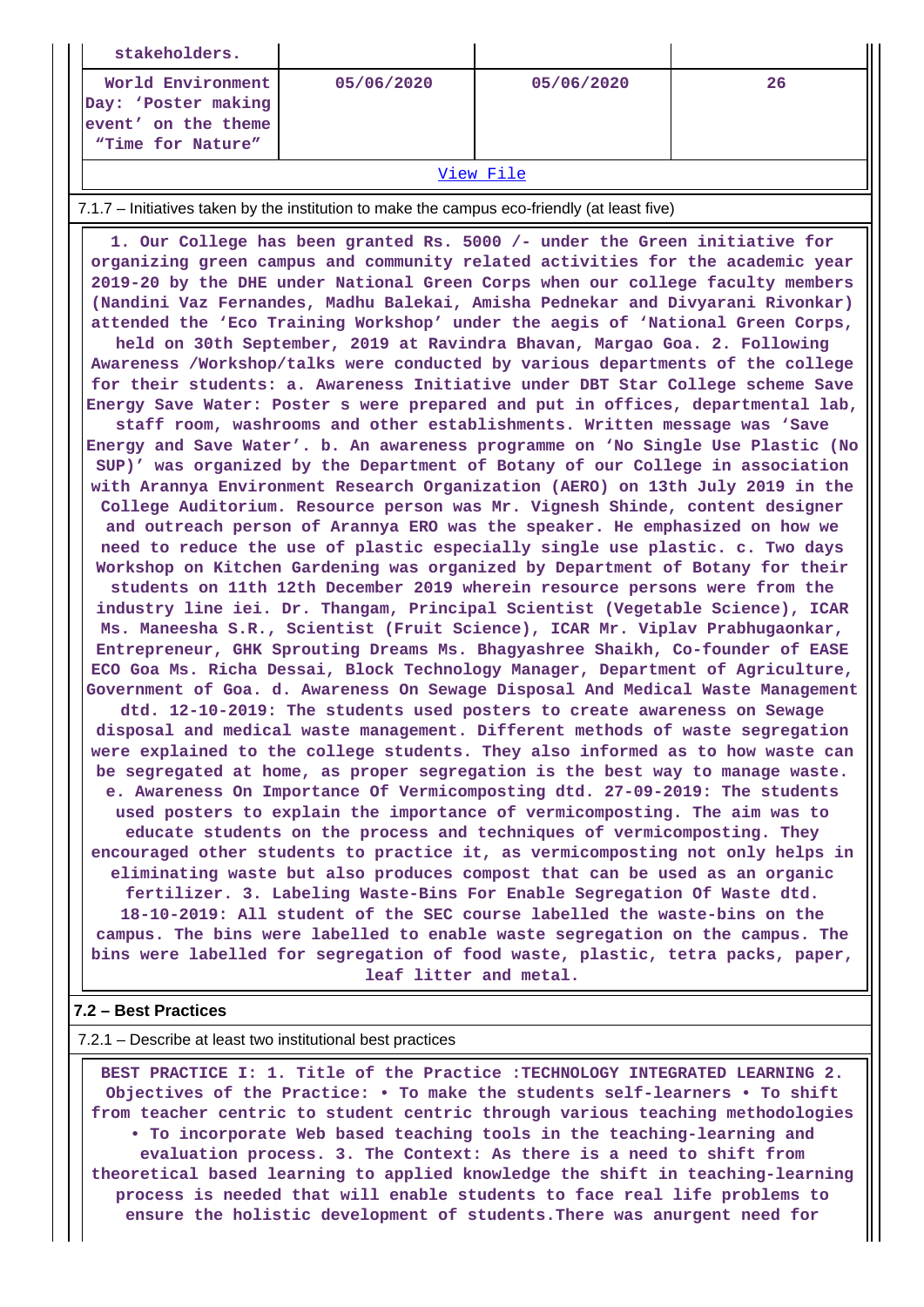**transition into online modes of teaching, learning, and assessment due to pandemic situation. 4. The Practice: • Learning Management System (LMS) have been used in the Institution since 2010 wherein MOODLE is a mandatory ICT tool widely used. • Faculty create course page on the LMS (Google Classroom/MOODLE) wherein Course details and Schedule, List of Mandatory and Supplementary references, Class policies, Assessment schemes, etc are made available • Lecture notes, research articles, videos, web links are made available to students that has helped the students to take the leap from a defined text book content to research-based learning. • ICT enabled Teaching-Learning Process with use of LCD projectors is used regularly for conducting classes, practical sessions, seminars, workshops. • Institution has a Centre for Teaching-learning with audio visual facility comprising ofsmart board being used by many faculties. • Video Recording Software's were used prepare videos to be made available to students via LMS. • For face-to-face interaction, Google meet and its various extensions like meet attendanceand full screen shot were used. The hardware tools like stylus pen, graphic tablet, HDcamera, lapel mike was used by the faculty in self-learning mode to make the e-learningeffective. 5. Evidence of Success: • Along with faculty, student's adaptability to technology and new modes of learning brought them in par with global learning experience. • The institution now has a vast repository of offline videos. In order to maintain quality and standards, the Centre for Teaching Learning (CTL) of the institution has prepared a handbook to help Faculty that contains guidelines/ formats to display courses in the LMS and tips on effective design of slides. • The Internal Quality Assurance Cell (IQAC) of the institution has prepared twoHandbooks on Teaching-Learning (TL) Methods and Assessment Handbook. 6. Problems Encountered and Resources Required: The Faculty need to be trained more on the various options that are available for teaching, learning as well as evaluation in an online/web-based environment. One drawback of the practice was the inability to conduct practical as far as the science stream is concerned. Another major setback is not being able to ensure the authenticity of student responses when evaluations are strictly online. Internet Connectivity issues have still remained a point of concern. BEST PRACTICE II 1. Title of the Practice: NON EVALUATIVE CREDITS FOR EXTRACURRICULAR ACTIVITIES THROUGH CHOWGULE COLLEGE STUDENT CLUB SYSTEM 2. OBJECTIVES OF THE PRACTICE: i. To set and maintain appropriate standards for conduct of extracurricular activities. ii. To maintain these standards by following statutory requirements, established best practices and guidance and to review and improve these practices on a continuing basis. iii. To ensure that all students and faculty members involved in extracurricular activities are informed of these standards by effective training, communication and supervision. iv. To ensure extracurricular activity administrating responsibilities are properly assigned and discharge them with reasonable care. v. To encourage the participation of students in extracurricular activities and the promotion of effective joint efforts between students' administrative bodies and faculty consultation in extracurricular activity matters, and to see that suitable arrangements exist within the college to further such joint consultation. vi. To abide by the college extracurricular policy and imply the same while collaborating with other institutions, organisation, agencies 3. The Context: The challenging issues that were persisting prior to implement this practice were • Only options available to students are NSS, NCC and Sports. • No definite annual calendar of activities. • No systematic budget planning and administrative procedures. • Lesser involvement of student and faculties in extracurricular activities. • Overlapping of academic and extracurricular activities. Challenging issues post implementation of this practice • Formulation of policy covering a massive set of activities involving a large number of students and faculties in administrative and supervising work are pertaining to the activities. • convincing student administrative bodies to follow a proper guideline in planning, proposing and administrating activities as per the**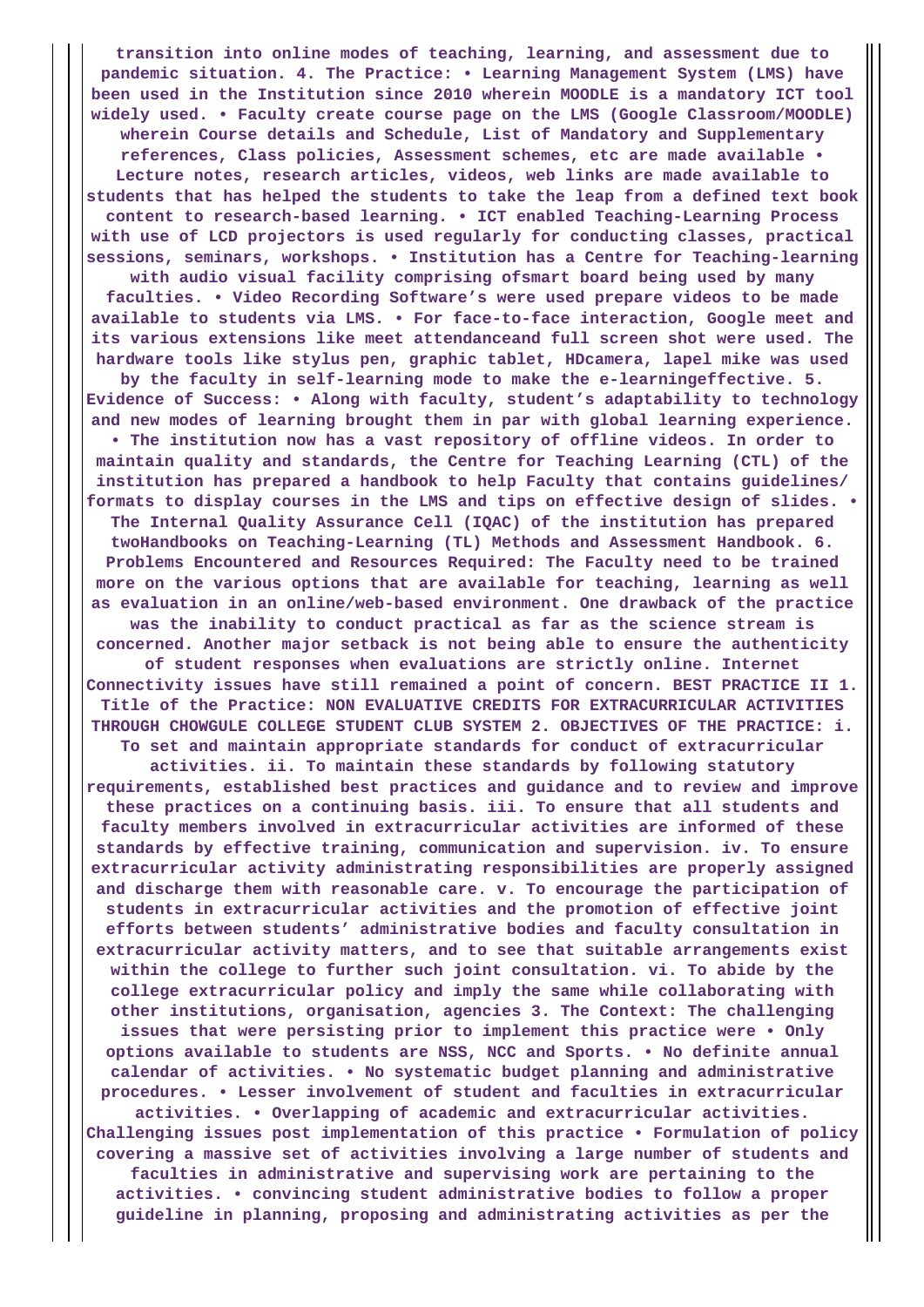**policy 4. The Practice: The extracurricular activities are divided in four major fractions, NSS, NCC, Sports and Other Extracurricular activities. NSS, NCC and Sports has a pre-defined curriculum and is governed by NSS programme officer or NCC officer as per the directives of respective central and state agencies. Sports is managed by Department of Physical Education and Sports Management and is in accordance with the Inter Collegiate programme offered by Goa University.The group of other extracurricular activities are further divided in to five sub groups. These sub groups are Healthy Lifestyle Activities, Literary Activities, Social Outreach Activities, Art and Cultural Activities and Life Skill activities. These activities are managed by Student initiated and governed clubs under the supervision of faculty members. Clubs, active in similar functional area, are grouped together. Each group of clubs is supervised by a faculty adviser. Each club is under a supervision of a faculty member. As of now there are 62 affiliated club. The entire student club logistic management system is administered by College Club management board comprising of students. The college extracurricular activity committee governs the entire programme as per the Extracurricular activity policy.There is a provision of two hours per week in the college time table for club members to pursue the activity of their choice. 5. Evidence of Success:. The students were empowered to manage their respective activity through formation of club in the functional area and from 4 clubs in the initial year today there are 62 different clubs. The total number of students enrolled for these clubs have increased from 68 in the year 2010-2011 to 1236 in 2019-2020.Implementation of non-evaluative credits in extracurricular activities from academic year 2015-16 and introducing social credits as an additional component from 2020-21.The college academic council has formulated and passed an ordinance pertaining to allotment of 6 non evaluative credits in extracurricular activities in 2015 and formulating a policy of introducing 4 credits in other extracurricular activity and 2 social credits as compulsory from academic year 2021 -22. 6. Problems Encountered and Resources Required: • Setting up of an office of students' affairs for handling registration and day to day monitoring of the activities. • Training students to administrate activities. • Students submitting data in the handwritten format instead of the prescribed e-format • Need of a specific portal for Non-Evaluative Credits on college website**

 Upload details of two best practices successfully implemented by the institution as per NAAC format in your institution website, provide the link

[http://node01.chowgules.ac.in/pub/webassets/NAAC/aqar2019-20/7.2-BEST%20PRACTIS](http://node01.chowgules.ac.in/pub/webassets/NAAC/aqar2019-20/7.2-BEST%20PRACTISES%20I%20&%20II.pdf) [ES%20I%20&%20II.pdf](http://node01.chowgules.ac.in/pub/webassets/NAAC/aqar2019-20/7.2-BEST%20PRACTISES%20I%20&%20II.pdf)

### **7.3 – Institutional Distinctiveness**

 7.3.1 – Provide the details of the performance of the institution in one area distinctive to its vision, priority and thrust in not more than 500 words

 **Transfer of Credits: To provide a framework for promoting and facilitating the Inter-university transfer of credits and mobility of students across different Universities of India and abroad. The student is required to take up courses in UG/ PG programme for one semester or one full academic year of Institutions with which the college has MOU. The credit earned at the host Institution will be transferred to the regular programme of the college on satisfying following conditions: a. Students taking admission for different courses at host Institutions should ensure that these courses are corresponding courses of those being floated at home institution and are approved by respective Board of Studies (BOS) of the home Institution. b. The credits earned by the students should comprise of the same rigour as credits earned in home institution. c. The credits earned by students from Universities that have the credit system in place, a course work requiring a minimum of 15 contact hours shall be considered as equivalent to 1 credit of the University for Undergraduate and**